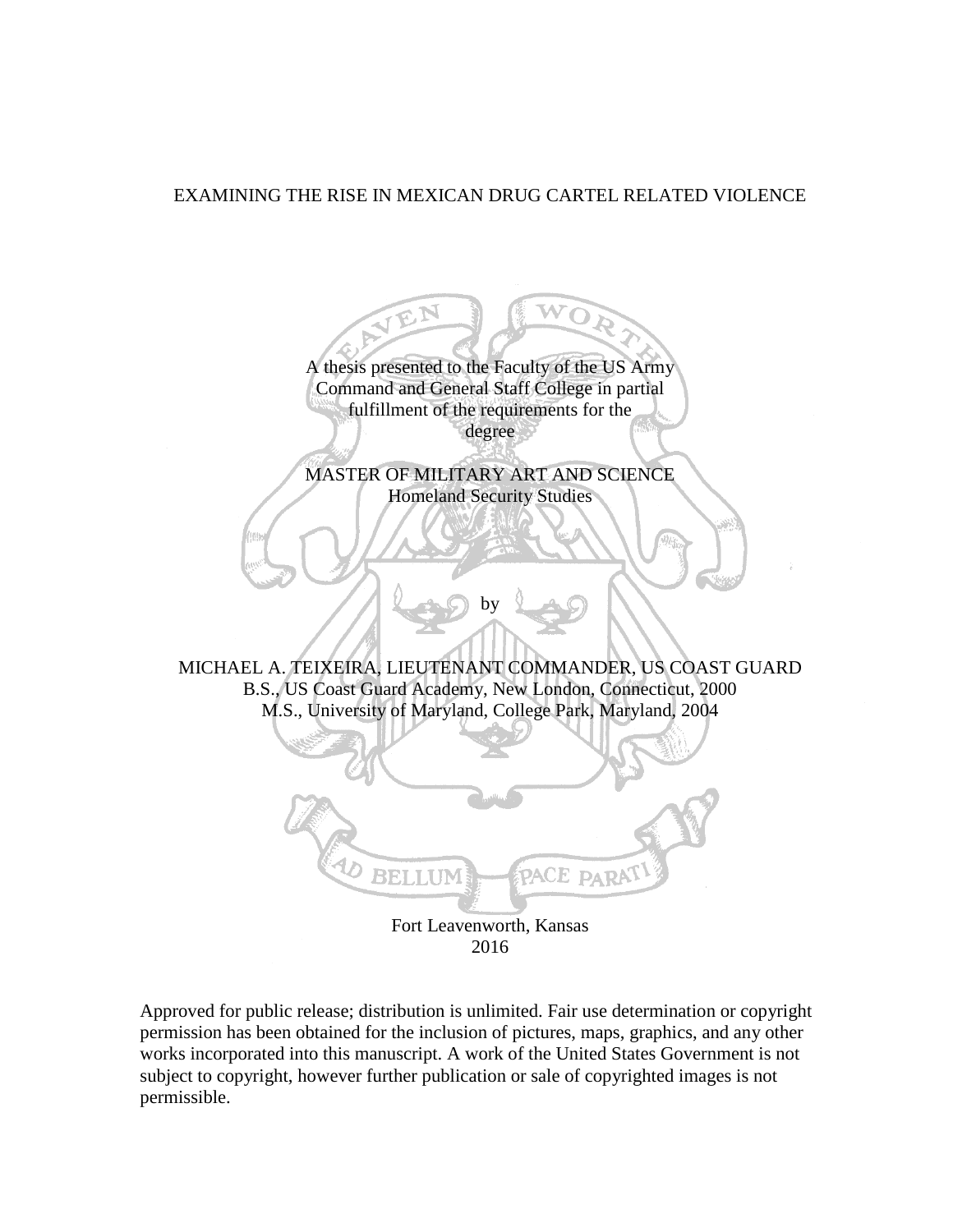|                                                                                                              |                     |                         | Form Approved          |                                                                                                                                                                                                                                                                                                                                                                                                                                                                                                                                                                                                                                                                                                                                                                                                                                                                                                   |  |
|--------------------------------------------------------------------------------------------------------------|---------------------|-------------------------|------------------------|---------------------------------------------------------------------------------------------------------------------------------------------------------------------------------------------------------------------------------------------------------------------------------------------------------------------------------------------------------------------------------------------------------------------------------------------------------------------------------------------------------------------------------------------------------------------------------------------------------------------------------------------------------------------------------------------------------------------------------------------------------------------------------------------------------------------------------------------------------------------------------------------------|--|
| <b>REPORT DOCUMENTATION PAGE</b>                                                                             |                     |                         |                        | OMB No. 0704-0188                                                                                                                                                                                                                                                                                                                                                                                                                                                                                                                                                                                                                                                                                                                                                                                                                                                                                 |  |
| number. PLEASE DO NOT RETURN YOUR FORM TO THE ABOVE ADDRESS.                                                 |                     |                         |                        | Public reporting burden for this collection of information is estimated to average 1 hour per response, including the time for reviewing instructions, searching existing data<br>sources, gathering and maintaining the data needed, and completing and reviewing this collection of information. Send comments regarding this burden estimate or any other<br>aspect of this collection of information, including suggestions for reducing this burden to Department of Defense, Washington Headquarters Services, Directorate for<br>Information Operations and Reports (0704-0188), 1215 Jefferson Davis Highway, Suite 1204, Arlington, VA 22202-4302. Respondents should be aware that notwithstanding<br>any other provision of law, no person shall be subject to any penalty for failing to comply with a collection of information if it does not display a currently valid OMB control |  |
| 1. REPORT DATE (DD-MM-YYYY)                                                                                  |                     | <b>2. REPORT TYPE</b>   |                        | 3. DATES COVERED (From - To)                                                                                                                                                                                                                                                                                                                                                                                                                                                                                                                                                                                                                                                                                                                                                                                                                                                                      |  |
| 10-06-2016                                                                                                   |                     | Master's Thesis         |                        | AUG 2015 - JUN 2016                                                                                                                                                                                                                                                                                                                                                                                                                                                                                                                                                                                                                                                                                                                                                                                                                                                                               |  |
| <b>4. TITLE AND SUBTITLE</b>                                                                                 |                     |                         |                        | <b>5a. CONTRACT NUMBER</b>                                                                                                                                                                                                                                                                                                                                                                                                                                                                                                                                                                                                                                                                                                                                                                                                                                                                        |  |
|                                                                                                              |                     |                         |                        |                                                                                                                                                                                                                                                                                                                                                                                                                                                                                                                                                                                                                                                                                                                                                                                                                                                                                                   |  |
| Examining the Rise in Mexican Drug Cartel Related Violence                                                   |                     | <b>5b. GRANT NUMBER</b> |                        |                                                                                                                                                                                                                                                                                                                                                                                                                                                                                                                                                                                                                                                                                                                                                                                                                                                                                                   |  |
|                                                                                                              |                     |                         |                        | <b>5c. PROGRAM ELEMENT NUMBER</b>                                                                                                                                                                                                                                                                                                                                                                                                                                                                                                                                                                                                                                                                                                                                                                                                                                                                 |  |
| 6. AUTHOR(S)                                                                                                 |                     |                         |                        | <b>5d. PROJECT NUMBER</b>                                                                                                                                                                                                                                                                                                                                                                                                                                                                                                                                                                                                                                                                                                                                                                                                                                                                         |  |
| LCDR Michael A. Teixeira                                                                                     |                     |                         | <b>5e. TASK NUMBER</b> |                                                                                                                                                                                                                                                                                                                                                                                                                                                                                                                                                                                                                                                                                                                                                                                                                                                                                                   |  |
|                                                                                                              |                     |                         |                        | <b>5f. WORK UNIT NUMBER</b>                                                                                                                                                                                                                                                                                                                                                                                                                                                                                                                                                                                                                                                                                                                                                                                                                                                                       |  |
| 7. PERFORMING ORGANIZATION NAME(S) AND ADDRESS(ES)                                                           |                     |                         |                        | <b>8. PERFORMING ORG REPORT</b>                                                                                                                                                                                                                                                                                                                                                                                                                                                                                                                                                                                                                                                                                                                                                                                                                                                                   |  |
| US Army Command and General Staff College                                                                    |                     |                         |                        | <b>NUMBER</b>                                                                                                                                                                                                                                                                                                                                                                                                                                                                                                                                                                                                                                                                                                                                                                                                                                                                                     |  |
| <b>ATTN: ATZL-SWD-GD</b>                                                                                     |                     |                         |                        |                                                                                                                                                                                                                                                                                                                                                                                                                                                                                                                                                                                                                                                                                                                                                                                                                                                                                                   |  |
| Fort Leavenworth, KS 66027-2301                                                                              |                     |                         |                        |                                                                                                                                                                                                                                                                                                                                                                                                                                                                                                                                                                                                                                                                                                                                                                                                                                                                                                   |  |
| 9. SPONSORING / MONITORING AGENCY NAME(S) AND ADDRESS(ES)                                                    |                     |                         |                        | <b>10. SPONSOR/MONITOR'S</b>                                                                                                                                                                                                                                                                                                                                                                                                                                                                                                                                                                                                                                                                                                                                                                                                                                                                      |  |
|                                                                                                              |                     |                         |                        | <b>ACRONYM(S)</b>                                                                                                                                                                                                                                                                                                                                                                                                                                                                                                                                                                                                                                                                                                                                                                                                                                                                                 |  |
|                                                                                                              |                     |                         |                        | <b>11. SPONSOR/MONITOR'S REPORT</b><br><b>NUMBER(S)</b>                                                                                                                                                                                                                                                                                                                                                                                                                                                                                                                                                                                                                                                                                                                                                                                                                                           |  |
| <b>12. DISTRIBUTION / AVAILABILITY STATEMENT</b>                                                             |                     |                         |                        |                                                                                                                                                                                                                                                                                                                                                                                                                                                                                                                                                                                                                                                                                                                                                                                                                                                                                                   |  |
| Approved for Public Release; Distribution is Unlimited                                                       |                     |                         |                        |                                                                                                                                                                                                                                                                                                                                                                                                                                                                                                                                                                                                                                                                                                                                                                                                                                                                                                   |  |
| <b>13. SUPPLEMENTARY NOTES</b>                                                                               |                     |                         |                        |                                                                                                                                                                                                                                                                                                                                                                                                                                                                                                                                                                                                                                                                                                                                                                                                                                                                                                   |  |
|                                                                                                              |                     |                         |                        |                                                                                                                                                                                                                                                                                                                                                                                                                                                                                                                                                                                                                                                                                                                                                                                                                                                                                                   |  |
| <b>14. ABSTRACT</b>                                                                                          |                     |                         |                        |                                                                                                                                                                                                                                                                                                                                                                                                                                                                                                                                                                                                                                                                                                                                                                                                                                                                                                   |  |
|                                                                                                              |                     |                         |                        | From 2006 through 2012, Mexico witnessed an unprecedented rise in drug cartel-related violence within                                                                                                                                                                                                                                                                                                                                                                                                                                                                                                                                                                                                                                                                                                                                                                                             |  |
|                                                                                                              |                     |                         |                        | its borders. When local police were unable to restore security, the Mexican government responded with                                                                                                                                                                                                                                                                                                                                                                                                                                                                                                                                                                                                                                                                                                                                                                                             |  |
| a direct assault on the cartels employing both federal police and the military to restore order. Despite the |                     |                         |                        |                                                                                                                                                                                                                                                                                                                                                                                                                                                                                                                                                                                                                                                                                                                                                                                                                                                                                                   |  |
|                                                                                                              |                     |                         |                        | government efforts, the levels of violence continued to escalate. The border region with the United                                                                                                                                                                                                                                                                                                                                                                                                                                                                                                                                                                                                                                                                                                                                                                                               |  |
|                                                                                                              |                     |                         |                        | States was the center for violence as cartels fought for control over smuggling routes, and Ciudad Juarez                                                                                                                                                                                                                                                                                                                                                                                                                                                                                                                                                                                                                                                                                                                                                                                         |  |
| was the border city who saw the highest murder rates. These facts raise the question: What factors           |                     |                         |                        |                                                                                                                                                                                                                                                                                                                                                                                                                                                                                                                                                                                                                                                                                                                                                                                                                                                                                                   |  |
|                                                                                                              |                     |                         |                        |                                                                                                                                                                                                                                                                                                                                                                                                                                                                                                                                                                                                                                                                                                                                                                                                                                                                                                   |  |
| caused the rise in cartel-related violence in Mexico from 2006 to 2012? This study analyzes the              |                     |                         |                        |                                                                                                                                                                                                                                                                                                                                                                                                                                                                                                                                                                                                                                                                                                                                                                                                                                                                                                   |  |
|                                                                                                              |                     |                         |                        | Mexican border city of Ciudad Juarez over three time periods that include the Fox, Calderon, and Nieto                                                                                                                                                                                                                                                                                                                                                                                                                                                                                                                                                                                                                                                                                                                                                                                            |  |
|                                                                                                              |                     |                         |                        | Presidencies and completes a comparative analysis of cartel organization, local and federal government                                                                                                                                                                                                                                                                                                                                                                                                                                                                                                                                                                                                                                                                                                                                                                                            |  |
|                                                                                                              |                     |                         |                        | actions, and outside influences to determine the causes of the increased violence. The results show                                                                                                                                                                                                                                                                                                                                                                                                                                                                                                                                                                                                                                                                                                                                                                                               |  |
|                                                                                                              |                     |                         |                        | ineffective policing and governance at the local level followed by the failed kingpin strategy of the                                                                                                                                                                                                                                                                                                                                                                                                                                                                                                                                                                                                                                                                                                                                                                                             |  |
| Calderon administration compounded the ongoing war between the drug cartels and led to the                   |                     |                         |                        |                                                                                                                                                                                                                                                                                                                                                                                                                                                                                                                                                                                                                                                                                                                                                                                                                                                                                                   |  |
| exponential rise in cartel-related violence during the period.                                               |                     |                         |                        |                                                                                                                                                                                                                                                                                                                                                                                                                                                                                                                                                                                                                                                                                                                                                                                                                                                                                                   |  |
|                                                                                                              |                     |                         |                        |                                                                                                                                                                                                                                                                                                                                                                                                                                                                                                                                                                                                                                                                                                                                                                                                                                                                                                   |  |
| <b>15. SUBJECT TERMS</b>                                                                                     |                     |                         |                        |                                                                                                                                                                                                                                                                                                                                                                                                                                                                                                                                                                                                                                                                                                                                                                                                                                                                                                   |  |
| Drugs, Cartels, Violence, Mexico, Drug Trafficking Organizations (DTO), drug war                             |                     |                         |                        |                                                                                                                                                                                                                                                                                                                                                                                                                                                                                                                                                                                                                                                                                                                                                                                                                                                                                                   |  |
| <b>16. SECURITY CLASSIFICATION OF:</b>                                                                       |                     | <b>17. LIMITATION</b>   | 18. NUMBER             | 19a. NAME OF RESPONSIBLE PERSON                                                                                                                                                                                                                                                                                                                                                                                                                                                                                                                                                                                                                                                                                                                                                                                                                                                                   |  |
|                                                                                                              |                     | OF ABSTRACT             | <b>OF PAGES</b>        |                                                                                                                                                                                                                                                                                                                                                                                                                                                                                                                                                                                                                                                                                                                                                                                                                                                                                                   |  |
| a. REPORT   b. ABSTRACT                                                                                      | <b>c. THIS PAGE</b> |                         |                        | 19b. PHONE NUMBER (include area code)                                                                                                                                                                                                                                                                                                                                                                                                                                                                                                                                                                                                                                                                                                                                                                                                                                                             |  |

**Standard Form 298 (Rev. 8-98) Prescribed by ANSI Std. Z39.18**

(U) (U) (U) (U) 103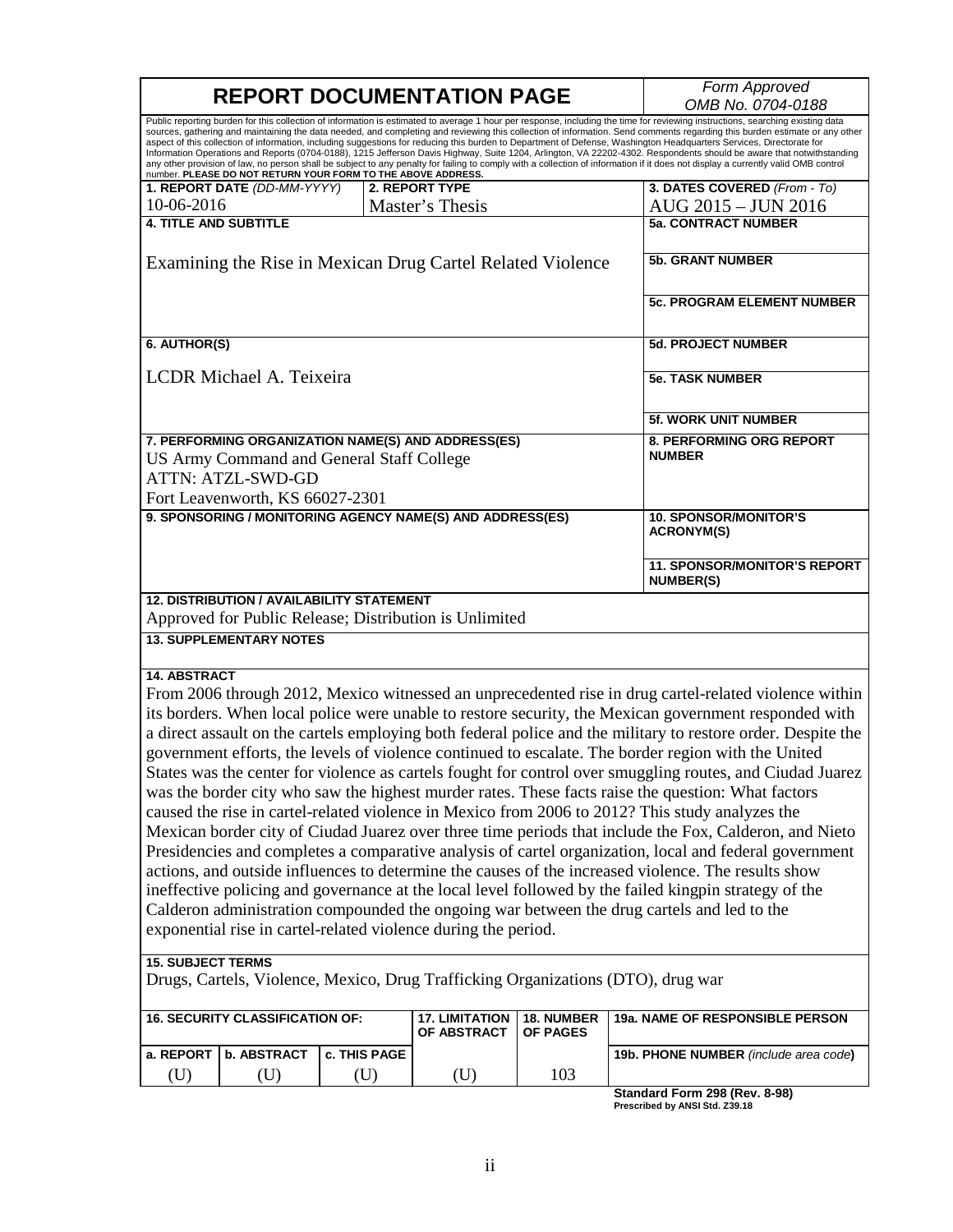# MASTER OF MILITARY ART AND SCIENCE

# THESIS APPROVAL PAGE

Name of Candidate: LCDR Michael A. Teixeira

Thesis Title**:** Examining the Rise in Mexican Drug Cartel Related Violence

Approved by:

, Thesis Committee Chair Gustav A. Otto, M.S.

, Member Richard E. Berkebile, Ph.D.

, Member David W. Christie, M.A.

Accepted this 10th day of June 2016 by:

, Director, Graduate Degree Programs Robert F. Baumann, Ph.D.

The opinions and conclusions expressed herein are those of the student author and do not necessarily represent the views of the US Army Command and General Staff College or any other governmental agency. (References to this study should include the foregoing statement.)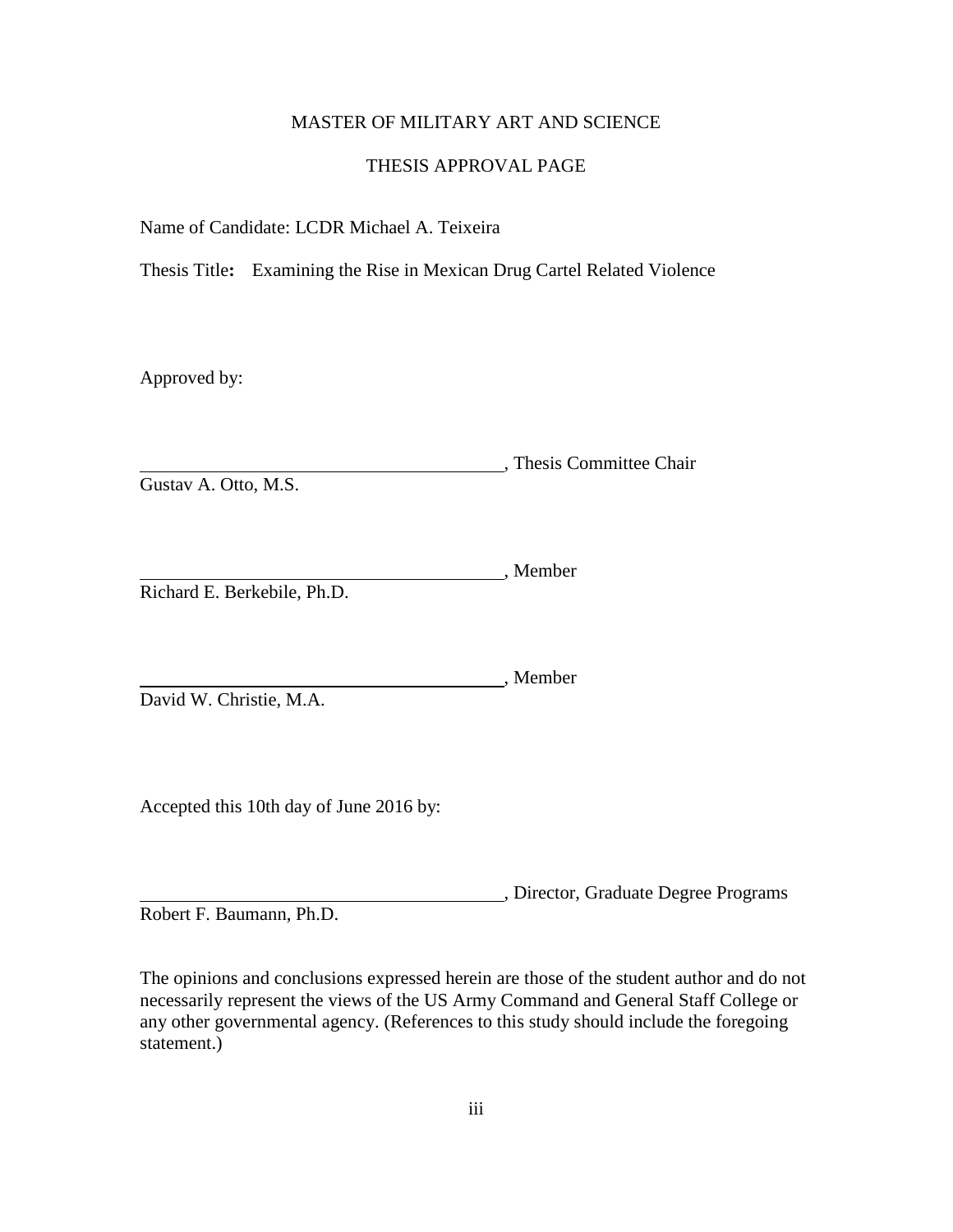# ABSTRACT

# EXAMINING THE RISE IN MEXICAN DRUG CARTEL RELATED VIOLENCE, by LCDR Michael A. Teixeira, 103 pages.

From 2006 through 2012, Mexico witnessed an unprecedented rise in drug cartel-related violence within its borders. When local police were unable to restore security, the Mexican government responded with a direct assault on the cartels employing both federal police and the military to restore order. Despite the government efforts, the levels of violence continued to escalate. The border region with the United States was the center for violence as cartels fought for control over smuggling routes, and Ciudad Juarez was the border city who saw the highest murder rates. These facts raise the question: What factors caused the rise in cartel-related violence in Mexico from 2006 to 2012? This study analyzes the Mexican border city of Ciudad Juarez over three time periods that include the Fox, Calderon, and Nieto Presidencies and completes a comparative analysis of cartel organization, local and federal government actions, and outside influences to determine the causes of the increased violence. The results show ineffective policing and governance at the local level followed by the failed kingpin strategy of the Calderon administration compounded the ongoing war between the drug cartels and led to the exponential rise in cartel-related violence during the period.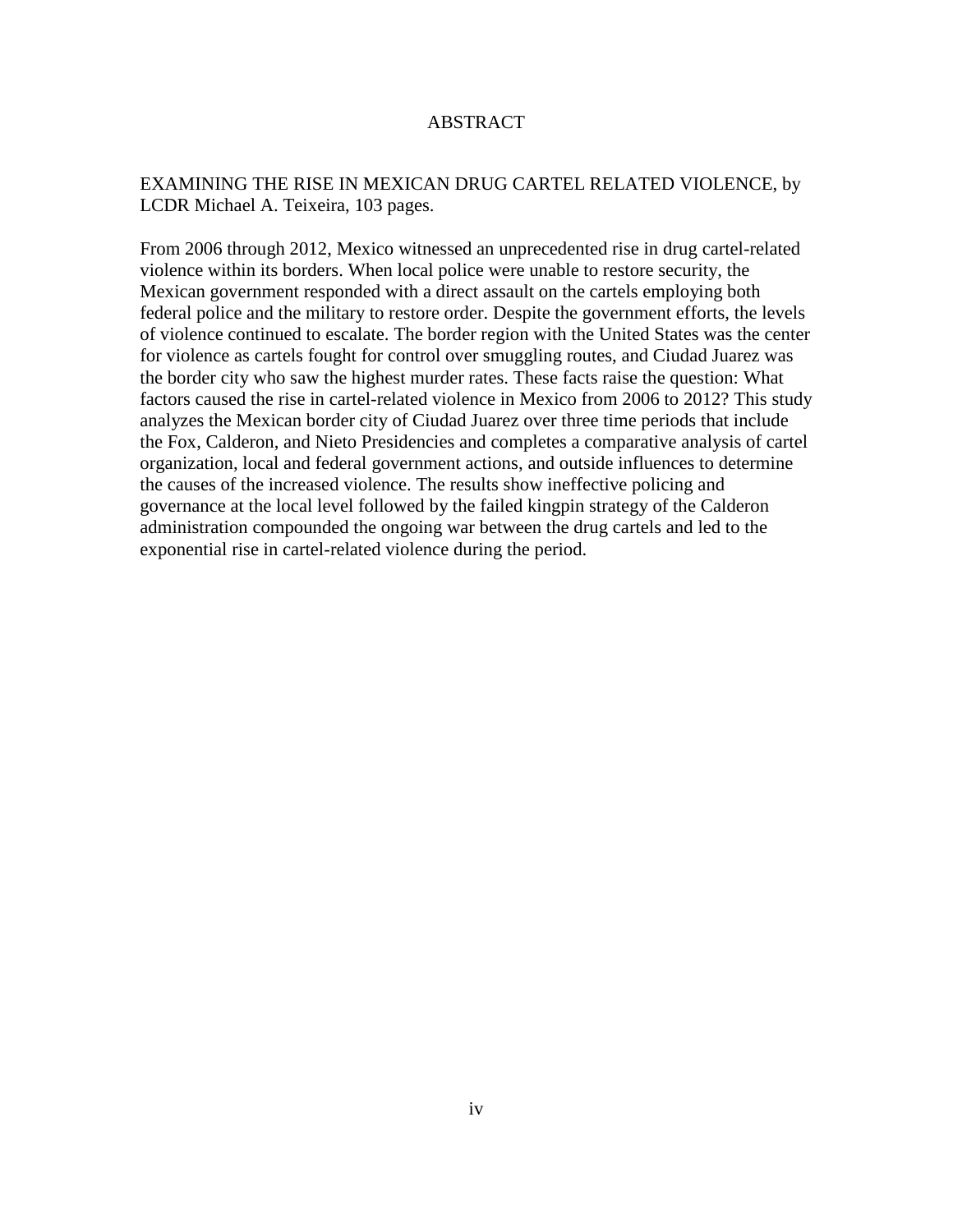# ACKNOWLEDGMENTS

I would like to thank the US Army Command and Staff College faculty and staff for aiding my professional education throughout this year. Further thanks goes to my staff group who had to put up with me every day. They kept me grounded, laughing, and learning during the long days of army planning. A special thanks to my thesis committee, Mr. Gustav Otto, Dr. Richard Berkebile, and Mr. David Christie, for the time, effort, and encouragement you gave me in completing this research. Their academic insights and constructive feedback were instrumental to my professional growth.

Most importantly, I would like to thank my wife Jill and children Tommy, Emily, Justin, and Mason for their love and support this year as I completed this endeavor. Their support and encouragement were keys to my success.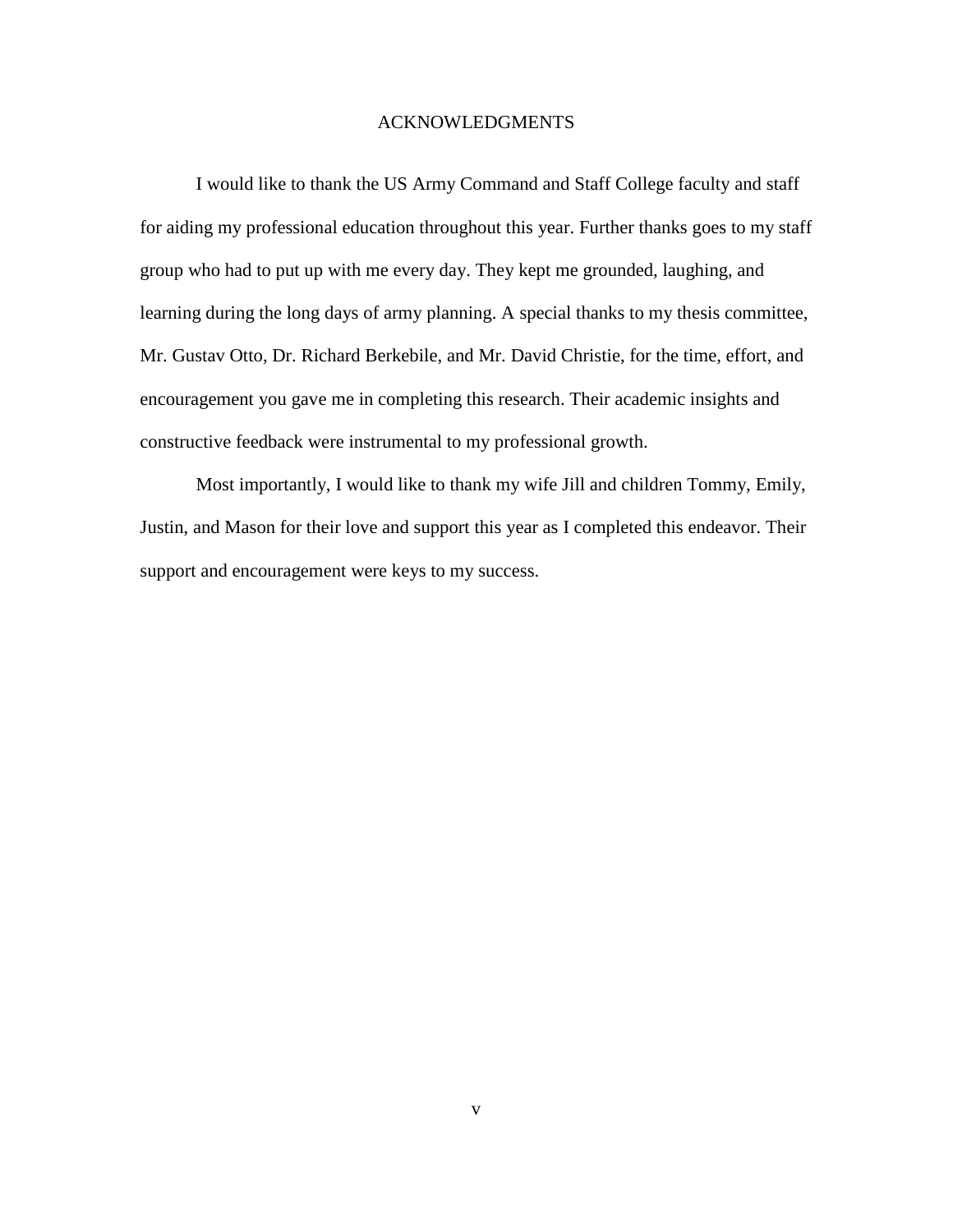# **TABLE OF CONTENTS**

|                                                                     | Page |
|---------------------------------------------------------------------|------|
| <b>MASTER OF MILITARY ART AND SCIENCE THESIS APPROVAL PAGE  iii</b> |      |
|                                                                     |      |
|                                                                     |      |
|                                                                     |      |
|                                                                     |      |
|                                                                     |      |
|                                                                     |      |
|                                                                     |      |
|                                                                     |      |
|                                                                     |      |
|                                                                     |      |
|                                                                     |      |
|                                                                     |      |
|                                                                     |      |
|                                                                     |      |
|                                                                     |      |
|                                                                     |      |
|                                                                     |      |
|                                                                     |      |
|                                                                     |      |
|                                                                     |      |
|                                                                     |      |
|                                                                     |      |
|                                                                     |      |
|                                                                     |      |
|                                                                     |      |
|                                                                     |      |
|                                                                     |      |
|                                                                     |      |
|                                                                     |      |
|                                                                     |      |
|                                                                     |      |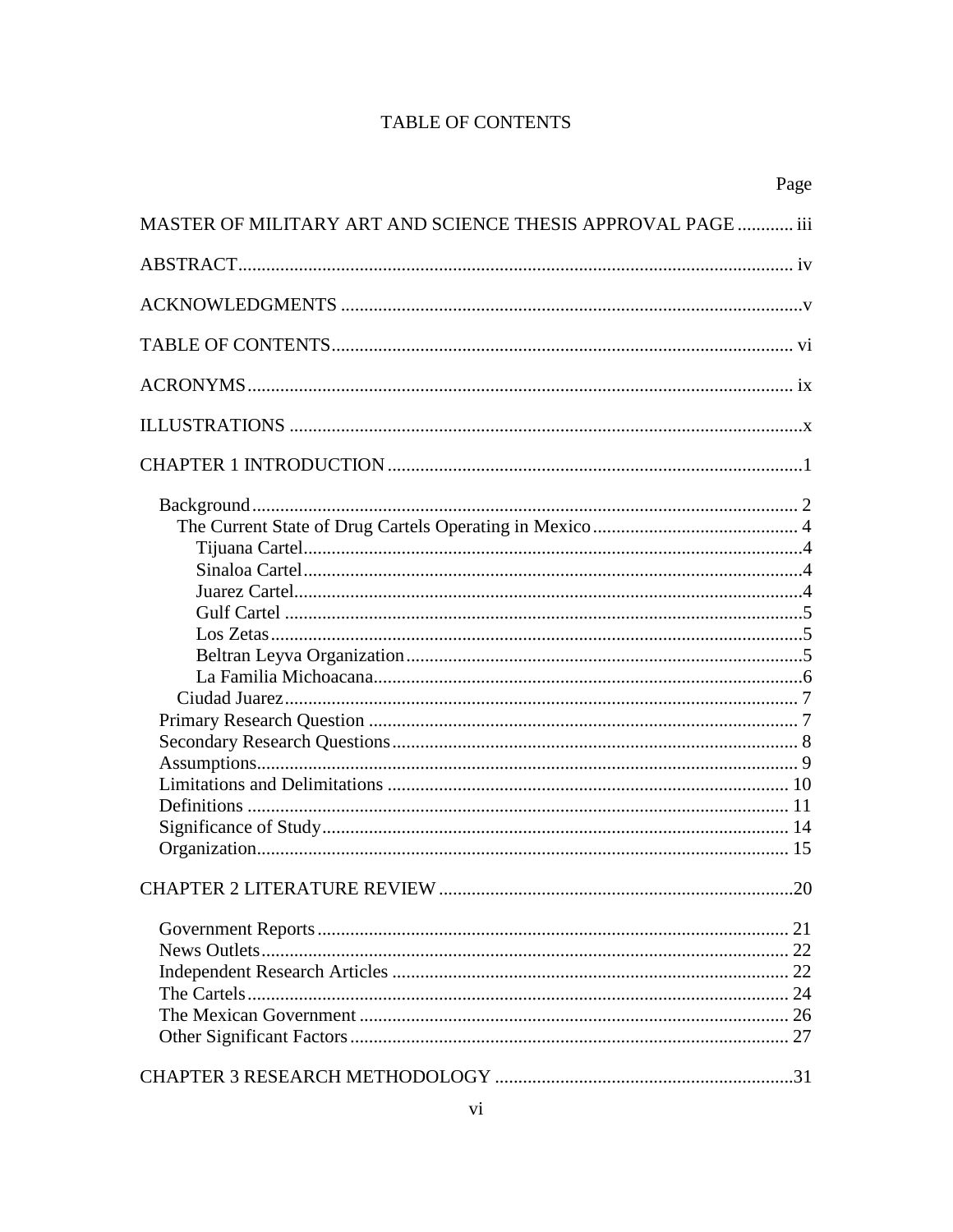| Ciudad Juarez Case Study 1-The Vicente Fox Presidency, 2000-2006 41       |  |
|---------------------------------------------------------------------------|--|
|                                                                           |  |
|                                                                           |  |
|                                                                           |  |
|                                                                           |  |
|                                                                           |  |
| Ciudad Juarez Case Study 2–The Felipe Calderon Presidency, 2006-2012 46   |  |
|                                                                           |  |
|                                                                           |  |
|                                                                           |  |
|                                                                           |  |
|                                                                           |  |
|                                                                           |  |
| Ciudad Juarez Case Study 3–The Enrique Nieto Presidency, 2012-Present  57 |  |
|                                                                           |  |
|                                                                           |  |
|                                                                           |  |
|                                                                           |  |
|                                                                           |  |
|                                                                           |  |
|                                                                           |  |
|                                                                           |  |
|                                                                           |  |
|                                                                           |  |
|                                                                           |  |
|                                                                           |  |
|                                                                           |  |
|                                                                           |  |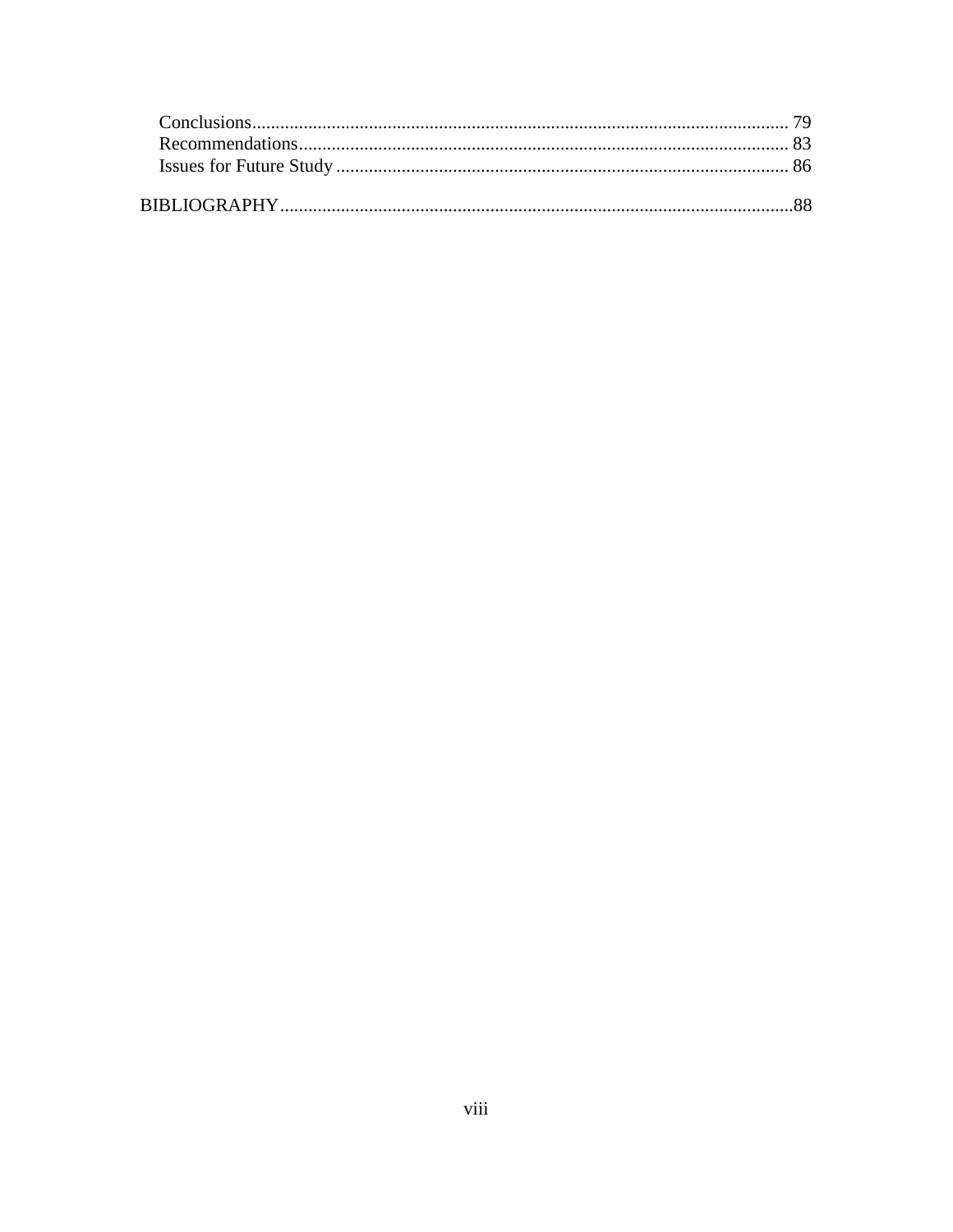# ACRONYMS

| <b>DTO</b>       | Drug Trafficking Organization                                                             |
|------------------|-------------------------------------------------------------------------------------------|
| <b>GOM</b>       | Government of Mexico                                                                      |
| <b>NAFTA</b>     | North American Free Trade Agreement                                                       |
| <b>PAN</b>       | National Action Party [ <i>Partido Accion Nacional</i> ]                                  |
| PF               | Federal Police [ <i>Policia Federal</i> ]                                                 |
| PRI              | <b>Institutional Revolutionary Party [Partido Revolucionario Institucional]</b>           |
| <b>PRONAPRED</b> | Social Prevention of Violent Crime [ <i>Programa Nacional de Prevencion</i><br>del Delito |
| <b>US</b>        | <b>United States</b>                                                                      |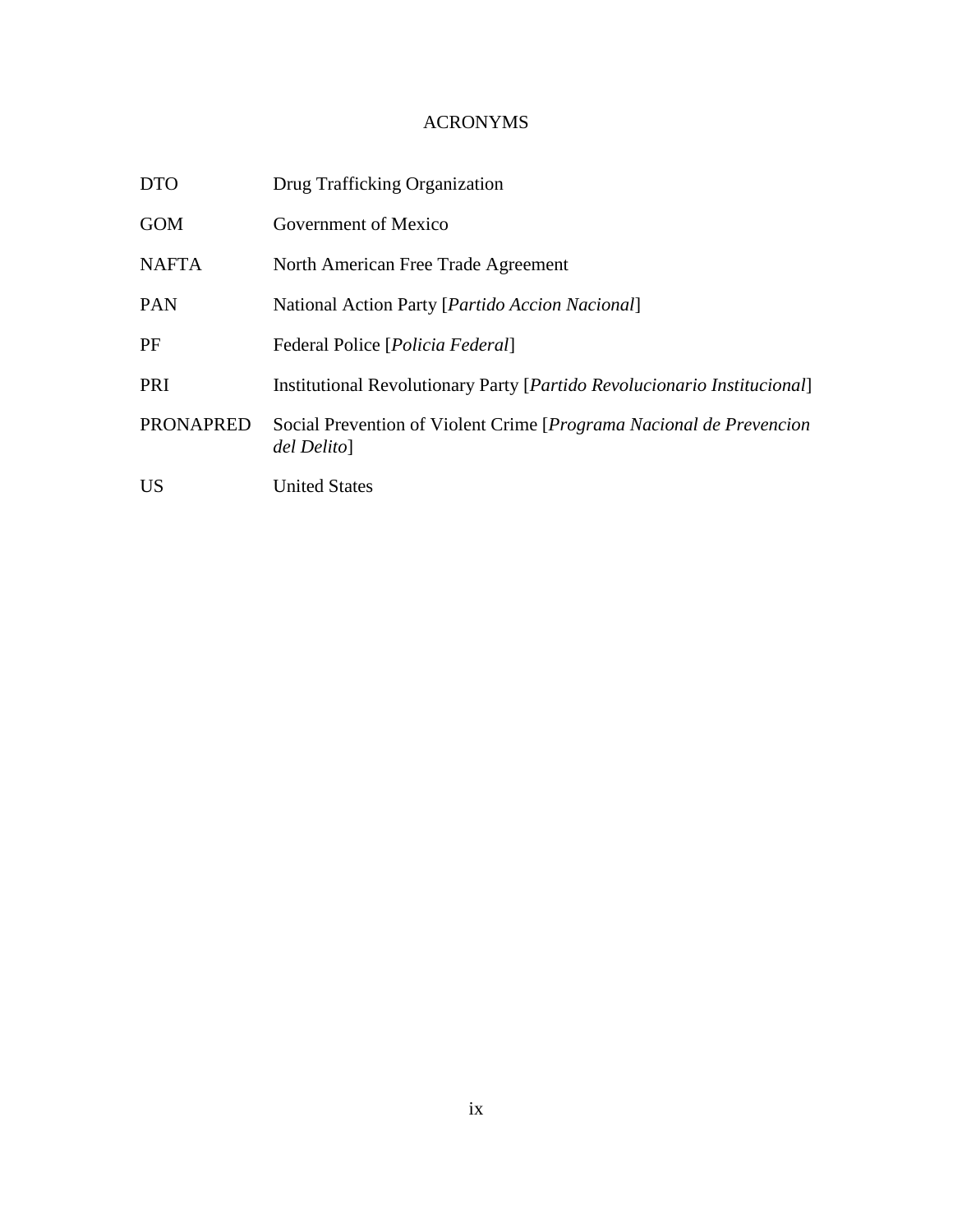# ILLUSTRATIONS

# Page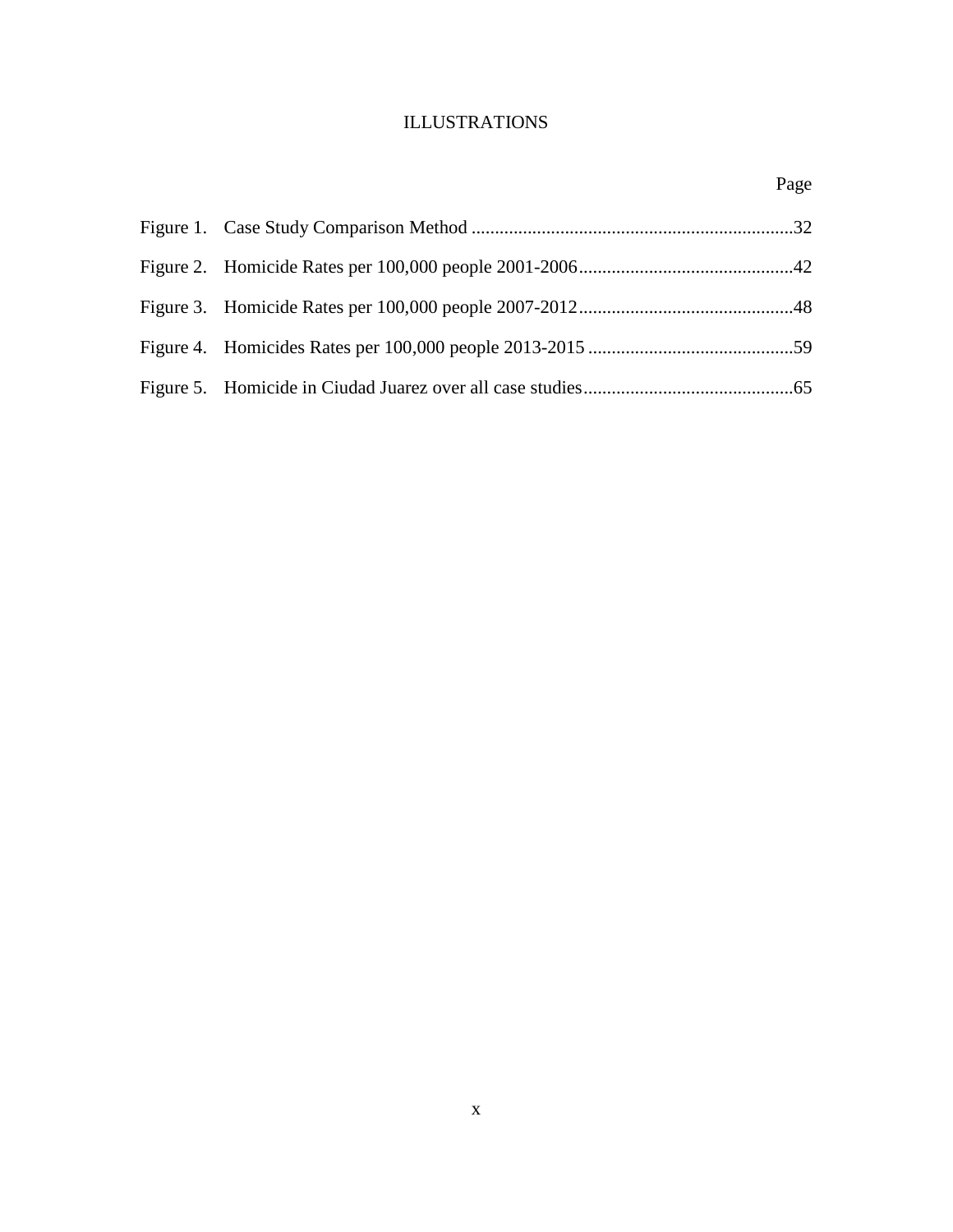# CHAPTER 1

#### **INTRODUCTION**

The drug trade in Mexico has been rife with violence for decades, though the level and the severity of violence we are seeing today is unprecedented. Without minimizing the severity of the problems we are confronted with today, it is nonetheless critical to understand the background of the "culture of violence" associated with Mexican DTOs and the cyclical nature of the "violence epidemics" with which Mexico is periodically beset. — Kevin L. Perkins and Anthony P. Placido US Senate Caucus on International Narcotics Control

Mexico is in the midst of a major rise in violence perpetrated by their drug trafficking cartels. In nine of the past ten years, Mexico experienced more than 10,000 homicides per year making it one of the most violent countries in the world.<sup>[1](#page-25-0)</sup> The Mexican government launched a major initiative in an attempt to quell the rising crime rates and regain control over its territory. After six years of increased cartel-related murder rates, 2013 and 2014 statistics are finally beginning to show evidence that violent crime is leveling out.<sup>[2](#page-25-1)</sup> This study investigates the sharp escalation of violence within Mexico and analyzes the many factors causing the brutal hostilities. The factors leading to the violence are examined through a comparative analysis of three case studies that review the violence perpetuated by drug trafficking organizations (DTOs) in Ciudad Juarez over three distinct time periods segmented by the presidencies of Vicente Fox, Felipe Calderon and Enrique Pena Nieto. Each case closely examines the active cartels and their organization, the Ciudad Juarez local government's actions, the Mexican federal government's response, and other significant factors that affect the level of violent crime. The results show ineffective policing and governance at the local level followed by the failed kingpin strategy of the Calderon administration compounded the ongoing war

1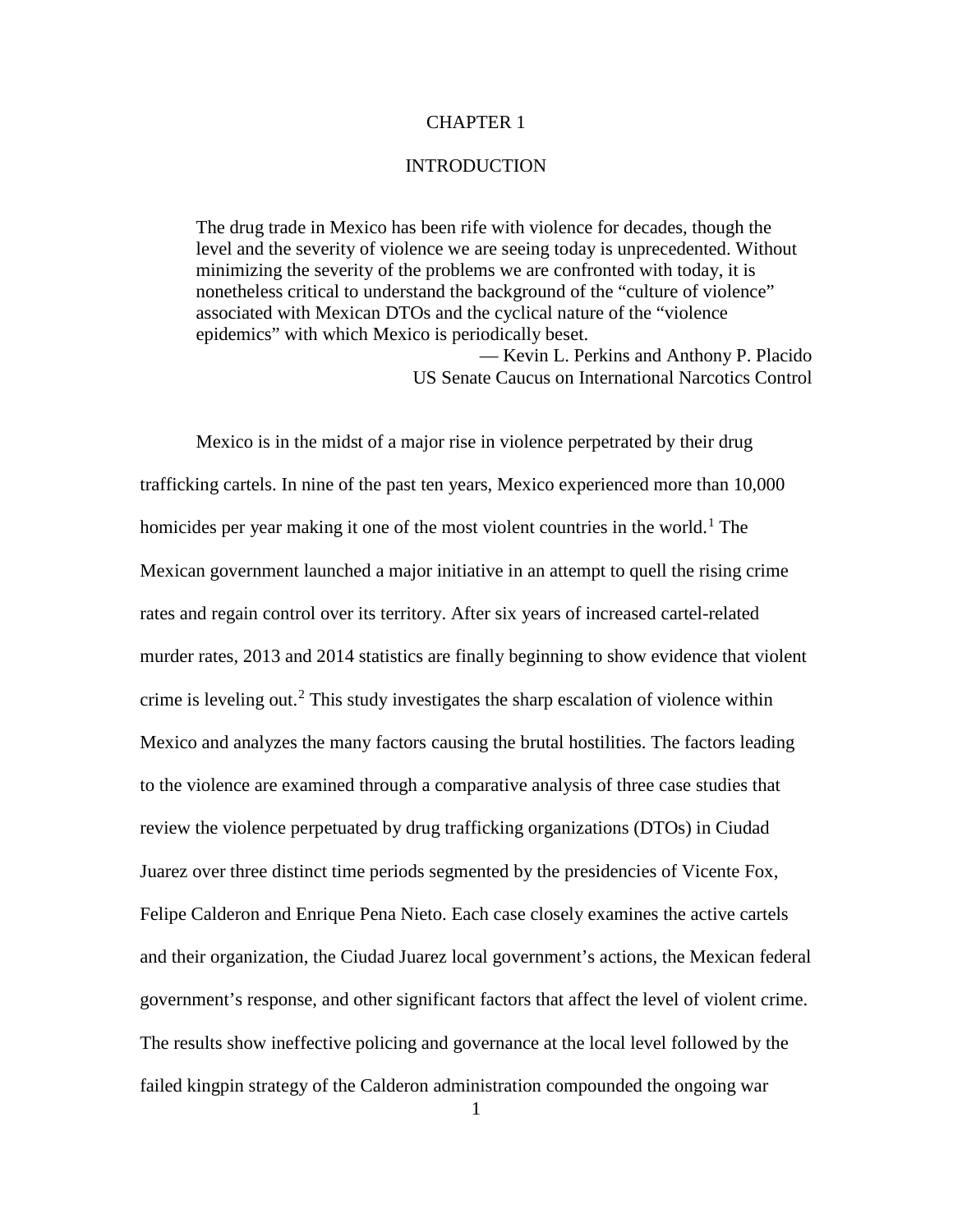between the drug cartels and led to the exponential rise in cartel-related violence in Mexico from 2006 to 2012.

#### Background

The world's fourteenth largest country by land size, Mexico with its one hundred and sixteen million inhabitants, shares its northern land border with the United States. This close proximity has led to a solid trade partnership with seventy-eight percent of Mexican exports destined for the United States. Mexico's national wealth is solid with a gross domestic product of just under two trillion dollars, twelfth in the world. However, much of the nation's wealth is irregularly dispersed as evidenced by the government who reports forty-five percent of the population lives below the poverty line.<sup>[3](#page-26-0)</sup>

The Mexican government had been dominated by the seventy-one year reign of the Institutional Revolutionary Party (PRI for its Spanish initials). In 2000, Vicente Fox became the first non-PRI elected president as the conservative National Action Party (PAN for its Spanish initials) party took power. In the last two decades, Mexico has looked to strengthen economic ties and increase security cooperation with the United States. However, rampant corruption throughout all levels of government, high unemployment, and the inability to solve social justice issues has left the population frustrated with their government.<sup>[4](#page-26-1)</sup> This lack of social mobility options has led to many young people turning to crime as a means to support themselves.

For more than a century, drug trafficking cartels operated in Mexico moving a variety of illegal substances from cocaine to liquor. The porous border separating the United States and Mexico allowed these organizations to ship drugs north into the hands of consumers while funneling money and weapons south to be used by the cartels.[5](#page-26-2)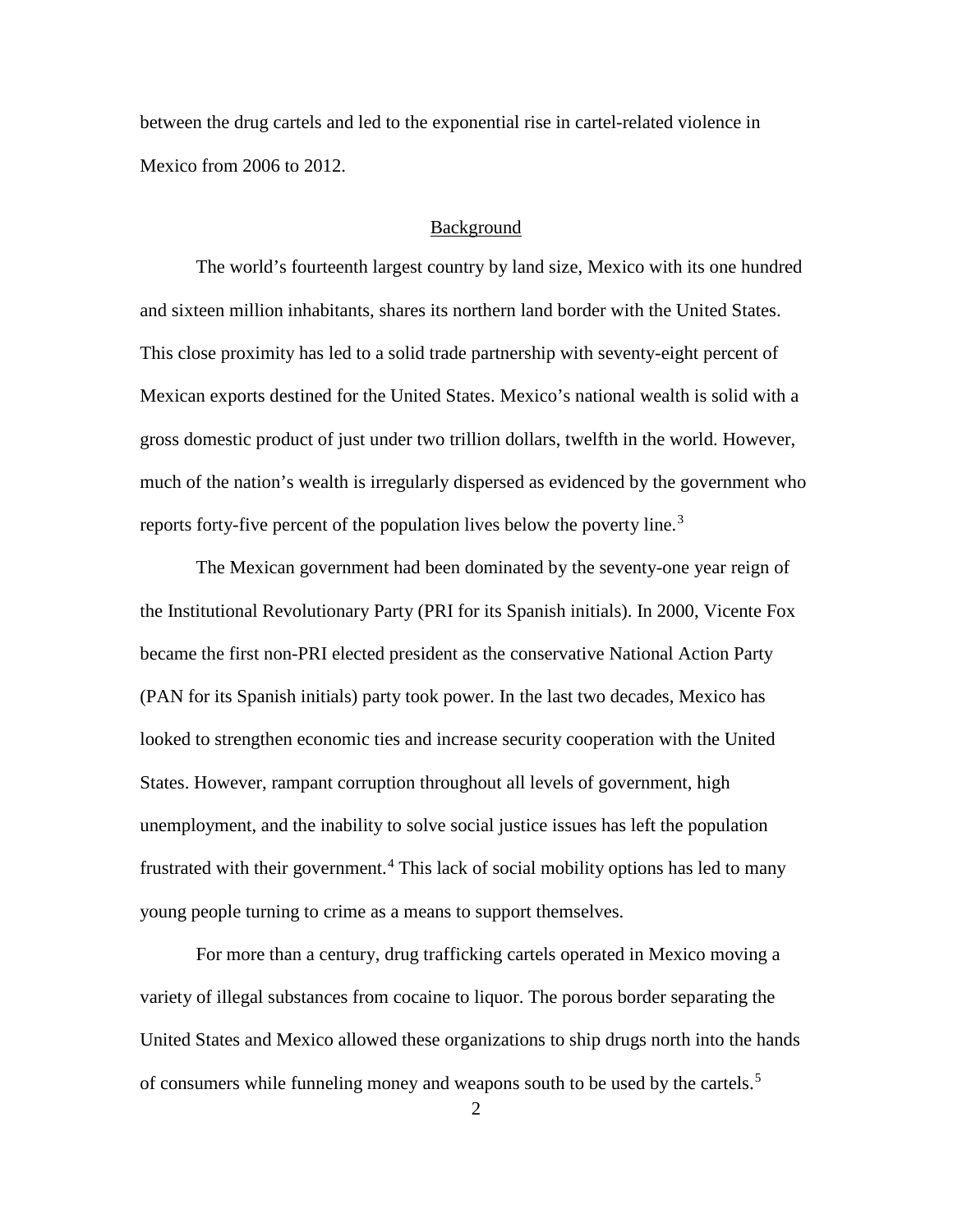Mexican DTOs supply American consumers with marijuana, methamphetamines and heroin. Additionally, the State Department estimates that ninety percent of the cocaine is smuggled into the United States transits from South America through Mexico.<sup>[6](#page-27-0)</sup> Mexico's DTOs use violence and bribery to ensure they can continue to traffic hundreds of millions of dollars worth of drugs through Mexico and into the United States each year. They use violence to discipline employees, enforce transactions, limit the entry of competitors, and coerce public authorities. Bribery is used with corrupt government officials to ensure impunity and facilitate smooth smuggling operations and wholesale transactions.[7](#page-27-1)

In 2006 when President Calderon took office, there were five major drug cartels in Mexico: Gulf, Juarez, La Familia Michoacana, Sinaloa and Tijuana. Each cartel dominated large areas in Mexico and also operated abroad with combined annual gross revenues of between five and ten billion dollars.<sup>[8](#page-27-2)</sup> Additionally, they used their wealth to corrupt law enforcement officials and politicians to ensure their smuggling operations were uninhibited. "Those they could not bribe, they threatened or killed; in the past five years, the cartels have assassinated 32 mayors and 83 police chiefs, along with an number of journalists. *Plata o plomo*? (silver or lead?) was their motto."[9](#page-27-3) President Calderon's strategy of employing the Mexican military to track down the cartels' top leaders was forceful, but unfocused, and analysts believe it led to the fragmentation of the cartels into smaller organizations and diversification of their criminal activities beyond narcotics smuggling.<sup>[10](#page-27-4)</sup> The following provides a short summary of the most active DTOs within Mexico as of April 2013.

3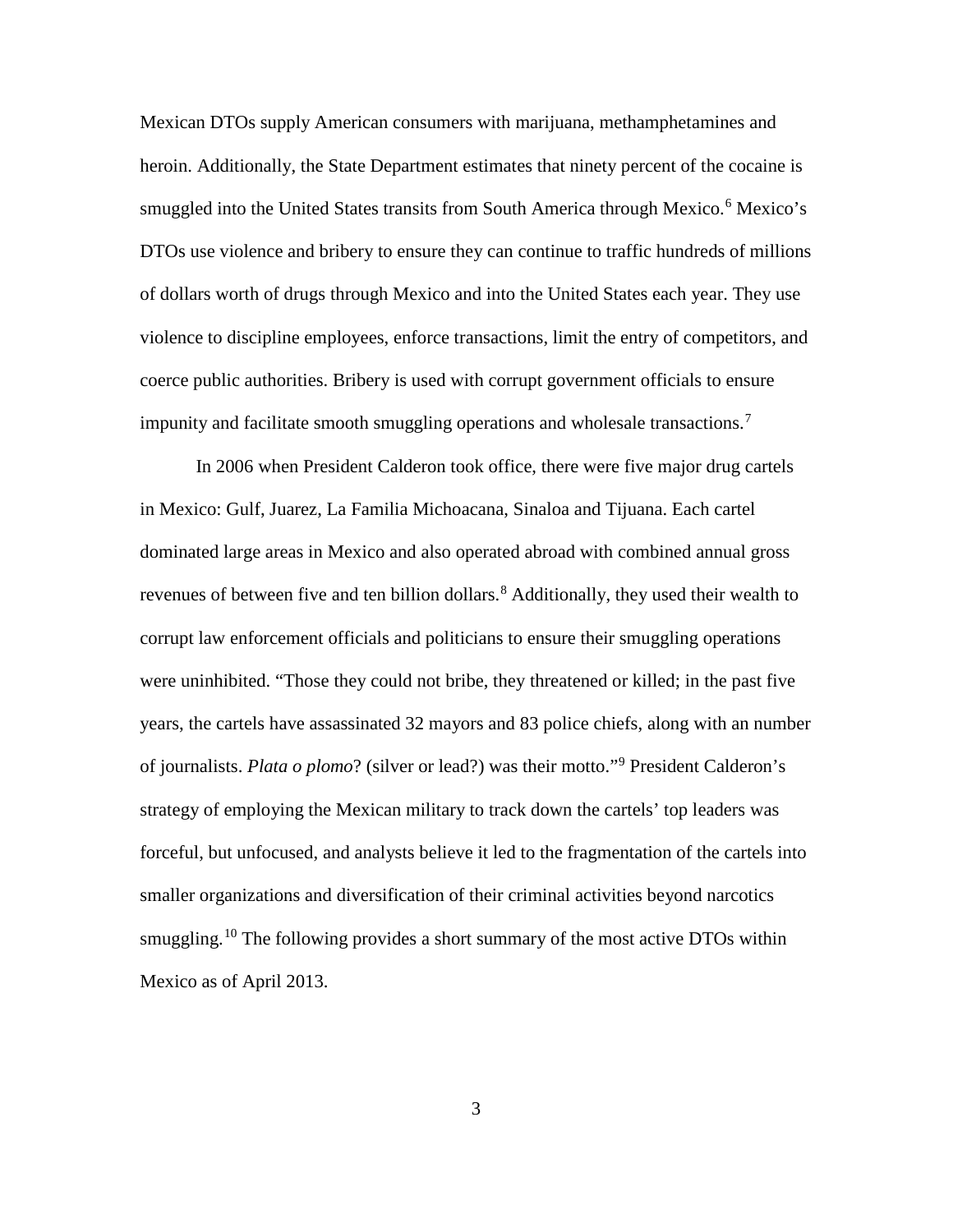#### The Current State of Drug Cartels Operating in Mexico

#### Tijuana Cartel

Also referred to as the Arellano Felix Organization, is a cartel based in the border town, Tijuana, adjacent to San Diego, California, a lucrative trafficking route. This cartel was once one of the two most dominant in Mexico, but now has yielded much of its power. In 2008 when the leadership was arrested, the Sinaloa Cartel began a war for the territory and now controls the route along with most of Baja California. Some analysts speculate the Tijuana Cartel is still in power in their city, or they pay the Sinaloa Cartel for rights to access routes through the territory.<sup>[11](#page-28-0)</sup>

#### Sinaloa Cartel

One of the most dominant in Mexico, the Sinaloa Cartel controls territory and trafficking routes throughout its home state of Sinaloa as well as the major crossing points in Tijuana and Juarez. The Sinaloa Cartel is highly diversified and able to smuggle the drugs heroine, marijuana, cocaine, and methamphetamines via all shipping means: land, sea and air.<sup>[12](#page-28-1)</sup> They are led by Joaquin "El Chapo" Guzman who in 2015 escaped a Mexican maximum security prison through an elaborate tunnel project. He was recaptured by Mexican authorities in 2016.<sup>[13](#page-28-2)</sup>

#### Juarez Cartel

Also referred to as the Vicente Carrillo Fuentes Organization, this DTO was formerly in a federation with the Sinaloa Cartel, but spilt off to form its own organization in 2008. Since then, the city of Juarez has been the center of the turf war between the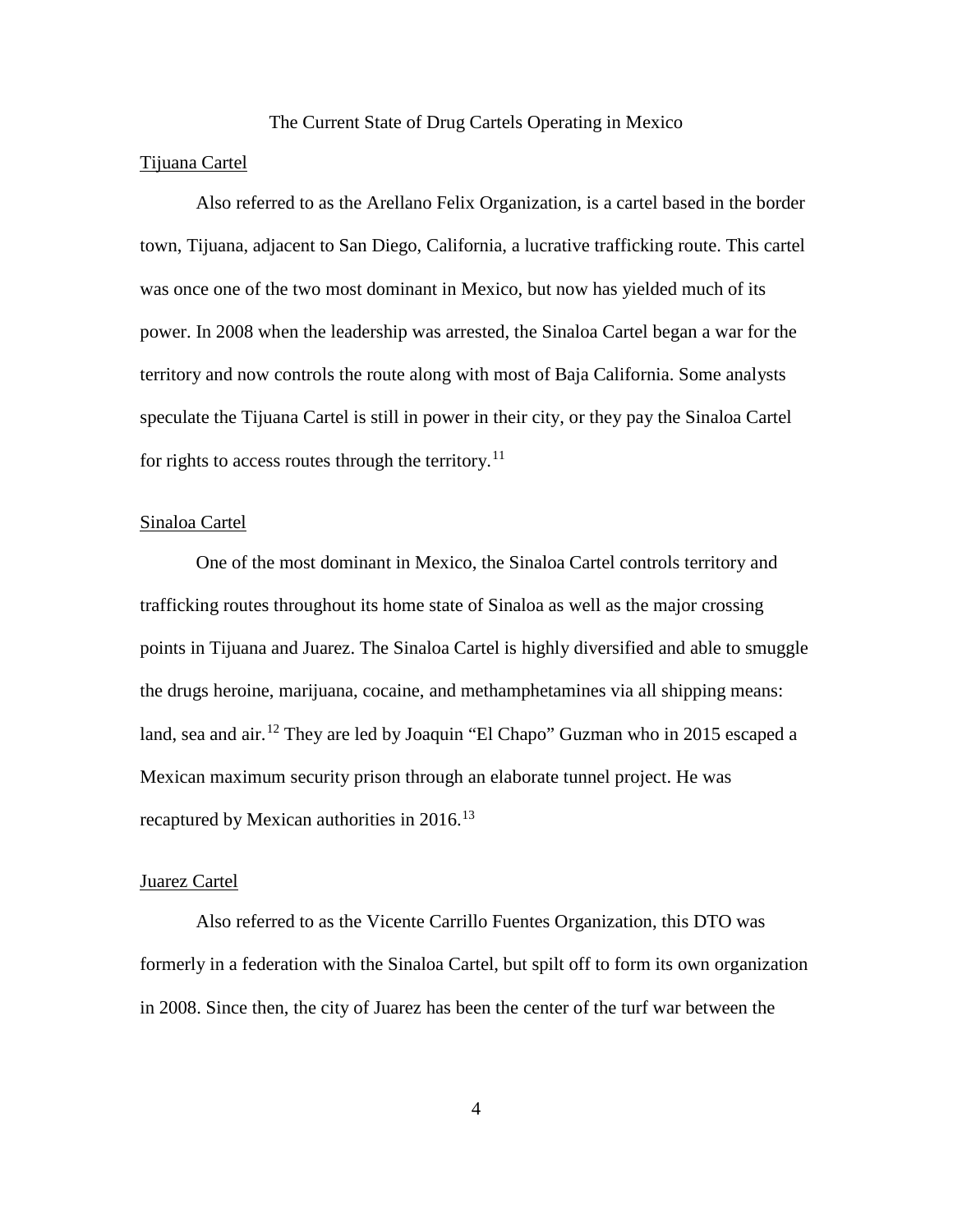Sinaloa Cartel and the new Juarez Cartel. Analysts believe the Juarez Cartel has lost nearly all its territory to the Sinaloa Cartel.<sup>[14](#page-29-0)</sup>

#### Gulf Cartel

Based in the border city of Matamoros in the state of Tamaulipas in north eastern Mexico, this cartel was once one of the country's most powerful. A former leader, Osiel Cardenas, Guillen, recruited and corrupted former Mexican military forces who formed the enforcement arm of the cartel known as Los Zetas. After his arrest in 2003, the Zetas split off to form a separate organization and fought the Gulf Cartel for much of its territory. The Gulf Cartel still maintains control over small pockets within the state of Tamaulipas.<sup>[15](#page-29-1)</sup>

# Los Zetas

Originally formed from corrupted Special Forces members of the Mexican Army as hired assassins of the Gulf Cartel, this organization now is the nation's most violent. Splitting from the Gulf Cartel in 2008, Los Zetas began a war with other cartels over smuggling corridors all over Mexico including the southern border crossing from Guatemala. Today Los Zetas control the drug trade throughout much of the eastern half of Mexico. [16](#page-29-2)

#### Beltran Leyva Organization

Once part of the federation run by the Sinaloa Cartel, this cartel sought independence in 2008 when it was believed Guzman, the leader of the Sinaloa Cartel, aided authorities in the arrest of a Beltran Leyva leader, Alfredo Beltran Leyva. The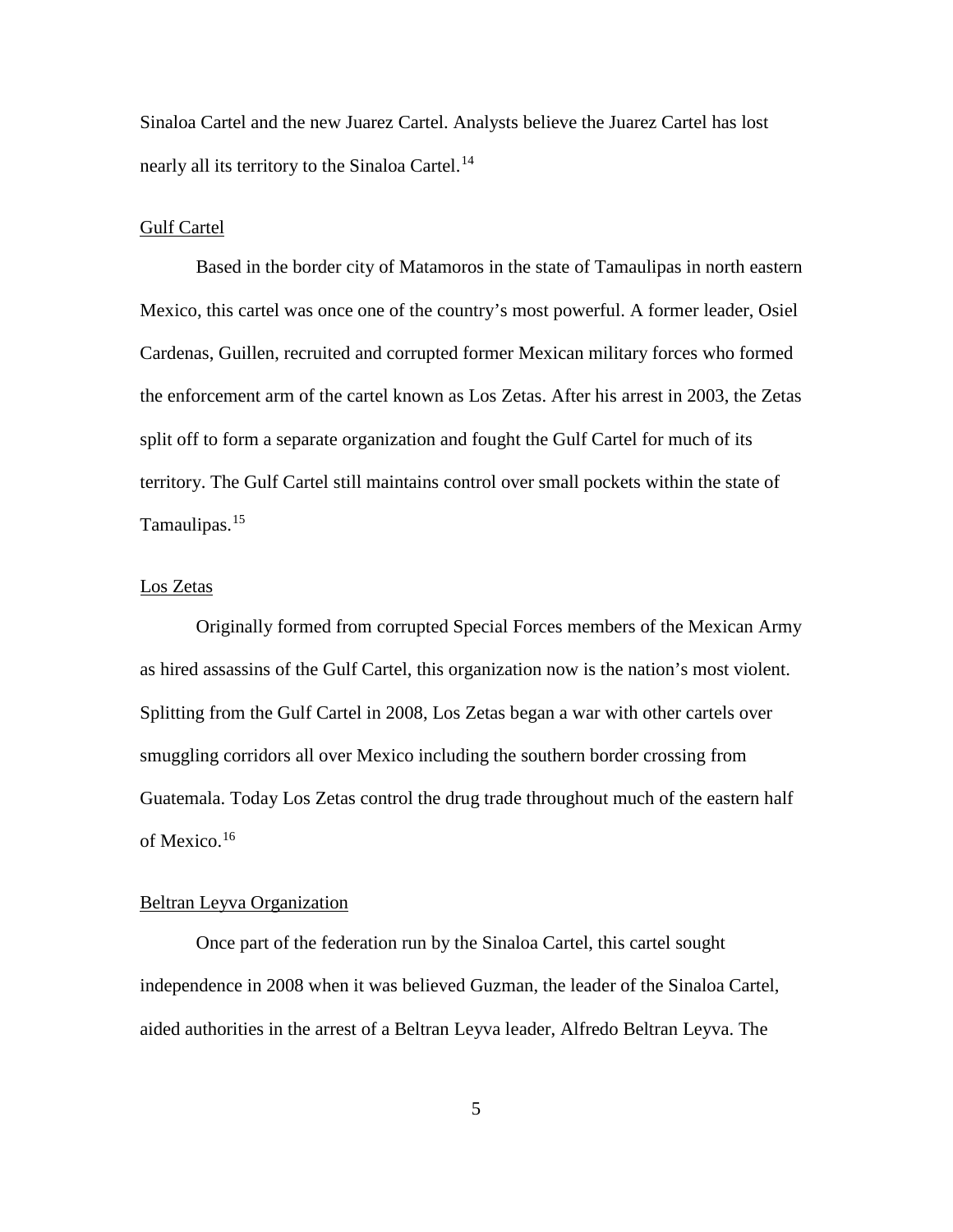Beltran Leyva Organization formed a temporary alliance with Los Zetas for fight against the Sinaloa Cartel for important trafficking routes.<sup>[17](#page-30-0)</sup>

#### La Familia Michoacana

This organization was formed as a vigilante group to fight off retail drug pushers in the Mexican state of Michoacan. However, they moved into methamphetamine production and trafficking while maintaining ideological justifications and a Robin Hood image. When their spiritual leader, Nazario Moreno, was killed by Mexican Federal Police in 2010, a new organization emerged calling themselves the Knights Templar.<sup>[18](#page-30-1)</sup>

The current organization of the Mexican DTOs is extremely fluid. Some analysts believe fragmentation brought upon by the kingpin strategy of the Mexican government forced the cartels to shift from a rigid vertical structure to a more horizontal configuration of loosely connected groups.<sup>[19](#page-30-2)</sup> Eduardo Guerrero, a security analyst has categorized the cartels into four groups to more easily understand their capabilities and spheres of influence. These categories include: national cartels, toll collector cartels, regional cartels and local mafias. According to Guerrero, the only remaining national level cartels are the bitter rivals Los Zetas and the Sinaloa Cartel. Controlling the Eastern and Western sides of Mexico respectively, these cartels currently operate important international routes into Mexico for several different drugs. The Tijuana and Juarez cartels are categorized as toll collector cartels, charging fees for the use of smuggling corridors along the Northern border they control. The remaining cartels fall into the categories of regional cartels or have further fragmented into smaller local mafias with limited national power.<sup>[20](#page-30-3)</sup>

6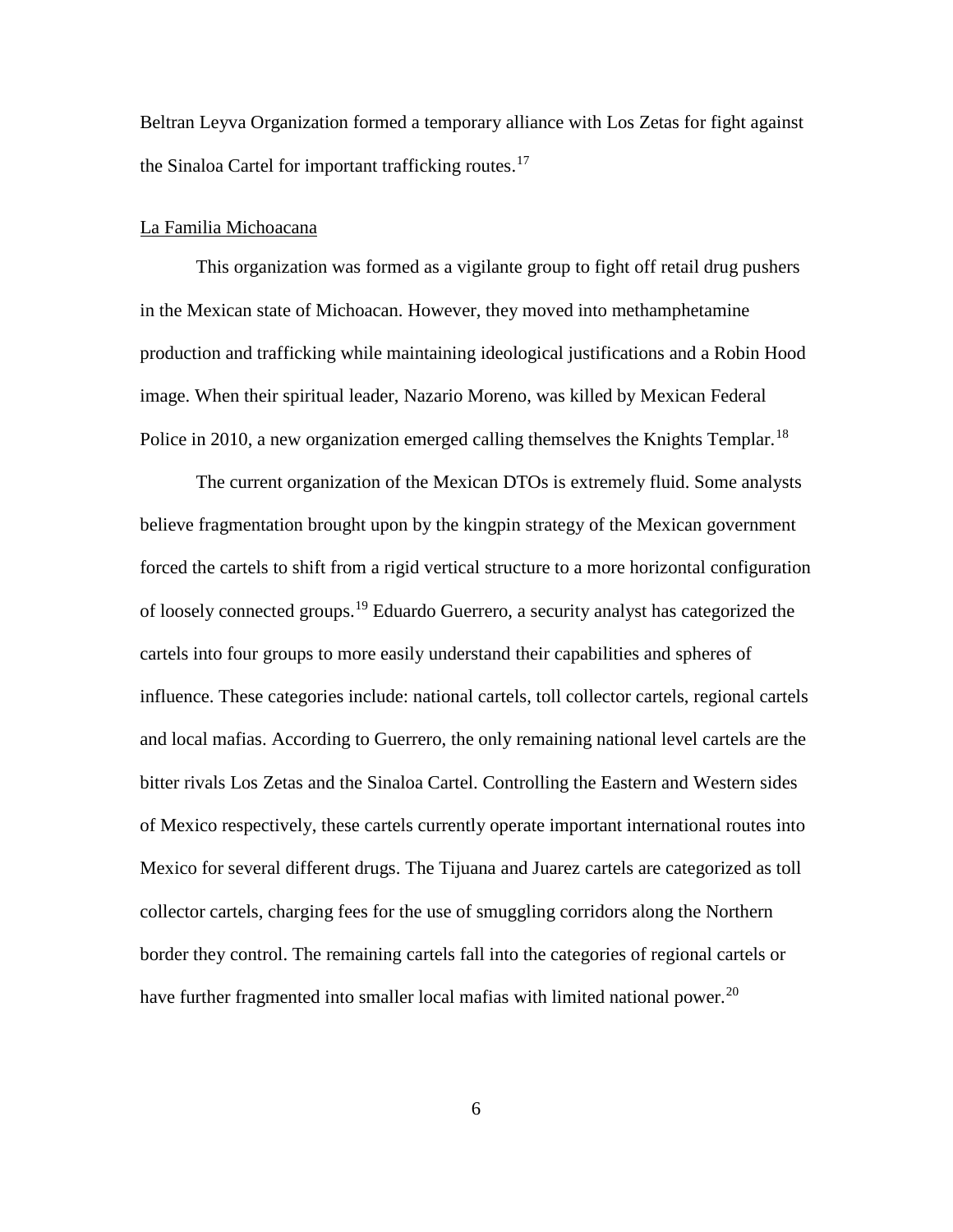# Ciudad Juarez

Located just three hundred feet across the border from El Paso, Texas, Ciudad Juarez, also referred to as Juarez, is the state of Chihuahua's largest city. Its proximity to the United States makes Juarez an important transportation hub for legitimate commerce flowing between nations. It also hosts a large number of assembly factories, called *maquiladoras*, where raw materials from the United States are processed and returned to United States (US) markets without the burden of duty taxes from either country.<sup>[21](#page-31-0)</sup> Additionally, a large number of illegal narcotics flowed into the United States through routes in the vicinity of Juarez. For many years, the Juarez Cartel, also known as the Vicente Carrillo Fuentes Organization, controlled the smuggling routes in and around the city. After a rift with the Sinaloa cartel, violent crime spiraled out of control as a power struggle ensued.<sup>[22](#page-31-1)</sup> By 2008, thirty-six percent of all Mexican homicides took place in Ciudad Juarez making it the country's most dangerous city. Beginning in 2011, the levels of violence began to decline in Juarez. The government touted the decline was due to successful law enforcement efforts and improved social reform projects within the city. However, media and security analysts believed the Sinaloa Cartel had finally won control of the Juarez corridor or come to an agreement with the Juarez Cartel on its use and thus reduced the violence.  $23$ 

# Primary Research Question

What factors caused the rise in cartel-related violence in Mexico from 2006 to 2012?

This research thesis studies the rise in violence within Mexico during the Felipe Calderon Presidency. Shortly after President Calderon took office, he responded to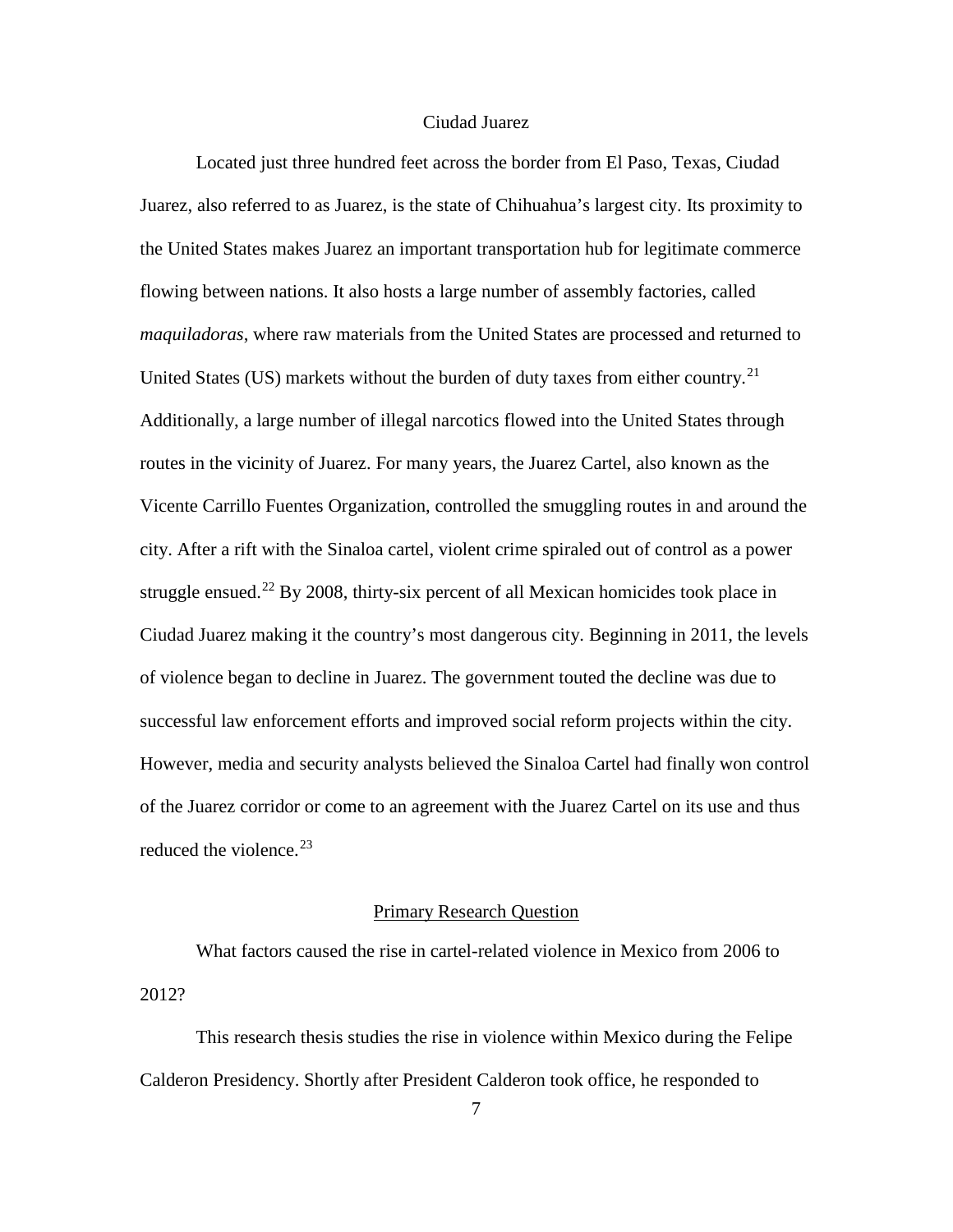increased drug violence by sending the military into his home state of Michoacan.<sup>[24](#page-32-0)</sup> While his strong frontal attack on the cartels did have some success, arresting twenty-five of the top thirty-seven most wanted DTO leaders<sup>25</sup>, the cartels responded with their own methods of unprecedented violence; Cartel-related homicides reached their peak in 2011 rising to over 27,000 throughout Mexico as compared to only 8,800 in 2007.<sup>[26](#page-32-2)</sup>

#### Secondary Research Questions

1. Did the cartels, the Mexican government, or US government contribute to the violence?

This study reviews the use of military and federal police forces to regain the security of cities with extremely high rates of violent crimes. Due to the assumed level of corruption within the local governments and police forces, President Calderon used the tactic of employing his military forces inside affected cities with the hopes of stopping the violence and maintaining security. However, this tactic did not always gain the intended results as often the levels of violence rose in response to the use of military or federal police forces. In fact, some analysts believe portions of the violence were at the hands of the federal forces; there have been many reports of human rights violations by the military who is untrained in domestic law enforcement.<sup>[27](#page-32-3)</sup> The US government supported Calderon's efforts and developed an aid program called the Merida Initiative to further support the Government of Mexico's (GOM) strategy. In December 2012, President Nieto took office and has attempted to shift the national focus from security to improving economic prosperity. Even though he has deployed many of the same tactics as his predecessor, he has maintained a low profile and conducted security operations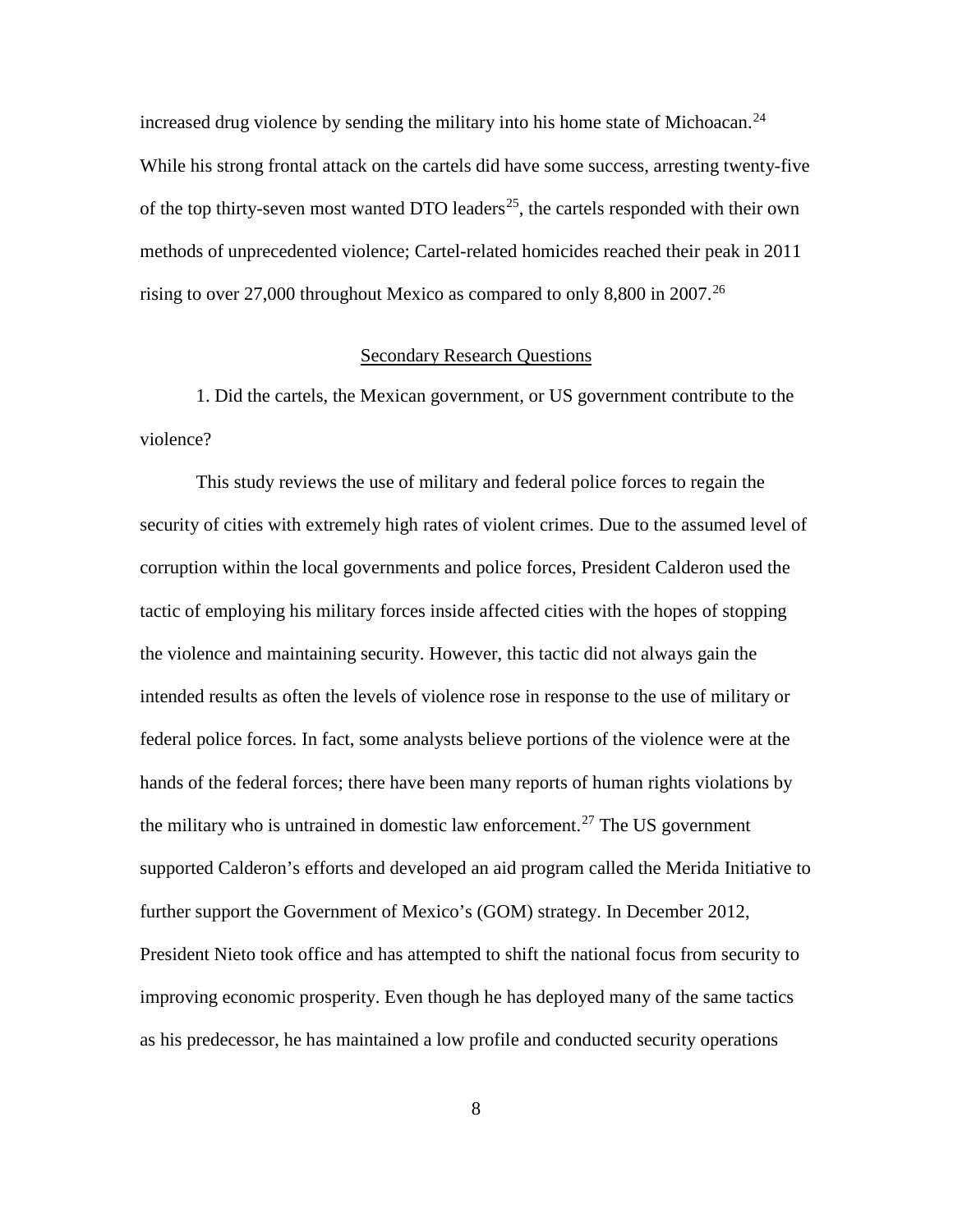without the media fanfare. Early statistics indicate the rates of violent crimes were leveling off or falling thus validating President Nieto's strategy.<sup>[28](#page-33-0)</sup>

2. Are the actions by the cartels, the Mexican government, and the US government related to each other?

This study reviews the actions of the cartels and the Mexican and US governments in order to determine how they are related to each other. The cartels' initial violence was aimed at rival cartels with limited spillover into the general population. Then as the Mexican government began to crackdown on the cartels, the cartels retaliated with more violence. Even when the government was successful at capturing or killing a top DTO leader, then result was not always less violence. In certain instances, the ensuing power struggle after the removal of the strong leader led to more violence. Understanding of the types of violence and the correlation to government actions is an important step in developing a successful strategy to combat  $DTOs<sup>29</sup>$  $DTOs<sup>29</sup>$  $DTOs<sup>29</sup>$ 

# **Assumptions**

Due to the illegal nature of the drug trade, it is difficult to comprehend the true motives or ideological goals of the drug cartels. This research assumes the cartels aim to transport narcotics as quickly and efficiently as possible in order to maximize their profits. Relationships between cartels or with their associated street gangs are established to gain access to territory and transport routes to better facilitate transportation and increase earnings. Further, it is assumed the violent tactics used by the cartels is a means to which they seek their end of financial gain. The use of violence by criminal organizations allows them to retain territory and enforce contracts. Unlike religious terrorists groups, this study assumes the cartel-related violence is not an end in itself.<sup>[30](#page-33-2)</sup>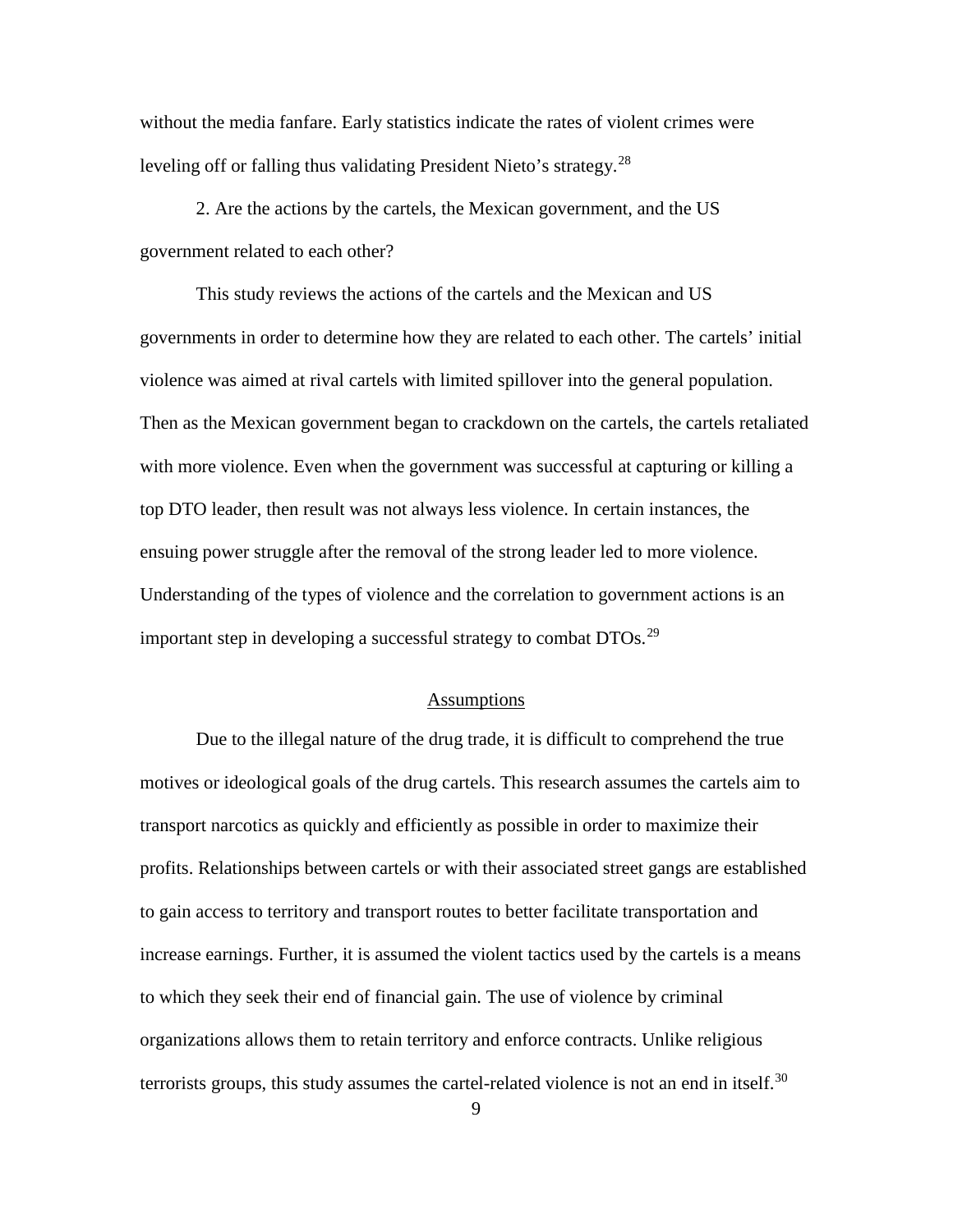#### Limitations and Delimitations

The drug trade has three major sectors that affect the economic and social aspects of the illegal activity: the producers, the traffickers, and the users. This study is limited to the trafficker and the tactics employed to maintain the smuggling routes. More specifically, this thesis will only study the DTOs based in Mexico and those particular cartels who maintain and use routes crossing into the United States. This study will not include the producers in South, Central or North America. Additionally, this study will not report on the consumer sector of illegal drugs or the ongoing debate of legalization within the United States or Mexico. This study is further limited by the selected case studies that focus on Ciudad Juarez and the rapid changes in cartel-related violent within the city. The limited scoped of this research enables deep exploration of the many factors that triggered the city's sharp rise in crime.

This study will research the activities of Mexican DTOs and the effects on the Mexican population and Mexican government institutions. The United States government has invested significant resources in combating the illegal drug trade, however; this study will not discuss US federal, state, or local government policy or actions unless there is a direct effect of Mexican DTOs tactics or the recent surge in violence. Furthermore, despite the reported extent of Mexican cartel influence over street gangs within the United States, I will not include in depth research into US based drug trafficking or street level retail organizations.

Timely and accurate crime reports are notoriously difficult to gain from the Mexican government. Mexican media outlets often provide only sporadic data on crimes linked to the drug cartels due to threats of violence aimed at the reporters themselves. For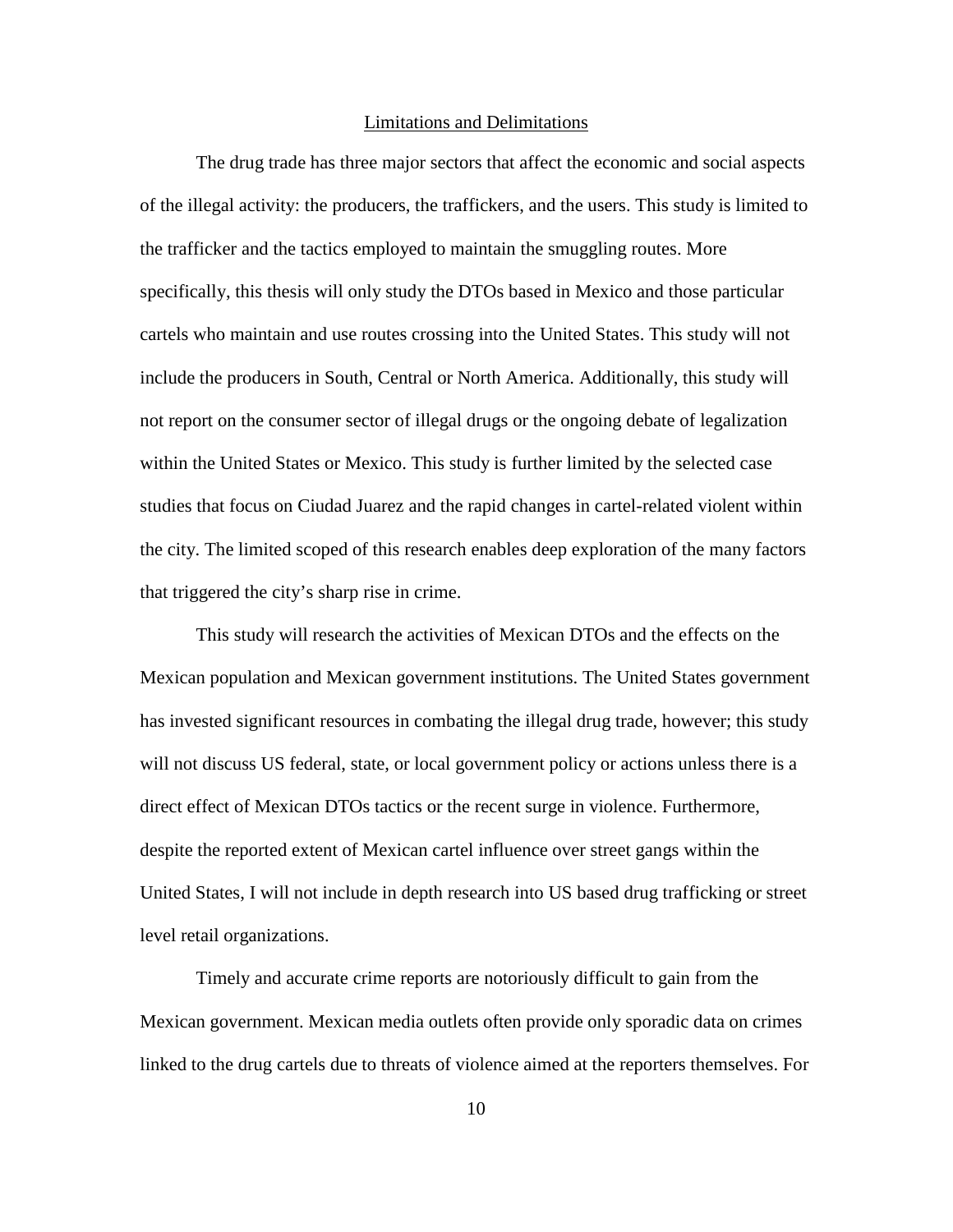example in 2007, the first full year of the Calderon Presidency, there were 2,800 murders linked to the cartels within Mexico. By 2011, that number had climbed to an estimated 16,414. This value is estimated because the Mexican government only release organized crime data for the first three quarters of the year; the remaining quarter was computed by the Trans-border institute based on data from Mexican media outlets. The irregularity of GOM reports makes tracking the exact numbers of cartel-related violence difficult.<sup>[31](#page-34-0)</sup> Further, the reports may be inaccurate due to the difficulty of determining which murders were cartel-related and which were general crime. Finally, the number of murders could be skewed due to the number of bodies never found and never reported missing.<sup>[32](#page-34-1)</sup> This study is limited by the accuracy and availability of crime data; therefore, a qualitative rather than a quantitative approach is used to isolate and describe the factors leading to the rise in violence.

#### Definitions

Democratic Revolutionary Party, PRD [*Partido de la Revolucion Demoncratica*]. This center-left party broke away from PRI in 1988 and remains today as Mexico's third most influential political party. A diverse constituency generally is committed to social development and increased state involvement in the economic sector.<sup>[33](#page-34-2)</sup>

Drug Cartel. A large, highly sophisticated federation composed of multiple suborganizations and cells with specific assignments such as drug transportation, security of territory, enforcement of transactions, or money laundering; first used in Colombia in 1980. [34](#page-34-3) Drug Cartels' operations are designed to limit competition or fix prices within the illegal drug trade in order to maximize financial gain and operate with impunity through methods of violence, extortion, and corruption.<sup>[35](#page-34-4)</sup>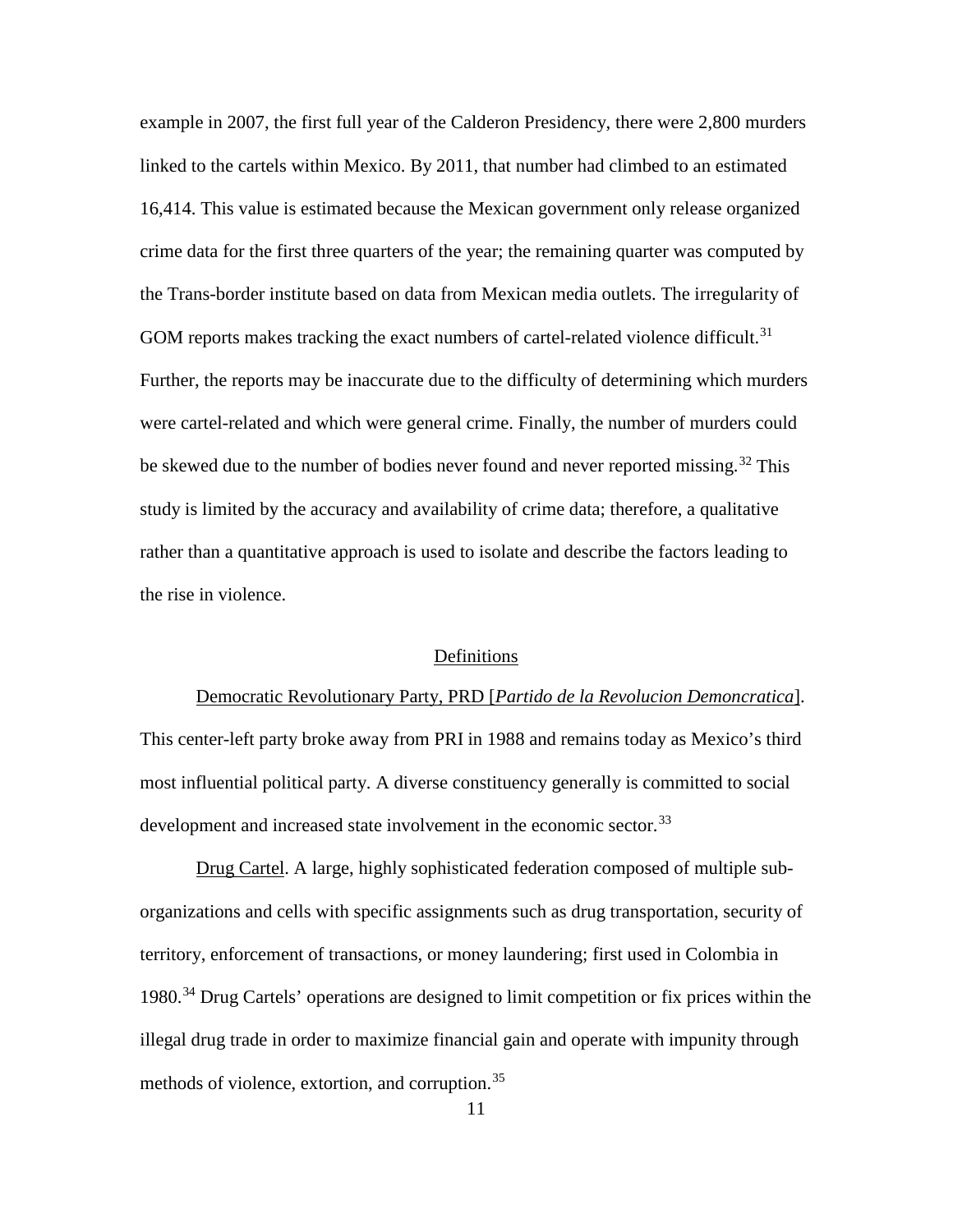Drug Trafficking Organization (DTO). "A complex organization with highly defined command-and-control structures that produce, transport, and/or distribute large quantities of one or more illicit drugs. These organizations derive tens of billions of dollars annually from the trafficking and abuse of illicit drugs and associated activities. All of the adverse societal impact resulting from the illicit drug trade begins with the criminal acts of DTOs that produce, transport, and distribute the drugs."[36](#page-35-0) A synonym of drug cartel.

Federal Police, PF [*Policia Federal*]. Mexico's federal police force under the authority of the Secretary of the Interior. This force was created in 1999 with the merging of multiple federal law enforcement agencies including: Federal Highway Police, the Fiscal Police, the Investigation and national Security Center and military personnel from the Army's 3rd military police brigade.<sup>[37](#page-35-1)</sup>

Gendarmerie. A para-military wing of the Federal Police. Created during President Nieto's administration to combat the drug cartels while restricting the use of the Mexican military conducting law enforcement on its citizens.<sup>[38](#page-35-2)</sup>

Institutional Revolutionary Party, PRI [*Partido Revolucionario Institucional*]. This party ruled over Mexico from 1929 through 2000 without an interruption. PRI is pro-business and supports free trade and is generally considered centrist. PRI regained the presidency in 2012 we Enrique Pena Nieto was elected and remains the strongest political party in Mexico today.<sup>[39](#page-35-3)</sup>

Kingpin Strategy. The methodology of specifically targeting the top leader within a criminal organization for arrest and prosecution. Also referred to as decapitation, this strategy looks to weaken a DTO's influence by removing its leadership. A potential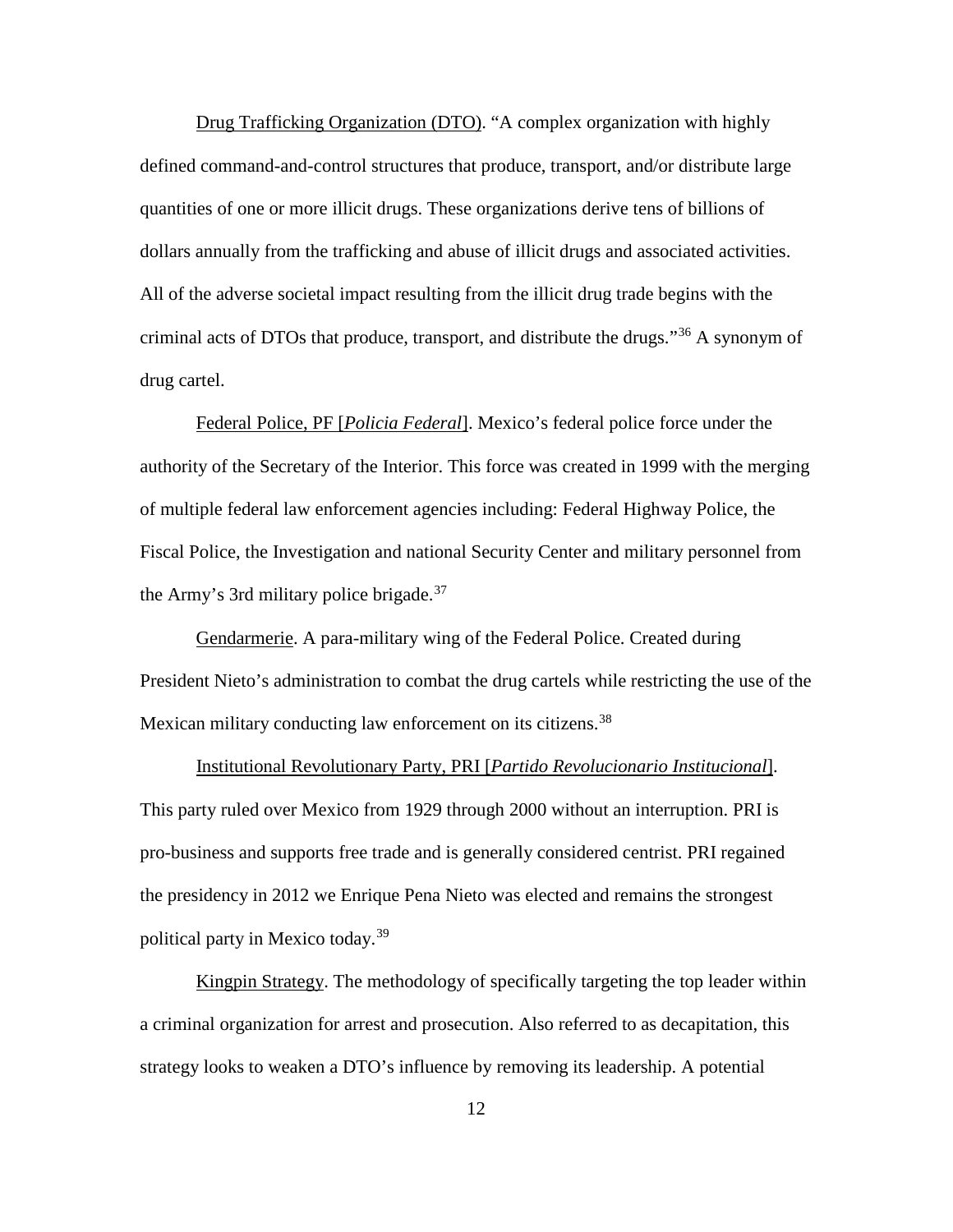downside to this strategy is the power vacuum, left after the kingpin is removed can insight violence as other members within the organization look to move up to fill the void. $40$ 

Merida Initiative. A partnership between the United States and Mexico to aid reduction of drug related organized crime and associated violence. Based on shared responsibility and mutual trust, the initiative has four pillars: disrupt organized criminal groups, strengthen institutions, build a 21st century border, and build strong and resilient communities. The US Congress has appropriated \$1.6 billion since 2008 when the Merida Initiative began. $41$ 

National Action Party, PAN [*Partido Accion Nacional*]. One of the top three Mexican political parties, this conservative party supports greater private-sector involvement and a smaller role for the state in economic activity. PAN dislodged PRI's seventy-one year reign when Vicente Fox was elected president in 2000. Additionally during President Felipe Calderon's administration from 2006-2012, the PAN party supported major reforms in the telecommunications, financial, and energy industries. $42$ 

North American Free Trade Agreement (NAFTA). A comprehensive trade agreement that sets the rules of trade and investment between Canada, the United States, and Mexico. Since the agreement entered into force on January 1, 1994, NAFTA has systematically eliminated most tariff and non-tariff barriers to free trade and investment between the three NAFTA countries."<sup>[43](#page-36-3)</sup>

Spillover Violence. The phenomenon of violence committed in US border states and transportation hubs deriving from Mexican cartels including aggravated assault, extortion, kidnapping, torture, rape, and murder. The victims of these crimes include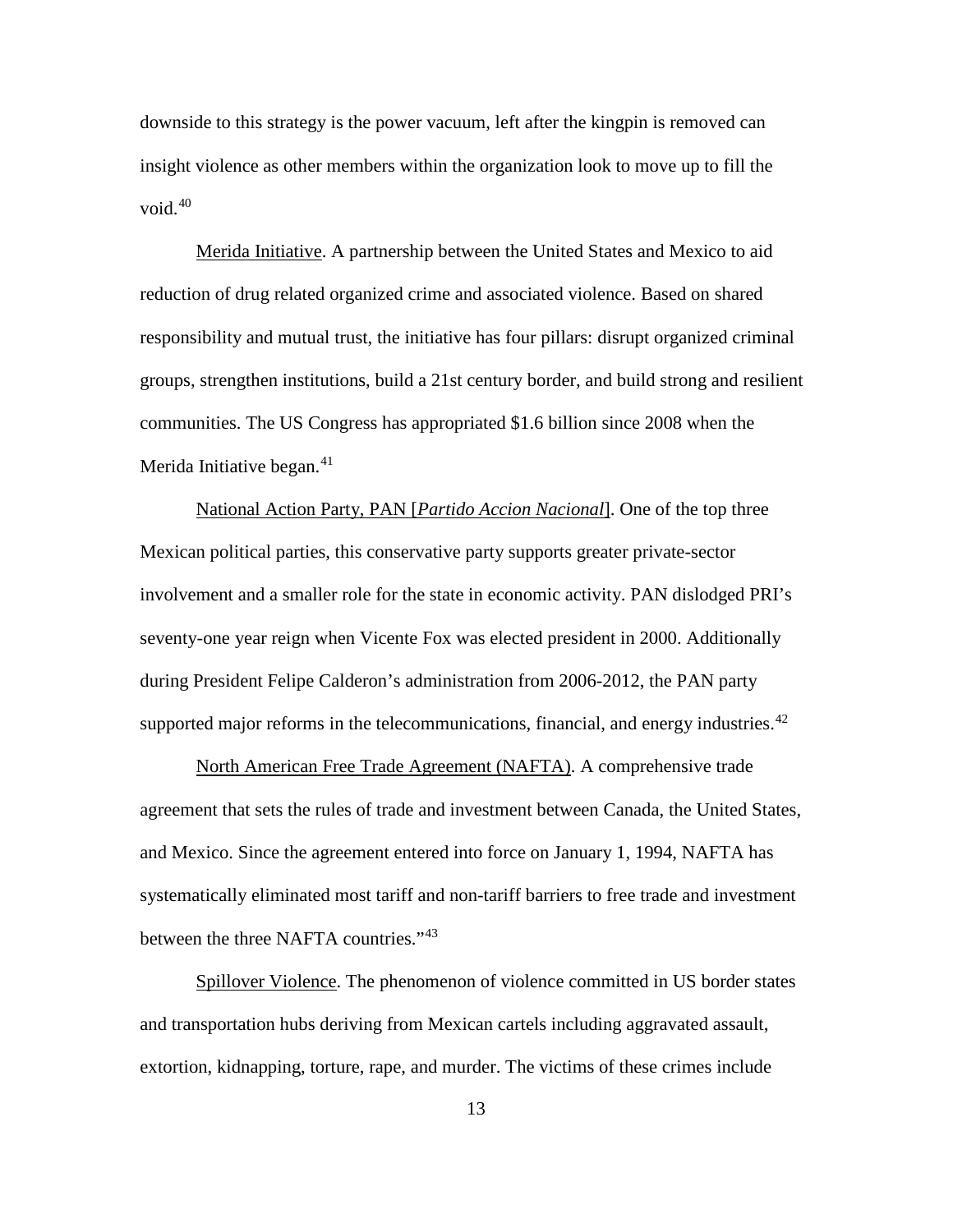illegal immigrants being smuggled into the United States, Mexican or US citizens working with the cartels or their innocent family members, and those not associated in any way with the cartels or transnational gangs.<sup>[44](#page-37-0)</sup>

#### Significance of Study

The trafficking of illegal drugs across national borders is a significant problem for any nation. Within the Americas, the movement of these narcotics from South American producers through Mexico and into the United States poses a major security problem for all countries along the route. The financial reward for the DTOs provides them the power to influence territory, the population and government institutions while seeking their own interests. Often, these cartels turn to violence as a way to maintain profits and continue operations with impunity.[45](#page-37-1)

The Mexican cartels have expanded far beyond the simple movement of drugs from Central America into the United States and now pose a serious threat to the population and government of Mexico. The extremely high profits enabled the corruption of officials and law enforcement officers at every level of federal, state and local government. The recent violence carried-out by the drug cartels aimed at securing territory to facilitate their smuggling operations had a devastating impact to the surrounding communities. Additionally, the recent expansion of criminal activity by the drug cartels into non-drug related sectors poses additional threats to the Mexican government. Thus far, the inability for the government of Mexico to deal with the rise in violence by the drug cartels places doubt in the minds of the Mexican people if their government is still in control.[46](#page-37-2)

14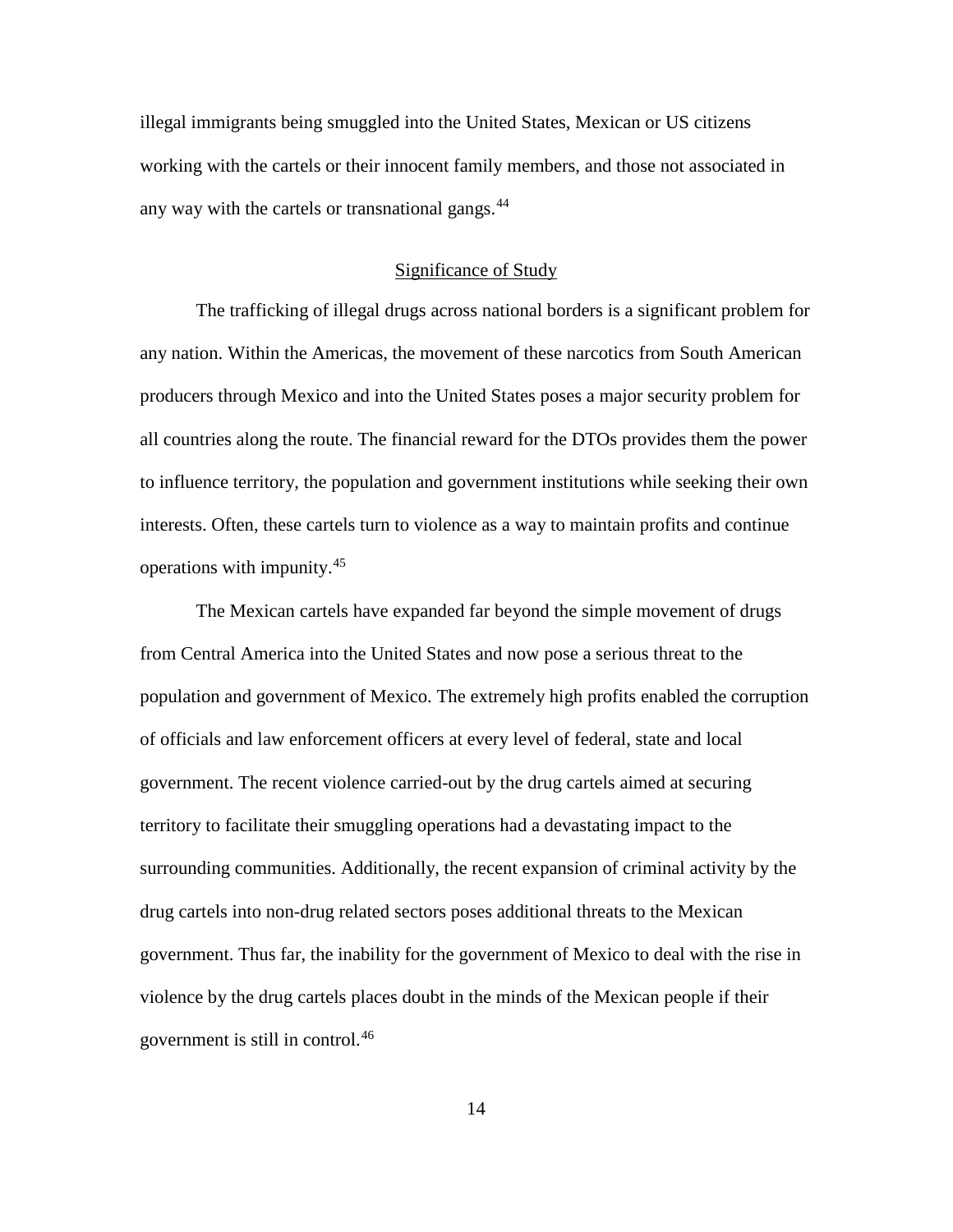The criminal instability within Mexico also effects the United States. Mexico is one of only two countries that share a land border with the United States making the Mexican border a focus area of security risks. In recent years, free trade has encouraged growing economic ties to Mexico and increased the flow of people and goods across the border. The US Department of Homeland Security is charged with protecting the homeland from both internal and external threats. Mexican DTOs pose a threat to US national interests in three specific ways. First, the illegal drugs they transport poisons consumers and degrades the social fabric as they fight the grip of addiction. Second, once the cartels have established the routes in which to smuggle the drugs, the specific cargo can easily change to whatever the black market consumer is willing to pay for; including weapons to be used by terrorist organizations. These routes are also used to smuggle cash and weapons southbound into Mexico further degrading border security. The third concern for the United States is the potential for spillover violence to affect the population of border states. Already, many of the cartels operating in Mexico have active components working within US cities and transportation hubs.<sup>[47](#page-38-0)</sup> These components have close ties to US gangs who manage the retail sale of the drugs to local consumers. Despite the relatively low violent crime rates due to narcotics trafficking within the United States, this string of illegal activity creates a strong potential for a significant security threat to US citizens. All countries within the Americas are affected by the illegal drug trade and must work together to reduce the influence of the DTOs.

#### Organization

Chapter 1 is an introduction to the problem of increased of drug related violence within Mexico including a brief history of the cartels. Chapter 2 reviews the literature on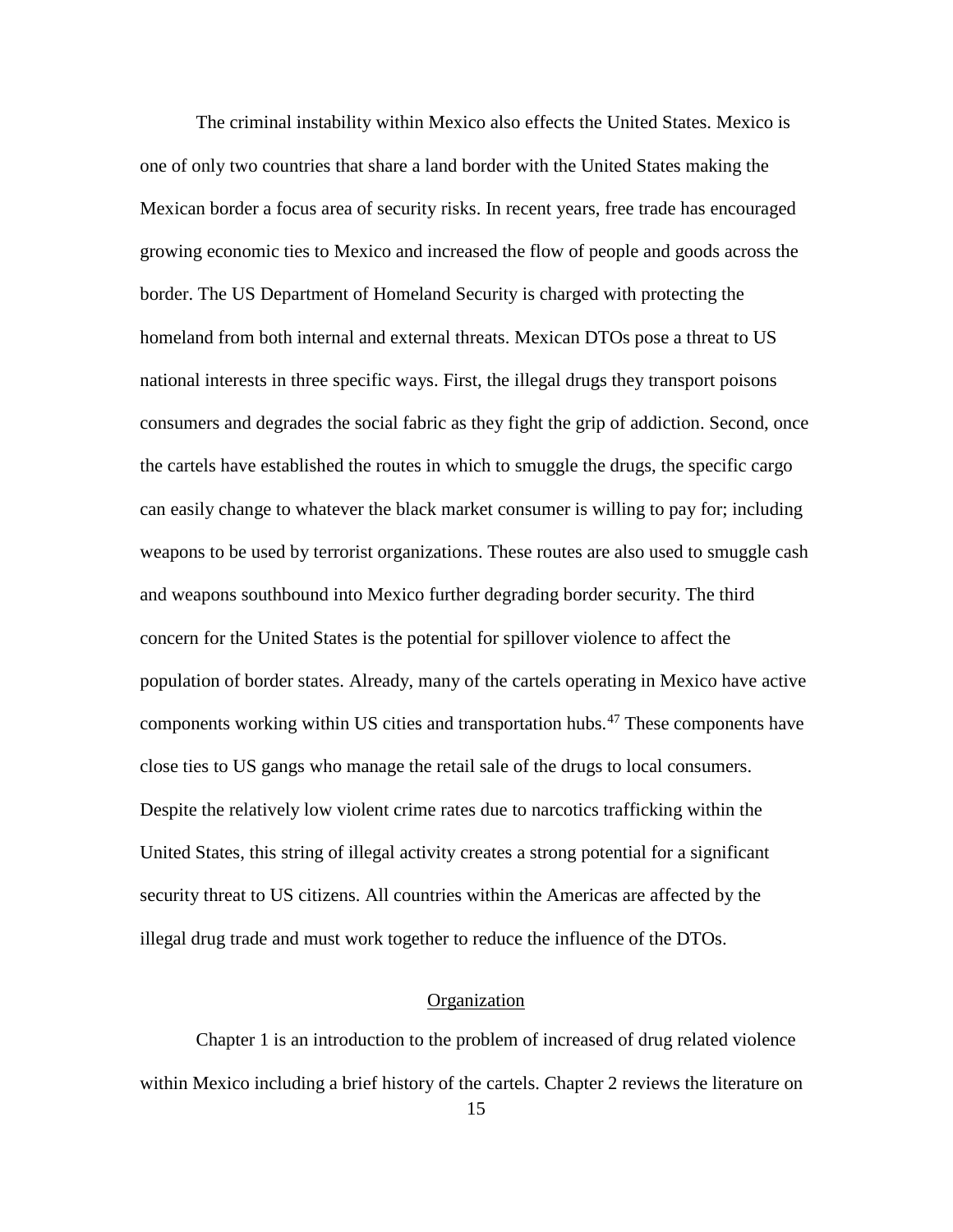the topic of Mexican DTOs and the rise in violence in Mexico since 2000. The extensive literature includes newspapers, governmental reports, independent institutions and academic research. Chapter 3 explains the research methodology used to gather the evidence and focus the analysis. The three case studies are defined as well as the significant markers to be compared and analyzed across each case. Chapter 4 details the research findings for each of the three case studies and describes the analysis leading to the results. Finally, chapter 5 lays out the conclusions derived from the analysis and provides recommendations based on the study.

 $<sup>2</sup>$  Ibid., 10.</sup>

 $\overline{a}$ 

<span id="page-25-1"></span><sup>3</sup> Clare Ribando Seelke, *Mexico: Background and US Relations* (Washington, DC: Congressional Research Service, December 2014), 2, accessed February 4, 2016, https://www.fas.org/sgp/crs/row/R42917.pdf.

<sup>4</sup> International Crisis Group, "Pena Nieto's Challenge: Criminal Cartels and Rule of Law in Mexico" (Latin America Report N048, March 19, 2013), 3, accessed January 10, 2016, http://www.crisisgroup.org/~/media/Files/latin-america/mexico/048-penanietos-challenge-criminal-cartels-and-rule-of-law-in-mexico.pdf; Steven Dudley, "Drug Deals," *Wilson Quarterly* (Autumn 2013): 4, accessed September 15, 2015, MasterFILE Premier, EBSCOhost.

<sup>5</sup> Khirin A. Bunker, "Old and New Governmental-Criminal Relationships in Mexico: A Historical Analysis of the Illicit Political Economy and Effects on State Sovereignty," *Small Wars Journal* (August 10, 2015), accessed September 15, 2015, http://smallwarsjournal.com/print/26561.

<sup>6</sup> Colleen W. Cook, *Mexico's Drug Cartels* (Washington, DC: Congressional Research Service, October 2007), 7, accessed November 19, 2015, https://www.fas.org/ sgp/crs/row/RL34215.pdf.

<span id="page-25-0"></span><sup>&</sup>lt;sup>1</sup> Kimberly Heinle, Cory Molzahn, and David A. Shirk, "Drug Violence in Mexico, Data and Analysis Through 2014" (Report, University of San Diego, April 2015), 8, accessed November 19, 2015, https://justiceinmexico.org/wp-content/ uploads/2015/04/2015-Drug-Violence-in-Mexico-web-sm.pdf.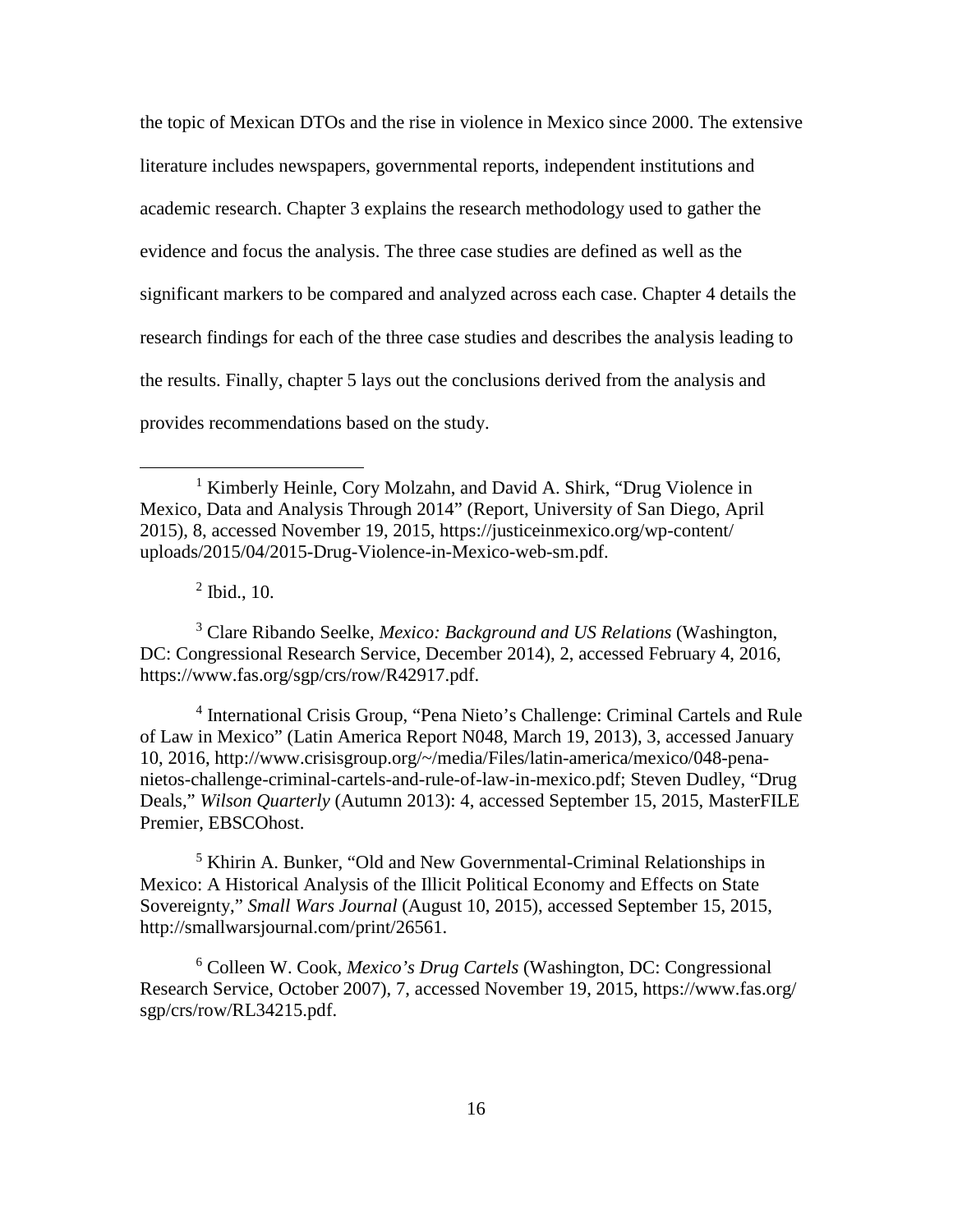<sup>7</sup> June S. Beittel, *Mexico's Drug Trafficking Organizations: Source and Scope of the Violence* (Washington, DC: Congressional Research Service, April 2013), 7, accessed September 12, 2015, https://www.fas.org/sgp/crs/row/R41576.pdf.

<sup>8</sup> Robert C. Bonner, "The Cartel Crackdown: Winning the Drug War and Rebuilding Mexico in the Process," *Foreign Affairs* (May-June 2012): 12, accessed January 10, 2016, History Reference Center, EBSCOhost.

 $9$  Ibid.

<sup>10</sup> Beittel, *Mexico's Drug Trafficking Organizations*, 4.

<sup>11</sup> Peter Chalk, "Profiles of Mexico's Seven Major Drug Trafficking Organizations," Combating Terrorism Center, January 18, 2012 accessed September 15, 2015, https://www.ctc.usma.edu/posts/profiles-of-mexicos-seven-major-drug-traffickingorganizations; Eduardo Guerrero, "Security, Drugs, and Violence in Mexico: a Survey" (7th North American forum, Washington DC, 2011), 27-37, accessed November 19, 2015, http://www.globalinitiative.net/download/drugs/north-america/North%20 America%20Forum%20-%20SECURITY,%20DRUGS,%20%20AND%20 VIOLENCE%20%20IN%20MEXICO-%20A%20SURVEY.pdf; Beittel, *Mexico's Drug Trafficking Organizations*, 10-18.

 $12$  Ibid.

<span id="page-26-0"></span><sup>13</sup> InSight Crime, "El Chapo," accessed April 5, 2016, http://www.insightcrime. org/mexico-organized-crime-news/el-chapo.

<span id="page-26-1"></span> $14$  Chalk, "Profiles of Mexico's seven major drug trafficking organizations"; Guerrero, "Security, Drugs, and Violence in Mexico," 27-37; Beittel, *Mexico's Drug Trafficking Organizations*, 10-18.

 $15$  Ibid.

 $16$  Ibid.

<span id="page-26-2"></span> $17$  Ibid.

 $18$  Ibid.

<sup>19</sup> Beittel, *Mexico's Drug Trafficking Organizations*, 20-21.

<sup>20</sup> Guerrero, "Security, Drugs, and Violence in Mexico," 28.

<sup>21</sup> Girish Gupta, "Mexico's Macho Blood Sport," *New Statesman*, February 14, 2011, 36, accessed February 9, 2016, MasterFILE Premier, EBSCOhost.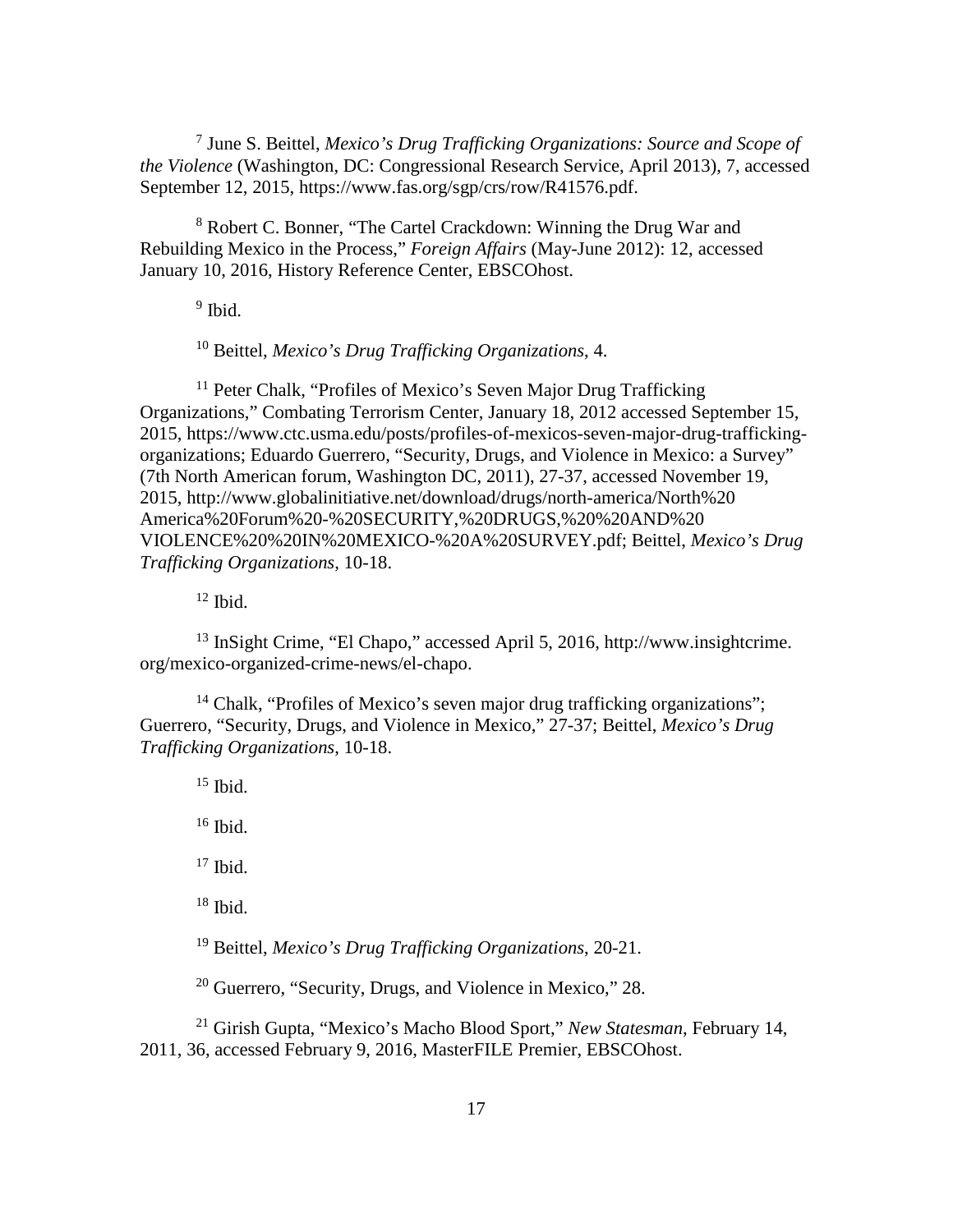<span id="page-27-1"></span> $^{22}$  Benita Heiskanen, "Living with the Narcos: The 'Drug War' in the El Paso-Cuidad Juarez Border Region," *American Studies in Scandinavia* 45, no. 1/2 (January 2013): 151, accessed January 4, 2016, America: History and Life with Full Text, EBSCOhost.

<sup>23</sup> Beittel, *Mexico's Drug Trafficking Organizations*, 31.

<span id="page-27-3"></span><span id="page-27-2"></span><sup>24</sup> Nathaniel Parish Flannery, "Calderon's War." *Journal of International Affairs* (Spring-Summer 2013): 182, accessed November 19, 2015, Business Source Complete, EBSCOhost.

<sup>25</sup> Dudley, "Drug Deals."

<span id="page-27-4"></span><sup>26</sup> Cory Molzahn, Octavio Rodriguez Ferreira, and David A. Shirk, "Drug Violence in Mexico: Data and Analysis Through 2012" (Report, University of San Diego, February 2013), 5, accessed February 9, 2016, https://justiceinmexico.org/drug-violencein-mexico-data-and-analysis-through-2012/.

<sup>27</sup> Beittel, *Mexico's Drug Trafficking Organizations*, 4.

<sup>28</sup> Dudley, "Drug Deals."

<sup>29</sup> Irina Alexandra Chindea, "Man, The State and War Against Drug Cartels: A Typology of Drug-Related Violence in Mexico," *Small Wars Journal* (March 18, 2014): 4-6, accessed December 8, 2015, http://www.smallwarsjournal.com/printpdf/15430.

<sup>30</sup> Brian J. Phillips, "How Does Leadership Decapitation Affect Violence? The Case of Drug Trafficking Organizations in Mexico," *Journal of Politics* 77, no. 2 (April 2015): 325, accessed April 4, 2016, Academic Search Complete, EBSCOhost.

<sup>31</sup> Beittel, *Mexico's Drug Trafficking Organizations*, 24-25.

<sup>32</sup> David A. Shirk, "Drug Violence in Mexico: Data and Analysis from 2001-2009" (Report, University of San Diego, January 2010), 3, accessed February 9, 2016, https://www.wilsoncenter.org/sites/default/files/2010-Shirk-JMP-Drug\_Violence.pdf; Beittel, *Mexico's Drug Trafficking Organizations*, 28.

<sup>33</sup> Jane's Sentinel Security Assessment, "Central America and the Caribbean– Mexico–Internal Affairs," accessed September 15, 2015, https://janes.ihs.com/ AirportHandlingCAC/Display/1302284.

<span id="page-27-0"></span><sup>34</sup> National Drug Intelligence Center, "Drug Trafficking Organizations," accessed November 14, 2015, https://www.justice.gov/archive/ndic/pubs38/38661/dtos.htm; International Crisis Group, "Pena Nieto's Challenge," 3.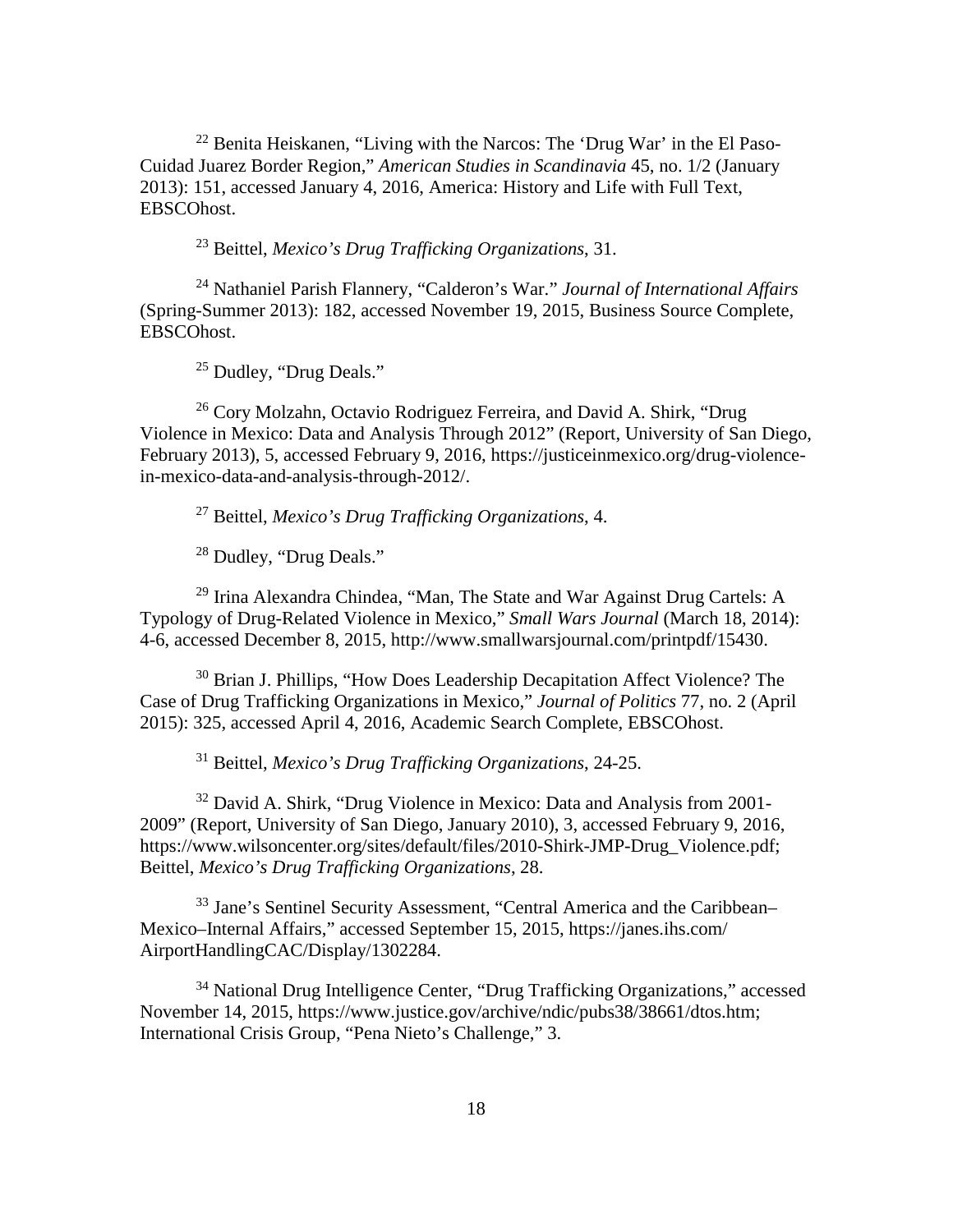<sup>35</sup> Merriam-Webster Dictionary, "Cartel," accessed November 14, 2015, http://www.merriam-webster.com/dictionary/cartel.

<sup>36</sup> National Drug Intelligence Center, "Drug Trafficking Organizations."

<sup>37</sup> Jane's Sentinel Security Assessment, "Mexico–Internal Affairs"; Guerrero, "Security, Drugs, and Violence in Mexico," 20.

<sup>38</sup> Eduardo Guerrero, "Towards a Transformation of Mexico's Security Strategy," *The RUSI Journal*, 158, no. 3 (June 2013): 9, accessed November 19, 2015, http://dx.doi.org/10.1080/03071847.2013.807579.

<sup>39</sup> Jane's Sentinel Security Assessment, "Mexico–Internal Affairs."

<sup>40</sup> Guerrero, "Security, Drugs, and Violence in Mexico," 63.

<span id="page-28-0"></span><sup>41</sup> US Department of State, "Merida Initiative," accessed November 14, 2015, http://www.state.gov/j/inl/merida/.

<sup>42</sup> Jane's Sentinel Security Assessment, "Mexico–Internal Affairs."

<sup>43</sup> NAFTANOW, "North American Free Trade Agreement," accessed November 14, 2015, http://www.naftanow.org/about/default\_en.asp.

<span id="page-28-2"></span><span id="page-28-1"></span><sup>44</sup> Nelson F. Hackmaster Jr., "The Diversification of Mexican Transnational Criminal Organizations and its effects on Spillover Violence in the United States" (Master's thesis, Command and General Staff College, 2013), 9.

<sup>45</sup> Guerrero, "Security, Drugs, and Violence in Mexico," 27.

<sup>46</sup> Bunker, "Old and New Governmental-Criminal Relationships in Mexico."

<sup>47</sup> Hackmaster, "The Diversification of Mexican Transnational," 3-5.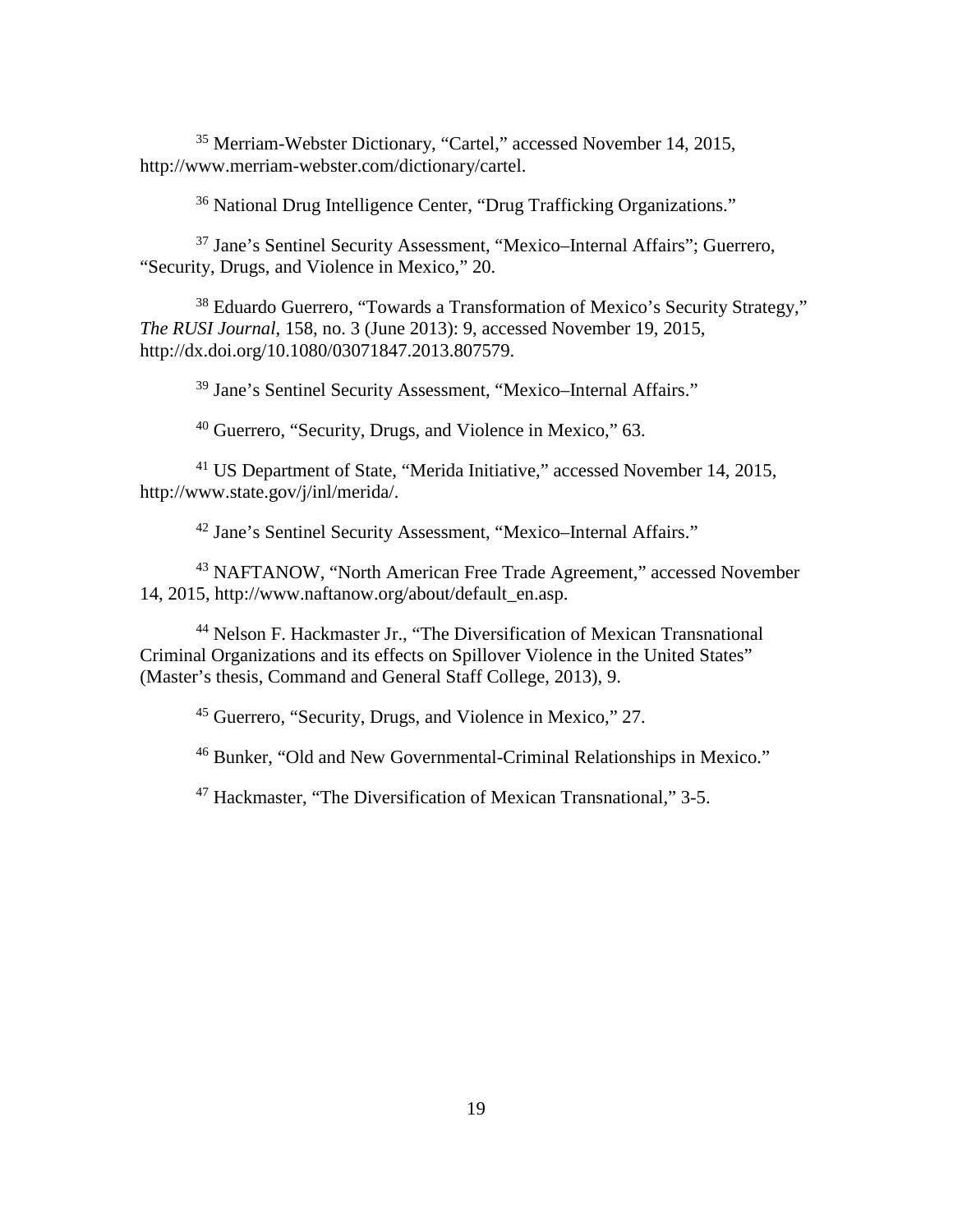# CHAPTER 2

#### LITERATURE REVIEW

Americans saw drug trafficking as a crime, a law and order issue, and drug consumption as a health issue, but not as a threat to national security. Mexicans viewed drug related violence and arms trafficking as a public safety issues, and money laundering and corruption as a political issues. The perception was that since US with its superior capabilities could not deal with drug and arms trafficking and money laundering, the best Mexico could do is to contain the DTOs.

> — Gerry A. Andrianopoulos National Security Redefined: Calderon's "War on Drugs."

There is a seemingly endless amount of information documenting the war on drugs in Mexico. Since the rise in violence beginning in 2006, more and more institutions and organizations have joined the discussion to aid the government in generating policy options and promoting public awareness beyond the border cities within the United States. Additionally, news outlets, both print and web-based, report the latest information and provide detailed analysis on the levels and causes of violence at the hands of the DTOs. This study attempts to research information from all sources without bias in order to gain insights into the problem from all points of view. This chapter provides an overview of the literature available on this topic and is organized as follows: an overview of the sources of data used for this research, followed by the three main categories linked to the violence: the cartels, the Mexican government, and other significant factors.

<span id="page-29-2"></span><span id="page-29-1"></span><span id="page-29-0"></span>This chapter provides detailed information on the sources of data and analysis in an attempt to understand the extent of the literature and the major themes related to the Mexican drug cartels' violent tactics. Only sources published in English were cited; however, every attempt has been made to ensure the completeness of the research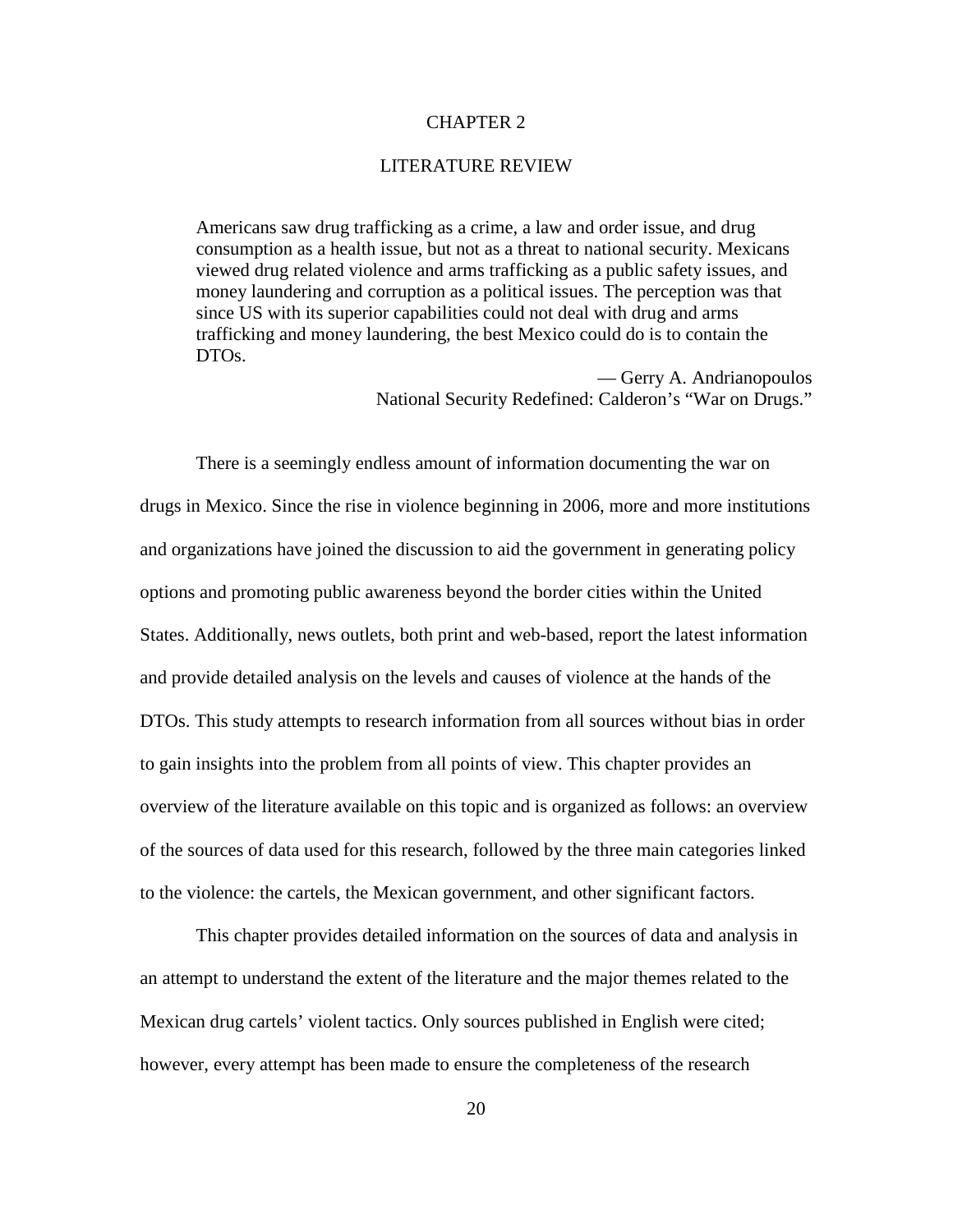including finding translated documents and data. Fortunately, the majority of authors throughout the literature frequently cite Spanish language articles published from Mexican and other Latin American media outlets thus mitigating the effects of a single language research. Many articles cited in this work also include onsite research within the cities most affected by the violence and include interviews with local Mexican politicians and law enforcement officials. The works cited for this research can be categorized as government reports, news outlets, and independent research articles.

# Government Reports

Both the US and Mexican governments produce reports and provide information about the war on illegal drugs and the resulting violence perpetrated by the cartels. From the US government, in-depth articles on the drug trafficking organizations are produced by the Congressional Research Service. This service produces reports for the US Congress and is not affiliated with any political party. Their reputation as an objective, nonpartisan research group whose goal is to provide US congressmen with policy and legal analysis on current issues.<sup>[1](#page-51-0)</sup> Congressional Research Service research provides profiles of each of the major cartels operating in Mexico. Additionally, the research includes an overview of the Mexican government's policies and methods to combat the cartels and reduce the violence within their country.<sup>[2](#page-51-1)</sup>

<span id="page-30-3"></span><span id="page-30-2"></span><span id="page-30-1"></span><span id="page-30-0"></span>The Government of Mexico reports statistics on homicides through two main sources. First, the National Institute of Statistics, Geography, and Information publishes data on all deaths regardless of cause or motive. Violent crime and specifically drug cartel related homicides are published through Mexico's National Public Security System. This department has been criticized for its irregularity of releasing crime data.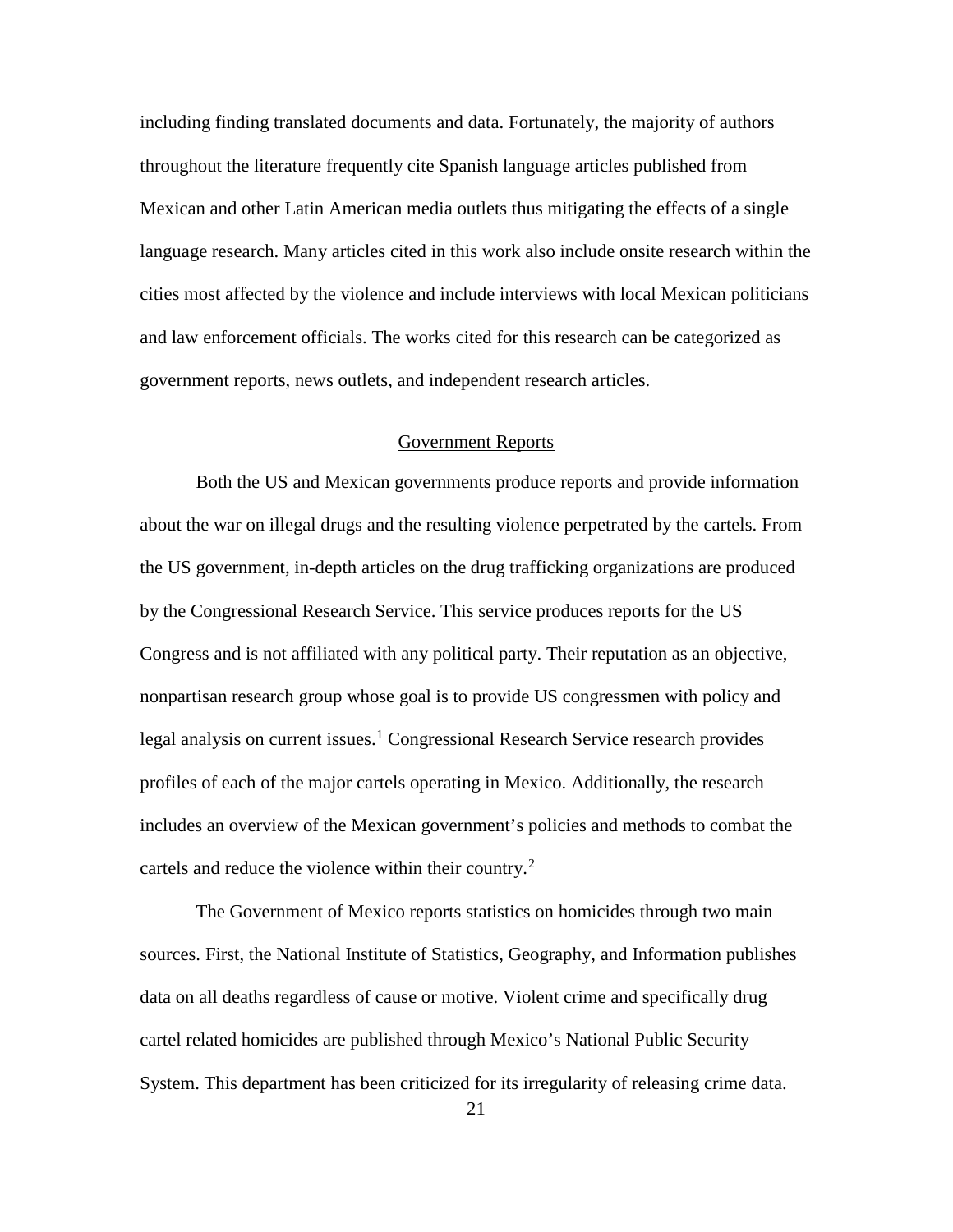<span id="page-31-1"></span>During the early part of Enrique Nieto's Presidency, the National Public Security System stopped providing data altogether.<sup>[3](#page-52-0)</sup> Although published in Spanish, many news organizations and research institutions process this data and reproduce it for English speaking readers.

#### News Outlets

<span id="page-31-2"></span>A plethora of newspapers report regularly on the drug wars in Mexico. Within Mexico, there are two major news organizations who frequently report crime data: *Reforma* and *Milenio*. [4](#page-52-1) Since these organizations only publish information in Spanish, this research relied on the translation and analysis by secondary authors. Within the United States, many prominent news organizations report recent criminal activity and provide in-depth analysis into who perpetrated the crimes and their probable motives. Major US newspapers who report regularly on Mexican drug cartels include: LA Times, Washington Post, The Dallas Morning News, El Paso Times. Additionally, many online publications report information on the Mexican drug war.

#### Independent Research Articles

<span id="page-31-0"></span>A number of institutions headquartered in the United States and abroad are dedicated to the understanding of issues facing Mexico today. These institutions support research and programs to help Mexico deal with their problems including violent crime at the hands of the drug cartels. One example is the Woodrow Wilson Center - Mexico Institute, an organization who "seeks to improve understanding, communication and cooperation between Mexico and the US"[5](#page-52-2) The Mexico Institute focuses on five key issues: Security and the Rule of Law, Economic and Competitiveness, Migration and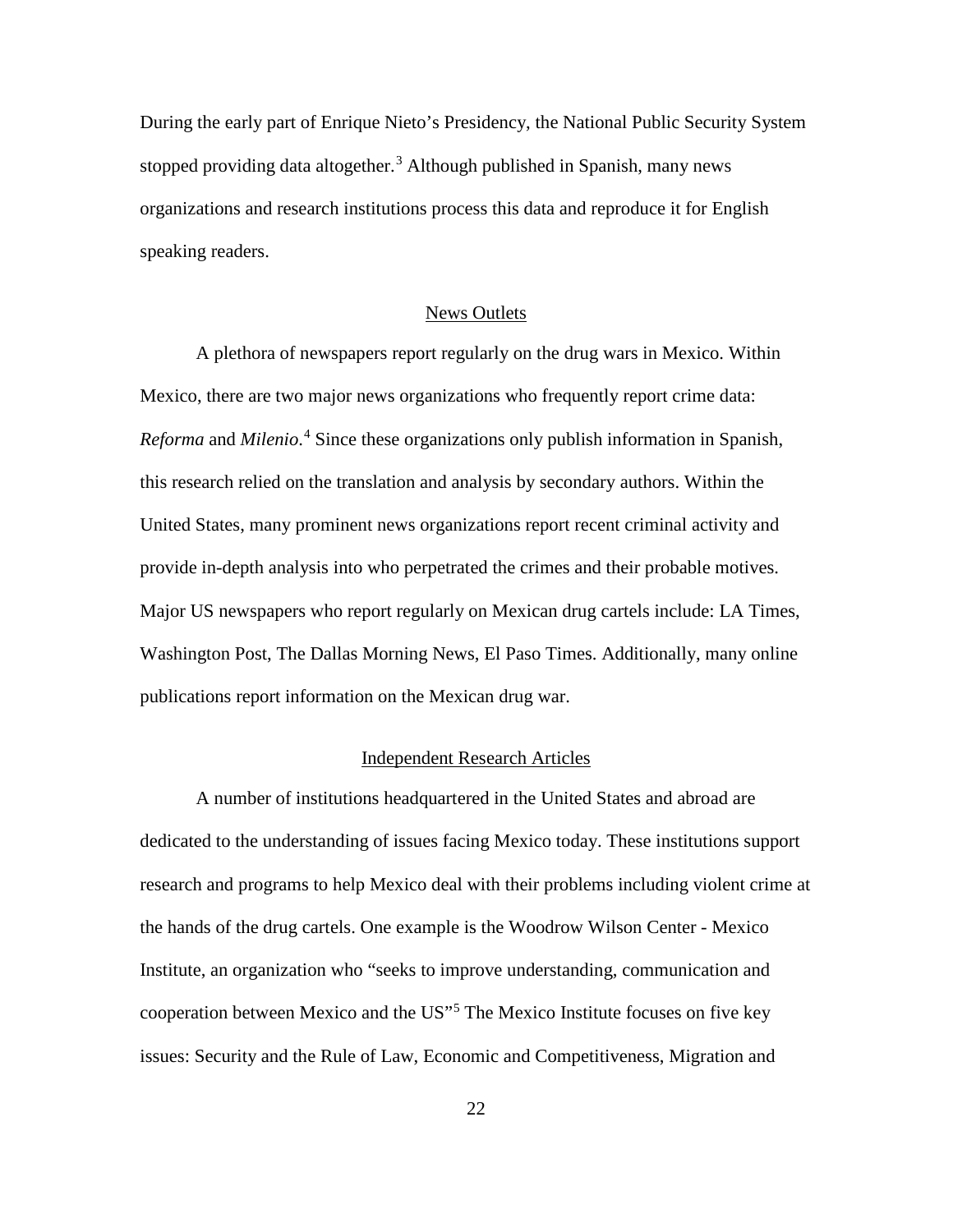<span id="page-32-0"></span>Migrants, Border Issues, and Energy. A second institute reporting issues of violence in Mexico is the Trans-Border Institute at the University of San Diego. This institute "promotes research, outreach and dialogue on border issues"[6](#page-53-0) between the United States and Mexico. Moreover, many scholarly articles have been published on Mexico's war on drugs. Scholarly Articles published in academic journals include: Small War Journal, Brookings Institute, Journal of International Affairs. Contributors to these journals are often from a diverse group of academics and practitioners whose in-depth research leads to new ideas for solving problems facing today's society.<sup>[7](#page-53-1)</sup>

<span id="page-32-3"></span><span id="page-32-2"></span><span id="page-32-1"></span>A large number of international organizations report data on violent crime and drug related criminal activities throughout the world. The International Crisis Group is "an independent, non-profit, non-governmental organization committed to preventing and resolving deadly conflict."<sup>[8](#page-53-2)</sup> This group reports on the violence caused by drug cartels and provides recommendations to federal, state and local governments on ways to stem the violence. Another resource is the United Nations Office on Drugs and Crime who "collects data on crime and the operation of criminal justice systems in order to make policy-relevant information and analysis available in a timely manner to the international community."[9](#page-53-3) Yet another resource for crime and human rights violations both within Mexico and throughout the world is Amnesty International. This Nobel Peace Prize winning organization seeks to create a grassroots global movement of people to fight injustice. They produce annual human rights reports for many countries including Mexico and have specifically focused on the alleged human rights offenses by the military and federal police during the recent government crackdown on the cartels.<sup>[10](#page-53-4)</sup> Finally, INTERPOL is the world's largest international police organization whose role is to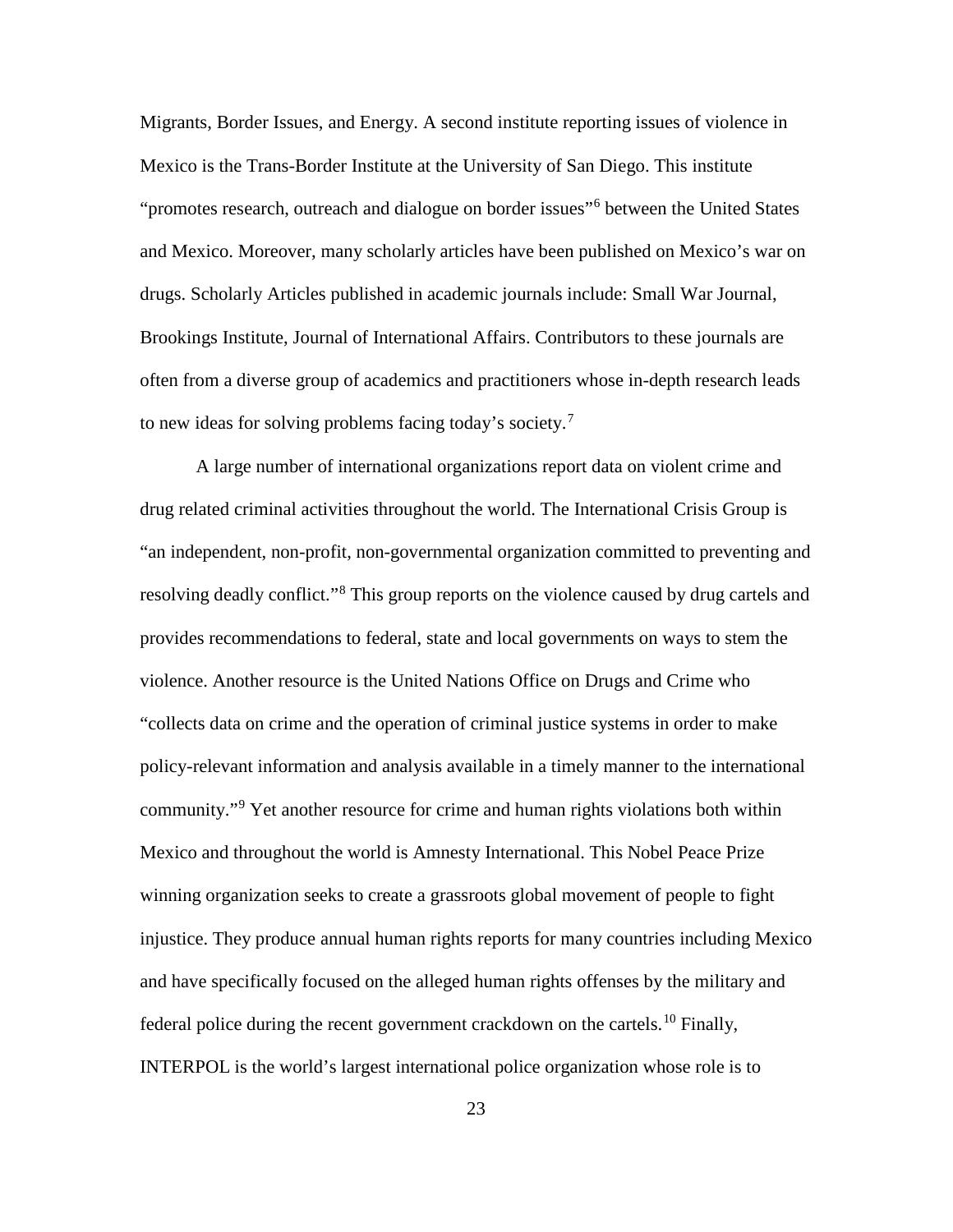"enable police around the world to work together to make the world a safer place."<sup>[11](#page-54-0)</sup> INTERPOL uses technology to meet the challenges and fight crime in the 21st century. They provide data to police communities to aid in bring criminals to justice. Specifically, they track wanted and missing persons worldwide.

<span id="page-33-0"></span>Throughout the literature, three main factors are most often cited for leading to the rise in Mexico's drug cartel-related violence. The first are the cartels fighting against each other for control of the lucrative smuggling routes. Second is the highly corrupt and untrained state and local police forces who offer the cartels impunity to carryout violence without the threat of recourse. Finally, the Mexican federal government's strategy to take on the cartels with a frontal assault in an attempt to take back control of their country likely prompted even more violence from both the cartels and those charged with defeating them. While most authors acknowledge the violence can be contributed to a variety of factors, the weight of the blame on the government versus the cartels is disputed. The following sections will review the categories of factors identified in the literature.

#### The Cartels

<span id="page-33-2"></span><span id="page-33-1"></span>Beginning in the early twenty-first century, the Mexican drug cartels began to battle for greater control over the traditional smuggling routes into the United States. As fragile alliances cracked, cartels looked to maintain their strength through attacks on the competing groups. This prompted new methods and organizations where cartels spawned enforcement wings to carry out attacks and protect their territory. These enforcement wings were often comprised of ex-military and relied on brutal tactics to ensure they were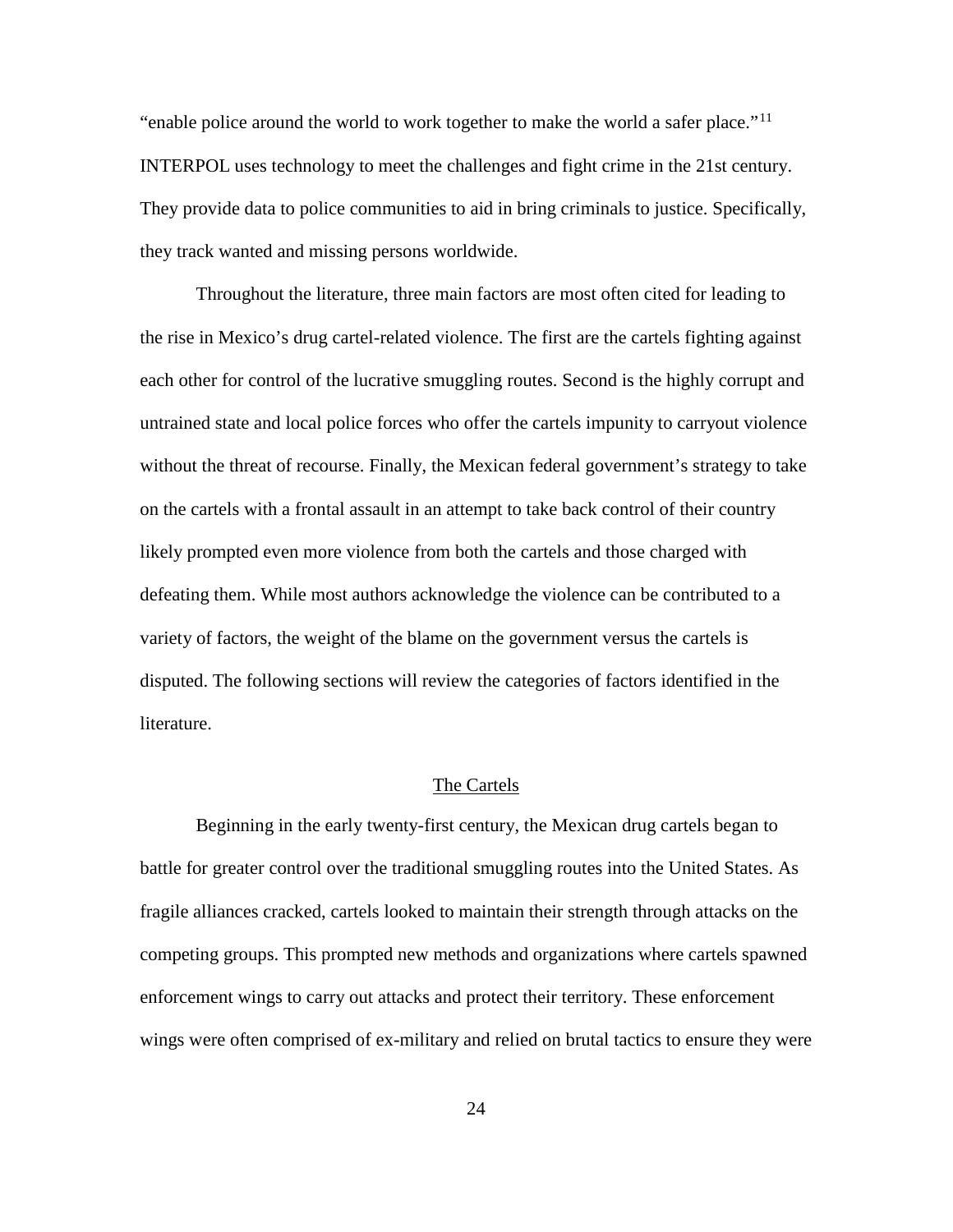<span id="page-34-4"></span>feared and respected by rival gangs. There was little variance in the literature indicating the cartels were the one of the main perpetrators of the recent spike in violence.

<span id="page-34-0"></span>Several sources published profiles of the drug cartels that have been useful during this research. A popular online news organization, InSight Crime, is "a foundation dedicated to the study of the principal threat to national and citizen security in Latin America and the Caribbean: organized crime."<sup>[12](#page-54-1)</sup> Patrick Corcoran with InSight Crime has reported extensively on the major drug cartels and maintains current profiles detailing their history and current organization. The profiles provide in-depth analysis of the key leaders within each organization as well as the groups' territory and other criminal activities beyond narcotics trafficking. Additionally, Mario Loyola published a thorough breakdown the cartels changing structure in the National Review. He explains the best example of a violent enforcement wing is the Los Zetas cartel. Beginning as an enforcement wing of the Gulf Cartel, the Zetas were comprised of mostly of former Special Forces commandos. The Zetas "developed the sort of platoon- and company-size tactical operations that one associates with full blow insurgencies."[13](#page-54-2) The Zetas have since split from the Gulf Cartel and now nearly dominate the entire eastern half of Mexico.<sup>[14](#page-54-3)</sup> June Beittel an analyst for the Congressional Research Service provides further evidence showing how the cartels were reorganizing and relying more on violent tactics with their employment of local street gangs. These street gangs were loosely aligned with the cartels and could recruit hundreds of soldier to carryout enforcement activities to perpetuate other street crimes like kidnapping, extortion, and vehicle theft. These gangs are not tightly linked to the businessmen-type leaders of the cartels and are more prone to violence. $15$ 

<span id="page-34-3"></span><span id="page-34-2"></span><span id="page-34-1"></span>25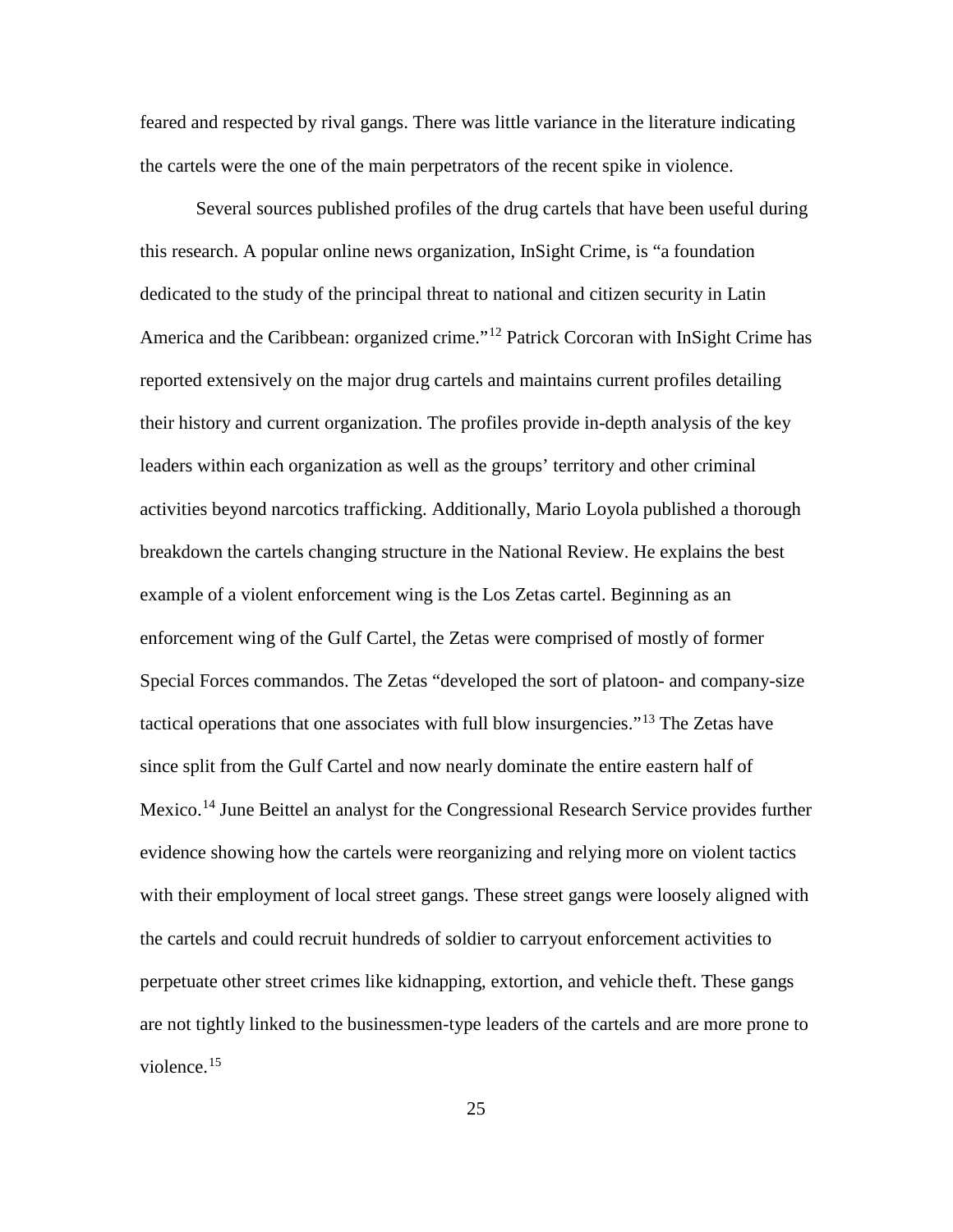#### The Mexican Government

<span id="page-35-1"></span><span id="page-35-0"></span>Much has been written about the failures of the Mexican government to protect its people from the effects of the drug cartels. Corruption is the most cited factor which enabled the cartels to dominate the landscape and often the blame is shared amongst the local, state and federal governments where corruption is rampant. At the state and local levels, corruption produces municipal police who are on the payrolls of the drug cartels to aid in attacks on rivals or ensure impunity while operating the smuggling business.

<span id="page-35-3"></span><span id="page-35-2"></span>Corruption is not the only problem plaguing local governments. Untrained police officers, a judicial system in dire need of reforms, and a lack of social programs to aid the impoverished top the list of state and local government short comings. The International Crisis Group has published several articles focused on the violence in Mexico and the government's response. While producing "Pena Nieto's Challenge: Criminal Cartels and Rule of Law in Mexico," in 2013, the International Crisis Group conducted frontline research including scores of interviews with government officials at both the national and municipal levels as well as federal and local law enforcement officers. Researching the problem from all angles, they also interviewed personnel working for non-government organizations, grassroots movement leaders, and both former and current cartel members. The authors recognized four major challenges which lie ahead for both federal and local governments under Nieto: poor police training and a lack of coordination between federal and local police; high rate of impunity for crimes committed showing a poor justice system; corruption throughout all levels of government; and social exclusion and poverty.<sup>[16](#page-55-0)</sup> These shortcomings are most pronounced at the local level where the cartels or citizen defense forces have begun to fill the roles of city governments.

26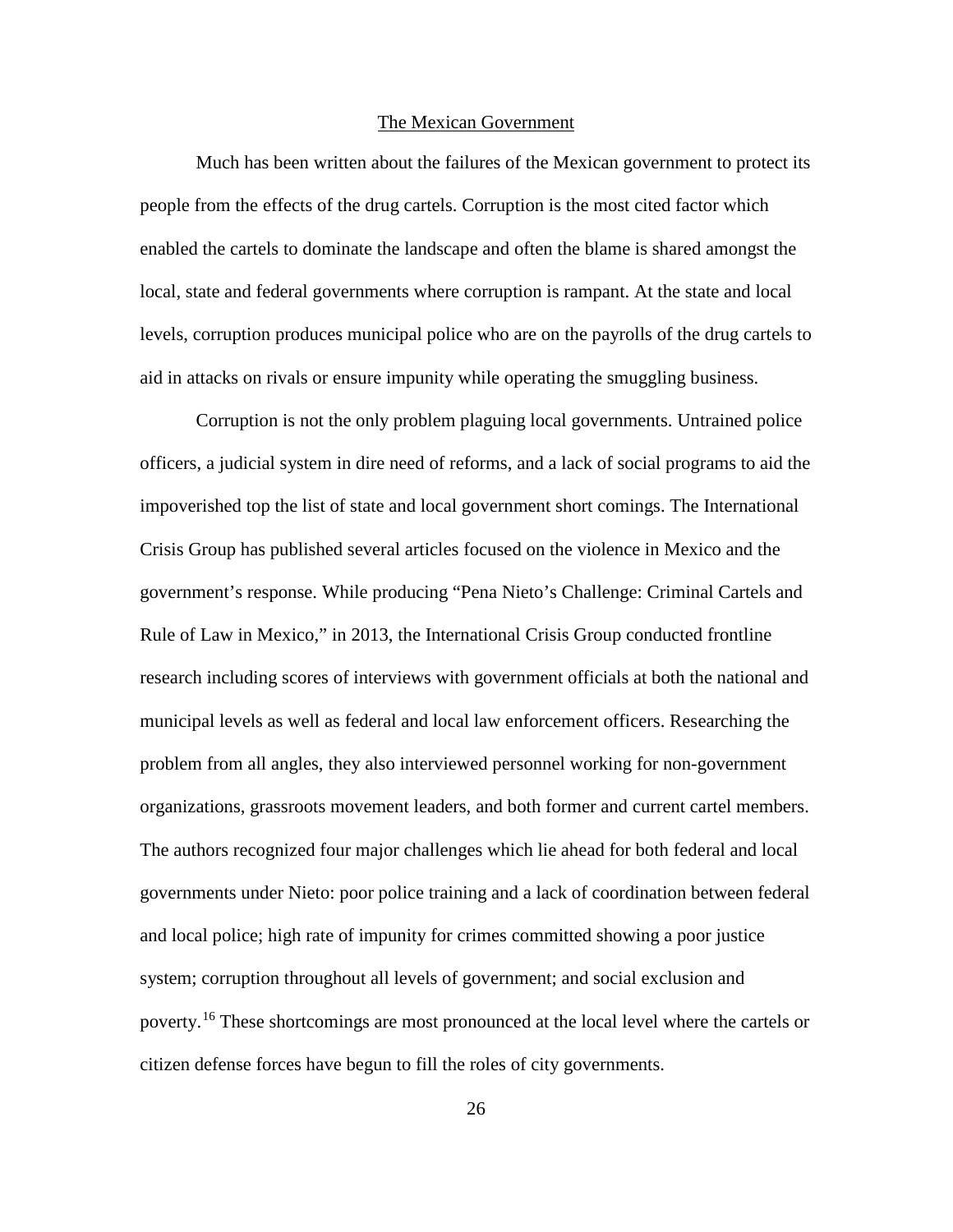Similarly, the Mexican federal government has been criticized for its actions to reduce the cartel's influence on society and reduce the violence. An article published in the Journal of International Affairs, written by Nathaniel Parish Flannery condemned President Calderon's administration for its actions. Flannery's thesis showed, during the time period, Mexico experienced the most rapid rise in violence, the Mexican government employed the wrong strategy to solving the drug war problem.[17](#page-56-0) First, the author notes after a slight increase in cartel related violence, President Calderon sent in large amounts of troops from the Mexican military in an attempt to increase security. However, it was after the troops were deployed when the sharpest rates in violence grew. He claimed the actions of the federal forces, arresting or killing cartel leaders, led to the internal struggles for power and other cartels moving in to seize territory when long-running cartel leaders were dislodged.<sup>[18](#page-56-1)</sup> Flannery goes further to point out Calderon "adopted a unilateral response to an international problem and failed to take sufficient measure to adequately protect his own country's population from the unintended side effects of his strategy."<sup>[19](#page-56-2)</sup> Calderon needed to develop better partnerships with other nations to further combat actions by narcotics producers in South America as well as the consumers in the United States.

## Other Significant Factors

Additional factors which cannot be classified as either cartel or Mexico's government have been contributed to the increased violence. One factor is the global economic recession beginning in 2008 which left many within Mexico's workforce out of the job. This is especially true for the border regions where *maquiladora* workers lost work as the North American economies slowed and shifted towards relying on imports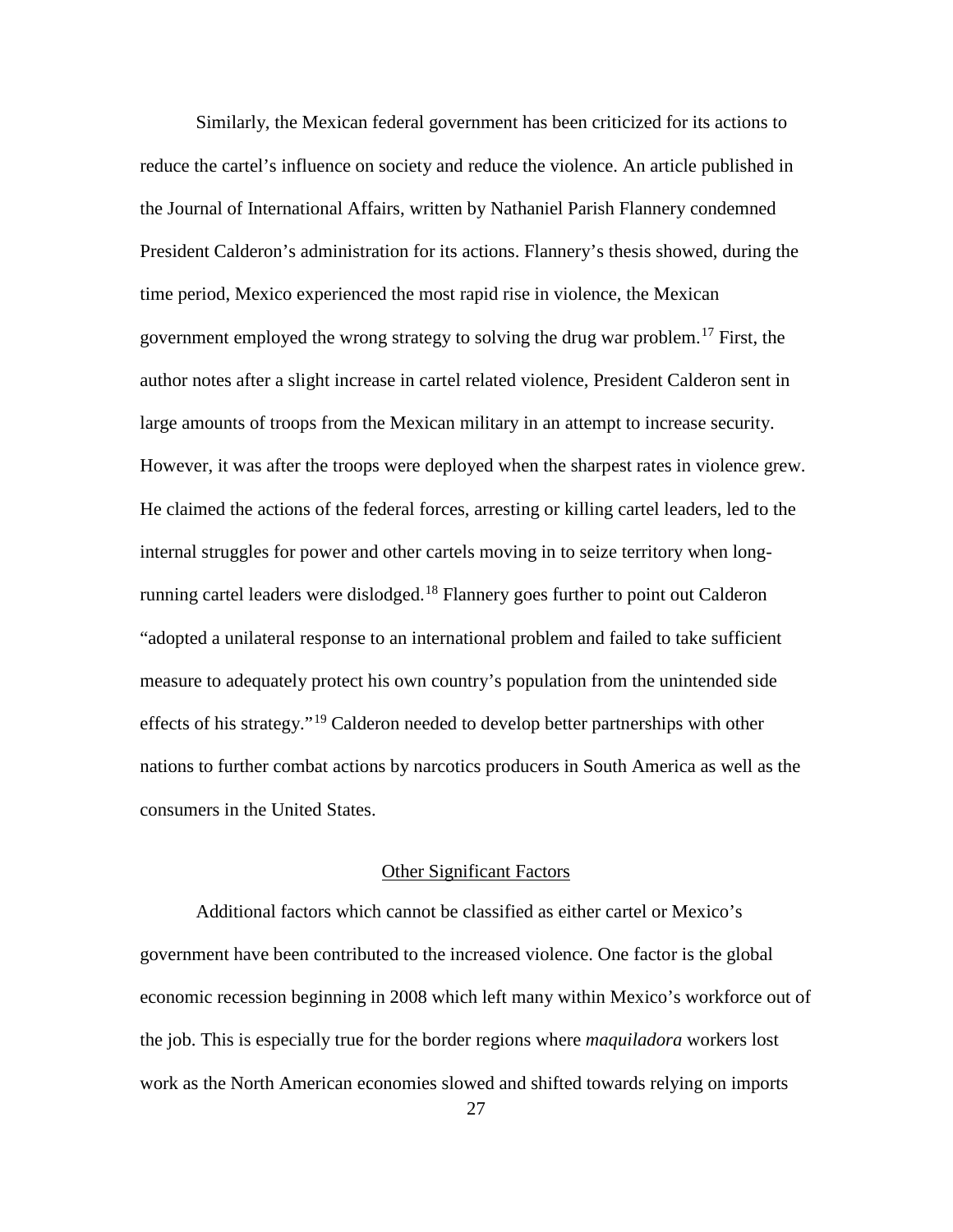from China. As Howard Campbell reports in May-June 2011 edition of the *NACLA Report on the Americas*, the laid off workers, many of them young, had nowhere to turn.<sup>[20](#page-57-0)</sup> The aggressively recruiting street gangs offered an income, and many young Mexicans joined.

A second significant factor is the United States. Again, there are few who dispute the American consumer is the fuel which feeds the profits and power engine of the drug suppliers. Further, the US government law enforcement policies also had an effect on the violence in Mexico. As Khirin Bunker points out in his article in the Small Wars Journal in 2015, the United States began to crackdown on the trafficking routes through the Caribbean. This change left the Colombian suppliers with only one other option, the routes through Mexico. Then with the US government's efforts to eliminate Colombia's top kingpin, Pablo Escobar, the Mexican cartels seized the opportunity to gain even more control over trafficking the South American cocaine. This shift awarded the Mexican cartels increased profits and more power over the narco-trafficking enterprise.<sup>[21](#page-57-1)</sup>

Through the review of the pertinent literature published on the rising violence at the hands of the Mexican drug cartels, three factors can be categorized as leading to more violence. The cartels themselves have adapted to frequent fights over territory to become more horizontally aligned using enforcement wings and local gangs as subcontract killers. Additionally, rampant corruption and poor policing by the Mexican government enabled the cartels to murder civilians and rivals with impunity. Finally, outside factors such as the global economic market and shifts in US counterdrug policy had a significant effect on cartels and their violent tactics.

28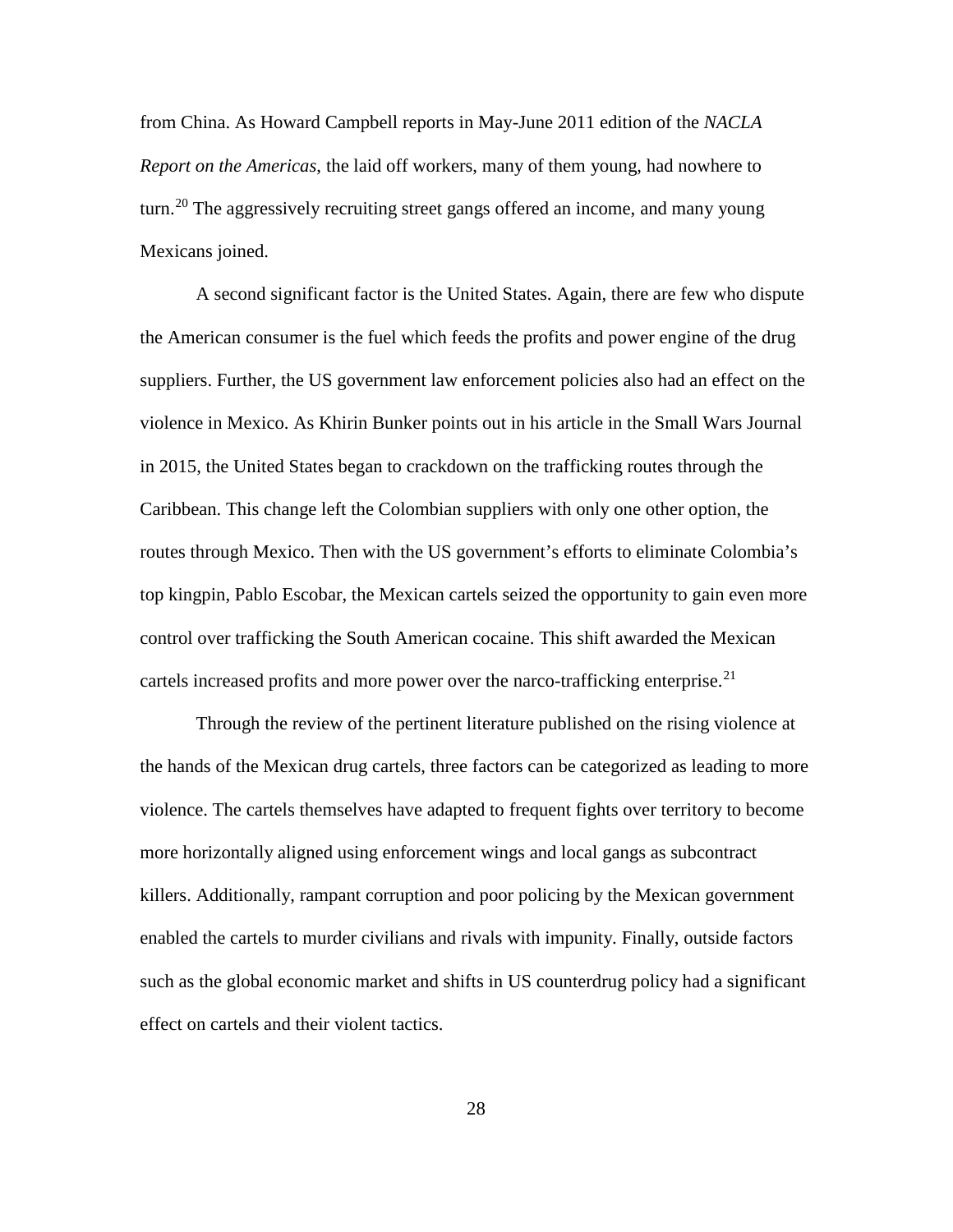This thesis study will attempt to narrow the lens from the whole of Mexico onto one city where the violence has been extreme, Ciudad Juarez, and compare the main factors identified in the literature across three distinct time periods. This case study comparison will test to see if the generalized factors found in the literature about the whole country also apply to one municipality. Additionally, the case study will attempt to identify additional factors which may have been missed by reviewing data across the entire country.

<sup>2</sup> Beittel, *Mexico's Drug Trafficking Organizations*, 33-35.

 $\overline{a}$ 

<sup>3</sup> Molzahn, Ferreira, and Shirk, "Drug Violence in Mexico," 17.

<sup>4</sup> Heinle, Molzahn, and Shirk, "Drug Violence in Mexico," 9-12.

<sup>5</sup> Wilson Center, "The Mexico Institute," accessed November 1, 2015, http://www.wilsoncenter.org/about-21.

<sup>6</sup> University of San Diego, "The Trans-Border Institute," accessed November 21, 2015, http://www.sandiego.edu/peacestudies/institutes/tbi/about/.

<sup>7</sup> Columbia University, "Journal of International Affairs," accessed November 21, 2015, http://jia.sipa.columbia.edu/about/.

<sup>8</sup> International Crisis Group, "About Crisis Group," accessed November 21, 2015, https://www.crisisgroup.org/en/about.aspx.

<sup>9</sup> United Nations Office on Drugs and Crime, "About UNODC," accessed November 21, 2015, http://www.unodc.org.

<sup>10</sup> Amnesty International USA, "About Amnesty International," accessed November 21, 2015, http://www.amnestyusa.org/about-us.

<sup>11</sup> International Criminal Police Organization, "Overview of INTERPOL," accessed November 21, 2015, http://www.interpol.int/About-INTERPOL/Overview.

<sup>12</sup> InSight Crime, "About Us," accessed November 21, 2015, http://www.insightcrime.org/about-us.

<sup>1</sup> Library of Congress, "Congressional Research Service Careers," accessed November 21, 2015, http://www.loc.gov/crsinfo/.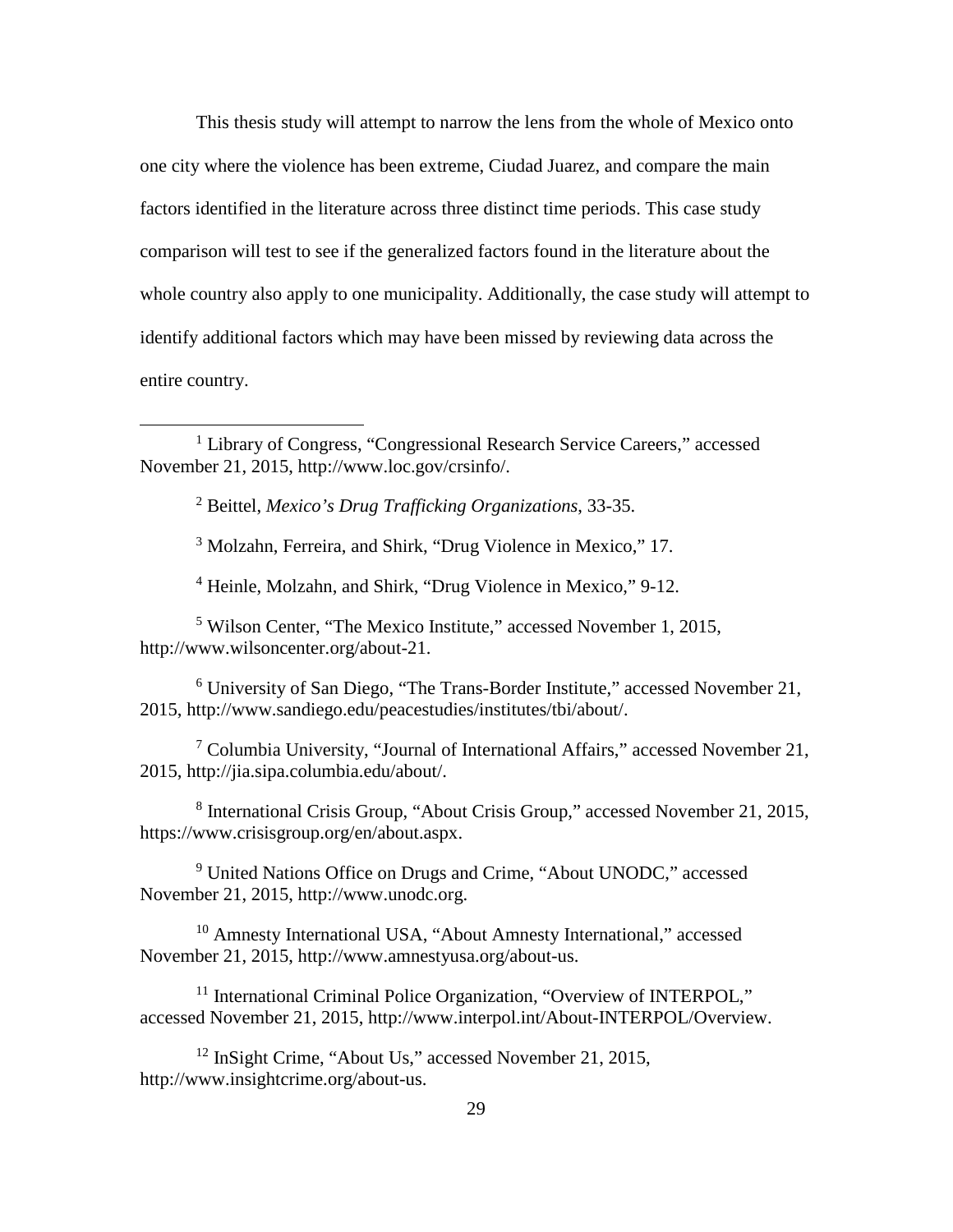<sup>13</sup> Mario Loyola, "Mexico's Cartel Wars," *National Review* 61, no. 11 (June 2009): 36, accessed November 19, 2015, MasterFILE Premier, EBSCOhost.

<sup>14</sup> InSight Crime, "Zetas," accessed November 21, 2015, http://www.insightcrime.org/mexico-organized-crime-news/zetas-profile.

<sup>15</sup> Beittel, *Mexico's Drug Trafficking Organizations*, 19-20.

<sup>16</sup> International Crisis Group, "Pena Nieto's Challenge," 1-44.

<sup>17</sup> Flannery, "Calderon's War," 182.

 $18$  Ibid.

 $19$  Ibid.

<sup>20</sup> Howard Campbell, "No End in Sight: Violence in Ciudad Juarez," *NACLA Report on the Americas* 44, no. 3 (May 2011): 21, accessed January 4, 2016, Political Science Complete, EBSCOhost.

<sup>21</sup> Bunker, "Old and New Governmental-Criminal Relationships in Mexico."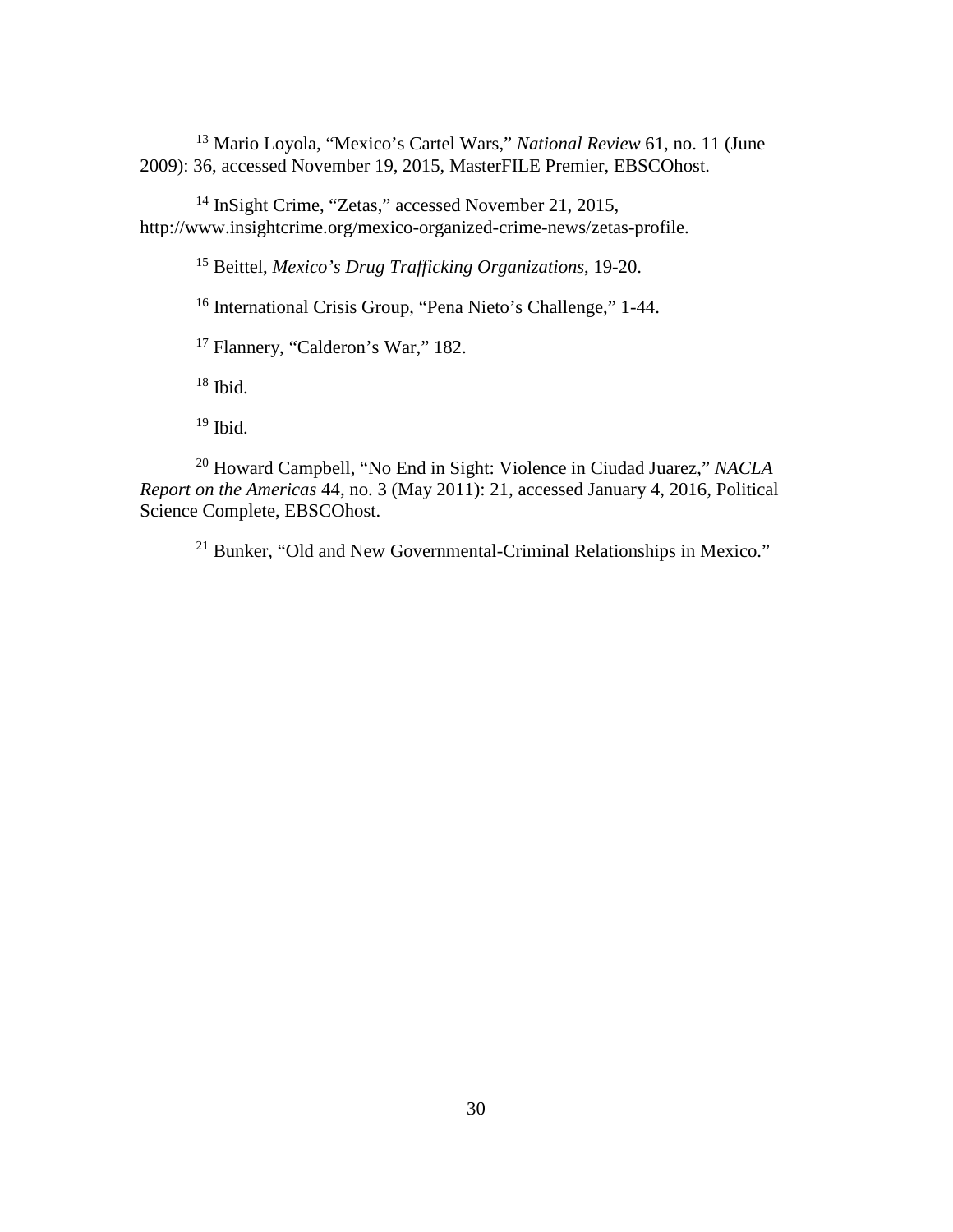## CHAPTER 3

### RESEARCH METHODOLOGY

In order to control multiple sale points, criminals need to control the territory in which they operate. All those bars, strip clubs, convenience stores, street dealers . . . all of them require close supervision on a daily basis. So, controlling the territory is a *conditio sine qua non* for this new and additional business and that, in turn, requires controlling law enforcement agents.

> — Felipe Calderon Drug Trafficking and Organized Crime: Connected but Different

The research methodology used is a qualitative approach using analysis of secondary sources in order to identify causal factors in the rise of violence perpetrated by Mexican drug cartels in the early twenty-first century. I examine three case studies and compare them across a series of markers in order to determine key factors that answer the research questions. Each case study explores Ciudad Juarez, a city whose rapid rise in cartel violence gave it the unwanted label of the murder capital of the world<sup>[1](#page-47-0)</sup>. This chapter informs the reader of the case studies used and the markers considered for analysis. Additionally, this chapter explains why the markers were used and briefly explores alternatives that were excluded.

The case studies are broken down by time periods that include: the Fox Presidency from 2000-2006, the Calderon Presidency from 2006–2012, and the Nieto Presidency from 2012 to present. Within each case study, this research examines and compares several markers having a direct impact on cartel-related violent crime, see figure 1. The first set of markers are related to violent crime within the city to include murders, at the hands of cartel members, of both rival cartels and the civilian population. The second set of markers examine the cartels operating within Ciudad Juarez and the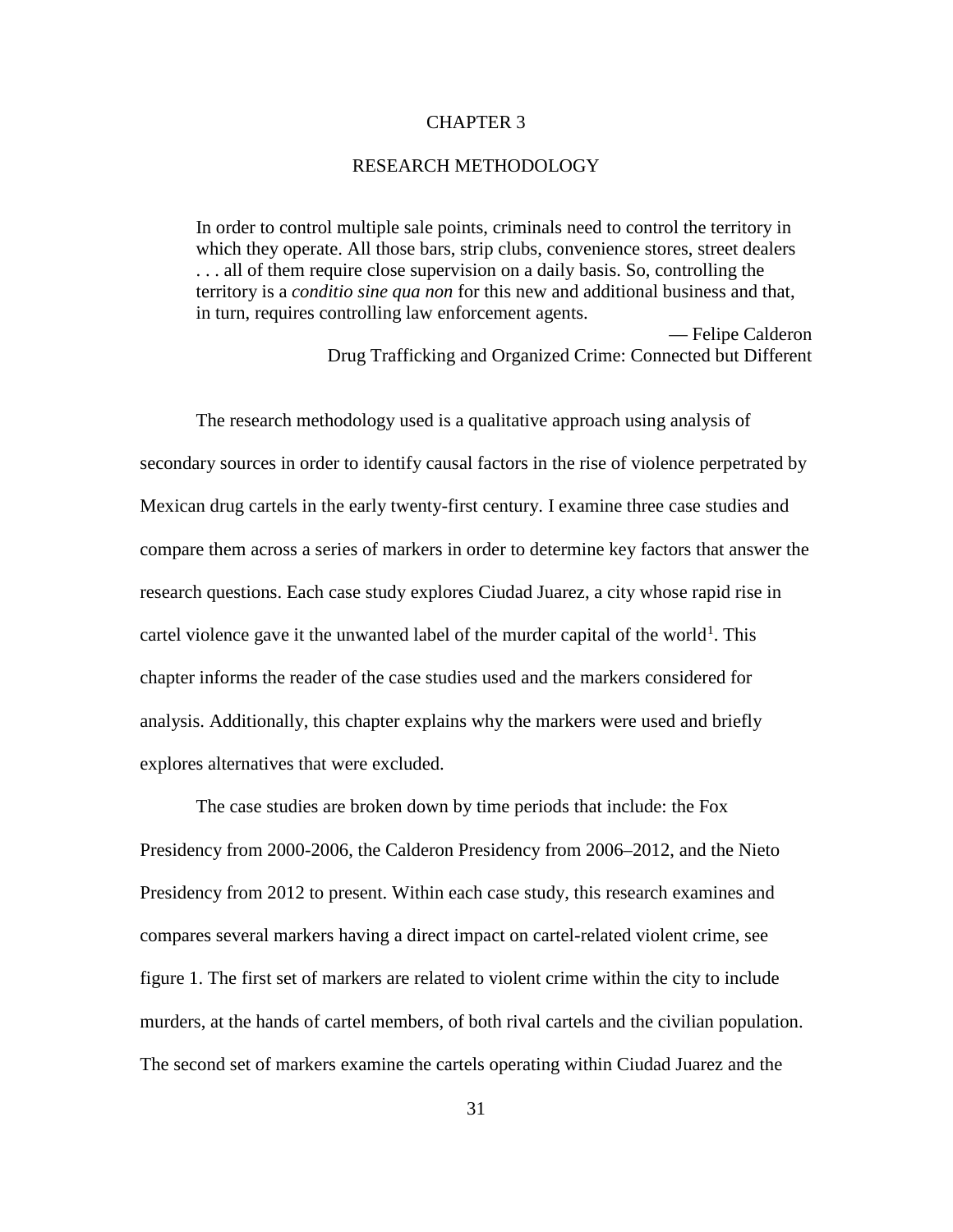organizational structure within each cartel. Third are actions taken by the Juarez municipal police, local government, and local community groups. The fourth set of markers consider the actions of the Mexican federal government and include the overall strategy against the cartels. The final markers are comprised of other miscellaneous outside factors to include changes in the global economy and actions taken by the United States government effecting the cartels' actions. Each set of markers are compared across each case study in order to isolate critical factors or triggers leading to the increased violence.



Figure 1. Case Study Comparison Method

*Source:* Created by author.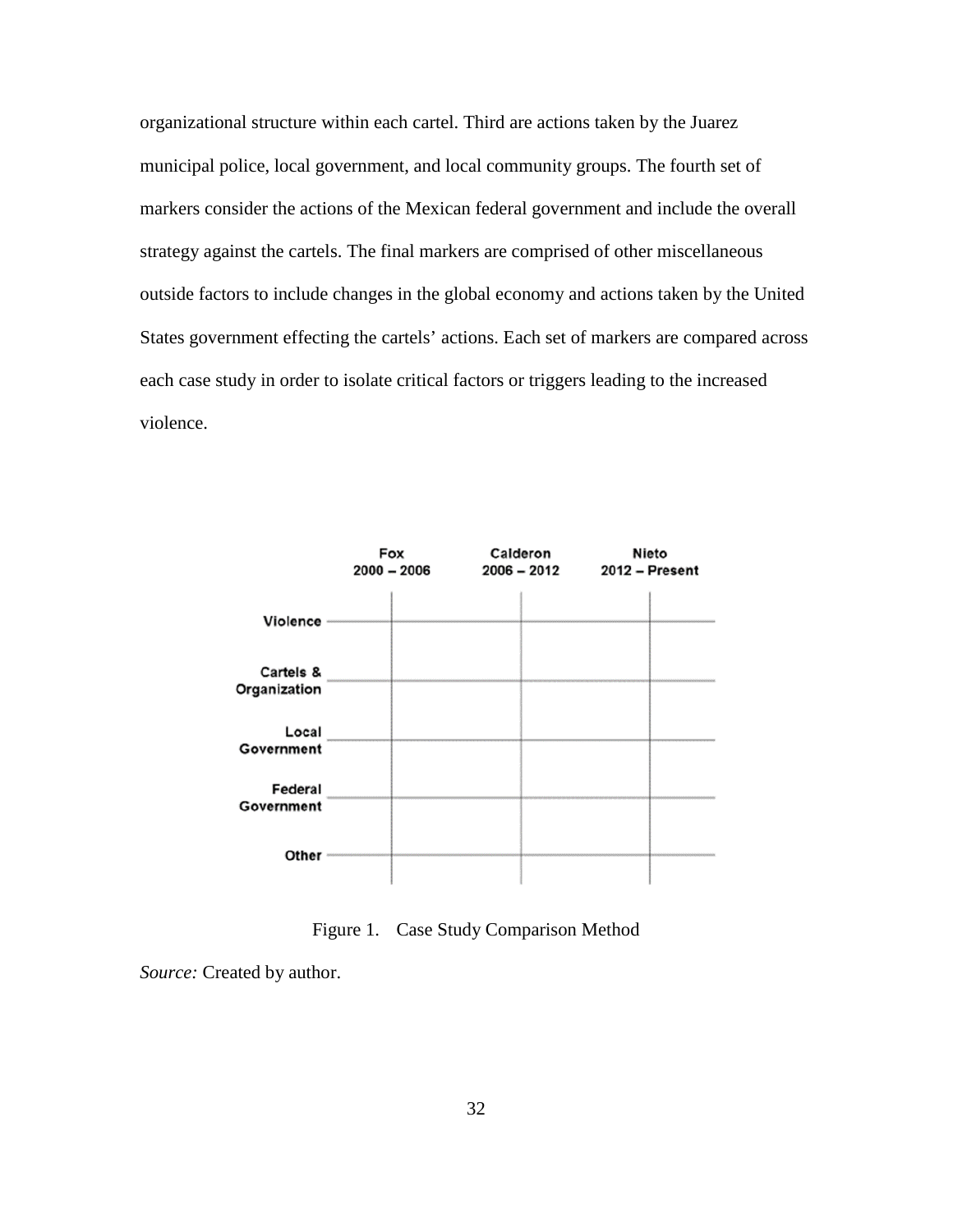Ciudad Juarez represents a suitable case study to identify the causes of violent action by Mexican organized crime. First Ciudad Juarez, like the entire Mexican nation, experienced a sharp rise in cartel related violence within the years studied. During this time period, a war broke out between the Sinaloa Cartel and the Juarez Cartel over control of the lucrative smuggling routes in and around the city.<sup>[2](#page-47-1)</sup> As a result of this struggle and the government's response, the number of homicides in Juarez rose to more than ten times the national rate.<sup>[3](#page-47-2)</sup> The spike in violence within Juarez was only temporary as violent crime numbers returned to the pre-2007 norm after 2011. Additionally, the Mexican federal government responded to the violence in Juarez with swift and powerful show of force in an attempt to make an example of Juarez area cartels. Ciudad Juarez's extreme shifts in rise and fall of cartel-related violence along with the government reaction provided an excellent case in which to examine possible causes and then through inductive reasoning draw broader conclusions for the country of Mexico as a whole. Finally, Ciudad Juarez is an important city within Mexico due to its location and economic potential. Located just across Rio Grande from the United States this city has been an economic power in Mexico for decades. It hosts almost fifteen percent of all of Mexico's *maquiladoras*, or assembly factories, providing employment opportunities to thousands. Ciudad Juarez maintains a prosperous city center with many shops and restaurants providing a vibrant night life; especially compared to the relatively sleepy El Paso, Texas, its border neighbor.<sup>[4](#page-47-3)</sup>

## Ciudad Juarez Background: Pre-2000

This serves to establish a baseline for the remaining studies and provides the reader with the required background information on the cartels operating within Juarez as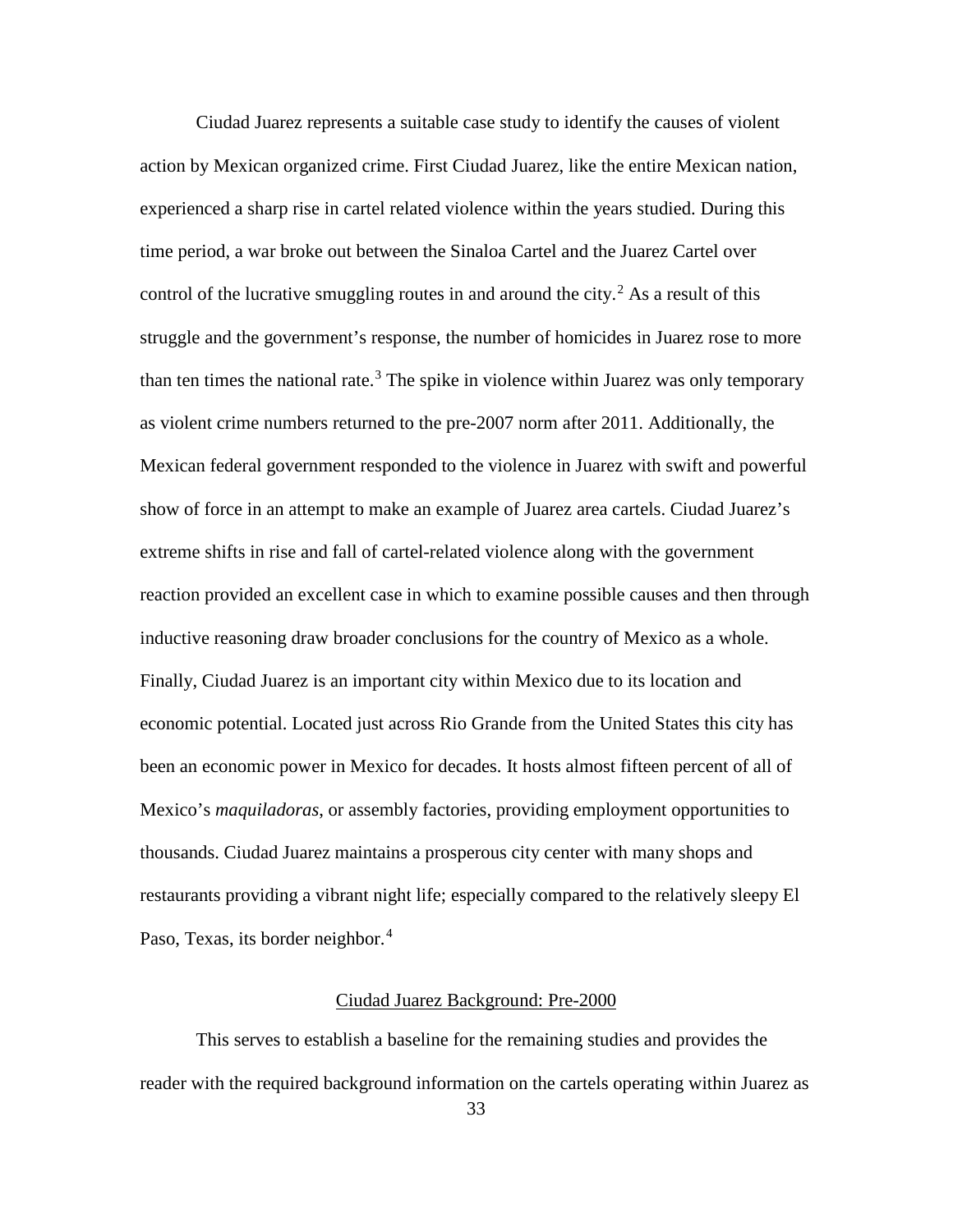well as the city itself. This study emphasizes the stronghold the PRI party had on Mexican national politics and the party's relationship with the drug trafficking organizations. Finally, this background helps the reader to understand the outside factors leading to the rise in power of the cartels and other factors influencing Mexican economics and politics.

## Ciudad Juarez Case Study 1: The Fox Presidency 2000-2006

This study is begins with the first PAN party candid elected as president in Mexico in seventy-one years.<sup>[5](#page-47-4)</sup> This case study is defined by the Vincente Fox Presidency beginning in December 2000 and ending in December of 2006. It includes many subtle events that shaped Mexico and Ciudad Juarez including shifts in United States border security and counter-drug policies as well as changes in the global economy. Although this study shows no major changes in violence in Juarez, each marker will be analyzed in an attempt to identify any triggers or causes to the rise in violence early in the subsequent cases.

### Ciudad Juarez Case Study 2: The Calderon Presidency 2006-2012

This study is defined by the Presidency of Felipe Calderon, the second consecutive PAN President. The Calderon Presidency marked a major shift in national policy in dealing with the cartels and the presumed corruption within all levels of the Mexican government. Additionally, it is within this study where we notice a major escalation in violence within the entire country, especially in Ciudad Juarez. This era also marks an improved collaboration initiative between the United States and Mexico.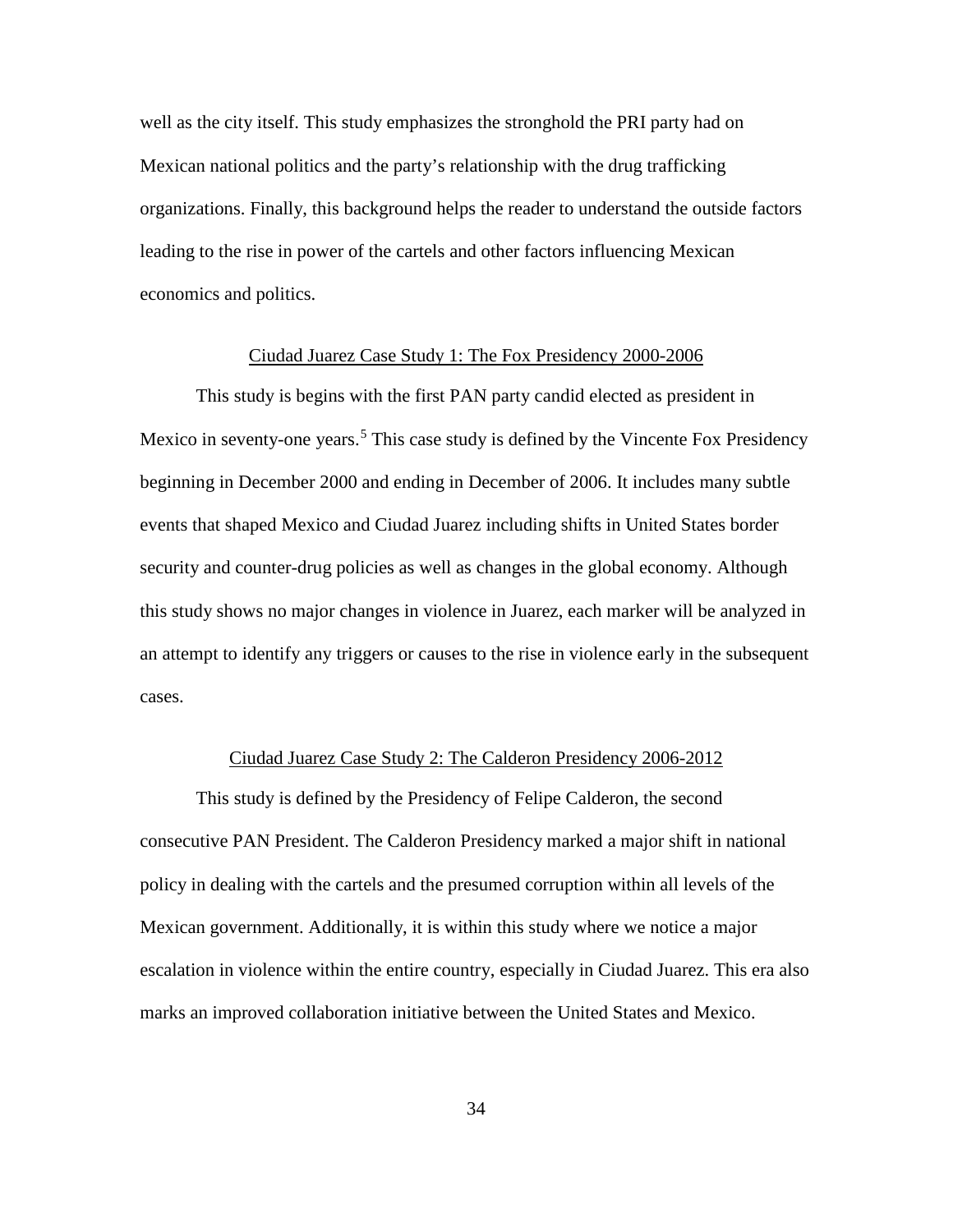## Ciudad Juarez Case Study 3: The Nieto Presidency 2012-Present

This study marked by the Enrique Pena Nieto Presidency, saw a sharp drop in violent crime within Ciudad Juarez. The Nieto Presidency began in December 2012 and marked the return of the PRI party to power within Mexico. President Nieto's candidacy included less emphasis on combating the cartels as well as an increased focus on economic and social reforms at the national level. This study, although incomplete since Nieto's term does not expire until 2018, allows the exploration for evidence of what the future might hold to help shape recommendations.

Within each case study, this research examines and compares several markers having a direct impact on cartel-related violent crime. These markers are organized by actions or groups who take actions that potentially had an impact on violence within Juarez. The following sections explain each set of markers to be analyzed and why the markers were selected.

## Violence

Violent crime types include murder, attempted murder, kidnapping, extortion and other street crimes. This set of markers also looks deeply at the type of perpetrator of these crimes to identify if they are a major cartel operator, a member of the cartel enforcement cell or a local gang member. Additionally, this marker set attempts to analyze the victim in order to establish the perpetrator's motive.

For murders and attempted murders, this study analyzes the types of victims as a method to identify the cartels rational behind the violence or for clues leading to key factors in the escalation of violence. In general the victims of murders and attempted murders fall into four groups: intra-gang members, rival gang members, ordinary citizens,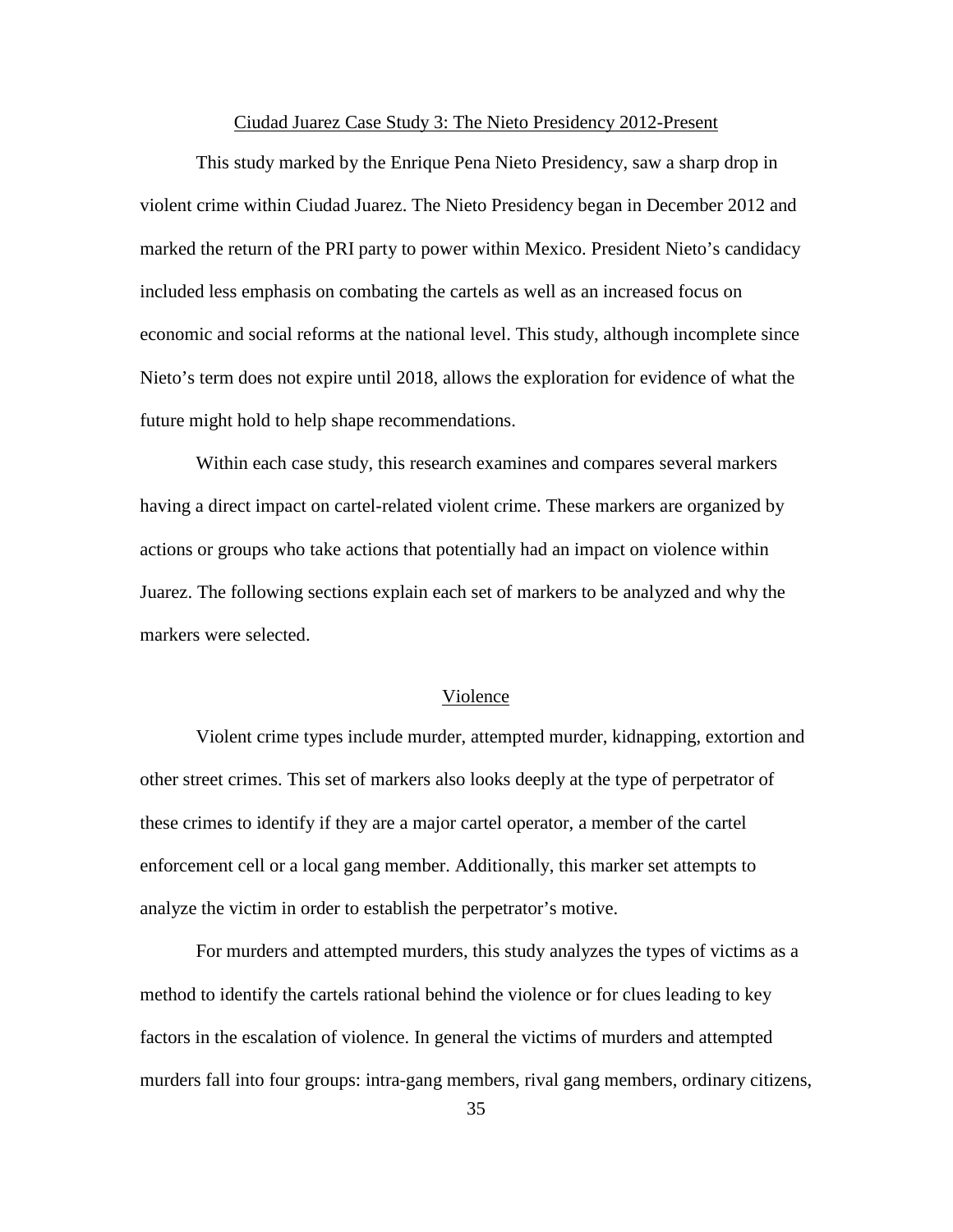or special citizens. Intra-gang violence can be a result of infighting within a cartel in order to gain power after a leader is lost or to over-throw a weak leader. Rival gang members are simply members of competitor cartels or gangs vying for more territory or expanding into new drug markets. Ordinary citizens are citizens not related to the drug trafficking operations or the cartels struggle for power and are often victims by chance or used to send a message to other gangs in the particular territory. Special citizens are those victims who are targeted because they hold political office or are members of the media who report on the violence by the cartels. Further markers consist of those labeled "other violence" and specifically include: kidnapping, extortion, and street crimes.

### Cartels and Organization

The cartels marker examines the major cartels operating in Ciudad Juarez and why they are conducting drug trafficking operations there. These markers include the organization of the cartels and examines their leaders. Finally, this marker analyses the separate enforcement arms of the cartels and their use of local gangs to maintain territory. The cartels are examined because they are the perpetrators of the violent crime. Understanding the number of cartels, their relationship with one another and the internal organizations provides clues to the factors causing the rise in violent crime.

## Local Governments

The state and local governments marker includes the actions taken by local leaders and elected officials. This marker looks at the level of corruption within the local government and local police department and the relationship to the cartels operating within Ciudad Juarez. Additionally, this set of markers includes action by local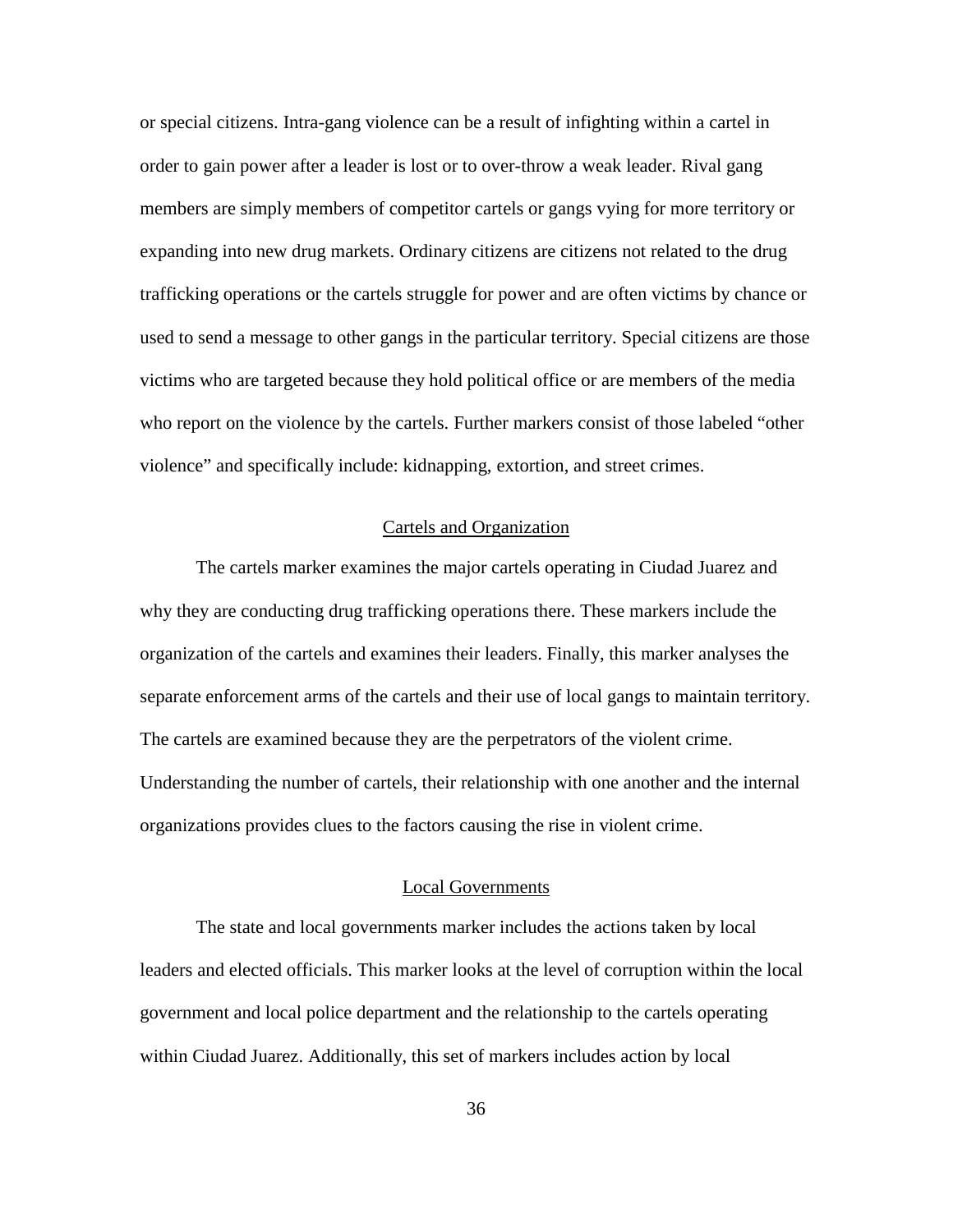community groups to reduce the violence and spur on economic and social improvement within the city. Local governments and municipal police forces have an impact on crime levels within a community. Actions, inactions or corruption within a local government set the stage for the level of influence criminal organization can have on the local community. Furthermore, local business and community leaders can impact economic and social changes that indirectly influence crime within neighborhoods and cities.

# Federal Government

The Mexican federal government marker includes the general strategy to combat organized crime and the use of the military or federal police forces. Additionally, any national level initiatives taken to reduce violence, the drug trade or social injustice within Mexico. This set of markers is in important in Juarez due to the major federal government response to the rise in cartel related violence. This is also an important marker to consider when extrapolating Juarez data to determine key factors in violence across the whole country.

## Other Significant Factors

The final markers are comprised of other outside influences effecting cartelrelated violence. These influences include actions taken by the United States government such as international treaties or collaboration initiatives with Mexico. The North Atlantic Free Trade Agreement is one example of an outside influence that had social and economic implications within Juarez for many years. Changes in the international drug market also indirectly affect the cartels in Juarez to include consumer preferences within the United States and Europe. These markers are included because they provide a frame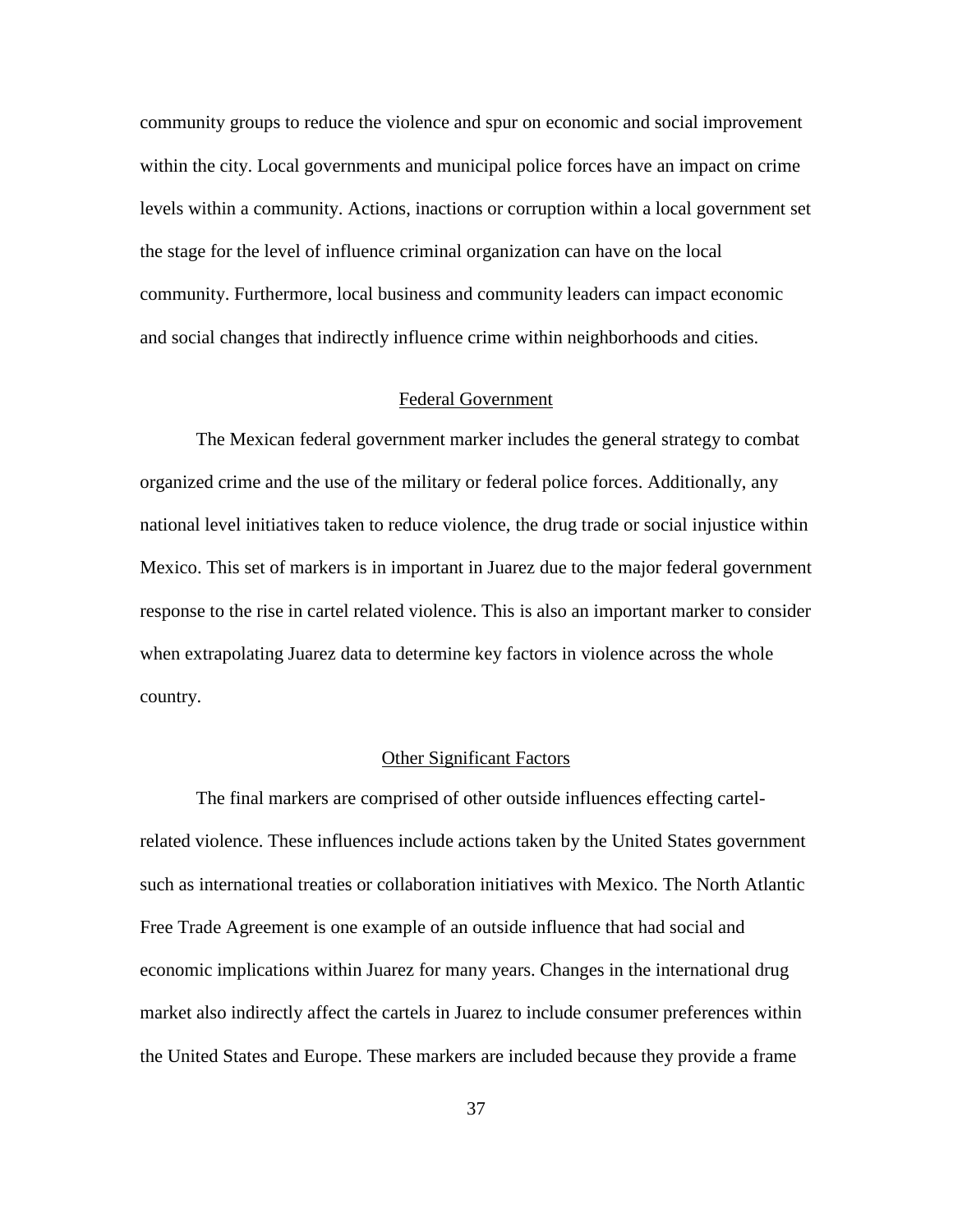of reference behind the actions of cartels within Juarez. Drug trafficking activity and the methods to secure the territory to maintain that activity is a global enterprise. Further miscellaneous outside factors that influence the actions of the drug cartels within Juarez are explained within the chapter 4.

From these case studies focused on Ciudad Juarez and markers defined above, this paper attempts to identify factors leading to the nation-wide rise in violence. Through the case study comparison methodology, this research isolates and identifies key factors tied to the rise in violence. Finally, this study formulates recommendations for actions that might aid in reducing violence in other Mexican cities or throughout the nation as a whole.

<sup>2</sup> Flannery, "Calderon's War," 186.

 $\overline{a}$ 

<span id="page-47-2"></span><span id="page-47-1"></span><sup>3</sup> Elyssa Pachico, "Juarez Murder Rate Reaches 5-Year Low," InSight Crime, accessed January 4, 2013, http://www.insightcrime.org/news-analysis/juarez-murder-ratereaches-5-year-low; Molzahn, Ferreira, and Shirk, "Drug Violence in Mexico," 5.

<span id="page-47-4"></span><span id="page-47-3"></span><sup>4</sup> David Bacon, "Voices from the Juarez Workers Movement," North American Congress on Latin America, accessed April 11, 2016, https://nacla.org/news/ 2016/04/06/voices-ju%C3%A1rez-workers-movement.

<sup>5</sup> Bunker, "Old and New Governmental-Criminal Relationships in Mexico."

<span id="page-47-0"></span><sup>&</sup>lt;sup>1</sup> Shannon K. O'Neil, "Saving Ciudad Juarez," Council on Foreign Relations, May 12, 2015, accessed November 12, 2015, http://blogs.cfr.org/oneil/ 2015/05/12/saving-cuidad-juarez/.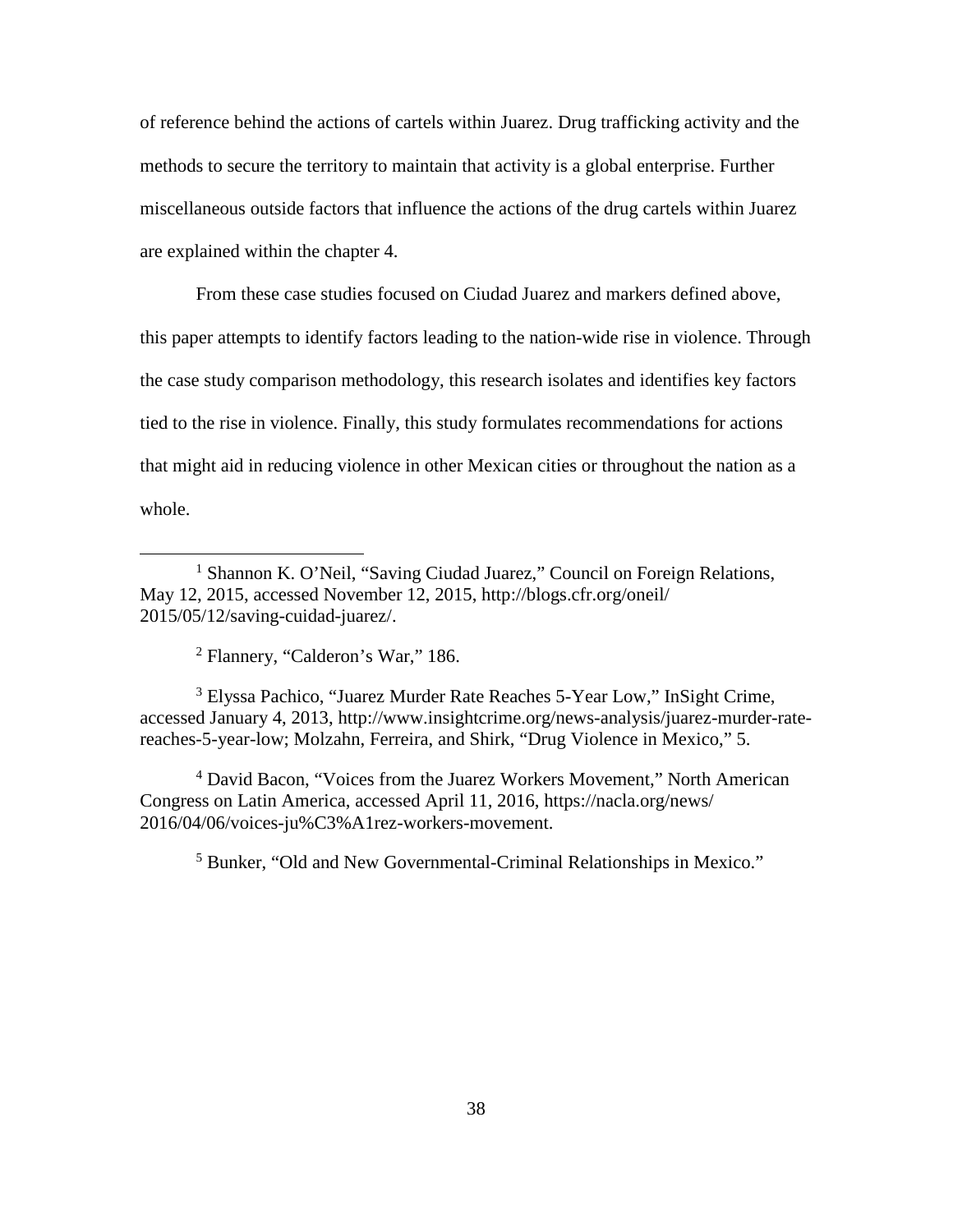## CHAPTER 4

### ANALYSIS

State and local officials said that the decrease in crime is due to better coordination among all three levels of government in investigations and arresting criminals, tougher sentences, better equipped law enforcement agencies and citizen engagement as it pertains to reporting crimes.

> — Lorena Figueroa Homicides in Juárez in 2015 drop to '07 levels

#### Ciudad Juarez Case Studies

Through the methodology described in the last chapter, three case studies are described and analyzed across five specific markers in order to determine the cause of the rise in cartel-related violence in Mexico. This chapter is organized into three sections: first a detailed description of the case studies of Ciudad Juarez, second, an analysis of the markers across each case study, and third, results of the analysis.

# Ciudad Juarez Background

To provide a basis for understanding the three case studies presented in this chapter, it is necessary to review Ciudad Juarez's history prior to 2000. A distinct characteristic of Juarez is the number of *maquiladoras* that operate in and around the city. *Maquiladoras* are assembly factories where goods are shipped in from the United States, assembled into products, and returned to the US market. The *maquiladoras* offered good jobs to Juarenses (those from Juarez) and many people flocked to the border city from all over Mexico. In 1993, the passing of NAFTA dramatically increased the trade between the United States and Mexico, \$8[1](#page-101-0) billion in 1993 increased to \$231 billion in 2002.<sup>1</sup> This increase in trade also drove a large boost in jobs in the *maquiladoras*. Between 1990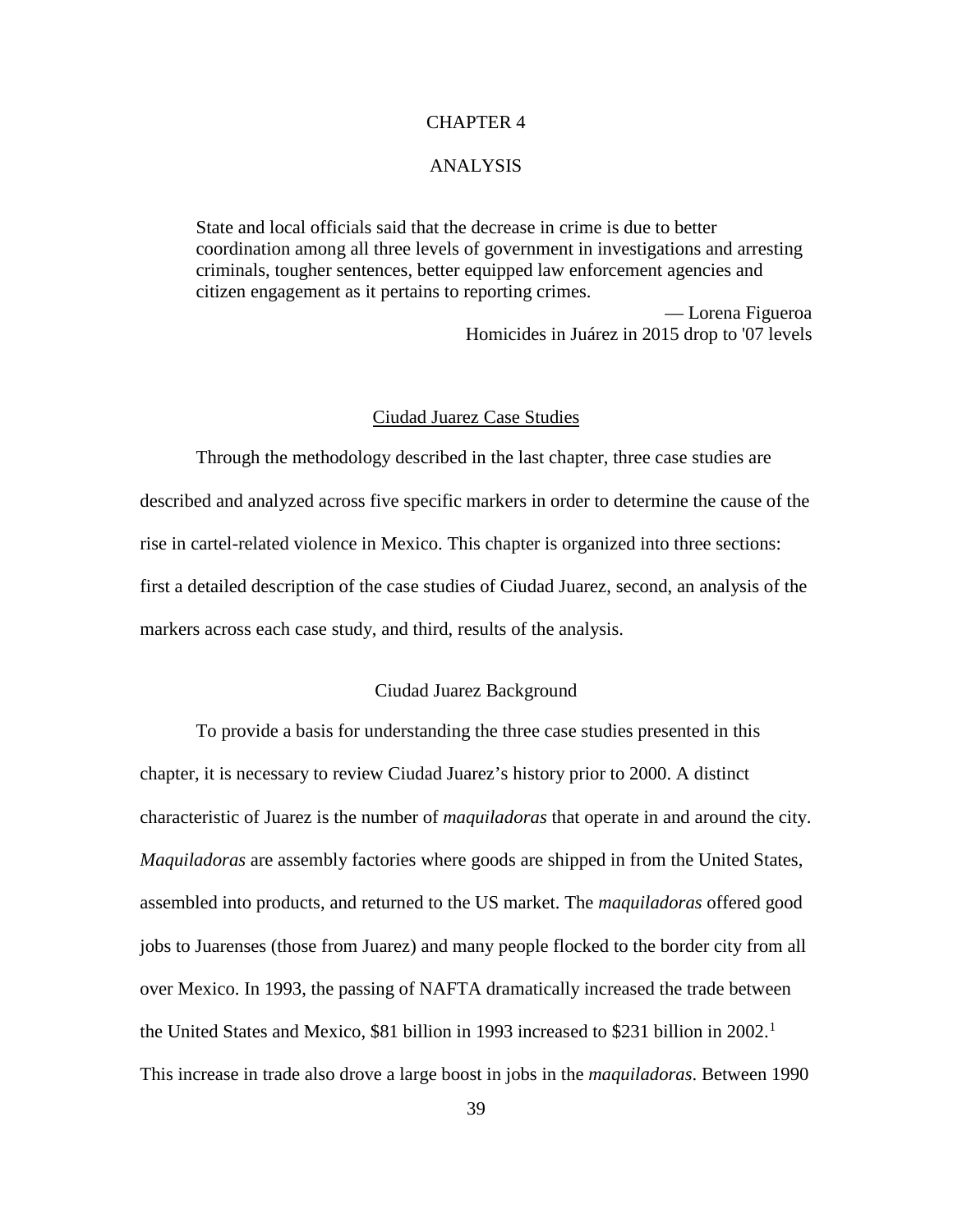and 2000, the city's population grew from 798,499 to more than 1.1 million; however, Juarez city officials were not prepared for the boom. "The city's social services could not keep pace with the explosion in population."[2](#page-102-0)

At the same time, the US government increased counterdrug interdictions in the Caribbean in an attempt to slow Colombian cocaine from entering its shores.[3](#page-102-1) The pressure from law enforcement forced smugglers to increase illicit trafficking over land routes to compensate for the lost sea lines of communication. This fact coupled with the increased cross-border traffic from the *maquiladoras* made Juarez a prime location to smuggle drugs. The rise in demand plus the increase in potential cargo led to the drug traffickers' huge financial profits which in turn led to more power.<sup>[4](#page-102-2)</sup> In order to stay competitive traffickers made alliances and formed larger organizations. The Juarez Cartel was originally formed in 1980s under Rafael Aguilar Guajardo, who mysteriously was killed in 1993. His lieutenant, Amado Carrillo Fuentes took control, hugely expanding the cartel during his tenure at the top. His alias, "Lord of the Skies," was due to his method of flying narcotics from South America into northern Mexico and then transporting the drugs into the United States via land routes. Carrillo Fuentes died in 1997 while undergoing plastic surgery. His brothers, Vicente Carrillo Fuentes and Rodolfo Carrillo Fuentes along with their nephew (Amado's son),Vicente Carrillo Leyva established control.<sup>[5](#page-102-3)</sup>

Prior to 2000 while Mexico was under its seventy-one year rule by the PRI, the drug kingpins were also under the influence of the federal government who ensured the violence did not spread to ordinary citizens. This began to change during the 1990s as Mexico's political power began to decentralize from its authoritarian rule and pushed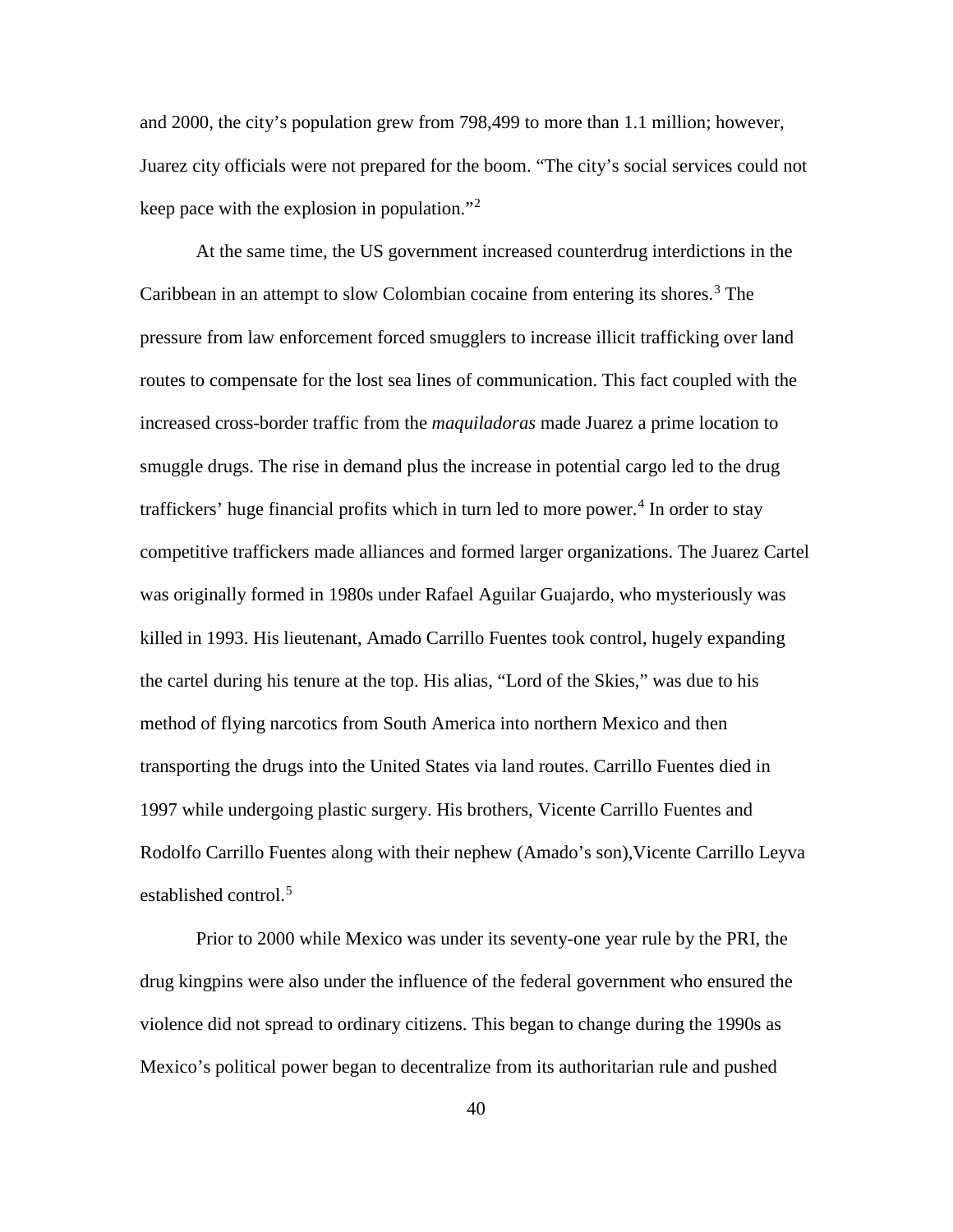toward democratic pluralism.<sup>[6](#page-102-4)</sup> The democratization of Mexico had side effects such as the drug cartels gaining new freedom to carry out business in any manner they saw fit.<sup>[7](#page-102-5)</sup>

## Ciudad Juarez Case Study 1–The Vicente Fox Presidency, 2000-2006

This case study is defined by the Vincente Fox Presidency beginning in December 2000 and ending in December of 2006. It includes many subtle events that shaped Mexico and Ciudad Juarez including changes to an alliance between the drug cartels and the shift to a more democratically elected government both at the state and federal levels. Additionally, this study reviews changes in United States border security and counterdrug policies and the effects on the Mexican cartels. Although this study shows no major changes in violence in Juarez, each marker is analyzed in an attempt to identify any triggers or causes to the rise in violence during the next study**.**

## Violence

Cartel-related homicides were relatively low for this period. Total homicides in Juarez from 2001 through 2006 remained steady near 350 annually with no major fluctuations. When taking the population into account, the homicide rate (homicides per 100,000 in population) showed Juarenses were two to three times more likely to be killed than compared to the overall Mexican population on average, see figure 2. No specific data on Juarez kidnapping, extortion, or auto theft was identified during this time period.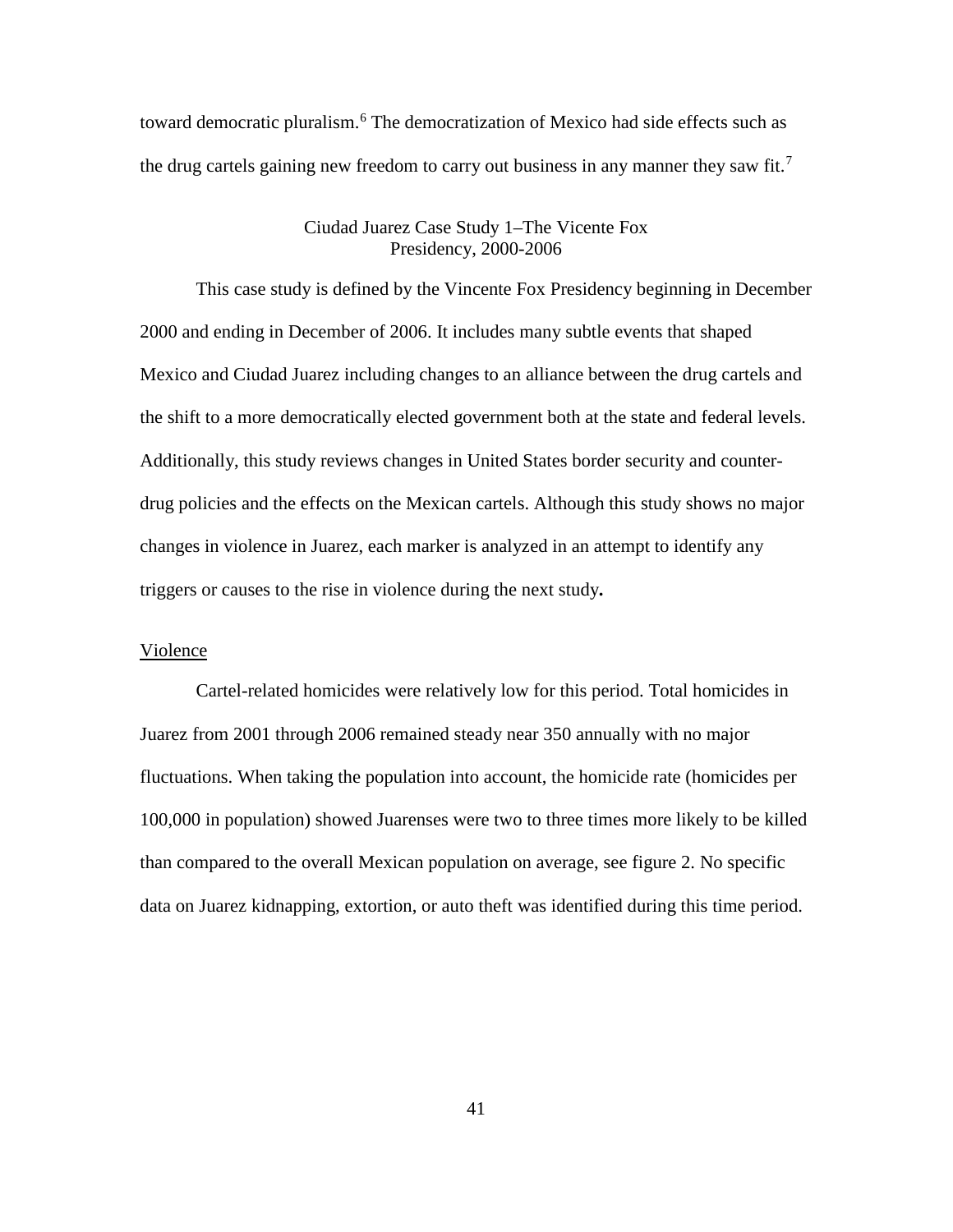

Figure 2. Homicide Rates per 100,000 people 2001-2006

*Source:* Author's graphic depiction of data consolidated from Carlos J. Vilalta, "Towards an Understanding of Community Organization Against Crime: The Case of Ciudad Juarez, Mexico," *Stability* 2, no. 1 (March 2013): 3, accessed March 20, 2016, http://www.stabilityjournal.org/articles/10.5334/sta.ao/.

While not directly tied to the drug cartels, one startling fact was the number of female murder victims in Juarez. A local newspaper estimated 878 women were killed between 1993 and 2010. Many of the victims were tortured and raped before their death, and many of the bodies were dumped in the vast desert surrounding Juarez. Analysts believed these femicides were due to the large number of *maquiladoras* within Juarez. These assembly plants mostly hired women who work long hours for low wages. The *maquiladoras* boomed after the 1994 signing of NAFTA giving large incentives for US companies to use the cross border factories. The *maquiladoras* were said to emphasize the *machista* or male-chauvinist culture that existed in Mexico and was especially prevalent in Ciudad Juarez where the male foreman within the factories exploited the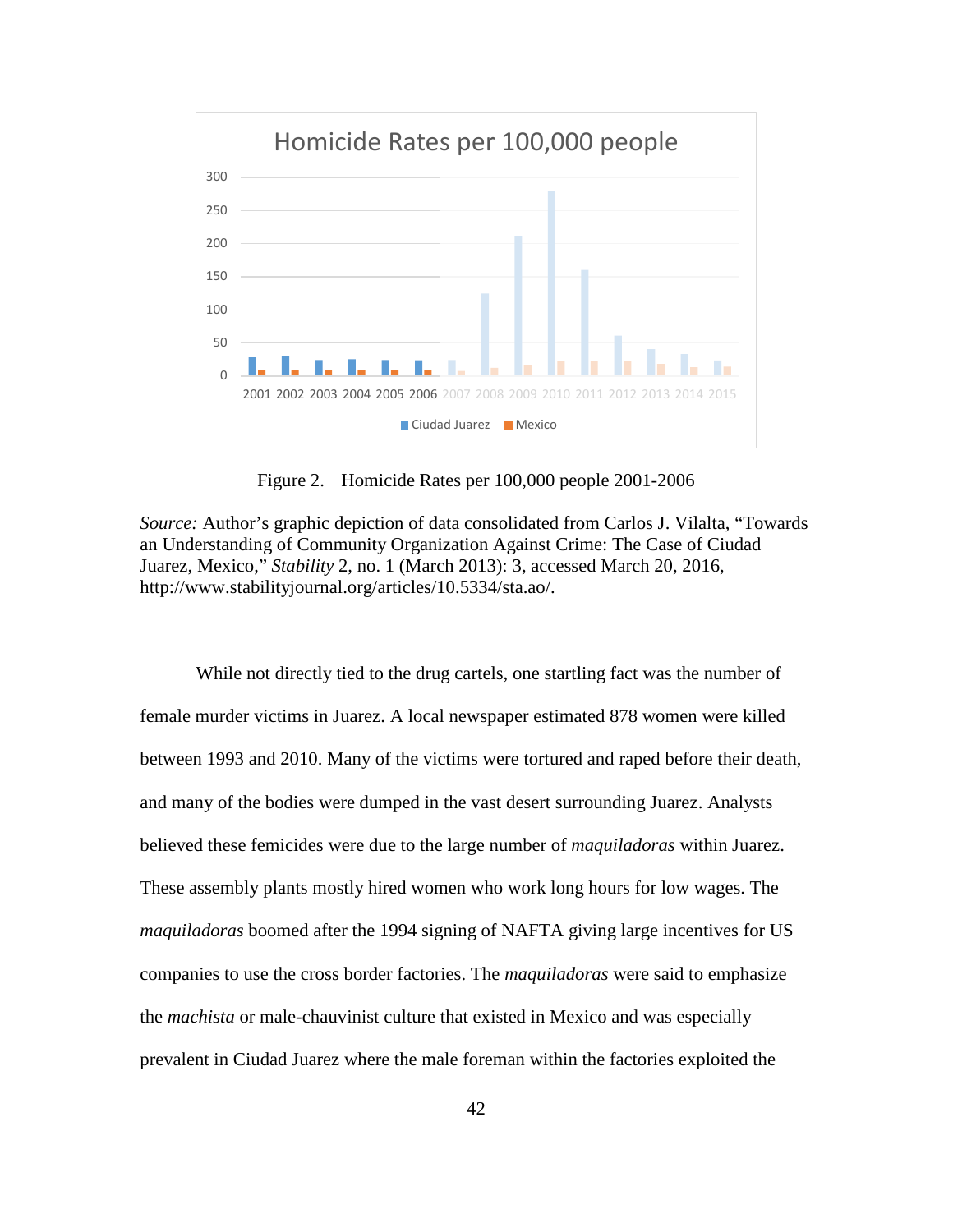women workers. The bus transportation to and from the *maquiladoras*, since most women did not own cars, was also a problem. The bus stops were not near the women's homes obligating them to walk the unlit streets; this is where kidnappings took place.<sup>[8](#page-102-6)</sup> There was no direct correlation between the string of femicides and violence perpetrated by the DTOs; however, the lack of arrests during this period indicated the inability of local police forces to hold criminals accountable for their actions.

#### The Cartels and their Organization

In 2002, the leaders of the Juarez cartel, Vicente Carrillo Fuentes, Rodolfo Carrillo Fuentes, and their nephew Vicente Carrillo Leyva allied with Juan Jose Esparragoza Moreno, a former member of the Mexican Federal Judicial Police, Ismael Zambada, the Beltran Leyva brothers, and Joaquin Guzman Loera, El Chapo, the head of the Sinaloa cartel. They were known as the "Federation" and they controlled huge amounts of trafficking routes throughout Mexico and the border crossings into the United States. In 2004, the alliance fell apart when a dispute led to the assassination of Joaquin Guzman's brother, Arturo Guzman, and the Sinaloa cartel began the battle to control the lucrative Juarez smuggling routes known as the *plazas*. [9](#page-102-7) The Juarez Cartel controlled the city and much of the state of Chihuahua. Additionally they had a robust transportation, storage, and security operation throughout Mexico. They also were able to leverage a number of corrupt local and state law enforcement officers to ensure they could complete their deals. $10<sup>10</sup>$  $10<sup>10</sup>$ 

During this time, the cartels began to reorganize with dedicated enforcement wings separated from the trafficking business. The armed wing of the Juarez Cartel was called the La Linea who were comprised of current and former police officers tasked to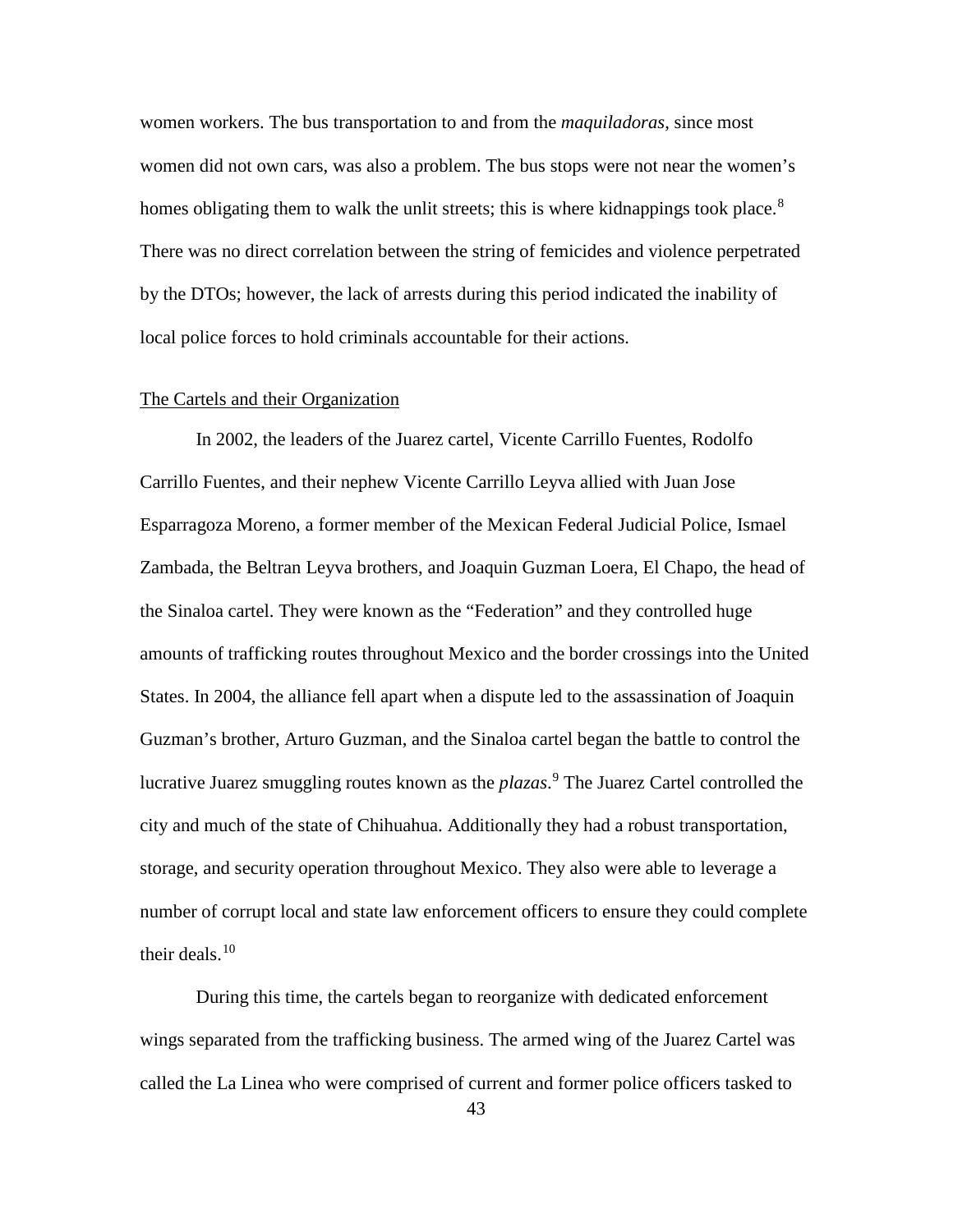protect the *plazas*. Starting in 2003, they also used a prison gang called the Aztecas to enforce their territory. In contrast, the Sinaloa Cartel employed two local gangs to aid in their fight, Mexicles and the Artistas Asesinos. $<sup>11</sup>$  $<sup>11</sup>$  $<sup>11</sup>$ </sup>

### Local Government

The local government in Ciudad Juarez lacked accountability to citizens or higher levels of government. At times during this period, PRI leaders controlled the government offices in the state of Chihuahua while Ciudad Juarez officials were in the PAN party.<sup>[12](#page-102-10)</sup> Often state and local governments refused to work together. In 2001, there was a dispute during the Juarez mayoral election between the PRI candidate and Jesus Alfredo Delgado of the PAN party. With the disagreement in the results, the PRI Mayor refused to leave office until more than a year later when a federal court ruled in favor of Delgado. This standoff bled down to the state and local police as well.<sup>[13](#page-102-11)</sup>

The lack of a strong, effective government at the local level allowed the mediocre police force to remain stagnant. The police institutions in Juarez were deeply corrupt enabling the city to remain a drug trafficking hub where violent crimes were carried out with impunity. Many current and former police were on the payroll of the Juarez Cartel.<sup>[14](#page-102-12)</sup> In another example of corruption, the Chihuahua state police commander and several other state and local police were arrested in 2004, when eight bodies were found buried in the backyard of a mid-level cartel associate. The state attorney general also resigned shortly after the case was reported.<sup>[15](#page-102-13)</sup>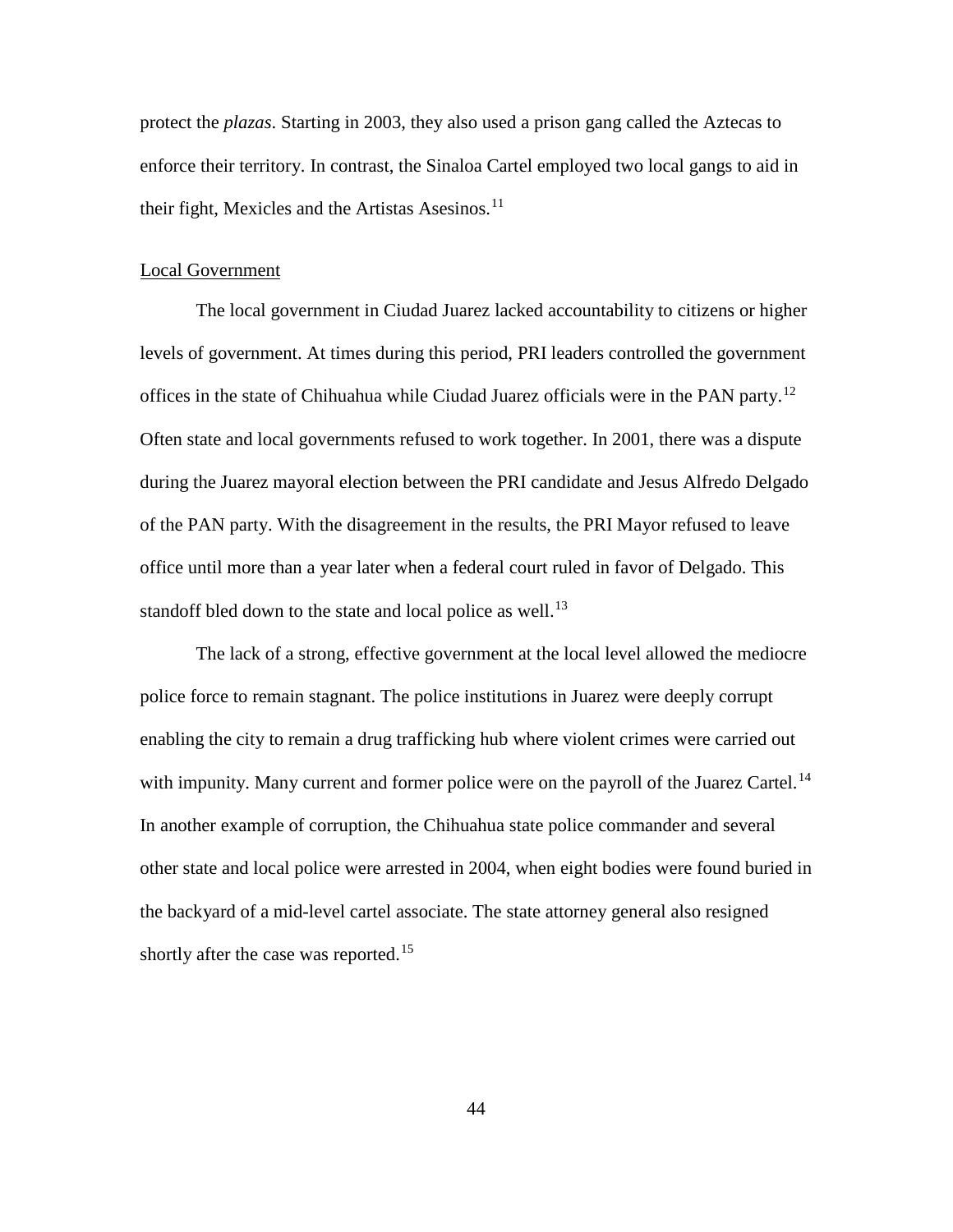### Mexican Federal Government

In 2000, Vicente Fox from the PAN party was elected president ending the reign of the PRI party of Mexico's federal government. The drug trafficking organizations, who were kept in check by the PRI government, slowly gained autonomy. They began buying off more local authorities to ensure their impunity and the free flow illegal narcotics.[16](#page-102-14) But President Fox refused to ignore corruption or the drug trade like the PRI led government. He began prosecuting corrupt senior officials rather than just firing them and looked to reform the public security agencies.<sup>[17](#page-102-15)</sup> He disbanded the corrupt Federal Judicial Police and created a new agency under the Attorney General's Office including 7,000 police officers each polygraphed, drug tested and trained.<sup>[18](#page-102-16)</sup> Then in 2003, President Fox signed a law providing better pay and benefits to federal civic service workers with the hopes to reduce corruption. He pressed the new federal investigators to seek out corruption and prosecute the offenders.<sup>[19](#page-102-17)</sup> Additionally, he took several new approaches to weaken the cartels. He reignited the policy to allow extraditions to the United States for prosecution<sup>20</sup>, and in 2004, passed financial reforms cracking down on money laundering.<sup>[21](#page-102-19)</sup> Despite these changes, Mexico's presidency lost some of its power under Fox. The democratization, more freely elected candidates from various parties, caused gridlock in Mexico's Congress and the president was unable to make all the necessary changes to maintain control over the cartels. $^{22}$  $^{22}$  $^{22}$ 

## Other Significant Factors

The economy continued to be strong in Juarez as it remained the epicenter of Mexico's *maquiladora* industry, hosting close to 300 in the city in the early 2000s.<sup>[23](#page-102-21)</sup>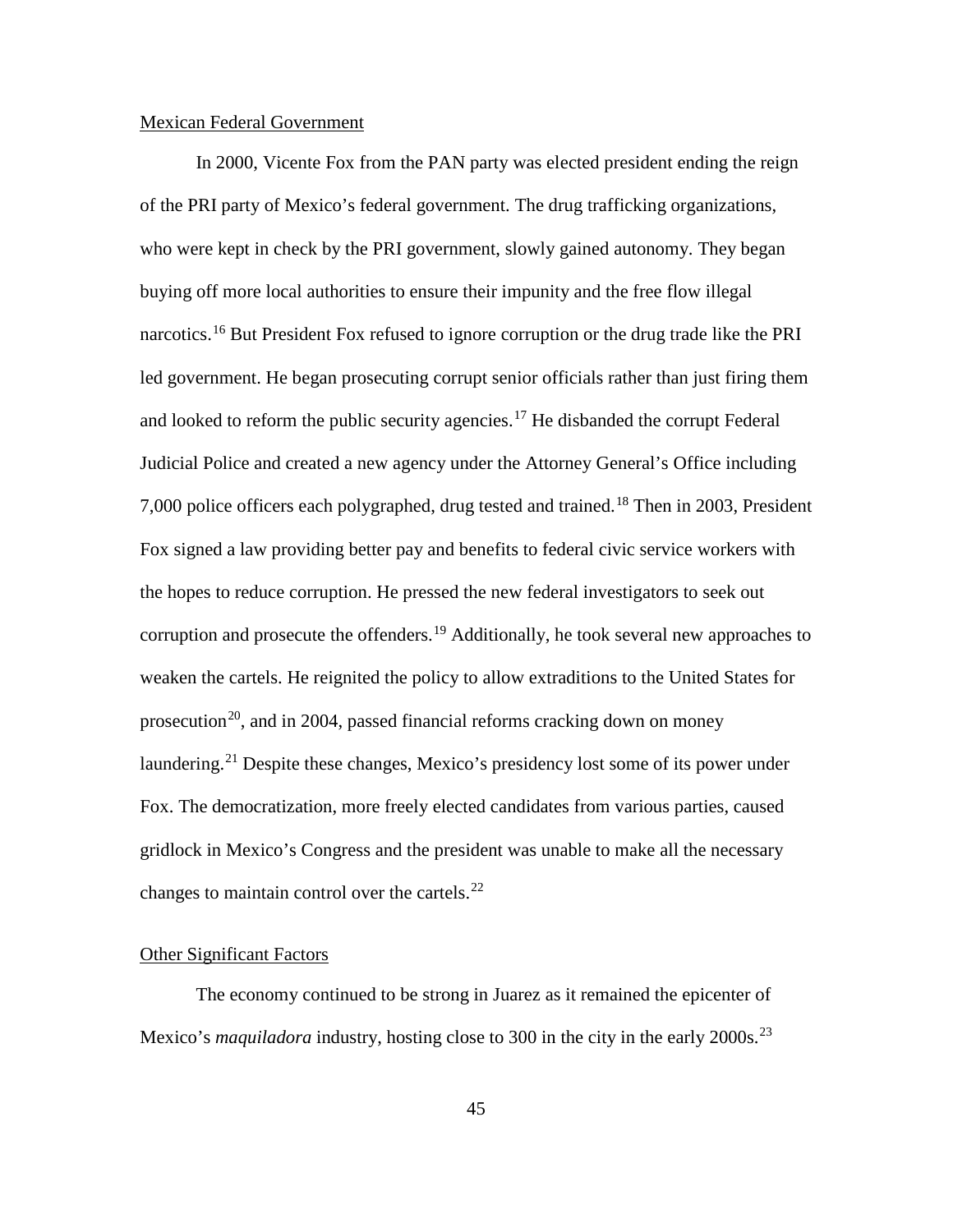Starting pay in the *maquiladoras* was roughly \$10 per day, twice the minimum wage elsewhere in Mexico. $24$ 

With much optimism, the Juarenses sought ways to improve their city and regain control over the cartels. Beginning in 2001, a non-governmental organization in Juarez called the Strategic Plan for Juarez with a goal of creating a participatory, comprehensive development plan for the city. Between 2002 and 2004, 14,000 citizens participated in the program led by Lucinda Vargas. However, with little backing from the mayor's office, the plan ran into road blocks and was pulled back to refocus efforts on policies to promote "governability, a broad social pact for the city, and ad hoc initiatives to combat insecurity and impunity."[25](#page-102-23)

On the US side of the border, the US government crackdown on the smuggling routes through the Caribbean and Miami beginning in the 1990s continued. During this time, many of the Colombian cartels were forced to switch to land routes through Mexico. By 2004 US law enforcement estimated ninety percent of US bound cocaine was smuggled through Mexico; up from fifty percent in  $2001<sup>26</sup>$  $2001<sup>26</sup>$  $2001<sup>26</sup>$  This shift inadvertently gave the Mexican cartels more power and influence over the entire drug trafficking business including the ability to set prices for both the suppliers and the consumers.

# Ciudad Juarez Case Study 2–The Felipe Calderon Presidency, 2006-2012

This case study is defined by the Felipe Calderon Presidency beginning in December 2006 and ending in December 2012. It includes the large rise in cartel-related violence throughout Mexico and many cases of extreme violence in Ciudad Juarez. The local police and Juarez officials were unable to contain the violence and protect the local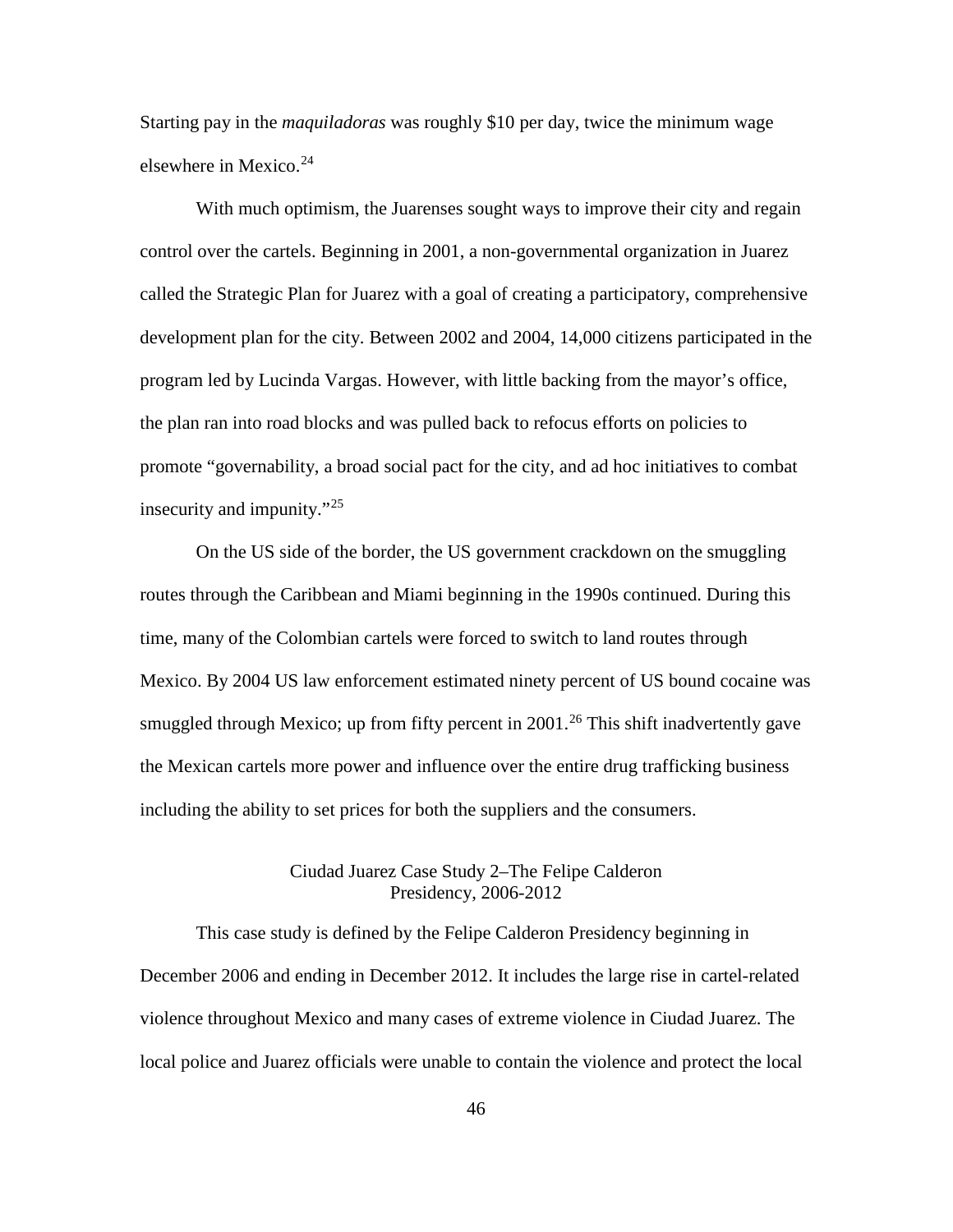population. At the federal level, President Calderon declared war on the drug cartels and used federal forces in a frontal attack on the DTO leadership. Outside of Mexico, the global economic recession had impacts in Juarez reducing many jobs in the *maquiladora*  industry. And to the north, the US government approved a massive aid package to the Calderon administration supporting their fight against the cartels.

## <span id="page-56-0"></span>Violence

<span id="page-56-2"></span><span id="page-56-1"></span>During this period, there was a huge rise in cartel-related violence within Juarez and throughout Mexico. Total homicides in Juarez in 2006 were 315; by 2011, the number had climbed to more than  $2,086$ .<sup>[27](#page-102-25)</sup> Reports indicated "two-thirds of those killed in Juarez are between fourteen and twenty four years old."[28](#page-102-26) In 2010, Juarez is the world's most violent city; that year the homicide rate per 100,000 in population climbed to 279, ten times greater than of all of Mexico,  $^{29}$  $^{29}$  $^{29}$  see figure 3. In comparison in 2010, the homicide rates in Detroit, Michigan and Oakland, California were 34.5 and 22.0 respectively.[30](#page-102-13)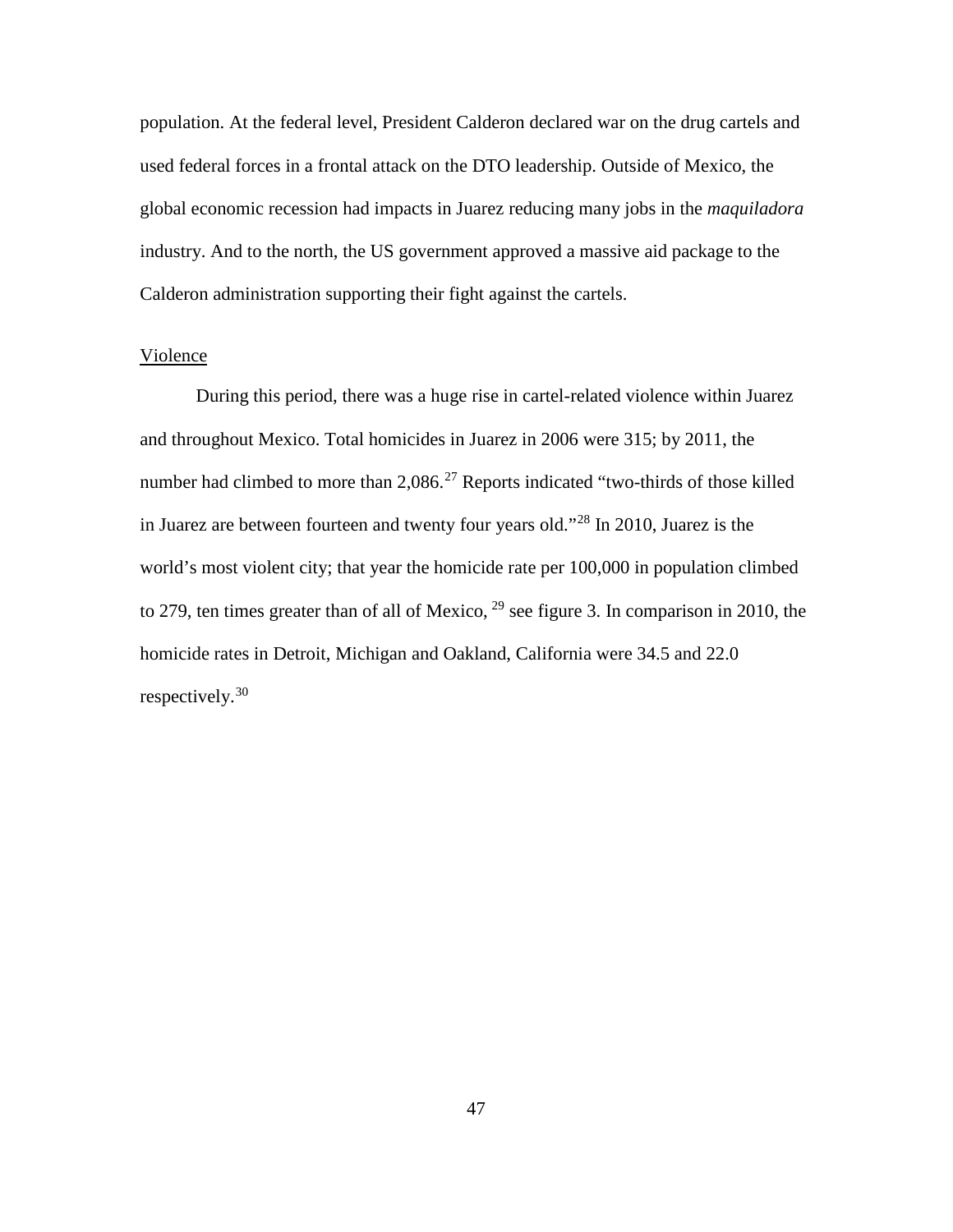

Figure 3. Homicide Rates per 100,000 people 2007-2012

<span id="page-57-1"></span><span id="page-57-0"></span>*Source:* Author's graphic depiction of data consolidated from: Elyssa Pachico, "Juarez Murder Rate Reaches 5-Year Low," InSight Crime, January 4, 2013, accessed March 20, 2016, http://www.insightcrime.org/news-analysis/juarez-murder-rate-reaches-5-year-low.

Most victims of murders were not senior or influential cartel members, rather they were street level drug dealers, and small-time gangsters.<sup>[31](#page-102-14)</sup> Local gangs who were hired by the cartels to provide security were often paid in 'product', the drugs themselves. The gangs looked to diversify their activities to stay alive during the fighting and turned to local retail sales of the drugs on the streets of Juarez. This required the gangs to fight for control of local street corners to sell their drugs and thus increased the overall violence.<sup>[32](#page-102-15)</sup> Extortion was another of the new enterprises the gangs pursued. Throughout Juarez, the number of small business owners who were extorted grew during this period.<sup>[33](#page-102-16)</sup>

Other crimes included targeting citizens of significance during the cartel's turf war. Several Juarez journalists were murdered; including the legendary crime reporter Armando Rodriguez. $34$  In another incident, gunmen shot at paramedics in Juarez,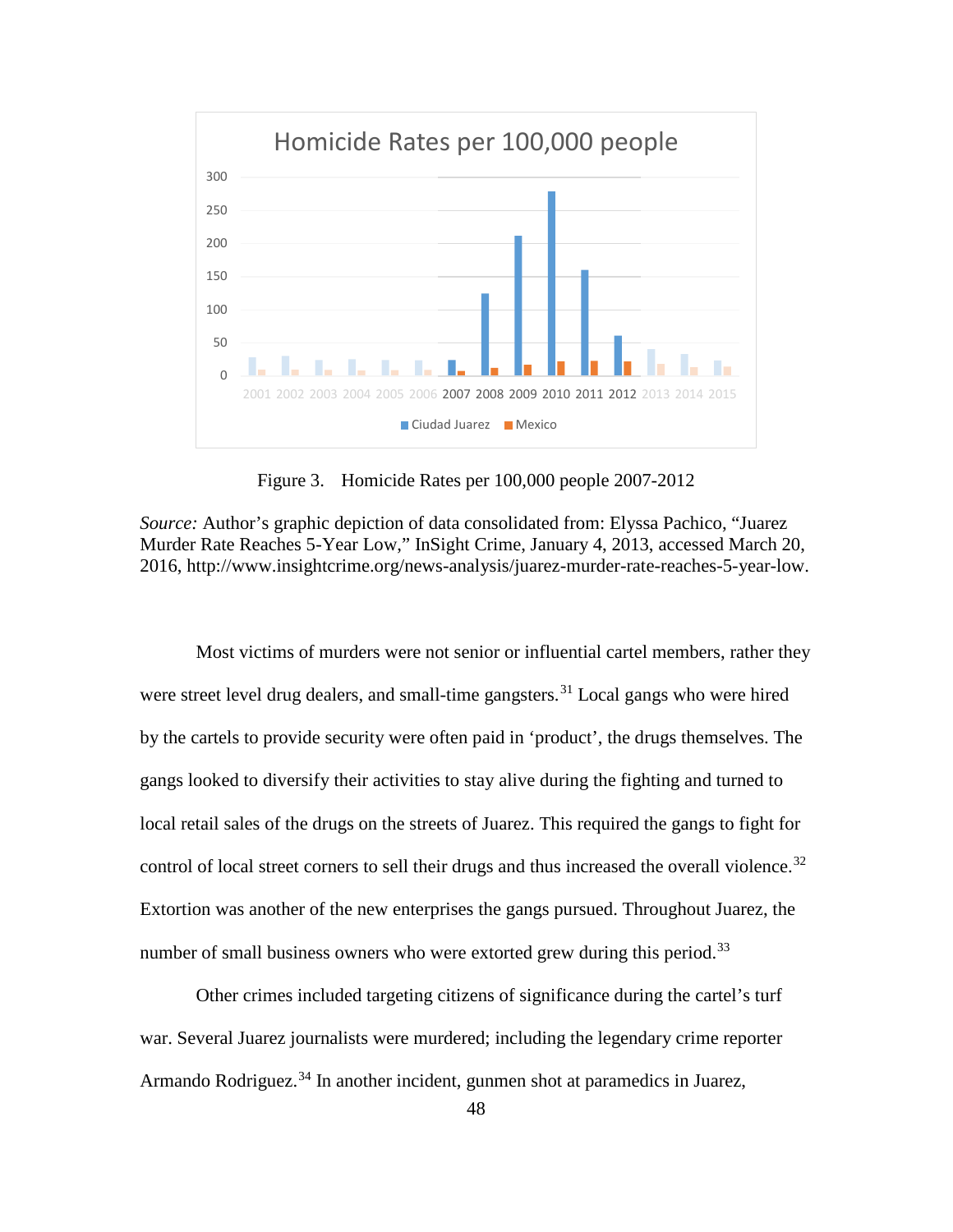resulting in ambulance teams being more cautious when responding to calls at a crime scene.<sup>[35](#page-102-18)</sup> During the height of the violence, no one was immune; in 2008 cartel members threatened to kill a police officer every forty-eight hours until the police chief, retired Army Major Roberto Orduna Cruz, resigned causing the police force within Juarez to collapse.<sup>[36](#page-102-19)</sup> More than sixty police officers were murdered that year.<sup>[37](#page-102-20)</sup> Even after the arrival of the Mexican military, the violence continued. More than thirty police officers were killed in 2009 and in 2010, 149 additional policemen were murdered in Juarez.<sup>[38](#page-102-28)</sup> The cartels refused to relinquish control of the city to government security forces.

The violence was not limited to only the hands of the cartels; Mexico's military was tasked to provide security for the city which meant taking the city back from the DTOs. However, the military was not property trained for the job of policing its own citizens. This led to many cases of reported military abuse of citizens in Juarez during the Calderon era. In one example, ten teenagers were detained and pressed for information about the cartels. Nine of those questioned were released, but one was never seen again. Though the soldiers denied they ever had the boy, Gustavo de la Rosa, the Chihuahua state human rights commissioner declared this an incident of "enforced disappearance" where state actors were likely to have taken part in the crime.<sup>[39](#page-102-29)</sup>

### The Cartels and their Organization

In late 2007, the Sinaloa Cartel moved into Juarez in an attempt to take over the lucrative narcotics smuggling route to the United States. One indication they meant to remove the Juarez Cartel by force was the 2008 discovery by soldiers stationed in Juarez of twenty-five assault weapons, small arms, grenades, and ammunition in a safe house maintained by the Sinaloa Cartel.<sup>[40](#page-102-23)</sup> During this period, the basic structure of the each of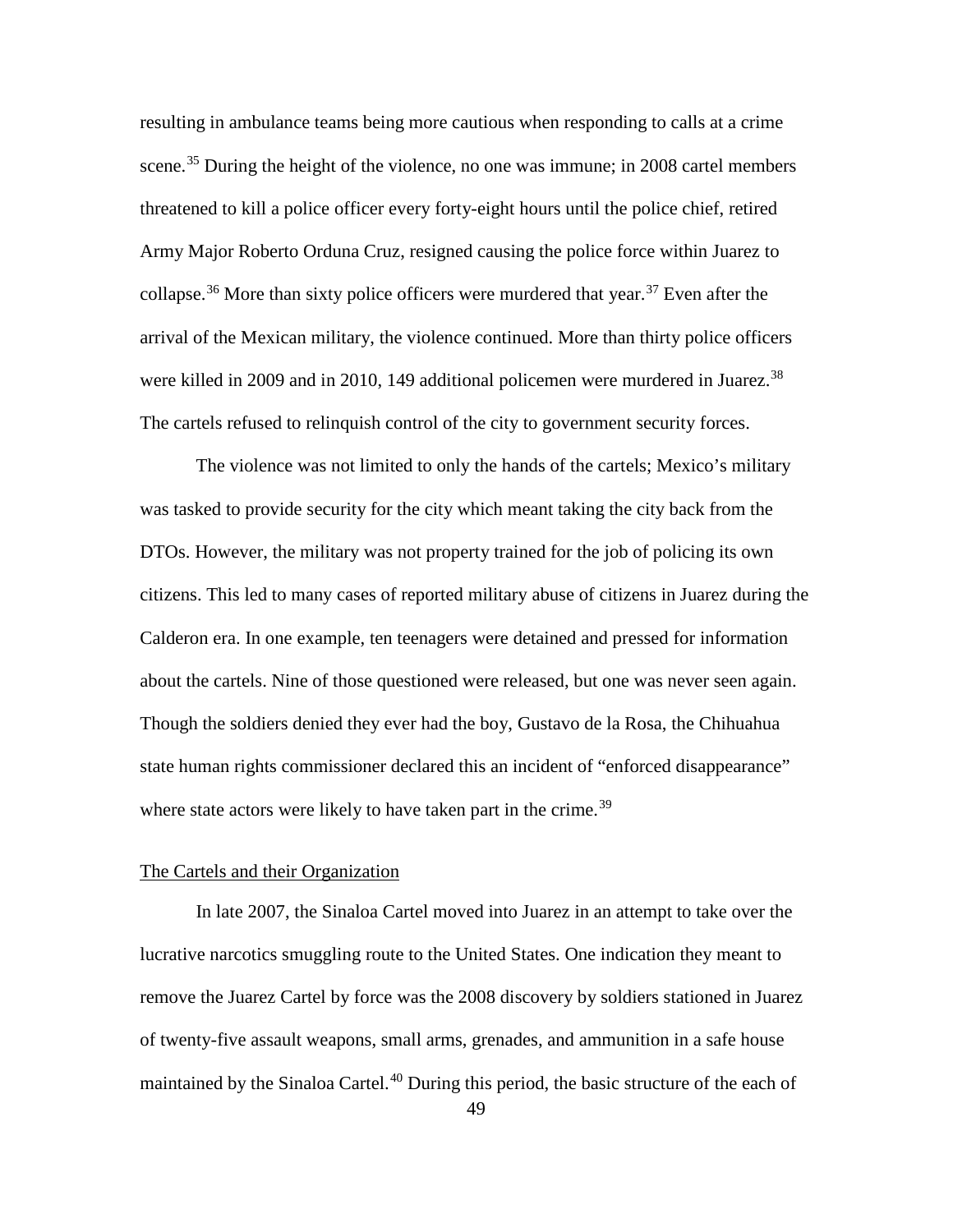the cartels remained the same; each relying on enforcement wings to protect their territory. The Juarez Cartel's paramilitary wing was La Linea, The Line, made up of current and ex-police. The Sinaloa cartel had Gente Nueva, New People, who sent hundreds of gunman to Juarez to fight for control of the crossing routes.<sup>[41](#page-102-30)</sup> "Hundreds of small neighborhood gangs were recruited by larger gangs, which were recruited in turn as enforcers by the larger cartels: La Linea (Juarez cartel) used Los Aztecas and Barrio Azteca*;* Gente Nueva (Sinaloa) allied with Los Mexicles and Artistas Asesinos."[42](#page-102-31) These groups did not implement the discrete tactics of the original cartels and murders skyrocketed. Additionally mass killings began; two examples include shootings at three drug treatment facilities in 2008-2009 where thirty-six people were killed, and the 2010 massacre at a late night party where fifteen teenagers were shot when a gang leader heard members of a rival gang might have been present.<sup>[43](#page-102-32)</sup> Other tactics were meant to provoke terror amongst the population of Juarez and ensure the cartels were feared above all. A man arrested in a Juarez car bomb attack said he and others often use the media to get the word out about violence and spread the fear. Wanting to control the story lines after a violent attack, they would frequently contact media outlets. Callers, identifying themselves as members of the Sinaloa or Juarez cartels, would tell the media to not use certain names, or to publish or to not publish a certain story they were investigating.<sup>[44](#page-102-33)</sup>

During this time La Linea suffered a loss when its leader, Jose Antonio Acosta Hernandez (alias "El Diego"), was arrested in July 2011. Prior to his extradition to the United States, he confessed to directing  $1,500$  murders.<sup>[45](#page-102-34)</sup> By 2011 and 2012, the Juarez Cartel lost much of its territory within Ciudad Juarez to the Sinaloa cartel.<sup>[46](#page-102-35)</sup> The Juarez cartel, who was reportedly degraded by the conflict with the Sinaloa cartels, diversified to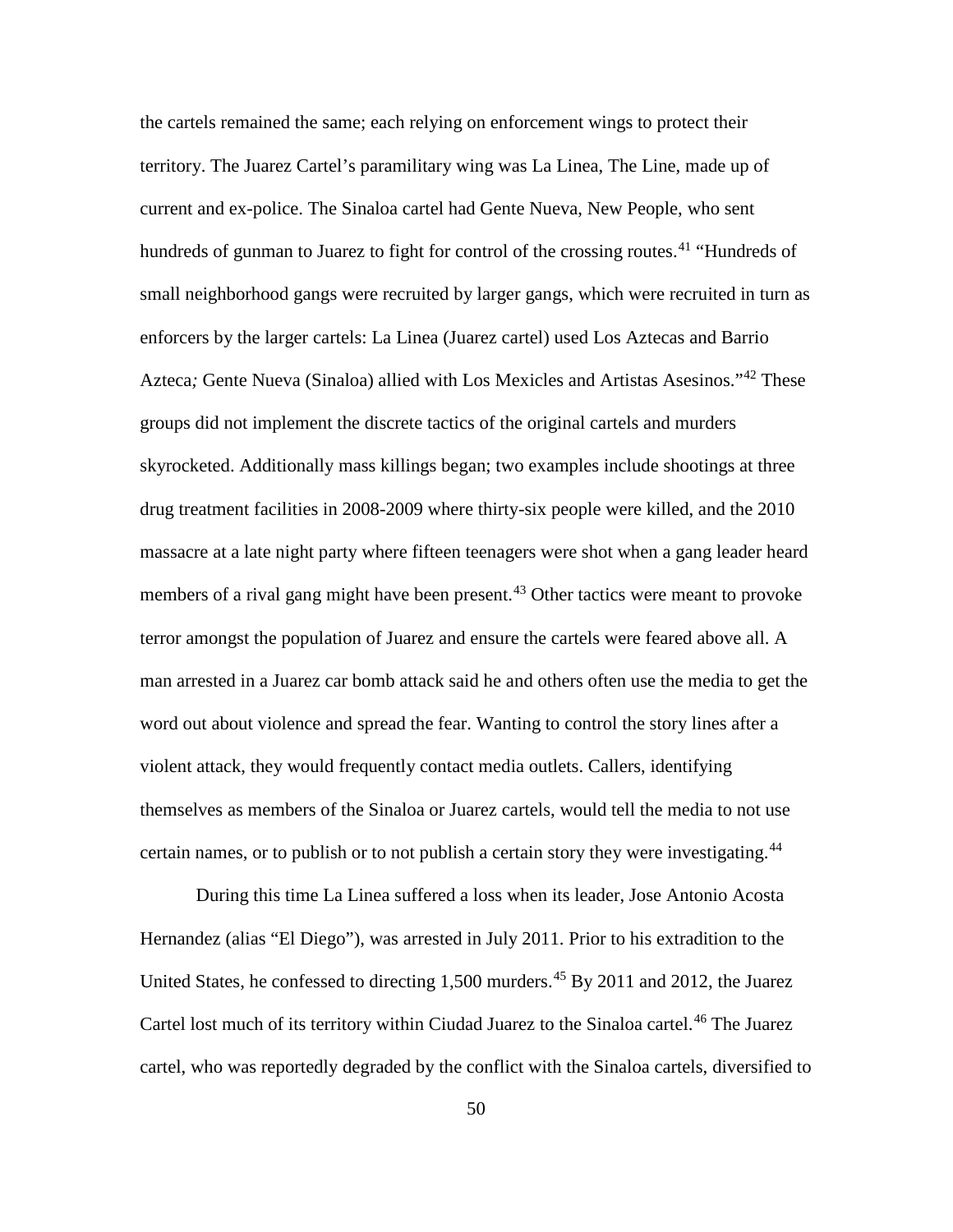other illegal activities to continue to fund its enterprise. These activities included local drug retail sales to the Juarez public who had the one of the highest rates of drug abuse in the country.[47](#page-102-36) On the other hand, the Sinaloa Cartel was the best at implementing the new horizontal model and through the fighting was able to gain a foothold into the city's trafficking routes. In 2009, Forbes Magazine named El Chapo Guzman one of the world's richest people listing his business as "shipping." The magazine estimated his net worth at over one billion US dollars.<sup>[48](#page-102-37)</sup>

### Local Government

Within the Ciudad Juarez local police force, corruption remained a huge problem. Local police salaries during the early Calderon era were between \$9,000 and \$10,000 per year. Officers could easily triple their salaries by accepting a bribe and looking the other way while the cartels carried out their operations.<sup>[49](#page-102-38)</sup> Sadly, many on the force not only looked the other way, they got directly involved with the cartels and enforcement wings. For example in January 2008, the US government arrested Saulo Reyes Gamboa, a high ranking Juarez Police official, for drug-trafficking in El Paso, Texas.<sup>[50](#page-102-39)</sup>

Shortly after the violence reached its peak, Julian Leyzaola was hired as Juarez chief of police. On his first day in early 2011, members of the Sinaloa cartel left him is sign that read, "Welcome to Juarez, Julian Leyzaloa. This is your first little gift and it's going to keep happening." The sign was attached to a tortured and duct-taped corpse.<sup>[51](#page-102-14)</sup> Undeterred, Leyzaola set out to reenergize the police force. "It was a police force with a very low morale, infiltrated by criminals, unable to regain control of its territory, unable to regain its prestige or the respect of the citizens,"<sup>[52](#page-102-0)</sup> said Leyzaola. At first, the former army officer and police chief from Tijuana, had problems in Juarez. Six officers were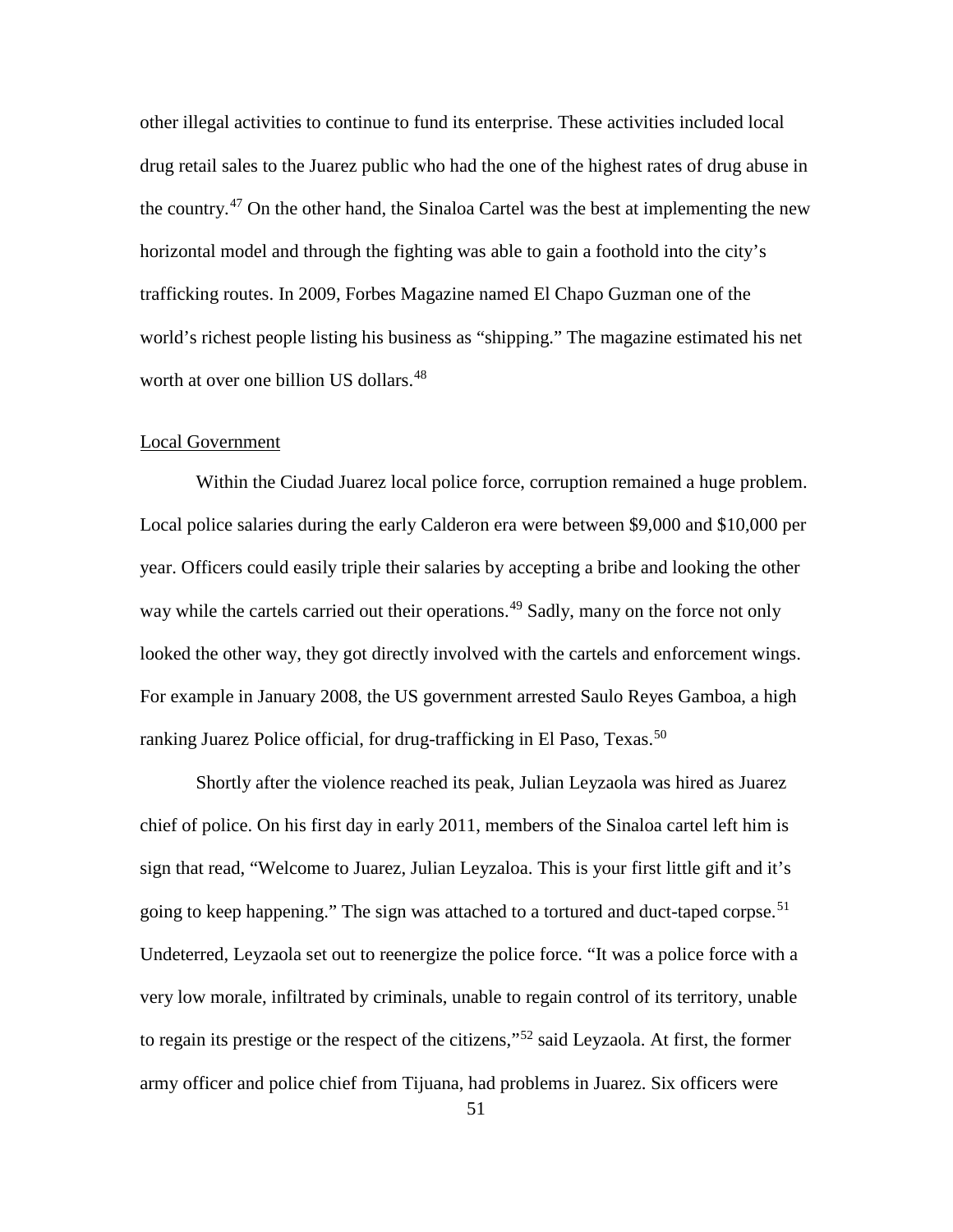arrested within Leyzaloa's first three months and 160 other officers were either fired or quit. On the streets, "They were selling drugs like tortillas" said Leyzaola and he had to make serious changes.<sup>[53](#page-102-40)</sup> He quickly implemented a 'broken windows' approach similar to the New York City method implemented by Police Chief William Bratton and Mayor Rudolph Giuliani in 1994. He created databases of the crimes based on areas and then sent officers to those areas to target offenders. Critics said his methods allowed the police to harass minor offenders who were not part of the drug trade, but Leyzaola insisted his methods produced a better security environment and reduced the cartels' ability to operate in the area.<sup>[54](#page-102-41)</sup>

In October 2010, Hector Murguia was elected Mayor of Ciudad Juarez and continued to lead the city through the sharp decline of violence. Correspondingly, Cesar Duarte became Governor of the State of Chihuahua at the same time and the two began working closely together. Murguia states they had increased interaction and coordination between state, local and federal government efforts, and both policing and social development were the top two priorities.<sup>[55](#page-102-42)</sup>

#### Mexican Federal Government

President Felipe Calderon took office in December 2006. During the months leading up to the new president taking office, the cartels went on a rampage of brutal violence including more than four hundred killings and fifteen beheadings in Michoacana alone.[56](#page-102-43) Shortly after Calderon took office, the La Familia Michoacana Cartel killed members of a rival cartel and discarded the severed heads on the dance floor of a local nightclub.<sup>[57](#page-102-44)</sup> In the wake of the incidents, President Calderon deployed a team of federal police and military to take on the cartels.<sup>[58](#page-102-45)</sup> He later discovered the federal police force,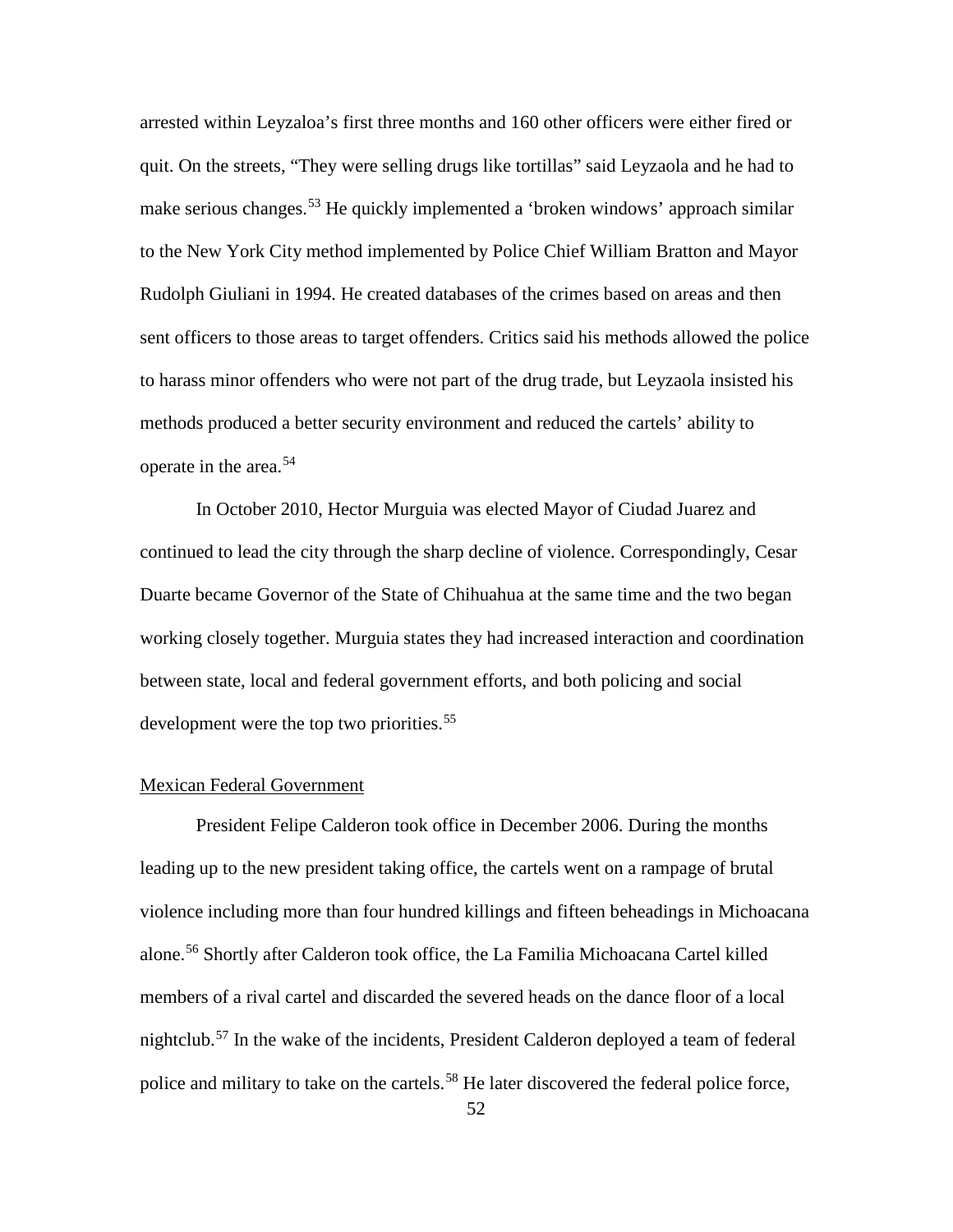the *Agencia Federal de Investigacion*, was full of corrupt officers. In fact, in 2008, the force's second highest official was arrested for taking hundreds of thousands of dollars in bribes from the Sinaloa Cartel. President Calderon deconstructed the Agencia Federal de Investigacion in May 2009 and created an entirely new force. The new agency, *Policia Federal*, hired entirely new officers who were college graduates, vetted them well and paid them more to fight off corruption. By the end of Calderon's term, the new force had 35,000 officers, world-class anticorruption standards, a rigorous internal affairs department, and hosted the Mexico's first nation-wide crime information system.<sup>[59](#page-102-46)</sup> In further efforts to counter the corruption throughout government, the Mexican Congress passed a law in August 2009 decriminalizing small amounts of cocaine, marijuana and heroin. This law was an attempt to remove a key source of corruption; police were unable to demand bribes from small time users.<sup>[60](#page-102-47)</sup>

In March 2008, Calderon sent the military into Juarez to help with security; 2000 army troops marched into the city. Then the violence surged. In 2009, cartel gunmen killed a police officer and demanded the resignation of the city's police chief, Roberto Orduna Cruz, and Calderon responded by sending in an additional 5,000 soldiers.<sup>[61](#page-102-48)</sup> For more than two years, the soldiers battled the cartels and attempted to restore security within the city.

Calderon pulled the Army out of Juarez in April 2010 and used Mexico's newly created Federal Police to target criminal gangs. The *Policia Federal*, 4,500 strong in Juarez, began to make some headway arresting "several hundred suspected cartel members as well as thousands of other alleged criminals."[62](#page-102-49) In July 2011, the Federal Police left Juarez and the city was controlled by the municipal police under the Police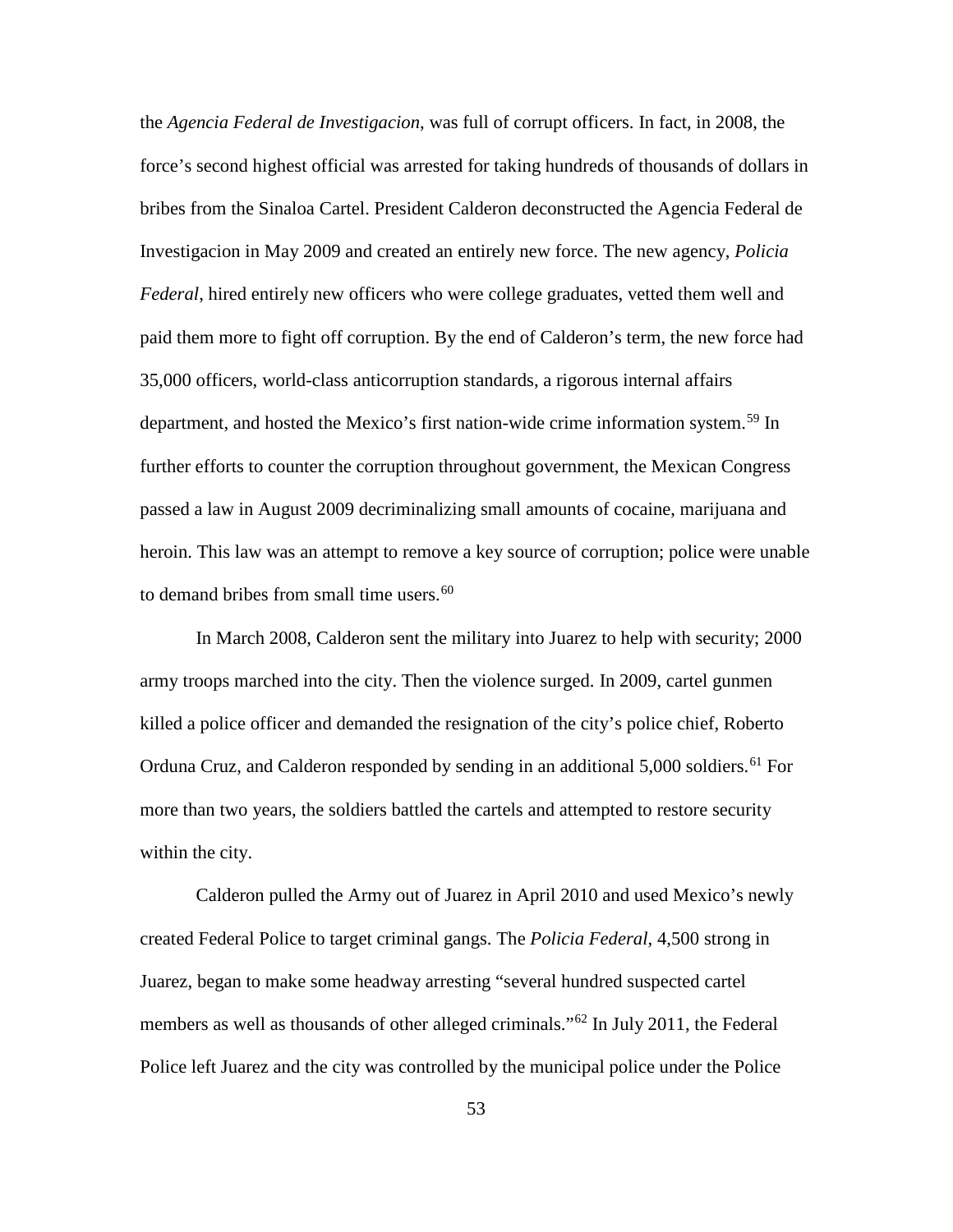Chief Julian Leyzaola who focused his force's efforts on establishing a sense of law and order in the city center.<sup>[63](#page-102-50)</sup>

Calderon's goals were more than just to reduce corruption and restore security within the affected cities. He aimed to takedown the cartels for good by starting with the top leaders. This kingpin strategy exploited any weaknesses within the cartel including their communications, supply and distribution points. Once the cartel's vulnerabilities were exposed, authorities could track down the top leaders.<sup>[64](#page-102-51)</sup> Calderon saw progress with this approach capturing or killing more than forty cartel leaders including within Juarez where in October 2011, authorities arrested Noel Salgueiro "El Flaco" of the Sinaloa Cartel. El Flaco Salgueiro was said to be the top Sinaloa representative in Juarez and was tasked with taking over the territory through an assault on the Juarez Cartel.<sup>[65](#page-102-52)</sup> Another major score for the authorities was the July 2011 arrest of Jose Antonio Acosta Hernandez (alias "El Diego") the head of the La Linea enforcement wing. Despite these two high profile successes in Juarez, analysts criticized the Calderon kingpin strategy pointing out the removal of midlevel leaders would have been more effective at reducing violence.

## Todos Somos Juarez

On February 17, 2010, just two weeks after the slaying of fifteen people at a daytime birthday party, President Calderon came to Juarez and heard firsthand the reports from the mothers of the slain teens and was criticized for his government's ineffectiveness to protect its people. President Calderon then launched *Todos Somos Juarez,* We are all Juarez, program that included an anti-crime strategy at all levels of government. It also brought in civic groups and included social improvement projects to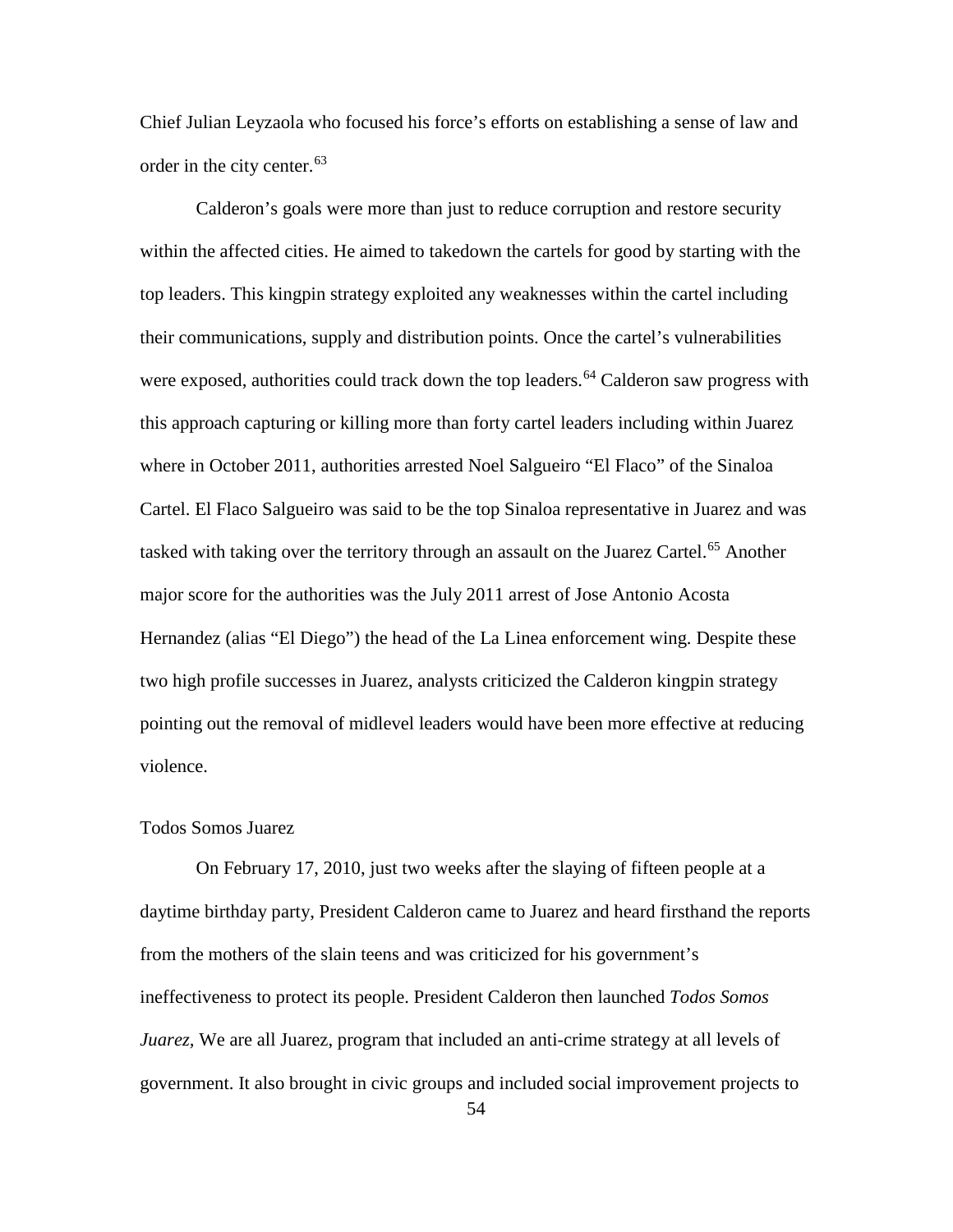loosen the grip of crime on the city. *Todos Somos Juarez* invested \$380 million of federal funds into the city and implemented six task forces focused on security, labor, health, economy, education, and social development.<sup>[66](#page-102-53)</sup> Of these, the most effective was the security task force called, *Mesa de Seguridad*. This group had the authority to make demands of the military, federal and local police. The *Mesa de Seguridad* included representatives from the three levels of government, and twenty-four citizen delegates from the bar association, human rights commission, and *maquiladora* associations. Calderon's federal police commissioner in 2010, Facundo Rosas, was tasked to visit Juarez monthly and meet with the *Mesa de Seguridad*. Abel Ayala was the *mesa's* leader and they set up twelve committees

with responsibility for oversight of investigative police and prosecution, the immediate response center, secure corridors, a culture of legality, vehicle identification, reports on crimes in bars, citizen intelligence, crime indicators, kidnapping and extortion, preventive police, communication, and liaison with the attorney general. A representative of government participates in each commission alongside the private sector delegates.<sup>[67](#page-102-54)</sup>

Realizing the police force was unable to solve crimes and prosecute the offenders, the *mesa* demanded President Calderon assign two hundred additional police investigators to the Juarez attorney general's office who, of the staff of thirty-four, had only one investigator. Additionally, the *mesa* set up a program to report abuses by police. Federal police operated in Juarez from April 2010 to October 2011, and during that time, the internal affairs department working with the *mesa* brought cases against eighty-nine federal police with forty-two eventually convicted.<sup>[68](#page-102-55)</sup>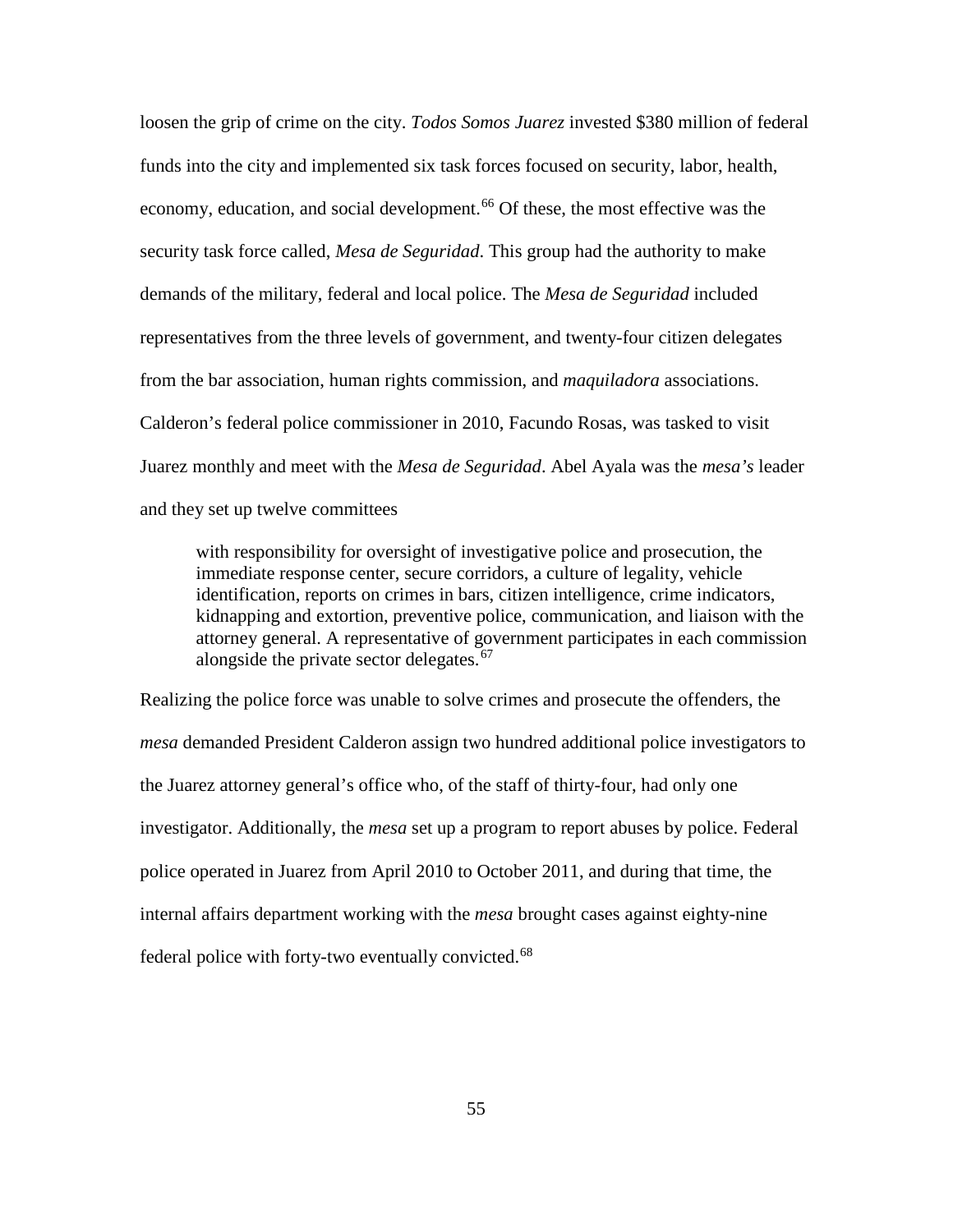### Other Significant Factors

The global economic recession, beginning in 2008, had a major impact on the violence levels within Ciudad Juarez. The slowing economy hurt the *maquiladora*  industry. "Between 2008 and 2009, Juarez lost nearly 85,000 jobs out of 250,000, or 33 percent."[69](#page-102-56) The unemployed workers had nowhere to turn. To compound the problem, the US Border Patrol was cracking down on illegal immigrants attempting to cross into the looking for work. As a result, crime became the only option for many of the out of work young people.[70](#page-102-14)

Cooperation with the US government improved greatly under the Calderon administration. The Merida Initiative is a bilateral agreement between the United States and Mexico to maximize the effectiveness of existing efforts against drug, human and weapons trafficking. Born from an October 2007 meeting between US President George W. Bush and Mexican President Felipe Calderon, this agreement initially promised \$1.4 billion in US assistance to Mexico. Its three initial focus areas included: Counternarcotics, counterterrorism, and border security; public security and law enforcement; and institution building and rule of law with each gaining 2008 funding of \$306, \$56, and \$101 million respectively.<sup>[71](#page-102-15)</sup> Merida money was quickly funneled directly to Juarez. The city received \$15 million over three years to support crime prevention and community policing.<sup>[72](#page-102-57)</sup>

On the national level the Merida Initiative provided funds to combat the cartels in several ways. One was increased extraditions of cartel members to the United States for trial. Calderon recognized the impunity problem in Mexico and the lack of a good judicial and criminal justice system, thus the need for extraditions to the United States.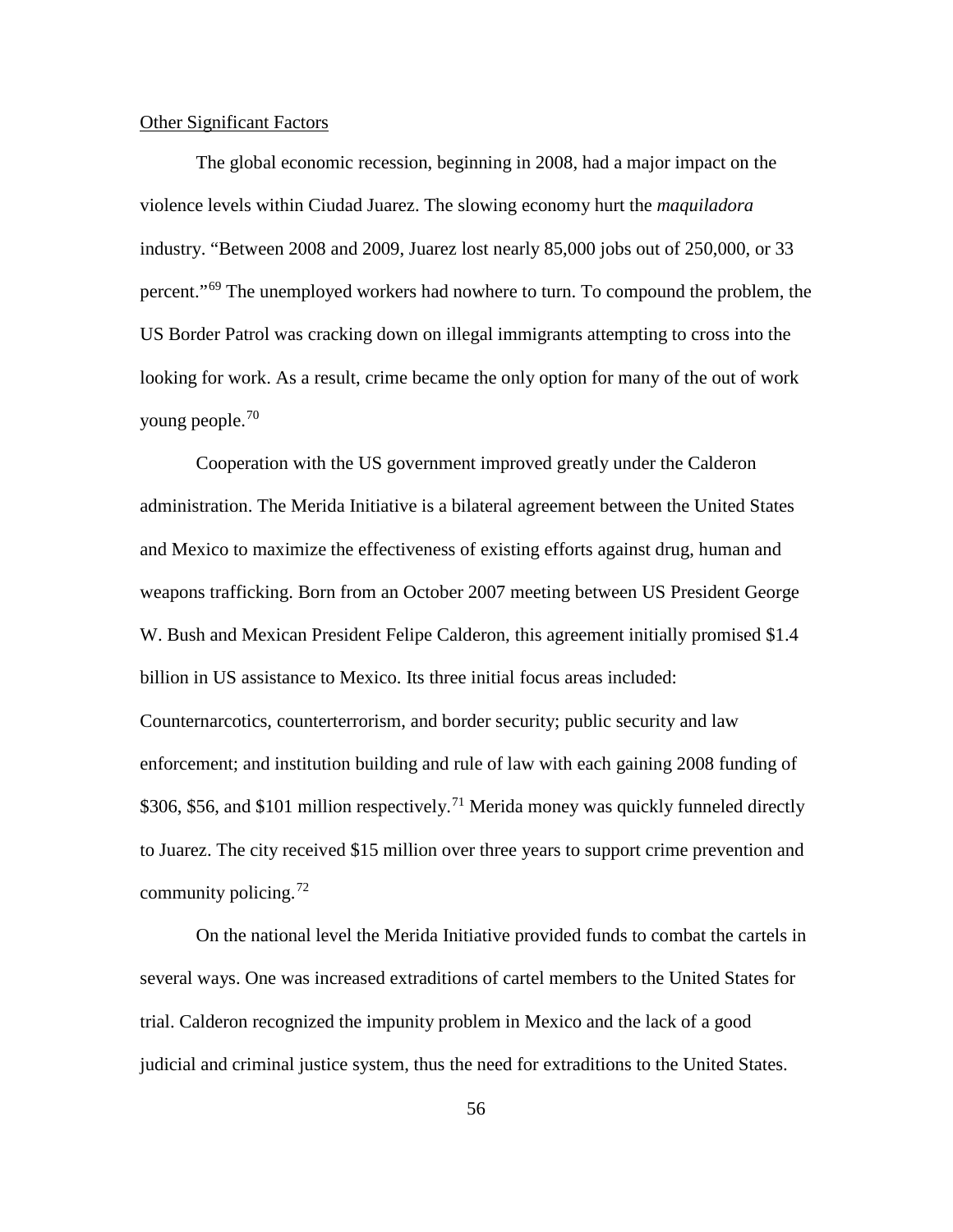Extraditions increased from only four in 1995 to 115 in 2012 with more than 80 each year during Calderon's six years in office.<sup>[73](#page-102-58)</sup> Second, the Mexican federal government conceptualized the cartels as corporations and targeted their money including their ability to exchange currency and launder the cash returning from the United States. In October 2012, Mexico's congress passed a law cracking down on the methods used by the cartels to launder money. The Merida Initiative funded new equipment and training for the Mexican attorney general's office new financial intelligence unit. Third, also via the Merida Initiative, the United States increased border surveillance and improved information sharing with Mexican law enforcement. The United States provided funds for a modernized telecommunications sharing system for sister cities along the US/Mexican border.<sup>[74](#page-102-59)</sup> Finally, Calderon made an effort to reduce the number of guns getting into the cartels' hands from US sources. "Since 2006, Mexico has confiscated almost 100,000 weapons from the cartels–and, according to a 2009 report by the US Government Accountability Office, more than ninety percent of firearms seized in Mexico between 2006 and 2009 came from the US."<sup>[75](#page-102-4)</sup> Both nations saw the benefits of greater cooperation via the Merida Initiative and have pledged to maintain a mutual relationship to combat the problems from the international drug trade.

# Ciudad Juarez Case Study 3–The Enrique Nieto Presidency, 2012-Present

This case study is defined by the Enrique Nieto Presidency from December 2012 to present. This case saw the violence statistics restored to pre-Calderon levels within Ciudad Juarez; these numbers continue to be roughly twice those seen in other parts of Mexico. Most analysts believe the Sinaloa Cartel has prevailed and now controls some of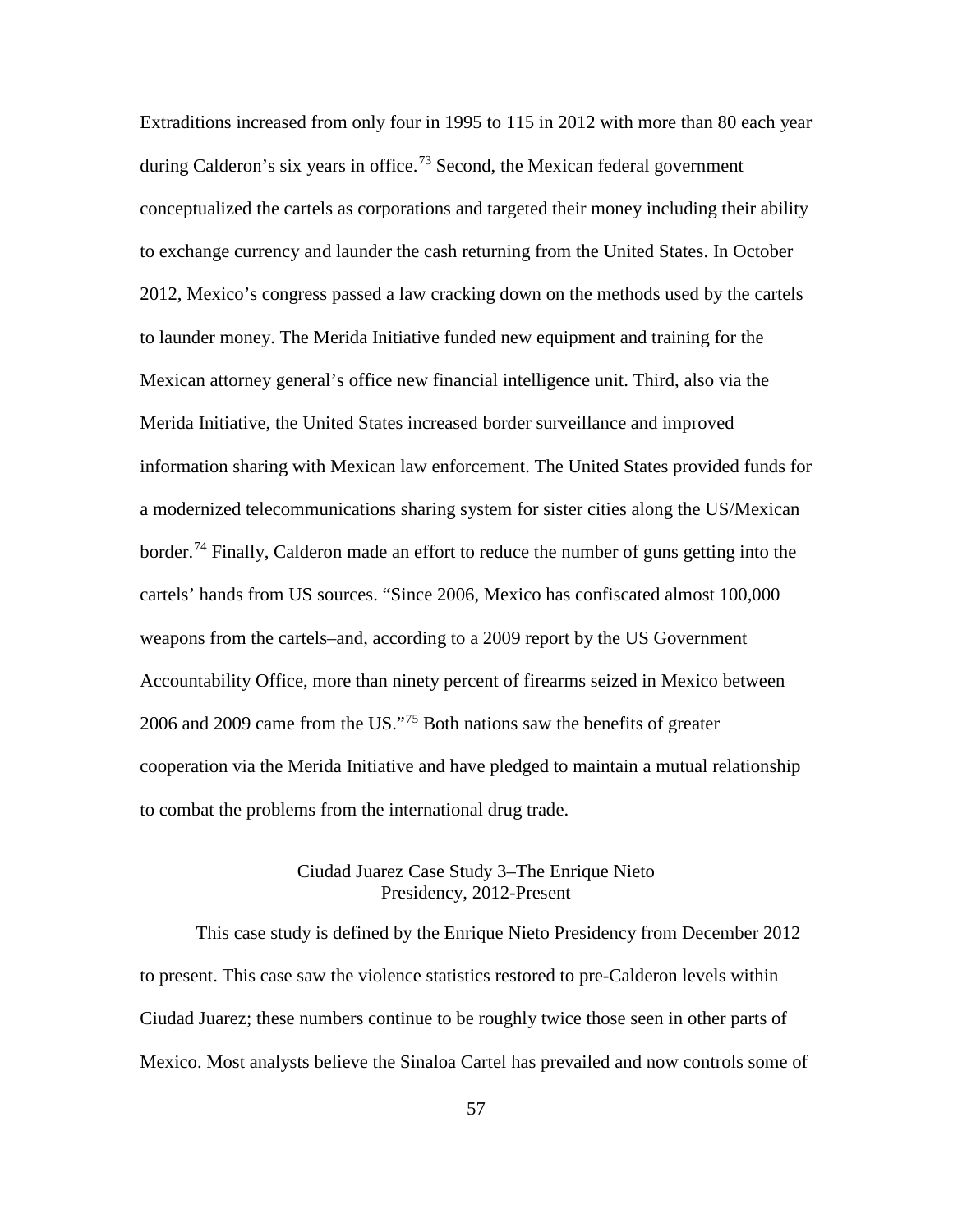the trafficking routes around the city. The federal government, having returned the PRI party to power, has softened the frontal assault on the cartels and focused more on social reforms. The *maquiladora* industry recovered in Juarez and many citizens are back to work. Finally, the US government continues to support the Mexican struggle against the drug cartels with a revised version of the Merida Initiative that incorporates a balanced approach to include improving Mexico's social and economic infrastructure as a way to reduce the effects of the DTOs.

### Violence

During this period, the levels of cartel-related violence within Juarez quickly reduced and steadied to levels common prior to the 2007 rise. Total homicides in Juarez in 2015 was 315 as compared to 10 years earlier with 320 in 2005. The homicide rate per 100,000 in population slowly reduced to approximately twice the national average, see figure 4.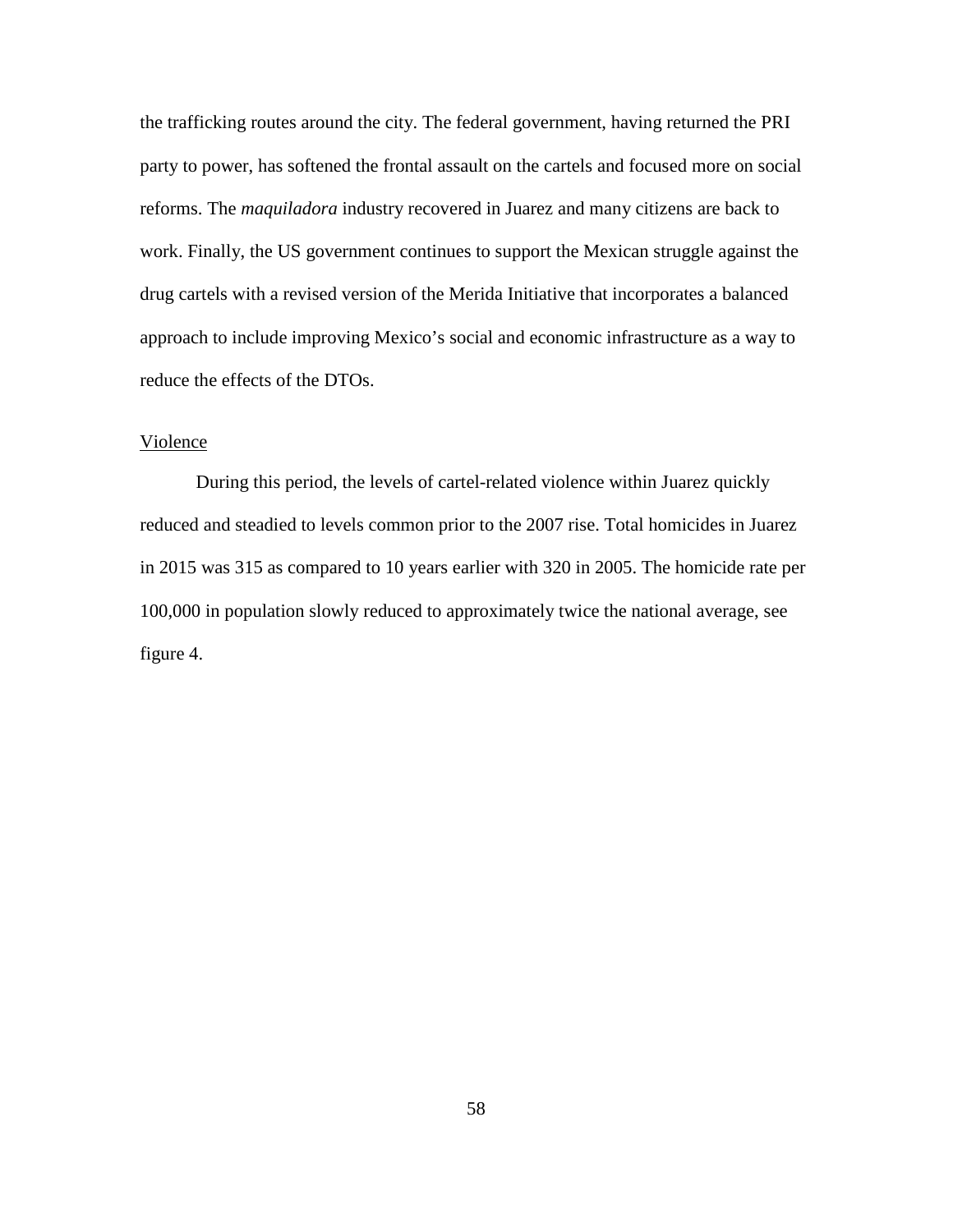

Figure 4. Homicides Rates per 100,000 people 2013-2015

*Source:* Author's graphic depiction of data consolidated from: Elyssa Pachico, "Juarez" Murder Rate Reaches 5-Year Low," InSight Crime, January 4, 2013, accessed March 20, 2016, http://www.insightcrime.org/news-analysis/juarez-murder-rate-reaches-5-year-low; US Overseas Security Advisory Council, "Mexico 2014 Crime and Safety Report: Ciudad Juarez," accessed February 12, 2016, https://www.osac.gov/Pages/ ContentReportDetails.aspx?cid=15634; US Overseas Security Advisory Council, "Mexico 2015 Crime and Safety Report: Ciudad Juarez," accessed February 12, 2016, https://www.osac.gov/Pages/ContentReportDetails.aspx?cid=17214.

In addition to the number of homicides, other violent crimes continued to plague Juarez to include kidnapping, car theft, and extortion. Although the number of kidnappings were down since the height of the cartel violence, Juarez saw seventy-eight, thirty-four, and ten kidnappings for ransom in 2012, 2013, and 2014 respectively. The actual number of kidnappings is thought to be drastically underreported due to the mistrust of local police by citizens. The number of reported carjackings in Juarez were also on the decline with 1,842, 583, and 290 incidents during the first three years of the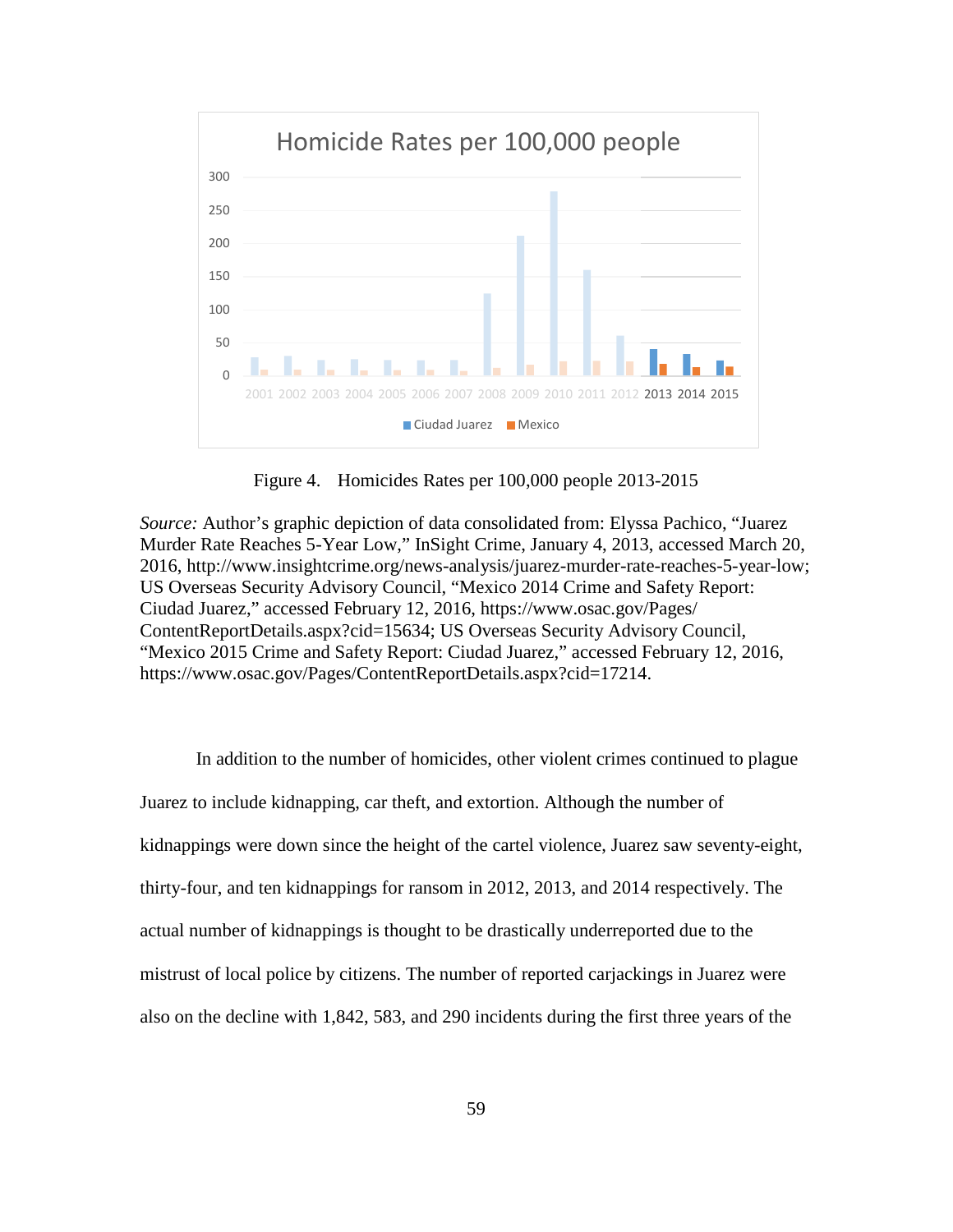Nieto Presidency. The number of reported cases of extortion was also down during this period with local criminals only able to target small and medium size businesses.<sup>[76](#page-102-60)</sup>

## The Cartels and their Organization

Many analysts believed the main drop in violence was due to the peace between the cartels. They insisted the two cartels decided to call a truce and divide the territory. The weakened Juarez Cartel agreed to control the center and west of the city including two international bridges. They also maintained the rights to controlling domestic drug sales and prostitution within the city.<sup>[77](#page-102-61)</sup> On October 9, 2014, Juarez Cartel leader, Vicente Carrillo Fuentes was arrested, leaving the Juarez cartel in an even more weakened state.<sup>[78](#page-102-62)</sup> The Sinaloa Cartel agreed to control the rural area to the west of the city, the traditional major trafficking route. Other security experts believed the Sinaloa Cartel dominated the area with Juarez Cartel reduced to street gang with very little territory and unable to control the smuggling market in the city. In contrast, Mayor Murguia strongly denies the rumors of a pact between the cartels and contends the reduction in violence was due to an increase in effective policing.[79](#page-102-63) Independent of the cartels, the street gangs remained prevalent within Juarez with roughly 900 gangs operating on the streets in 2013 running prostitution, small-time drugs, and theft.  $80$  Some analysts feel the local gangs are just as threatening and dangerous as the Sinaloa and Juarez Cartels.<sup>[81](#page-102-65)</sup>

Outside of Ciudad Juarez, the Sinaloa Cartel dominated the drug trade throughout the western half of Mexico. Even after the arrest of its notorious leader, Juaquin "El Chapo" Guzman, the cartel remained unified and strong. Guzman was arrested in February 2014 by Mexican Marines at a hotel in the resort city of Mazatlan. Then in July 2015, he famously escaped through a 1.5 kilometer long tunnel dug under his prison cell.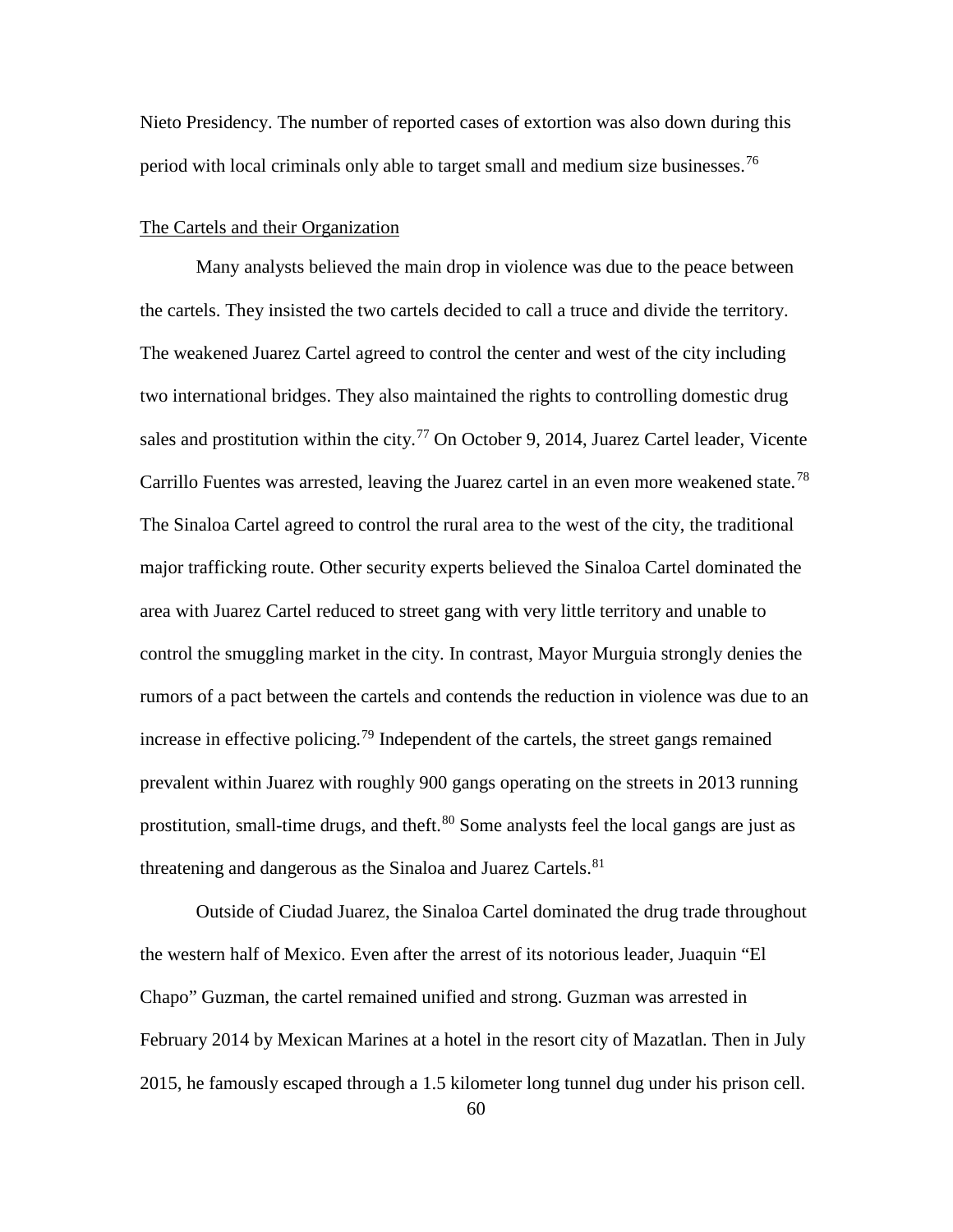(This was Guzman's second prison escape; he had escaped before in 2001 by hiding in a laundry cart.) Guzman was again captured in January 2016 and remains in prison in Mexico.<sup>[82](#page-102-66)</sup>

#### Local Government

Police Chief Leyzoala continued to improve the local police in Juarez. Some of his tactics brought criticism by Juarenses who claimed his crackdown on petty crimes was just an excuse for his officers to harass the local poor. But Leyzoala contends this was a necessary process to restore a state of law and order. Leyzoala was replaced by Jesus Antonio Reyes as Chief of Police in Juarez. Then in May 2015, Leyzoala was shot twice by a cartel member but he survived. He claimed the gunman, allegedly Jesus Antonio Castaneda Alvarez told him "this is a message from Director Reyes." Reyes denied being involved.<sup>[83](#page-102-67)</sup> Mayor Murguia of Juarez from 2010–2013 claimed the drop in violence was due to the police efforts. His strategy was properly deploying better equipped police throughout the city and constructing community centers offering sports, music, and other activities for families and at risk youth.<sup>[84](#page-102-68)</sup>

#### Mexican Federal Government

Enrique Pena Nieto was elected president of Mexico and took office on December 1, 2012. The next day he, along with the leaders of the three main political parties, signed the "Pact for Mexico": this included ninety-five promises for education reform, new energy policy, social security and a national violence prevention program. The violence prevention program called the National Program for Crime Prevention (PRONAPRED for its Spanish initials). This program budgeted \$9 billion in 2013 as well as \$10 and \$11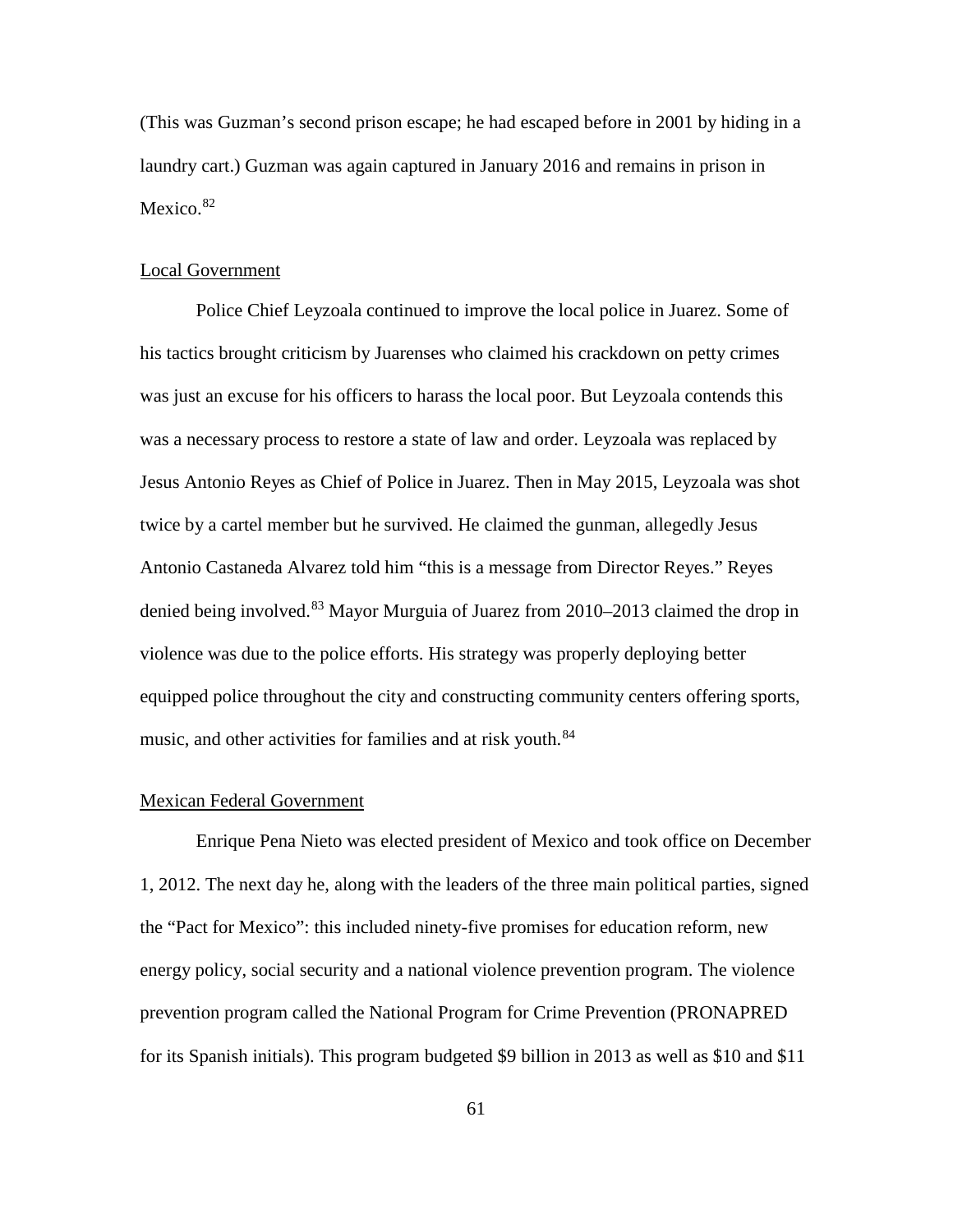billion in 2014 and 2015 respectively. PRONAPRED included a program providing \$200 million to state governments to allow subsidies for municipalities and non-profit organizations.[85](#page-102-69) PRONAPRED provided Ciudad Juarez with \$6 million per year in subsidies since 2013 (the second highest given to a municipality; Acapulco being the highest.) The funding focused on three geographic regions within the city with high crime rates and provided libraries, youth arts programs, a drug treatment center for teenagers, and a toy exchange for children swapping toy guns for toys that did not promote violence. Only one program involving the community and police interaction was funded; this program "brought police into elementary schools to perform puppet shows against drug use and domestic violence."[86](#page-102-70) Two short falls of the PRONAPRED program were: it failed to lay "the groundwork for a long-term strategy based on evidence, open to outside evaluation and with clear benchmarks."[87](#page-102-71) And it had no provisions for the citizen participation, which was the best known legacy of *Todos Somos Juarez*. The *Todos Somos Juarez* initiative ended with the start of the Nieto Presidency. In 2015, the only remaining *mesa* from *Todos Somos Juarez* was the *Mesa de Seguridad y Justicia* (Security and Justice Working Group).[88](#page-102-72)

President Nieto planned to continue the process to professionalize the federal police force. Although progress was slow with only ten percent of Mexico's police forces completing the process to date. Nieto also announced his plan to create a new national gendarmerie security force, 40,000 strong.<sup>[89](#page-102-73)</sup> Again progress has been slow; the force was launched with only 5,000 personnel. But the Nieto administration made efforts to ensure they recruited an elite force free from corruption. The gendarmerie, with an average age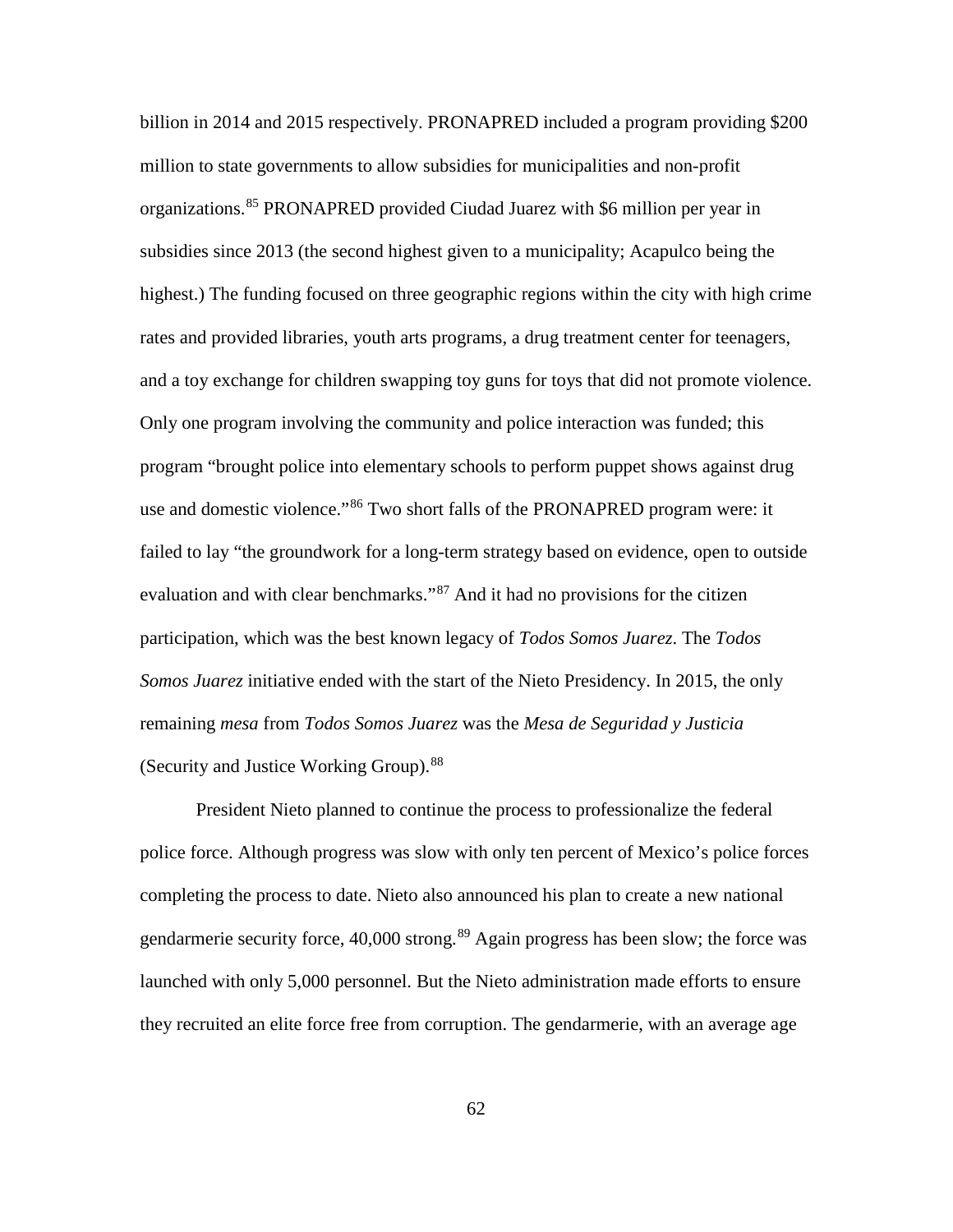of twenty-eight, have never served on another police force and were specially trained by the Mexican Army and police forces from Colombia.<sup>[90](#page-102-0)</sup>

# Other Significant Factors

Nearing the end of President Calderon term the economy in the United States and Mexico had bounced back from the fall of 2008. 2010 saw record highs in exports and by 2011 the jobs had returned to the *maquiladoras*. [91](#page-102-1) The *maquiladoras* remained strong into the Nieto Presidency, but the factories only produced low-paying labor jobs. According to the Juarez Mayor, as many as sixty-five percent of the Juarez residents lived in poverty.  $92$ 

In May 2013 Presidents Obama and Pena Nieto updated the Merida Initiative strategy including four pillars: Disrupting the operational capacity of organized crime, institutional reforms to sustain the rule of law and respect for human rights in Mexico, creating a 21st century border, and building strong and resilient communities. "As part of the Merida Initiative's emphasis on shared responsibility, the Mexican government pledged to tackle crime and corruption and the US government pledged to address domestic drug demand and the illicit trafficking of firearms and bulk currency to Mexico."<sup>[93](#page-102-3)</sup> In total from 2007 to April of 2015, US Congress allocated \$2.5 billion in funding to Mexico through the Merida Initiative, however due to delays in implementation of projects, only \$1.3 billion was delivered. $94$ 

### Comparative analysis

With detailed case studies established, a comparison across each case study can be completed. This section analyzes the markers across each of the Fox, Calderon, and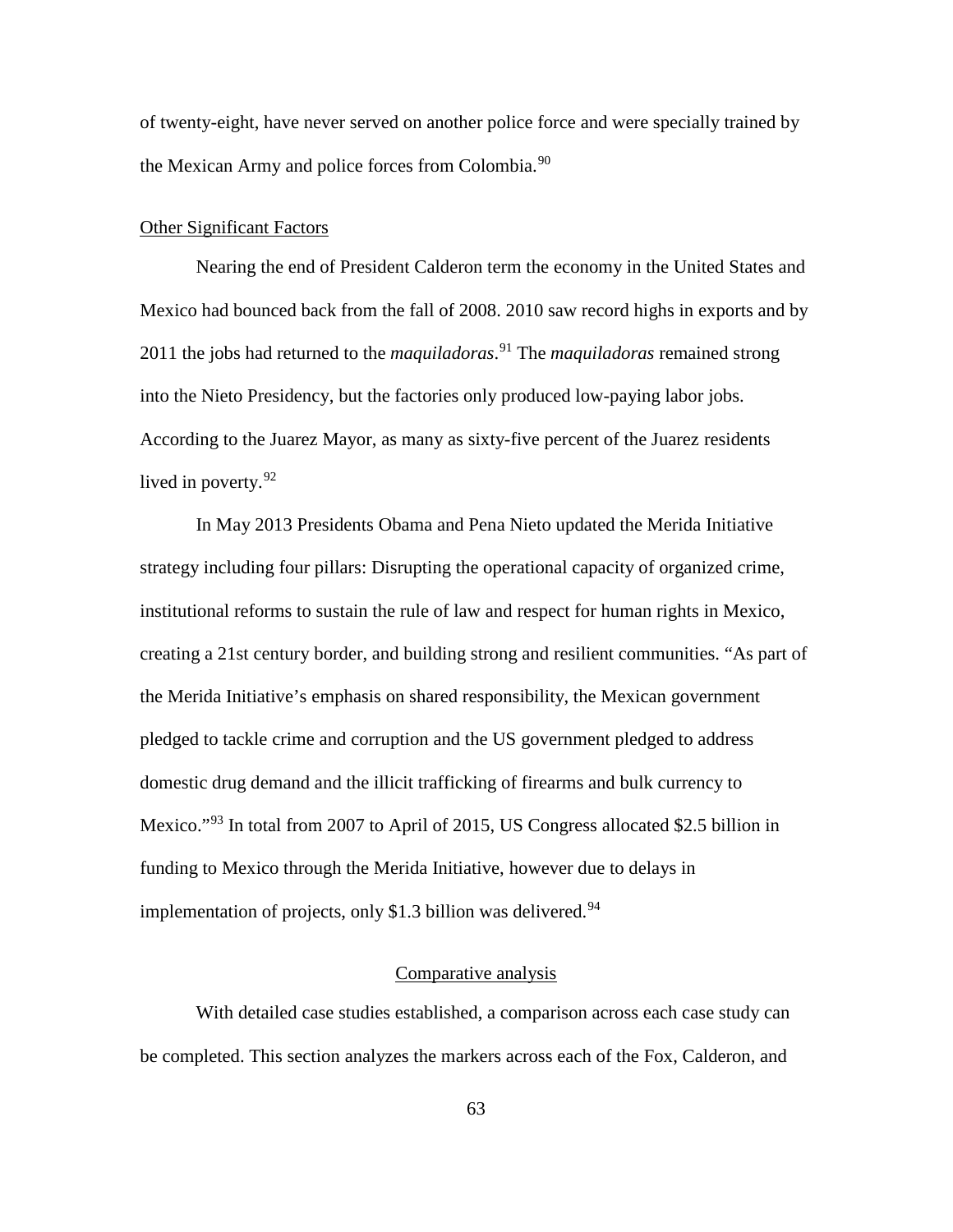Nieto case studies. Within each marker (violence, cartels, local government, federal government, and other significant factors) similarities and differences are identified. Finally the results are presented and the factors leading to the rise in violence are determined.

# Violence

Violence in Ciudad Juarez changed dramatically between each of the case studies reviewed, see figure 5. During the Fox administration the number of homicides were relatively flat. The only noteworthy indicator of violence was the high number of reported deaths of women, many of whom worked in the *maquiladora* industry. Most of these murders went unsolved.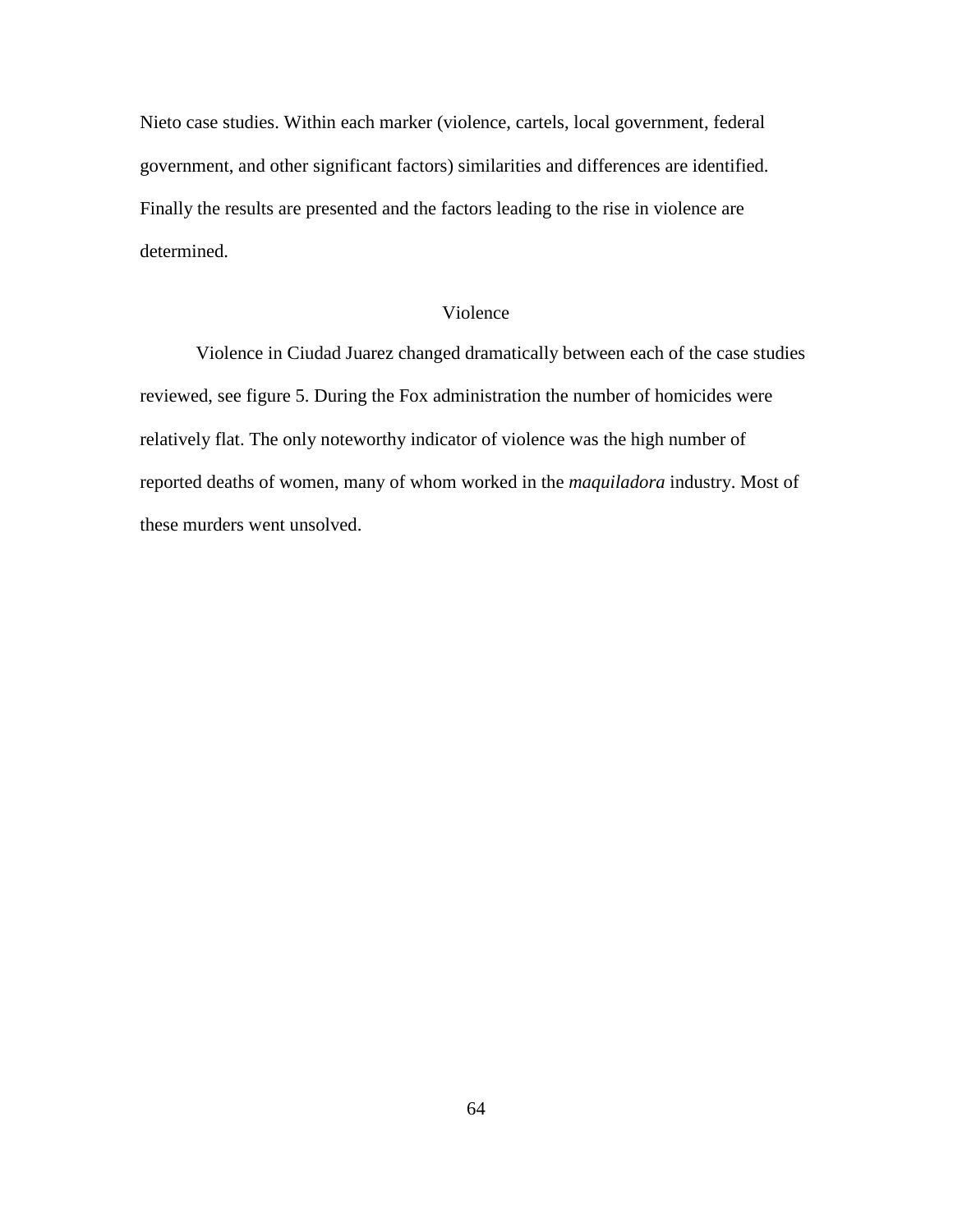

Figure 5. Homicide in Ciudad Juarez over all case studies

*Source:* Author's graphic depiction of data consolidated from: Carlos J. Vilalta, "Towards an Understanding of Community Organization Against Crime: The Case of Ciudad Juarez, Mexico," *Stability* 2, no. 1 (March 2013): 3, accessed March 20, 2016, http://www.stabilityjournal.org/articles/10.5334/sta.ao/; Elyssa Pachico, "Juarez Murder Rate Reaches 5-Year Low," InSight Crime, January 4, 2013, accessed March 20, 2016, http://www.insightcrime.org/news-analysis/juarez-murder-rate-reaches-5-year-low; US Overseas Security Advisory Council, "Mexico 2014 Crime and Safety Report: Ciudad Juarez," accessed February 12, 2016, https://www.osac.gov/Pages/ContentReport Details.aspx?cid=15634; US Overseas Security Advisory Council, "Mexico 2015 Crime and Safety Report: Ciudad Juarez," accessed February 12, 2016, https://www.osac.gov/ Pages/ContentReportDetails.aspx?cid=17214; Molly Hennessy-Fiske, "Former murder capital of Mexico presents sunnier image for pope," *Los Angeles Times*, February 9, 2016, accessed March 20, 2016, http://www.latimes.com/world/mexico-americas/la-fgpope-juarez-20160209-story.html.

During the Calderon administration there was a large increase in violence beginning in late 2007. The numbers of murders increased dramatically thru July of 2011 and then began to decrease sharply. In addition to an increase in cartel-related homicides, this same time period had an equal increase in mass killings, murders of journalists and government officials, kidnapping, extortion, and other street crimes. Finally there was an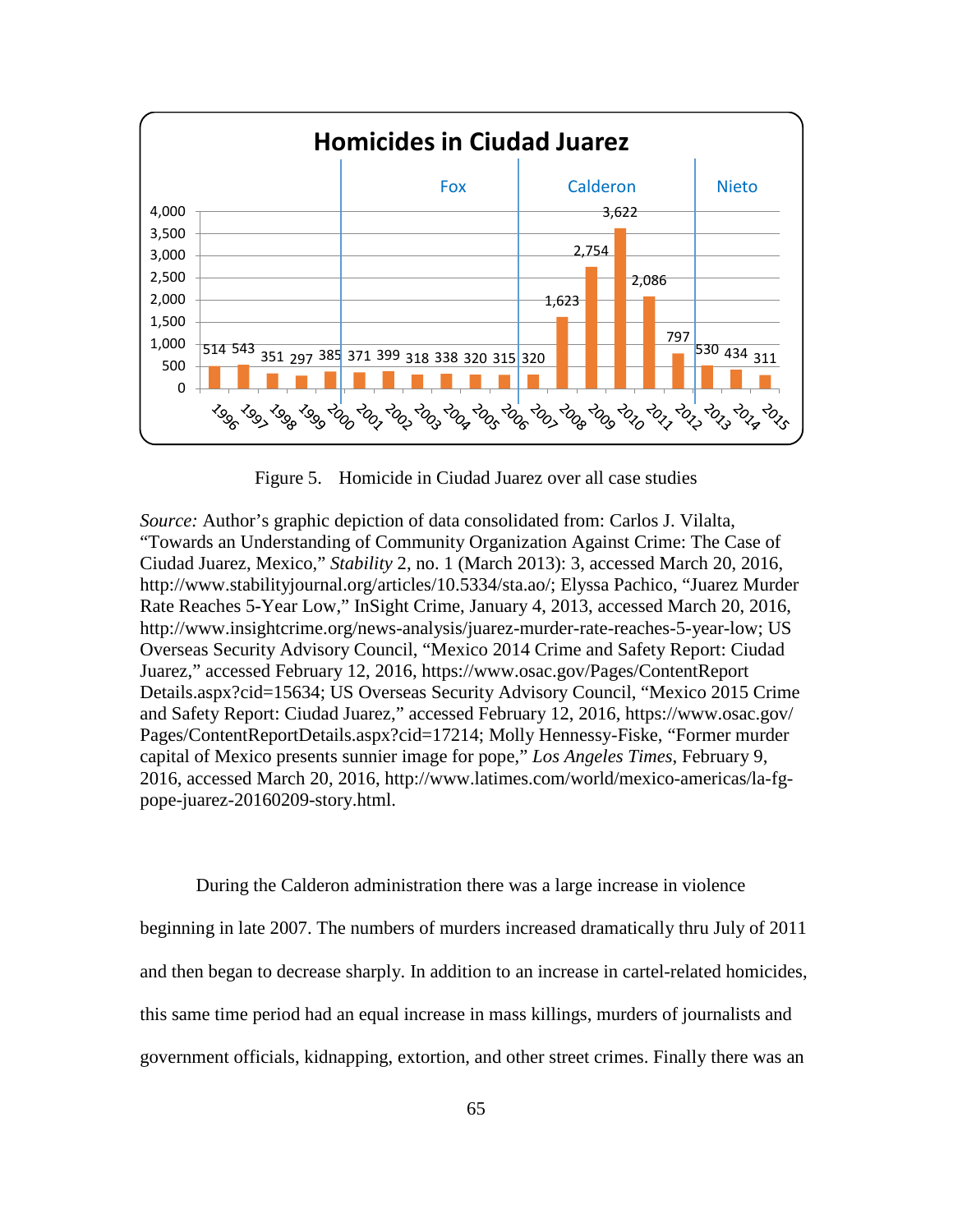increase of violence perpetrated by the government as the military moved in to reestablish security. This included justified violence against cartel members as well as illegal violence by inexperienced or corrupt military and federal police. By the start of the Nieto presidency in 2012, the sharp drop in violence had slowed to a gradual tapering off of violence to pre-Fox levels.

# The Cartels and their Organization

The cartels themselves were responsible for much of the violence within Ciudad Juarez. The Juarez and Sinaloa Cartels were at one time in a strong alliance dominating the Mexican drug market. As the alliance fell apart in 2004 both cartels, along with many other cartels in Mexico, began to develop militarized enforcement wings. These wings were separated from the drug trafficking side of the business; this both ensured the kingpins' maximum impunity from the authorities, and ensured the enforcement wings could focus on their skills to protect the cartel without the burden of transporting the drugs themselves. Additionally, as both cartels armed themselves, they each aligned with local criminal gangs to aid in the fight to control territory and diversified into other criminal ventures to remain competitive. Both the enforcement wings and local gangs intensified the violence by their very nature and the connection with the local police who often worked side by side with them. Finally, an attack by the Sinaloa Cartel to control the Juarez trafficking routes prompted even more violence. Both sides continued to fight to retain access to the lucrative smuggling routes even as military troops occupied the city.

The bloodshed slowed only as reports of a truce between the cartels emerged. Analysts believed mutual killings eventually wore down both sides and exhausted each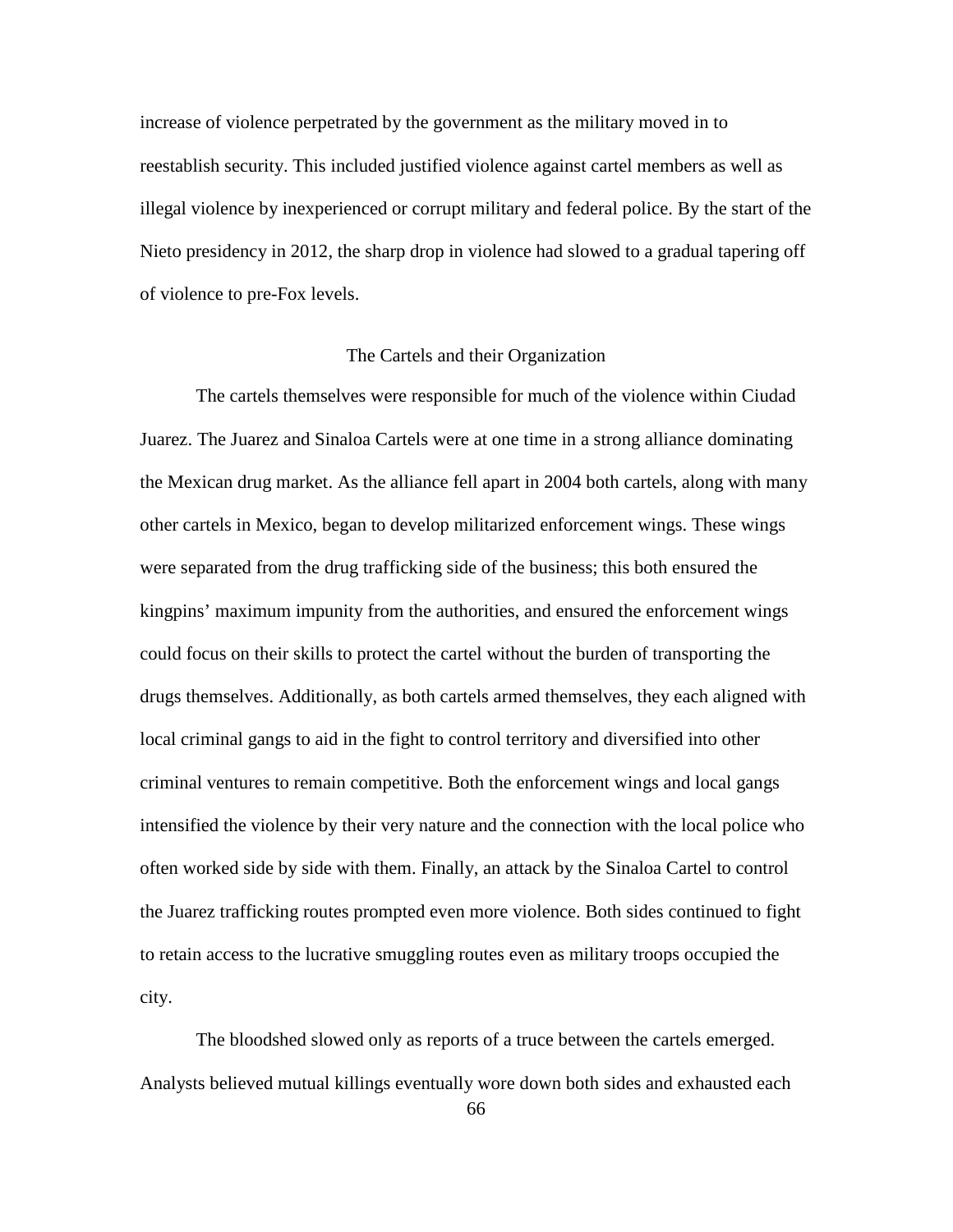other's pool of killers. Another explanation for the drop in Ciudad Juarez violence was the arrest of two key lieutenants on each side of the fight. In 2011, authorities arrested Jose Antonio Acosta Hernandez, the leader of the La Linea enforcement wing, in July and then two months later nabbed Noel Salgueiro, the force behind the Sinaloa threat to take over Juarez. These arrests coincided with the drop in homicides in 2011.

# Mexican Government–Local

The local government throughout each of the case studies failed to take the proper actions to maintain law and order and to protect their citizens from crime. Within both the Fox and the Calderon case studies corrupt local police were found to be working for or taking bribes from the cartels. In the worst of these cases, the Juarez cartel employed a large number of current and ex-police as part of their La Linea enforcement wing. Other cops not willing to participate supplemented their meager salaries by allowing criminals to operate with impunity. Since there was near zero probability the cartels or any violent actor would be held accountable for their violent actions, there was nothing stopping a criminal from taking that action. The cartels were already criminal organizations (illegal drug trafficking); therefore, there was no reason to not carry out that trafficking with violence. The law was the only deterrent and in its absence, there were no restraints.

Similarly, local officials failed to protect their citizens. First, they failed to hold the police accountable. Second, they failed to provide a social structure resilient to changes in crime or the economy. The local government throughout the Fox presidency and the beginning of the Calderon presidency failed to provide young people steady jobs, education or any hope for an escape from poverty. Eventually Calderon implemented some aid programs to the locals in Juarez under *Todos Somos Juarez* and Nieto continued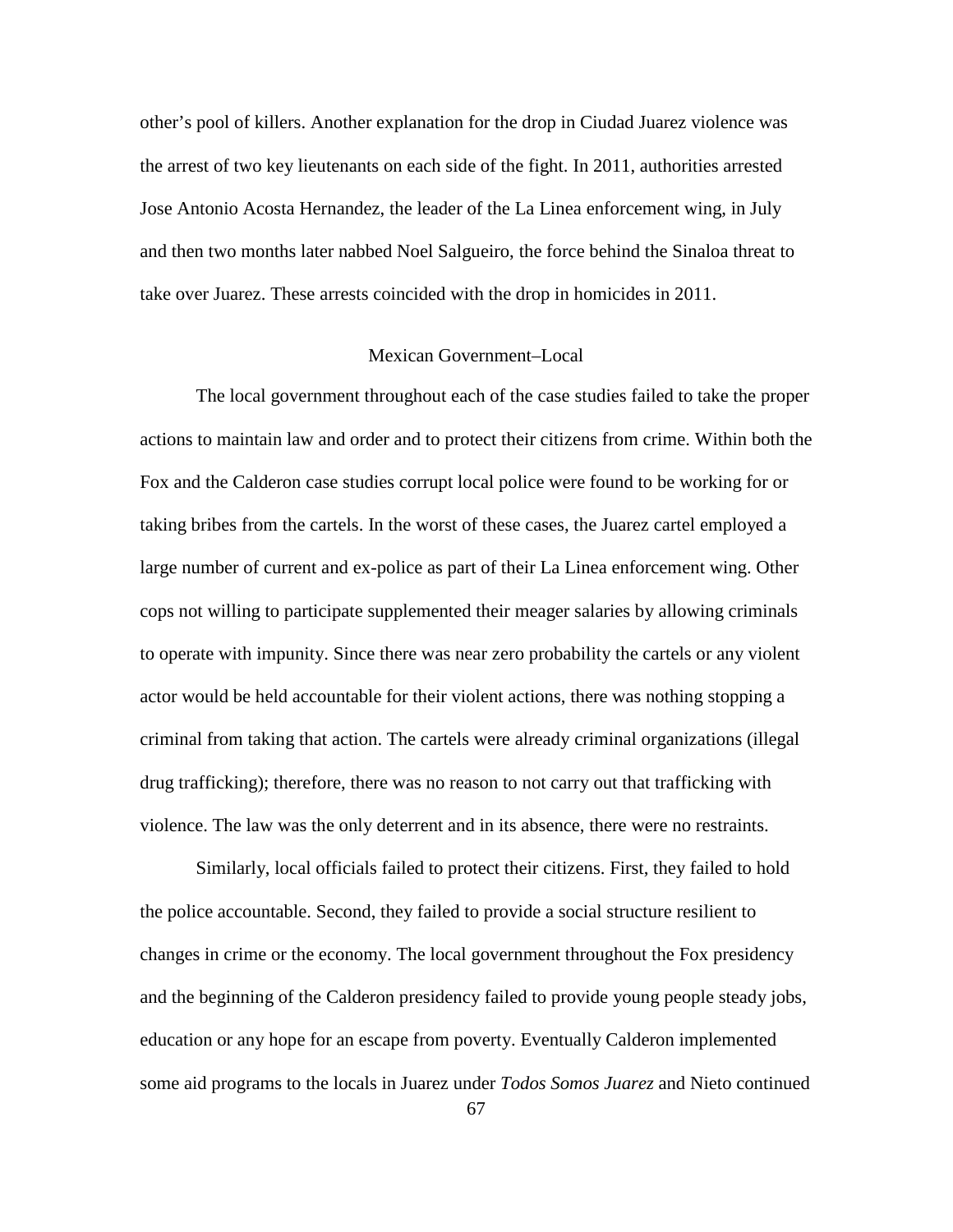similar programs and using Juarez as a model repeated similar programs in other at-risk municipalities.

# Mexican Government–Federal

One common aspect of each of the case studies was the democratization of the Mexican system. After seventy-one years of rule by the PRI party, Fox was the first President elected from a competing political party, PAN. During this era, Mexican leaders at all levels of government were truly being chosen by the people. The democratization had some downsides however. As the PRI lost its firm grip over the country, the cartels gained some freedom. Out from under the hold of the PRI party leaders, the cartels were left unfettered to carry out business as they saw fit.

The opening of the Mexican political system also prompted the need to reduce corruption that had permeated throughout the PRI government. Fox was the first to seek out and prosecute corrupt officials, but both Calderon and Nieto continued to follow his lead as it became apparent the people demanded a government they could trust. A government freed from corruption was key to maintaining legitimacy of the new, moreopen political system. Again a downside to the reduced corruption was the cartels could no longer rely on bribes to carry out business with impunity. They shifted to coercion to influence government officials. The government's reduced power resulting from the democratization along with a crackdown on corruption was one factor leading to a gradual rise in violence from 2000-2006. However the sharp rise in violence came only after the federal government's use of the military.

The frontal assault by the federal government utilizing the kingpin strategy was first seen under the Calderon administration. Calderon sought to destroy the cartels from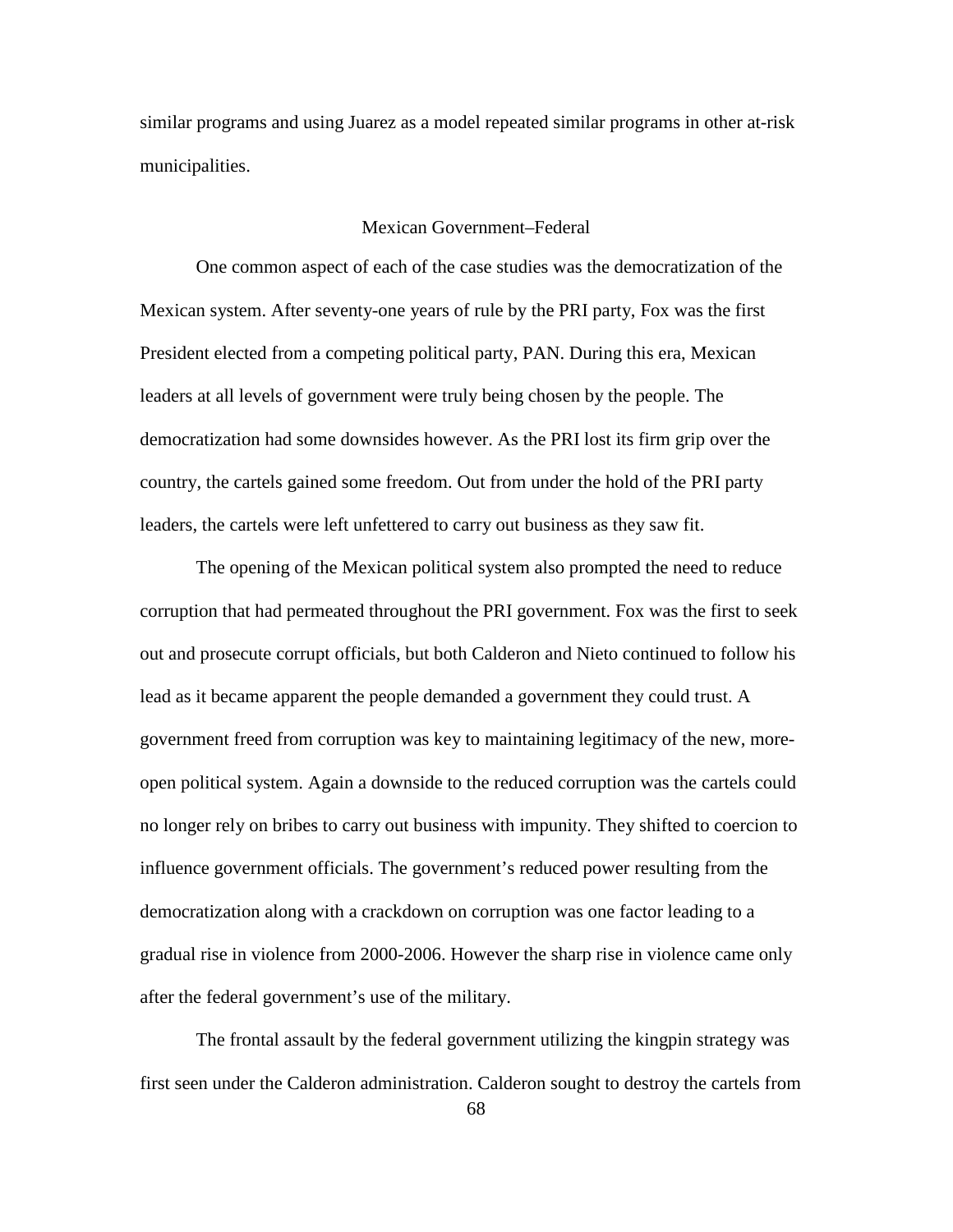the top down and reduce their influence over the Mexican way of life. However, his actions only resulted in more violence. The military was not trained to enforce laws on its own citizens. While for a few short months in 2008, the military was successful in reducing crime; the cartels regrouped, spread to the suburban areas and continued the fight. In Juarez, the cartels not only continued to fight each other, they fought back against the military, police and citizens living throughout the city.

One result of the kingpin strategy was not seen in Juarez, but was seen in other parts of Mexico was the fracturization of the cartels. This was due to the fact that few of the top leaders of the Sinaloa or Juarez Cartels were arrested during the period of peaking violence. In fact, authorities took down two top kingpins in Juaquin Guzman from the Sinaloa Cartel and Vicente Carrillo Fuentes from the Juarez Cartel in 2014. Both leaders were arrested after the main fighting in Juarez was over and neither cartel showed any evidence of breaking down into separate organizations. If anything, the cartel had already fractured on its own due to the fallout after the breakup of the Federation. But there was no evidence of fracturing due to the federal government's strategy.

Federally funded social programs, like *Todos Somos Juarez*, first implemented in 2010 certainly did not add to the level of violence within the city. On the contrary, the evidence showed these programs likely aided in the drop in violence near the end of the Calderon Presidency. The best example of a federal program within Juarez was the *Mesa de Seguridad* that is still operating today. This program helped bring in citizens to join the fight by enabling a bridge between the public and the police who they did not trust. "The *Mesa* set up the Center of Citizen Trust, it became easier to register complaints, and the Center has pursued cases of abuse that have led to the jailing of 50 federal police."<sup>[95](#page-102-5)</sup>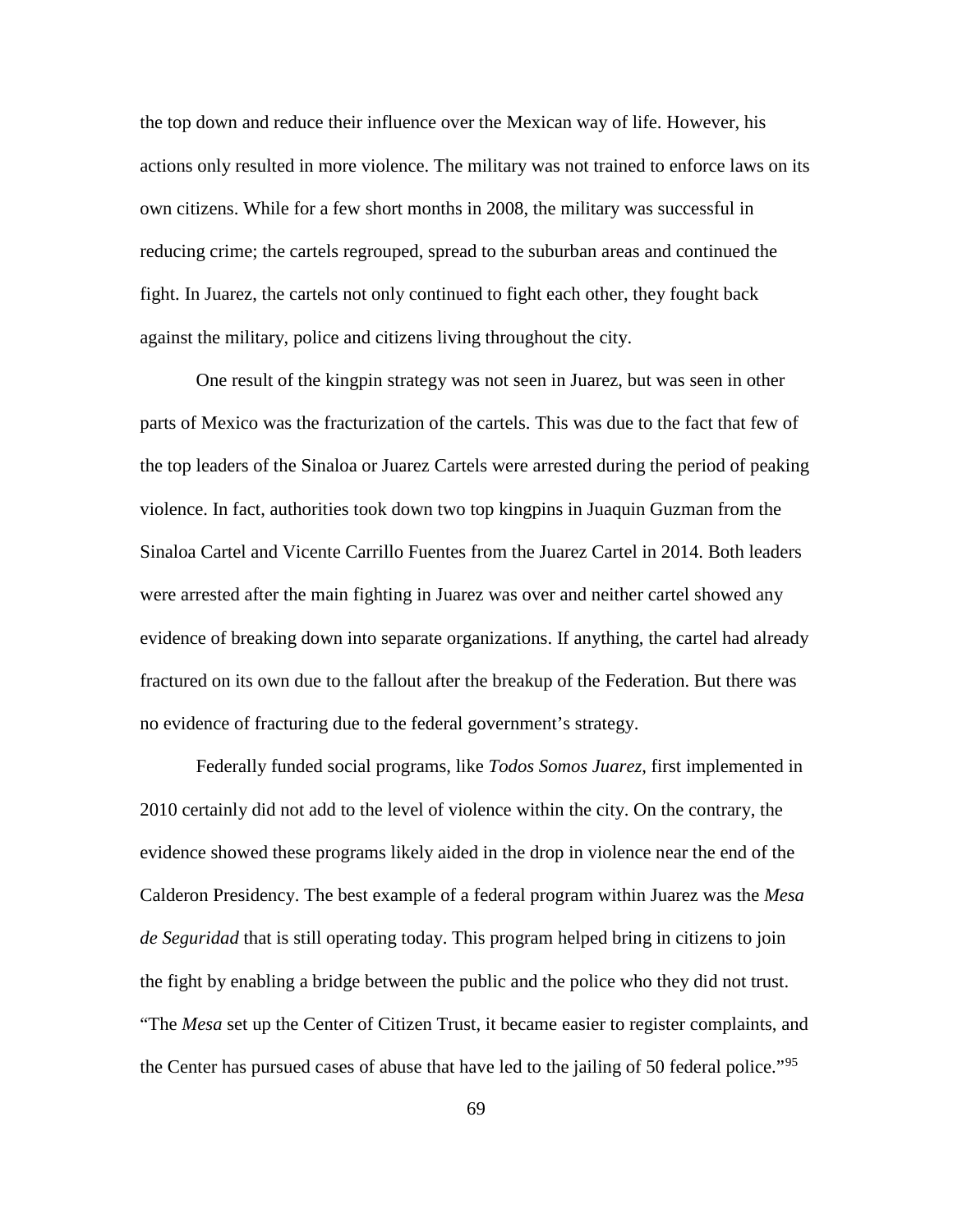Additionally, the *mesa* successfully lobbied the Calderon administration to assign additional investigators and have aided in the development of an anti-kidnapping unit.

# Other Significant Factors

The United States government played a significant role in the rise in violence in Juarez. Changes in US law enforcement strategies in the 1990s focused interdiction efforts in the Caribbean funneled the Colombian drug trafficking onto mainland Mexico. This fact combined with the US efforts to take down Colombian drug lords like Pablo Escobar enabled the Mexican drug cartels to gain profits and power. From 2000 to today, they dominated the drug market throughout North and Central America. Secondly, the United States maintained lax gun control laws compared to Mexico and failed to interdict both assault weapons and bulk cash crossing the border southbound into Mexico. The guns and money enabled the cartels to perpetuate their violent activities and bribe corrupt officials to maintain impunity. Finally, the United States, via the Merida Initiative, encouraged the Calderon Administration to aggressively pursue the cartels. They funded and rewarded the use of the military and the kingpin strategy to take down top cartel leaders. This was an attempt to keep the cartel related violence problem in Mexico and prevent it from spilling over into the United States. In contrast, one way in which the United States aided Mexico's fight against the cartels was the prosecution of extradited drug lords. The US justice system, including its prisons, were much more likely to convict and hold a high-ranking cartel leader than the stumbling Mexican Judicial system.

The global economic recession had an impact on the violence within Ciudad Juarez. While the *maquiladora* industry was strong during the early 2000s, one downfall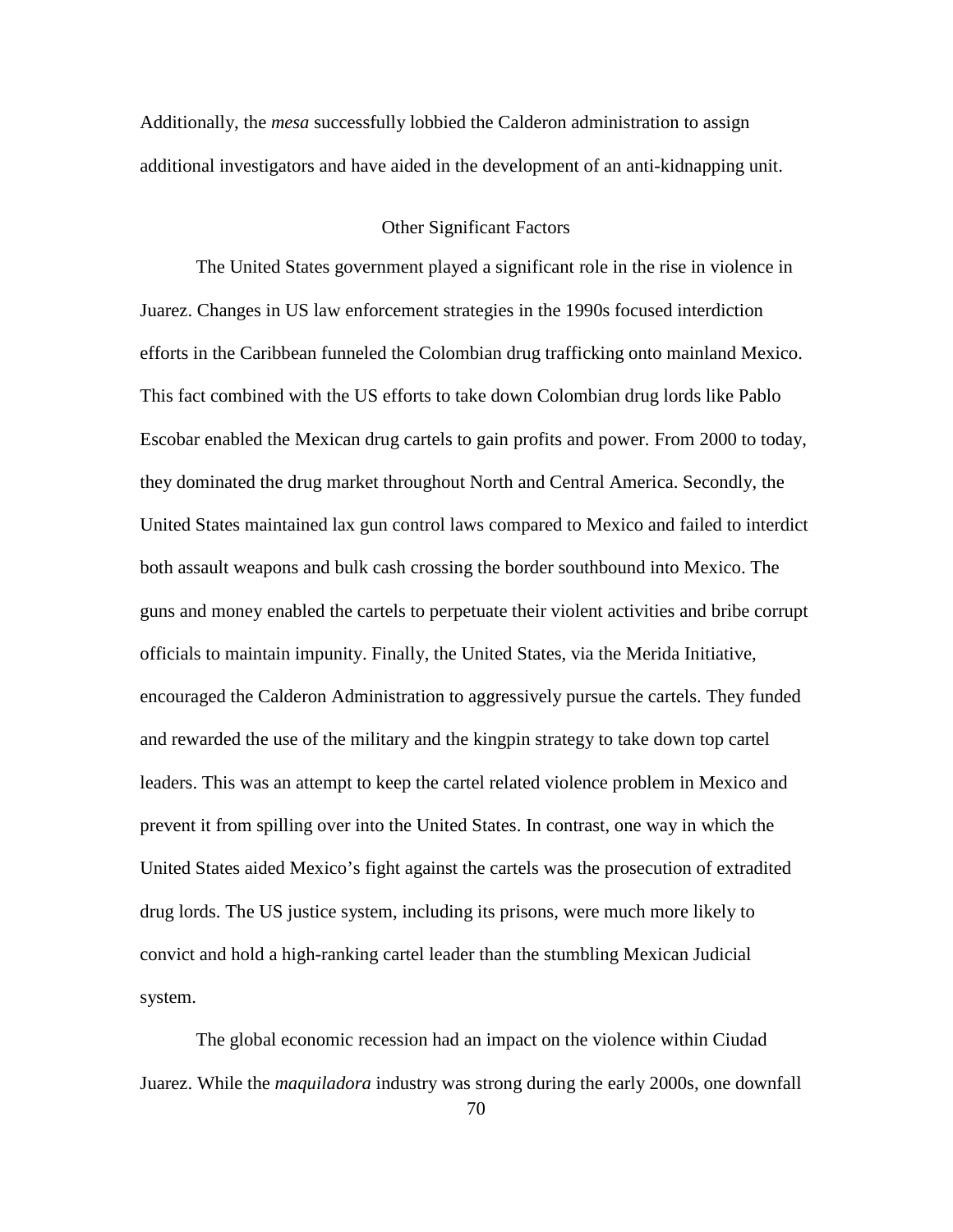existed. The lack of capital investment back into the community by the *maquiladora*  companies set Juarez up for failure. The industry did not provide any upward mobility within the companies and no safety net once the plants reduced production and laid workers off. As the recession of 2008 hit Juarez, many of the workers lost their jobs. The citizens living in poverty created easy recruiting for the Juarez local gangs.

### Results

# Ciudad Juarez

The comparative analysis shows three factors led to the rise in violence in Juarez between 2006 and 2012. The first is the war between the militarized Juarez and Sinaloa Cartels over the smuggling routes through and around the city. Both cartels developed new enforcement wings after the breakup of their alliance called the Federation in 2004. These enforcement wings were violent by design, made up of ex-military and police. Additionally they were separated from the trafficking duties and assigned only enforcement tasks designated to guard controlled territory.

The second factor was the poor governance at the local level in Juarez. The local police were corrupt and often worked with the cartels to protect their drug smuggling transactions. Similarly, the local government implemented no social programs to provide the citizens social resiliency. The citizens of Juarez had no safety net when the economic recession hit in 2008.

The final factor was the failed frontal assault by the Mexican federal government without a plan in place to protect ordinary citizens. Calderon declared war on the cartels and backed up his declaration by sending in the Army. His attempt to completely destroy the cartels without first setting the conditions to protect the population allowed the war to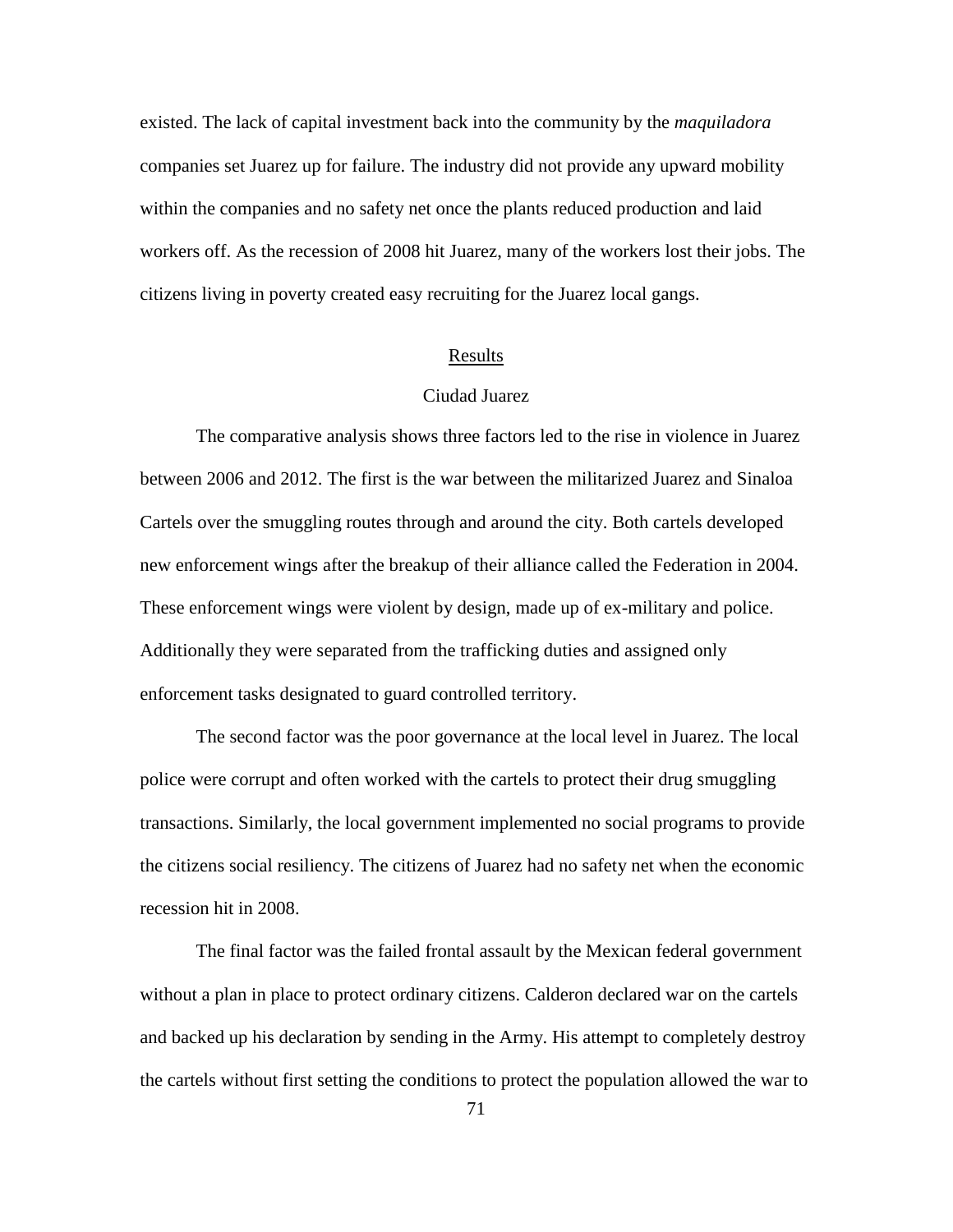spill into the lives of ordinary people. His strategy gave the cartels only two options: flee or fight back. The cartels choose to fight back. They had no alternative to make a living; no gradual plan to work back into civil society.

These three factors are clearly not independent of each other and certainly perpetuate each other creating the large spike in violence seen in Juarez in 2009 and 2010. The poor policing and corruption within the local government enabled the cartels to exist and operate. The cartels continued to operate at relatively low levels of violence with impunity. Then the level increased due to the Sinaloa and Juarez Cartels' dispute and the local government was unable, or unwilling, to take action. It was then the federal government responded. But Calderon's war only escalated the violence as the cartels fought back to survive. A conclusion follows: the combination of the warring cartels, the ineffective local policing and the failed strategy by the federal government caused the escalation in violence in Juarez from 2006-2012.

# Mexico

The case studies analyzed show the data for one Mexican city hard-hit by the cartel-related violence from 2006 through 2012. Juarez is a unique city located on the border with the United States and though the specific events occurred only in Juarez, similar events were carried out in other Mexican cities, Monterrey and Acapulco for example, during the same time period.<sup>[96](#page-102-6)</sup> It is rational to induce the same causes determined for Juarez also apply to Mexico as a whole. It is important to note the evidence does not apply to all of Mexico since the violence by the drug cartels is restricted to certain areas. But by reviewing the data on Mexico on average, it does apply to all the areas affected by the drug traffickers.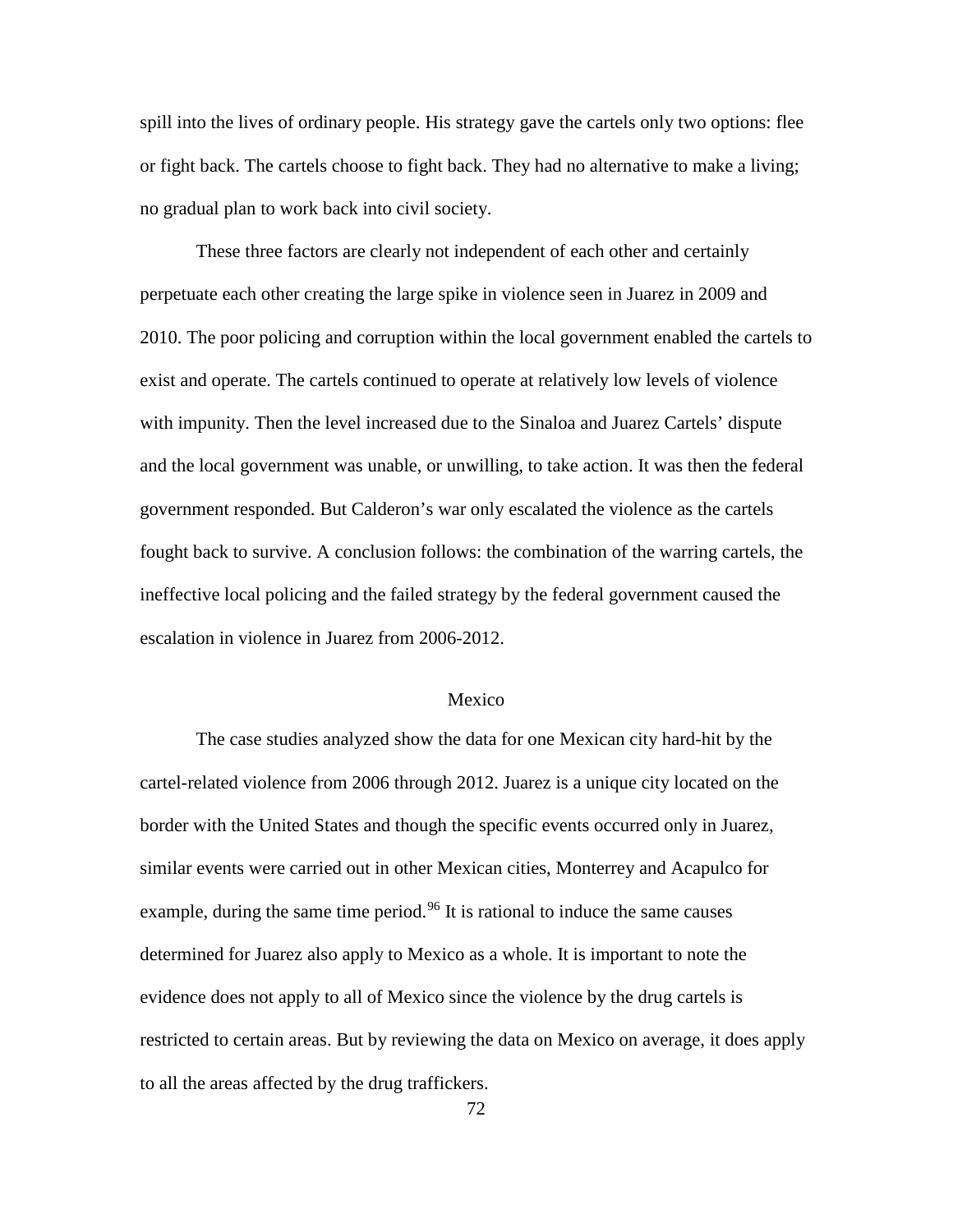<sup>1</sup> Gerry A. Andrianopoulos, "National Security Redefined: Calderon's "War on Drugs" (Conference Papers, International Studies Association, 2010 Annual Meeting 2010), 16, accessed November 19, 2015, Political Science Complete, EBSCOhost.

<sup>2</sup> Steven Dudley and Sandra Rodriguez Nieto, "Civil Society, the Government, and the Development of Citizen Security," Wilson Center, August 7, 2013, accessed February 9, 2016, https://www.wilsoncenter.org/publication/civil-society-thegovernment-and-the-development-citizen-security, 66.

<sup>3</sup> Bunker, "Old and New Governmental-Criminal Relationships in Mexico."

<sup>4</sup> Andrianopoulos, "National Security Redefined," 16-17.

<sup>5</sup> Insight Crime, "Juarez Cartel," accessed November 19, 2015, http://www.insightcrime.org/mexico-organized-crime-news/juarez-cartel-profile.

<sup>6</sup> Beittel, *Mexico's Drug Trafficking Organizations*, 8.

<sup>7</sup> Patrick Corcoran, "How Mexico's Underworld Become Violent," InSight Crime, accessed February 9, 2016, http://www.insightcrime.org/news-analysis/howmexicos-traffickers-became-violent.

<sup>8</sup> Girish Gupta, "Mexico's Macho Blood Sport," 35-37.

<sup>9</sup> Insight Crime, "Juarez Cartel."

 $10$  Ibid.

 $\overline{a}$ 

<sup>11</sup> Dudley and Nieto, "Civil Society, the Government, and the Development of Citizen Security," 66.

<sup>12</sup> Shannon O'Neil, "The Real War in Mexico," *Foreign Affairs* 88, no. 4 (July 2009): 65, accessed December 8, 2015, Business Source Complete, EBSCOhost.

<sup>13</sup> Julie Watson, "Mexico Election Solidifies Democracy," AP Online, accessed March 30, 2016, Newspaper Source Plus, EBSCOhost.

<sup>14</sup> International Crisis Group, "Back from the Brink: Saving Ciudad Juarez" (Latin America Report N054, February 25, 2015), 5-6, accessed January 10, 2016, http://www.crisisgroup.org/~/media/Files/latin-america/mexico/054-back-from-the-brinksaving-ciudad-juarez.

<sup>15</sup> Laurie Freeman, "State of Siege: Drug-Related Violence and Corruption in Mexico," Washington Office on Latin America, accessed March 30, 2016, http://www.wola.org/sites/default/files/downloadable/Mexico/past/state\_of\_siege\_06.06. pdf, 16.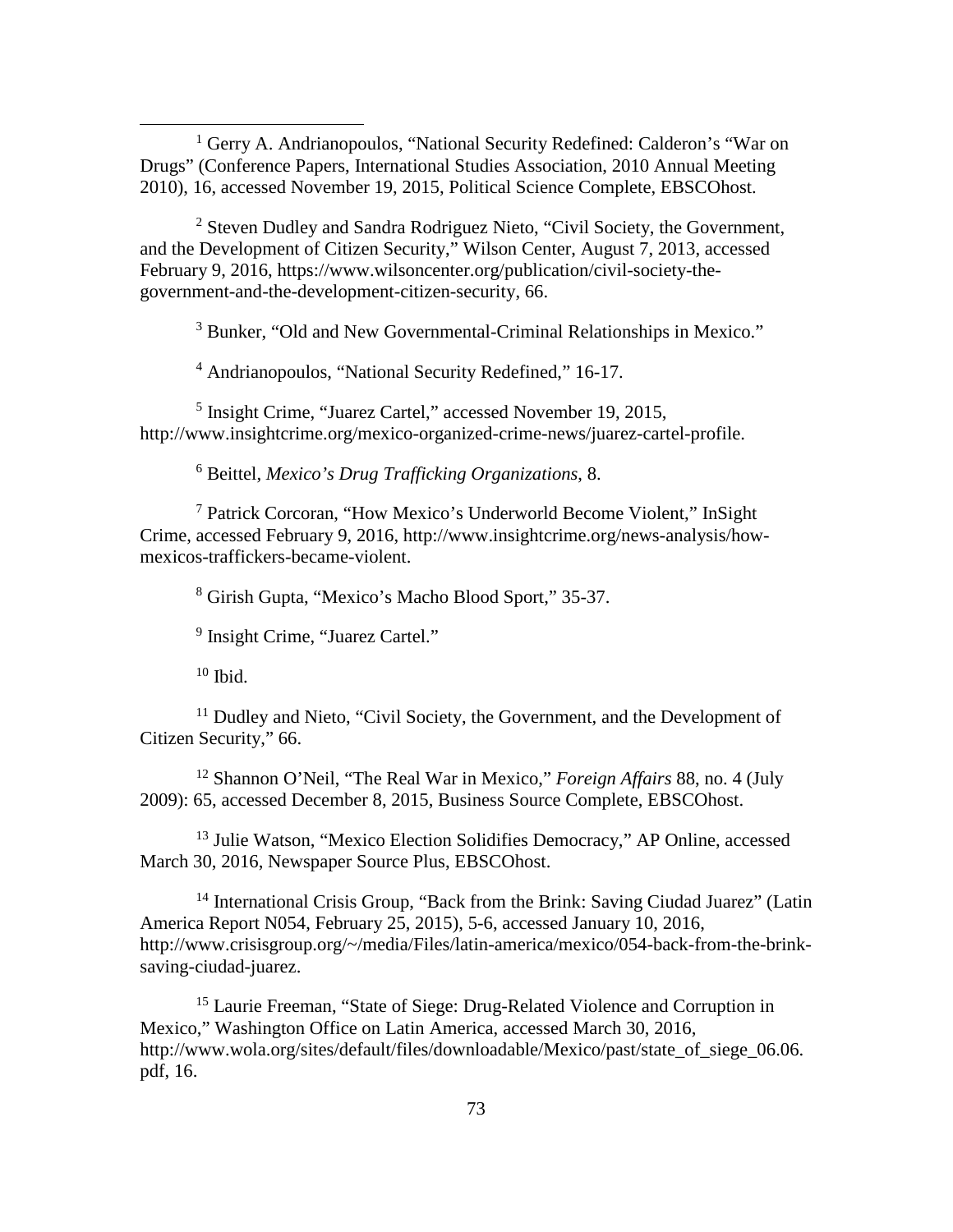<sup>16</sup> O'Neil, "The Real War in Mexico," 65.

<sup>17</sup> Loyola, "Mexico's Cartel Wars," 36.

<sup>18</sup> Andrianopoulos, "National Security Redefined," 19.

 $19$  Ibid.

<sup>20</sup> Loyola, "Mexico's Cartel Wars," 36.

 $21$  Andrianopoulos, "National Security Redefined," 20.

 $22$  O'Neil, "The Real War in Mexico," 65.

 $^{23}$  Dudley and Nieto, "Civil Society, the Government, and the Development of Citizen Security," 6.

<sup>24</sup> Jason Beaubien, "Business Booms on Mexican Border Despite Violence," National Public Radio, accessed February 5, 2016, http://www.npr.org/2011/08/04/ 138791132/business-booms-on-mexican-border-despite-violence/.

 $25$  Lucy Conger, "The Private Sector and Public Security: The Cases of Ciudad Juarez and Monterrey," Wilson Center, March 15, 2014, accessed January 4, 2016, https://www.wilsoncenter.org/publication/the-private-sector-and-public-security-thecases-ciudad-juarez-and-monterrey, 6.

<sup>26</sup> O'Neil, "The Real War in Mexico," 65.

<sup>27</sup> Carlos J. Vilalta, "Towards an Understanding of Community Organization Against Crime: The Case of Ciudad Juarez, Mexico," *Stability* 2, no. 1 (March 2013): 3, accessed March 20, 2016, http://www.stabilityjournal.org/articles/10.5334/sta.ao/; Elyssa Pachico, "Juarez Murder Rate Reaches 5-Year Low," InSight Crime, January 4, 2013, accessed March 20, 2016, http://www.insightcrime.org/news-analysis/juarez-murder-ratereaches-5-year-low.

<sup>28</sup> William Booth and Steve Fainaru, "Mexico Weighs Options as Lawlessness Continues to Grip Ciudad Juarez," *The Washington Post*, December 27, 2009, accessed March 20, 2016, http://www.washingtonpost.com/wp-dyn/content/article/ 2009/12/26/AR2009122601774.html.

<sup>29</sup> O'Neil, "Saving Ciudad Juarez."

<sup>30</sup> Douglas A. McIntyre, Michael B. Sauter, and Charles B. Stockdale, "Crime is Down, but These Cities are Still Dangerous," *ABC News*, May 30, 2011, accessed April 4, 216, http://www.nbcnews.com/id/43158398/ns/business-us\_business/t/crime-downthese-cities-are-still-dangerous/#.VwZ9WaTmrIU.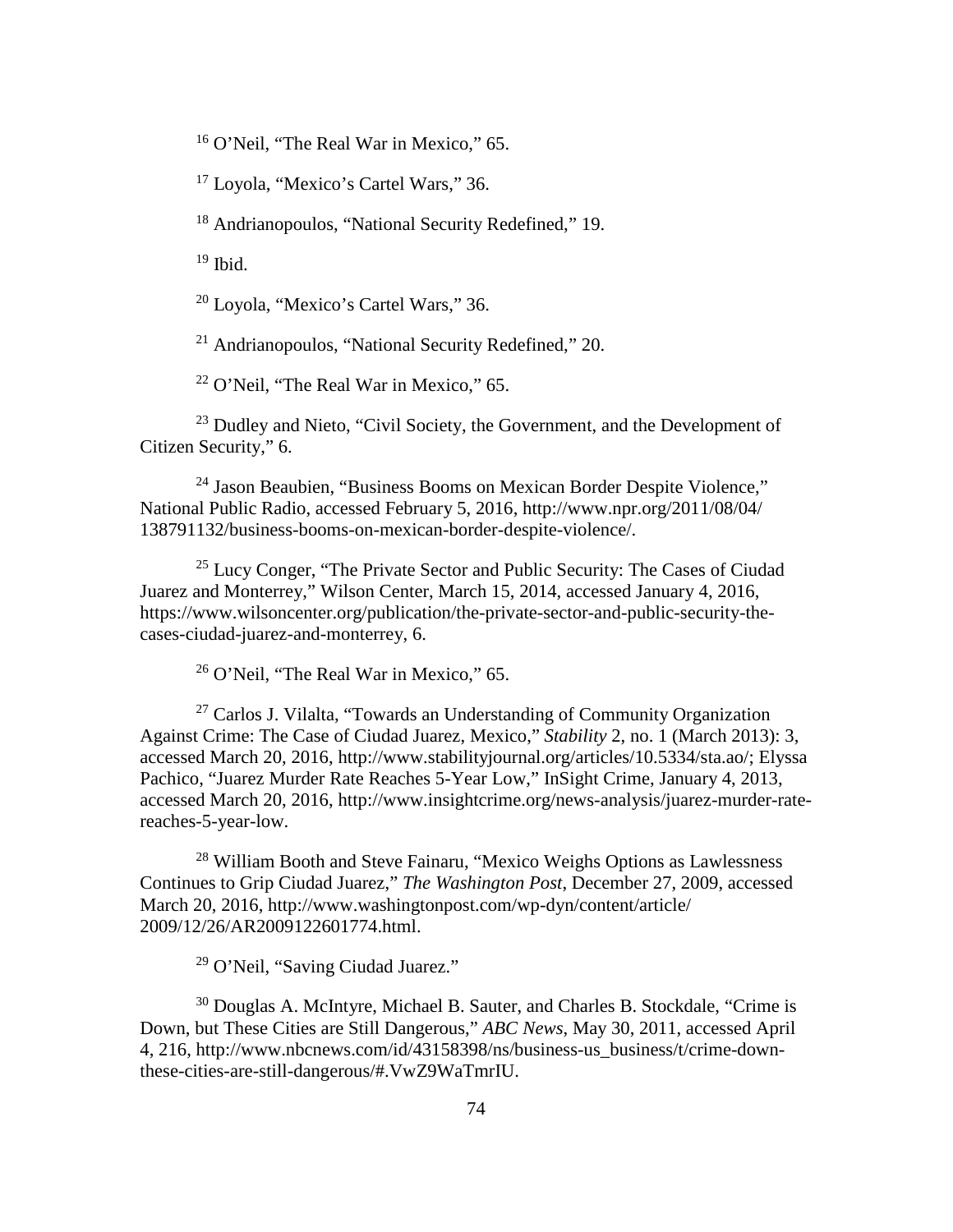Campbell, "No End in Sight," 20.

Beittel, *Mexico's Drug Trafficking Organizations*, 35.

Campbell, "No End in Sight," 20.

Ibid., 3.

International Crisis Group, "Pena Nieto's Challenge," 30.

Loyola, "Mexico's Cartel Wars," 37.

 George W. Grayson, "Mexican Governors and Mayors Place Ex-Military in Public Safety Posts," *Center for Strategic and International Studies* 17, no. 2 (May 2009), accessed March 26, 2016, http://csis.org/files/publication/hf\_v17\_02.pdf.

 Booth and Fainaru, "Mexico Weighs Options as Lawlessness Continues to Grip Ciudad Juarez"; Campbell, "No End in Sight," 21.

International Crisis Group, "Pena Nieto's Challenge," 29.

Flannery, "Calderon's War," 186.

International Crisis Group, "Back from the Brink," 5-6.

Ibid., 6-7.

Ibid., 7-8.

International Crisis Group, "Pena Nieto's Challenge," 31.

Beittel, *Mexico's Drug Trafficking Organizations*, 13.

Flannery, "Calderon's War," 187.

Beittel, *Mexico's Drug Trafficking Organizations*, 13.

 Dolia Estevez, "Mexican Drug Kingpin El Chapo Out Of Billionaire Ranks," *Forbes*, March 5, 2013, accessed April 5, 2016, http://www.forbes.com/sites/ doliaestevez/2013/03/05/mexican-drug-kingpin-el-chapo-out-of-billionaireranks/#1b801f757723.

 Brianna Lee, "Mexico's Drug War," Council on Foreign Relations, March 5, 2014, accessed November 12, 2015, http://www.cfr.org/mexico/mexicos-drugwar/p13689/.

Campbell, "No End in Sight," 20.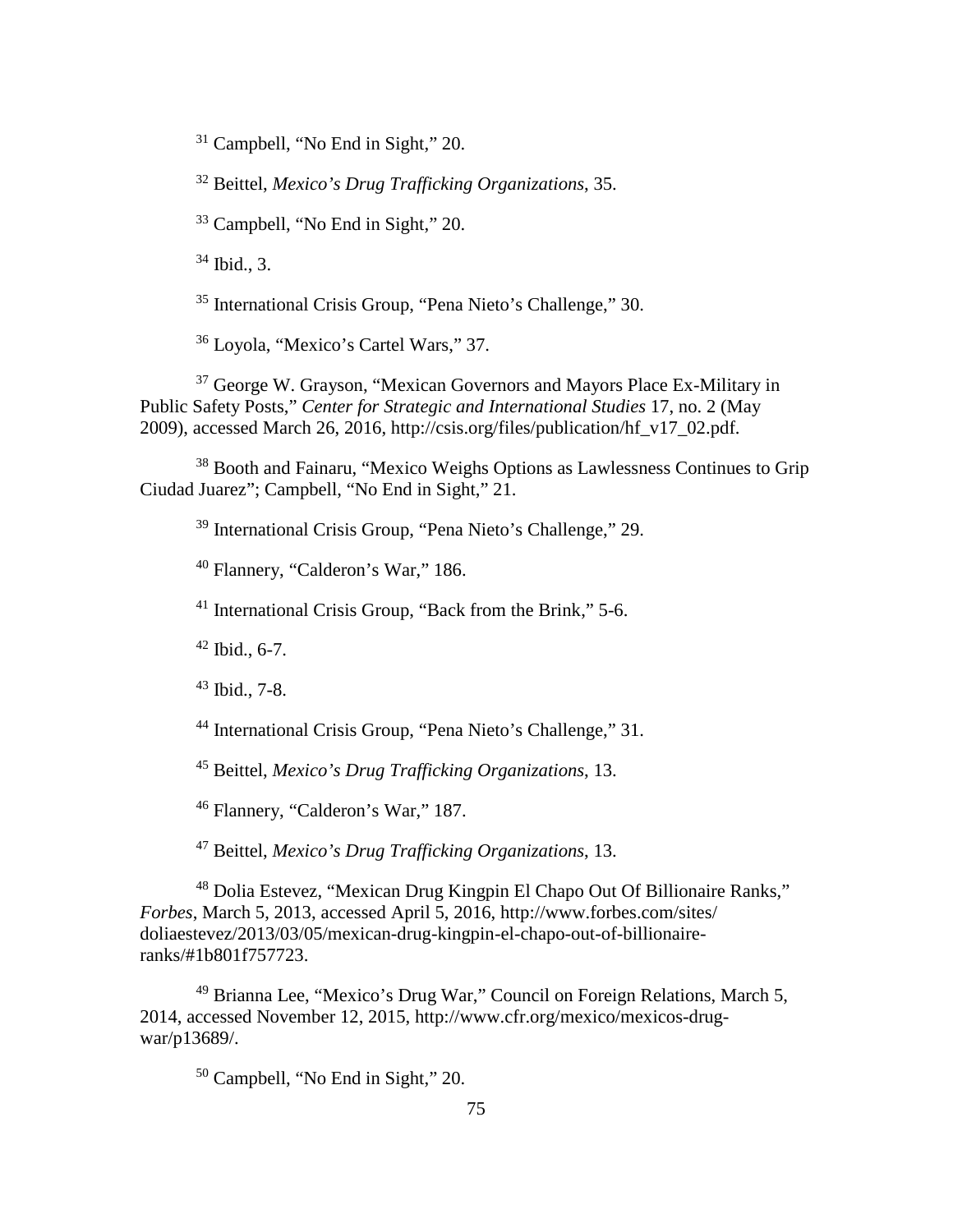Jason Beaubien, "Juarez Police Chief: Drug Cartels Aren't Invincible," National Public Radio, accessed February 5, 2016, http://www.npr.org/2011/06/12/ 137104614/juarez-police-chief-drug-cartels-arent-invincible/.

Ibid.

Ibid.

International Crisis Group, "Pena Nieto's Challenge," 36.

Ibid., 35.

 Will Weissert, "Mexico Gangs Displaying Severed Heads," AP Online, October 21, 2006, accessed April 4, 2016, Newspaper Source Plus, EBSCOhost.

Bonner, "The Cartel Crackdown," 12-16.

 Alfredo Corchado, "Mexico Troops to Join Michoacan Drug Fight: Calderon Government Cracking Down on Violence in Meth Area," *Dallas Morning News*, December 12, 2006, accessed April 4, 2016, Newspaper Source Plus, EBSCOhost.

Bonner, "The Cartel Crackdown," 12-16.

 "Government Strategy May Increase Violence," *Latin America Monitor: Mexico Monitor* 26, no. 11 (November 2009): 1-2, accessed September 15, 2015, Business Source Complete, EBSCOhost.

Flannery, "Calderon's War," 187.

Ibid.

Ibid.

<sup>64</sup> Bonner, "The Cartel Crackdown," 12-16.

 International Crisis Group, "Pena Nieto's Challenge," 35; Gary Moore, "The Legacy of Sinaloa Cartel Lieutenant 'El Flaco'," InSight Crime, October 17, 2011, accessed April 6, 2016, http://www.insightcrime.org/investigations/the-legacy-of-sinaloacartel-lieutenant-el-flaco.

International Crisis Group, "Back from the Brink," 10-11.

Conger, "The Private Sector and Public Security," 9.

Ibid.

Beaubien, "Business Booms On Mexican Border Despite Violence."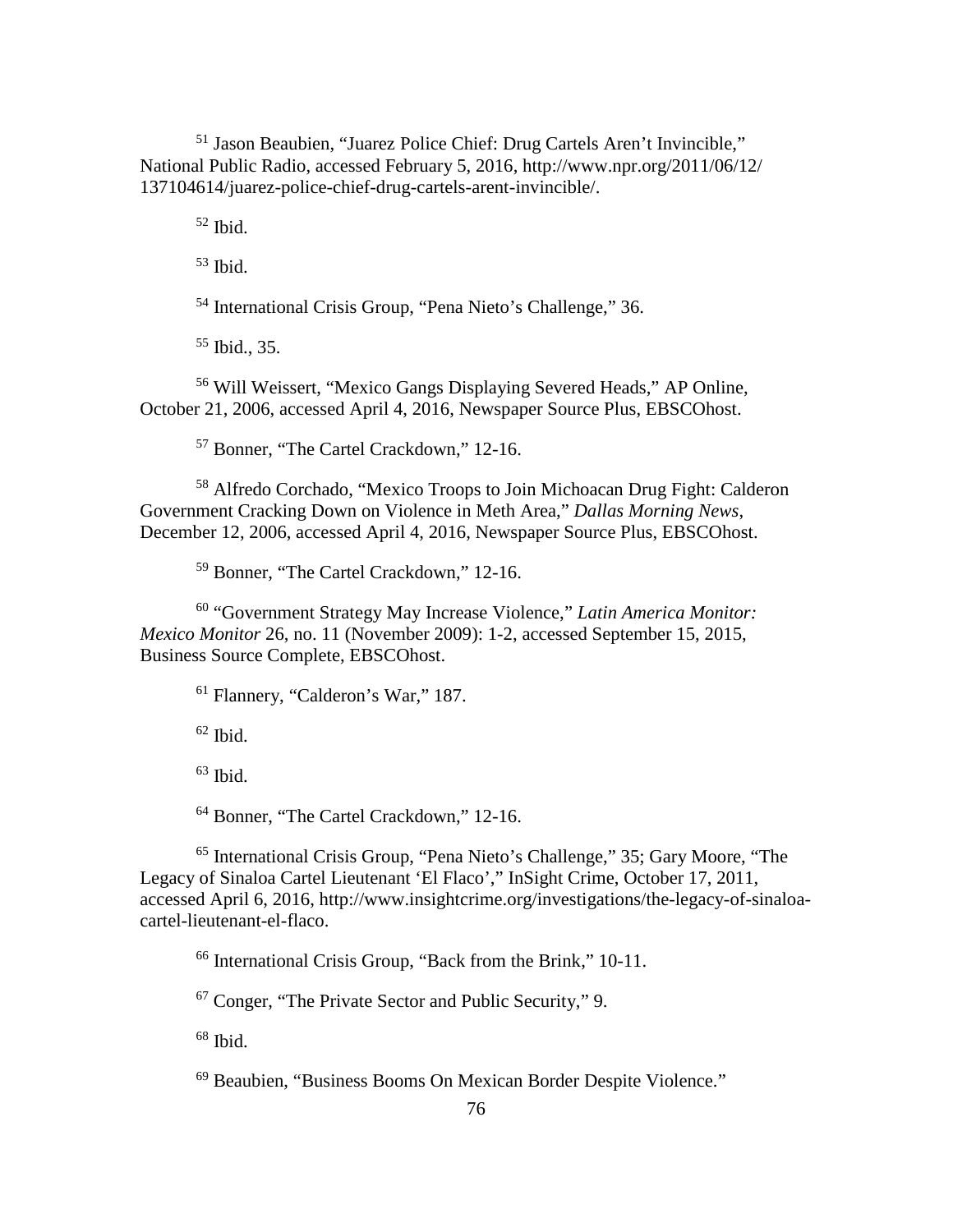<sup>70</sup> Campbell, "No End in Sight," 21.

<sup>71</sup> Colleen W. Cook and Clare Ribando Seelke, *Merida Initiative: Proposed US Anticrime and Counterdrug Assistance for Mexico and Central America* (Washington, DC: Congressional Research Service, July 2008), 2, accessed November 19, 2015, http://fpc.state.gov/documents/organization/103694.pdf.

<sup>72</sup> International Crisis Group, "Back from the Brink," 11.

<sup>73</sup> Clare Ribando Seelke and Kristin Finklea, *US-Mexican Security Cooperation: The Merida Initiative and Beyond* (Washington, DC: Congressional Research Service, May 2015), 12, accessed November 19, 2015, https://www.fas.org/sgp/crs/row/ R41349.pdf.

 $74$  Ibid., 10.

<sup>75</sup> Julian Miglierini, "Cracking Down," *World Today* 67, no. 3 (March 2011): 26- 28, accessed September 1, 2015, Academic Search Premier, EBSCOhost.

<sup>76</sup> US Overseas Security Advisory Council, "Mexico 2013 Crime and Safety Report: Ciudad Juarez," accessed February 12, 2016, https://www.osac.gov/ Pages/ContentReportDetails.aspx?cid=14380; US Overseas Security Advisory Council, "Mexico 2014 Crime and Safety Report: Ciudad Juarez," accessed February 12, 2016, https://www.osac.gov/Pages/ContentReportDetails.aspx?cid=15634; US Overseas Security Advisory Council, "Mexico 2015 Crime and Safety Report: Ciudad Juarez," accessed February 12, 2016, https://www.osac.gov/Pages/ContentReport Details.aspx?cid=17214.

<sup>77</sup> "International Crisis Group, "Pena Nieto's Challenge," 37.

<sup>78</sup> InSight Crime, "Juarez Cartel."

<sup>79</sup> International Crisis Group, "Pena Nieto's Challenge," 37.

<sup>80</sup> Dudley and Nieto, "Civil Society, the Government, and the Development of Citizen Security," 6.

<sup>81</sup> Shannon K. O'Neil, "Refocusing US-Mexico Security Cooperation," Subcommittee on Western Hemisphere and Global Narcotics Affairs, June 18, 2013, accessed January 10, 2016, http://www.foreign.senate.gov/imo/media/doc/ ONeil\_Testimony.pdf.

<sup>82</sup> InSight Crime, "El Chapo."

<sup>83</sup> Daniel Borunda, "Former Juarez Police Chief Julian Leyzaola Says Shooting was 'Message' from Current Police Chief," *El Paso Times*, May 15, 2015, accessed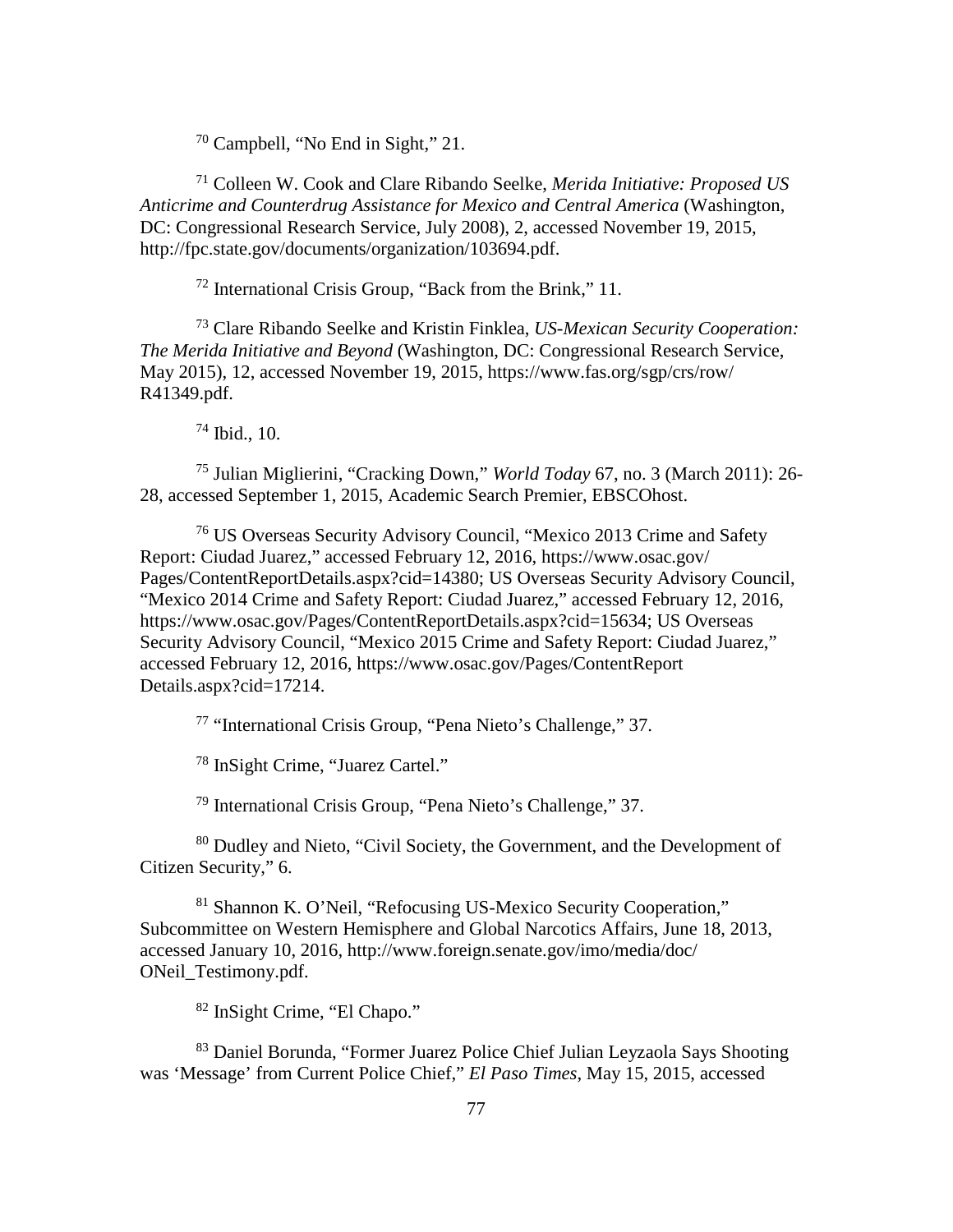February 5, 2016, http://www.elpasotimes.com/story/news/world/juarez/2015/05/15/ former-juarez-police-chief-julia-leyzaola-says-shooting/31255129/.

Conger, "The Private Sector and Public Security," 11.

International Crisis Group, "Back from the Brink," 16.

Ibid., 18.

Ibid., 19.

Ibid., 19-21.

O'Neil, "Refocusing US-Mexico Security Cooperation."

 Mark Stevenson, "Mexico Creates Special Federal Force of 5,000 Gendarmes to Combat Widespread Economic Crime," *Canadian Press*, August 22, 2014, accessed April 4, 2016*,* Newspaper Source Plus, EBSCOhost.

Beaubien, "Business Booms On Mexican Border Despite Violence."

 Joseph J. Kolb, "Dispatches from the Field: Ciudad Juarez," *Americas Quarterly*, accessed March 26, 2016, http://www.americasquarterly.org/content/ dispatches-field-ciudad-ju%C3%A1rez#4751.

 Seelke and Finklea, *US-Mexican Security Cooperation: The Merida Initiative and Beyond*, 6.

Ibid., 8.

Conger, "The Private Sector and Public Security," 14.

Heinle, Molzahn, and Shirk, "Drug Violence in Mexico," 21.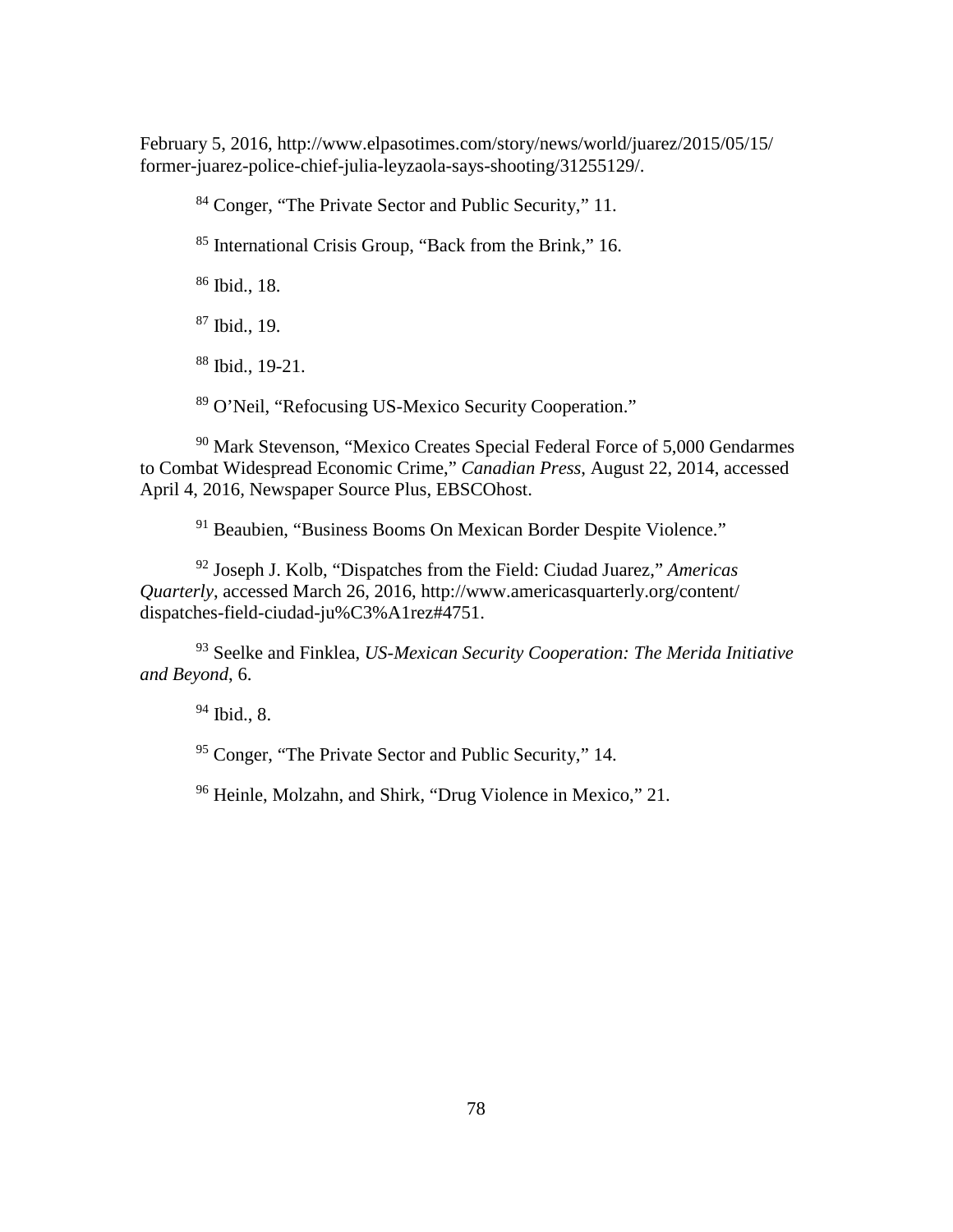# CHAPTER 5

# CONCLUSIONS AND RECOMMENDATIONS

To achieve results, we will work with strategy, with a real and effective coordination between levels of government in order to combat impunity and make justice prevail and peace. The cities, towns, roads, must again be quiet spaces in which Mexicans transit safely, without fear of losing freedom or life. — Enrique Pena Nieto Inauguration Address December 3, 2012

#### **Conclusions**

The purpose of this study was to research the factors leading to the rapid rise in cartel-related violence in Mexico from 2006 through 2012. During this period, Mexico saw an unprecedented increase in the level of violent crime perpetrated by the DTOs. Homicides related to drug trafficking activities averaged more than 10,000 per year and in 20[1](#page-102-7)1 peaked at more than 22,000 drug related murders.<sup>1</sup> When factoring in Mexico's total population, the homicide rate measured to more than 22.3 deaths per 100,000 people each year from [2](#page-102-8)010-2012.<sup>2</sup> The GOM took extreme measures in order to curtail the violence. In 2007 and 2008, President Calderon sent the military into the cities most effected by the criminal outbreak. However, the federal government's response only fueled more violence by the cartels who fought back to retain their territory. Chapter 1 further detailed this problem and provided background information.

Chapter 2 reviewed and highlighted the significant literature available on this topic. Many organizations, both government sponsored and private, have written about the extent of the violence in Mexico at the hands of the drug cartels. While there was disagreement about the cause of the rise in violence beginning in 2006, most authors,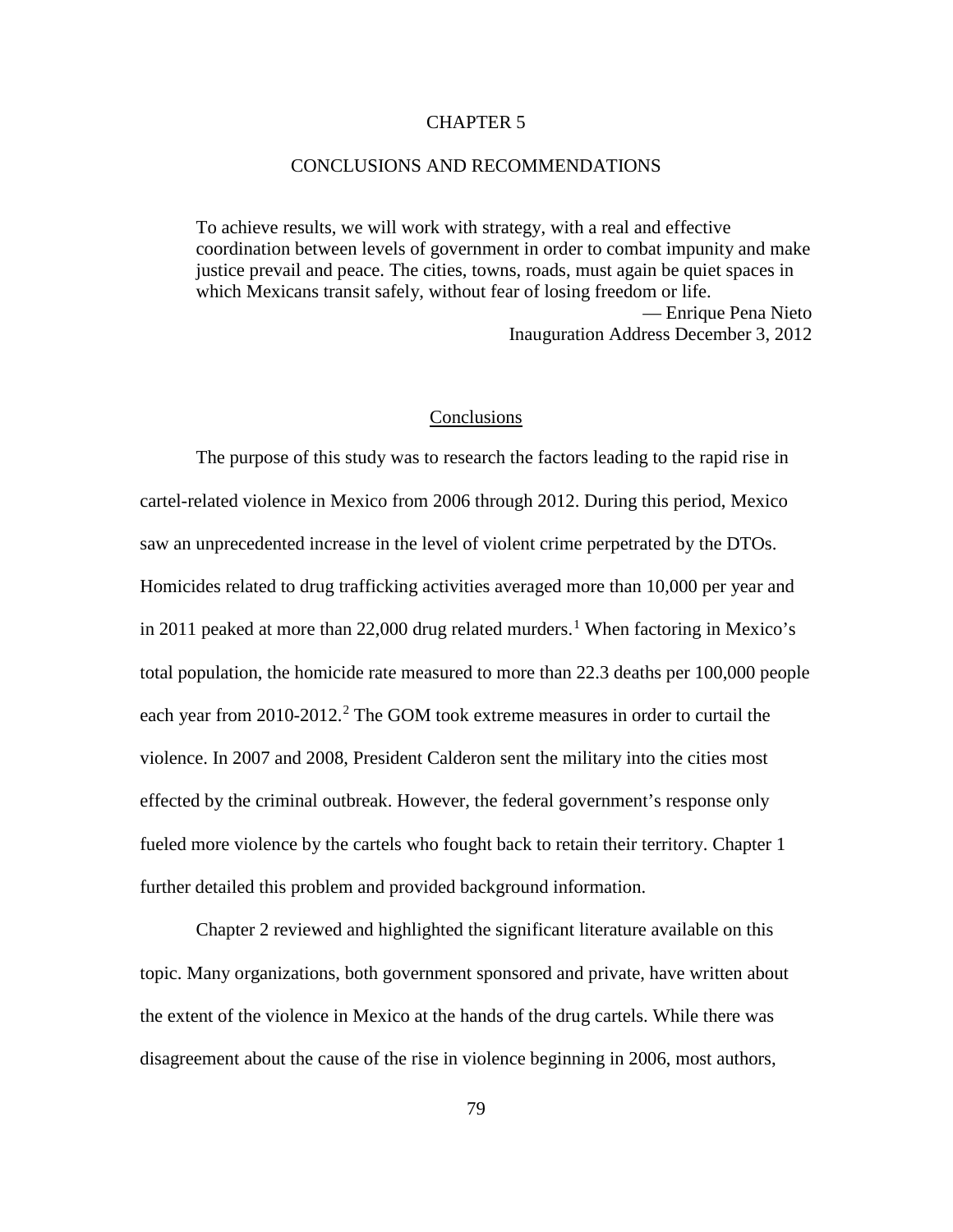scholars, and security analysts believed the origins were the ongoing wars between the cartels themselves. They noted the corruption at all levels of government enabled the cartels to act with impunity in both their trafficking operations as well as their violent enforcement tactics to gain or retain territory. Additionally, much of the literature critiqued the government's response and suggested the overall kingpin strategy of the Calderon administration as well as the use of the military only exacerbated the problem and led to an even higher rise in violence. Finally, the literature also identified the global economic crisis of 2008 and the US government's policies on drug trafficking and immigration law enforcement as causes that increased the levels of violence.<sup>[3](#page-102-9)</sup>

Chapter 3 defined this study's methodology. This qualitative study reviewed three case studies of Ciudad Juarez from three distinct time periods: 2000-2006, 2006-2012, and 2012-present. Within each case study this research identified the following markers: levels and type of violence, cartel organization, local government action, federal government action, and other significant factors. These markers provided the basis for a comparative analysis across the case studies to identify the factors leading to the rise in cartel-related violence.

Part one of chapter 4 detailed the analysis of the each of the markers within each of the three case studies. Case study one began with a review of the two cartels active in Ciudad Juarez: the Sinaloa Cartel and the Juarez Cartel. These cartels each developed militarized enforcement wings used to hold territory and ensure the smooth operations of the drug trafficking activities. The local government during this period was riddled with corruption as much of the police force also worked for the cartels. The federal government under the leadership of the first PAN President, Vicente Fox, was slowly

80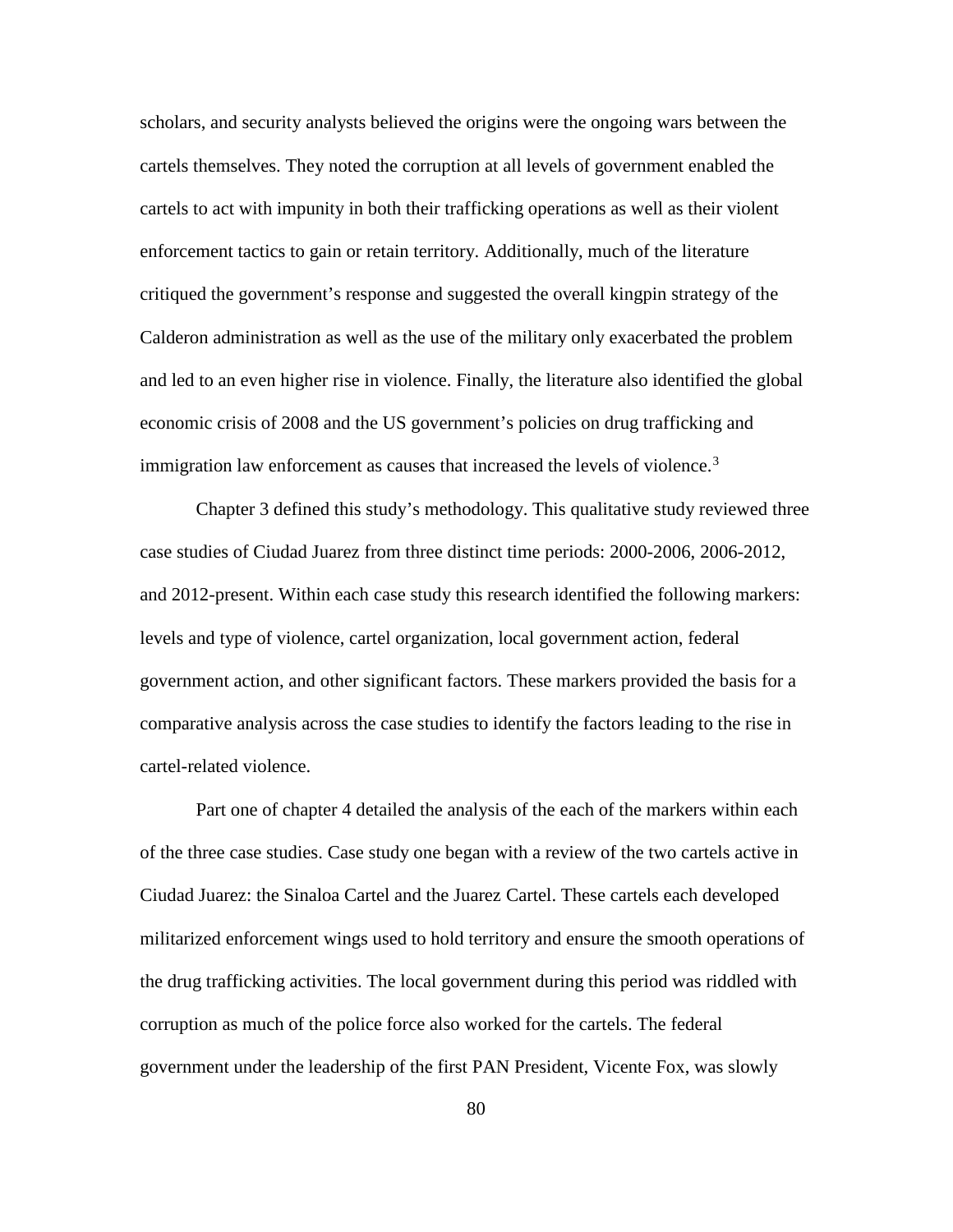reforming from the many years of single-party PRI rule. President Fox led a campaign to crack down on corruption, but many of his other efforts to improve social stability are blocked by congress.<sup>[4](#page-102-10)</sup> Other significant factors included the US law enforcement policy focusing on the Colombian cartels' smuggling routes through the Caribbean. These efforts forced much of the trafficking routes to shift to Mexico and thus increased the power and profits of the Mexican DTOs.

Case study two reviewed Ciudad Juarez during the Calderon administration. During this period, the Sinaloa and Juarez Cartels fought over control of the lucrative smuggling routes in and around the city. They continued to use militarized enforcement wings and further recruited local street gangs to join the fight. The local government was unable to maintain security within the city and in 2008 the federal government deployed the Army into the city to regain control. The cartels, not wanting to lose their foothold in the city, fought back against the government. In 2010, President Calderon replaced the military with federal police who remained in Juarez for more than a year while the violence reduced. Outside factors highlighted in this case study included the global economic downturn than reduced jobs in the Juarez *maquiladora* district. The out of work young people were easy recruits for the cartels and local gangs who provided an income. Additionally, the US and GOM chartered the Merida Initiative program to help fund Mexico's fight against the cartels.

Case study three detailed the city during the Nieto Presidency. During this period, the war between the Sinaloa and Juarez Cartels had greatly slowed and the total violence reduced within Juarez. The local police under the leadership of Chief Julian Leyzoala improved and successfully retained order after the withdrawal of the federal police.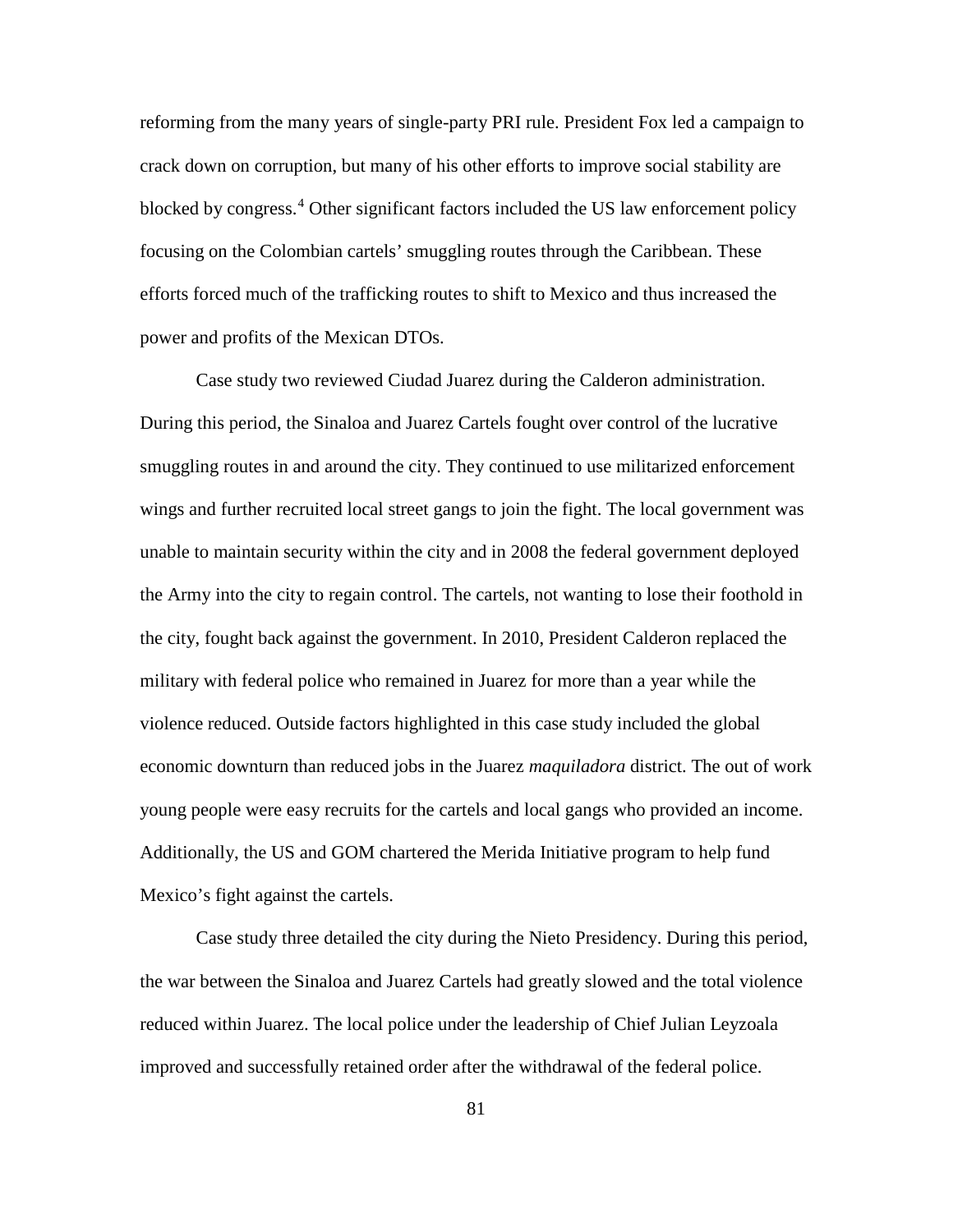President Nieto instituted the pact for Mexico and continued social programs uniting community activists, local business and local police using the model developed in Juarez called *Todos Somos Juarez*. The United States and Mexico revised the Merida Initiative to include four pillars attacking the cartels as well as instituting government and social reforms to strengthen the government of Mexico and their partnership with the United States.

Part two of chapter 4 completed the comparative analysis of each of the markers across the three case studies. The results of the analysis showed there were three factors leading to the rise in cartel related violence. The first was the cartels themselves. After the alliance known as the Federation fell apart in 2004, the Sinaloa Cartel made an effort to gain total control of the Juarez smuggling routes. This attack was extremely violent as both groups employed their enforcement wings to fight the opposing cartel. Additionally, they further recruited local street gangs to join the fight. This violent war was enabled by the second factor, the poor governance at the local level. The local government, particularly the local police, failed to maintain law and order within their city. Their inability to prosecute the perpetrators of violence emboldened the cartels and gangs who continued to carry out criminal acts with impunity. Further, their corruption often saw them directly contributing to the violence as they carried out tasks as "employees" of the cartels. The third factor, the failed frontal assault of the federal government against the cartels, only increased the violence. When President Calderon sent the military into Juarez, he did so without first protecting the citizens who lived there. As the cartels fought back, the military was not trained or equipped to fight the cartels in the midst of their own citizens.

82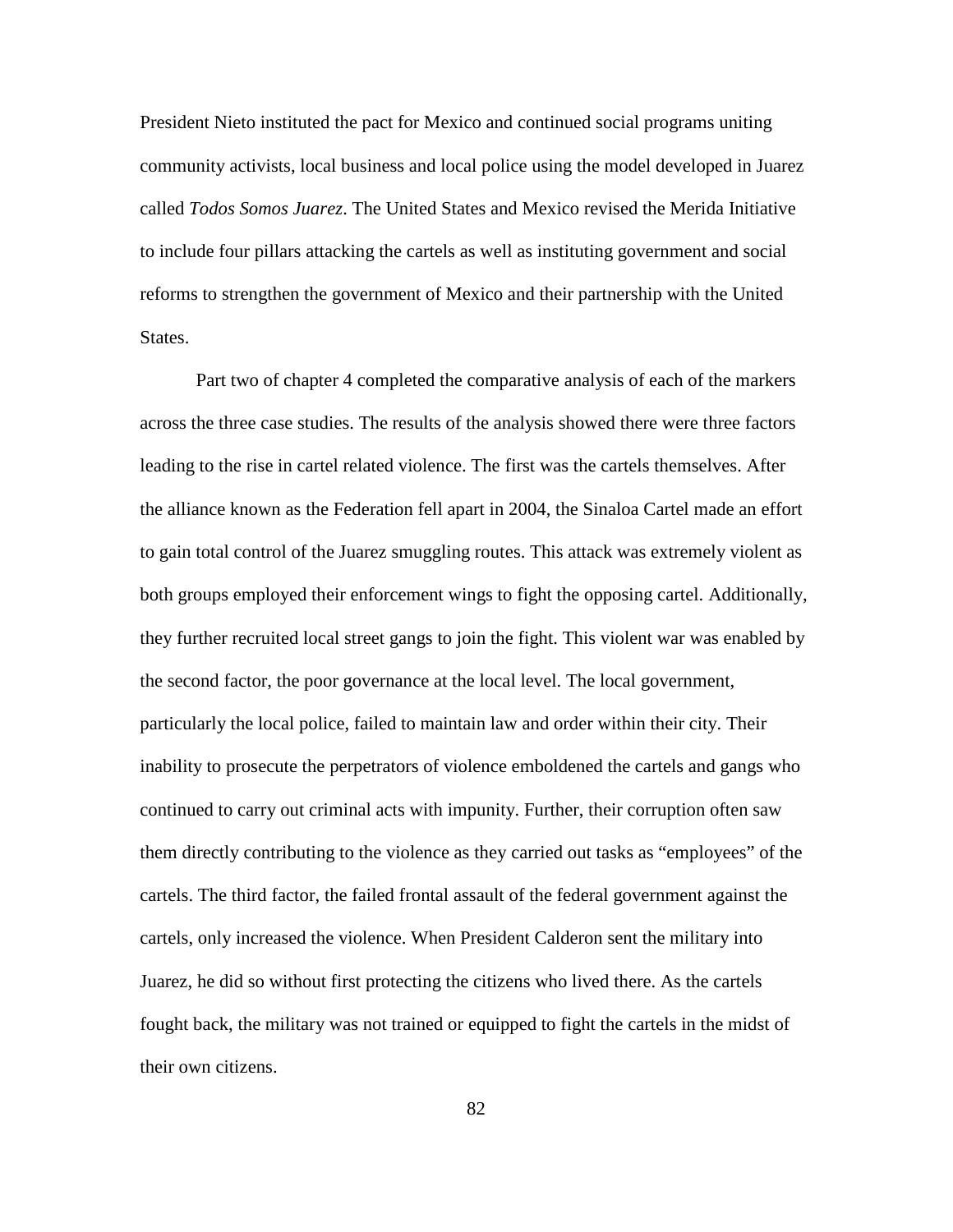This study sought to identify the factors that caused the rapid rise in violence in Mexico at the hands of the DTOs. Given the results of the analysis of the Ciudad Juarez case studies, it is apparent three factors contributed to the violent crime within the city. Although, Juarez is a unique city, similar evidence exists for other Mexican cities overrun by the cartels during the same time period. It is logical to deduce equivalent factors led to the rise in violence throughout Mexico. Many local municipalities were plagued by corrupt, ineffective policing and governance enabling the cartels to carryout violent operations with impunity. Calderon's deployment of the kingpin strategy using the frontal assault by the military and federal police also failed in other states and cities throughout the country. These factors combined to cause the exponential rise in cartel-related violence in Mexico from 2006 to 2012.

# Recommendations

After completing the research required to write this study, I compiled a short list of recommendations related to the three factors leading to the rise in violence identified within the results. All recommendations are to the government of Mexico, both federal and local, with the last two also applying to the government of the United States. The first recommendation is to solve the problem of impunity within Mexico. Law enforcement and judicial reform must be paramount on the agenda for policy makers within Mexico. When cartel members, or any criminal, know there is only a small fraction of a chance he will be held accountable for his crime, there is simply no deterrent, other than moral, to carry out an illegal act. A competent and trusted police force at the federal, state and local levels is key to tackling the impunity issue. Without law enforcement that is corruption free, the people will seek out other ways to protect themselves. *Autodefensas*, self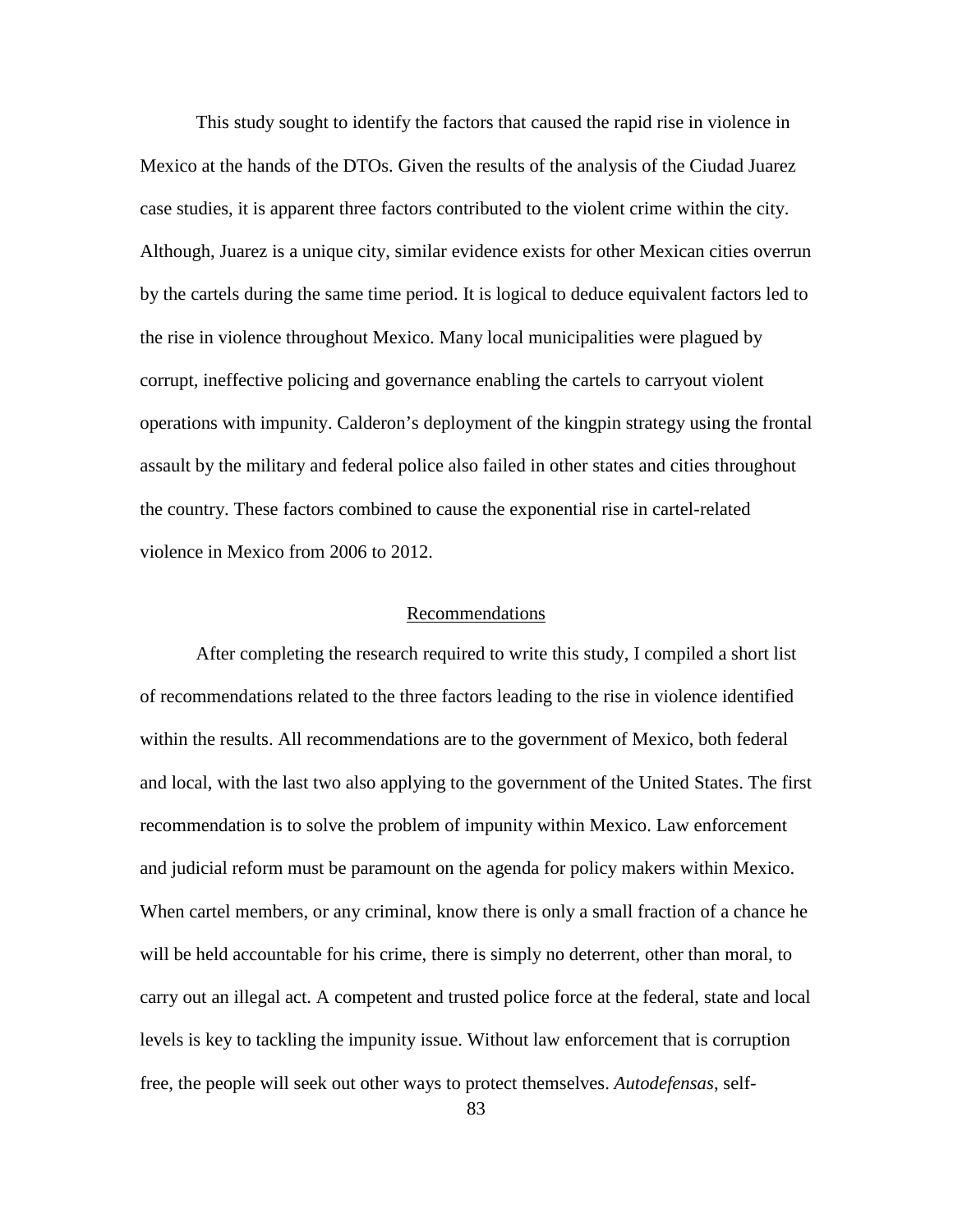defense groups, or vigilantes have already gained momentum in Mexican states like Guerro, Oaxaca, and Michoacan.<sup>[5](#page-102-11)</sup> Without government intervention, these groups have no check to their power and they could disintegrate into criminal groups themselves such was the case for the La Familia Michoacana Cartel.

The second recommendation is to develop strong social and economic stability mechanisms. Particularly, I recommend investing in programs that promote economic and social safety nets to support citizens during hard times. Here the Mexican government can look to the United States as an example. Note the contrast between Juarez and El Paso: Juarez, once dubbed the murder capital of the world, is only three hundred feet from El Paso, "America's safest city." In 2012, Juarez had an estimated 58 homicides per 100,000 people while El Paso had roughly 0.6 per 100,000 people. So taking the population density into account, you are hundred times more likely to be a victim of violent crime in Juarez rather than El Paso.<sup>[6](#page-102-12)</sup> I propose there are two reasons for this fact. One is the rule of law; see recommendation one above. The second is because the US government has established programs to support it citizens who lose their jobs. This is done through government support programs to create more jobs, so its population can simply get another job. Additionally, there are government programs to support citizens who are forced to go long periods without a job. These programs give people an alternative to regressing into a life of crime.

The third recommendation is for the GOM to recognize that international drug trafficking is an international problem and therefore, must have an international solution. Calderon's strategy was not only wrong because he failed to first protect the population, but also because he unilaterally took on the cartels without coordinated support from the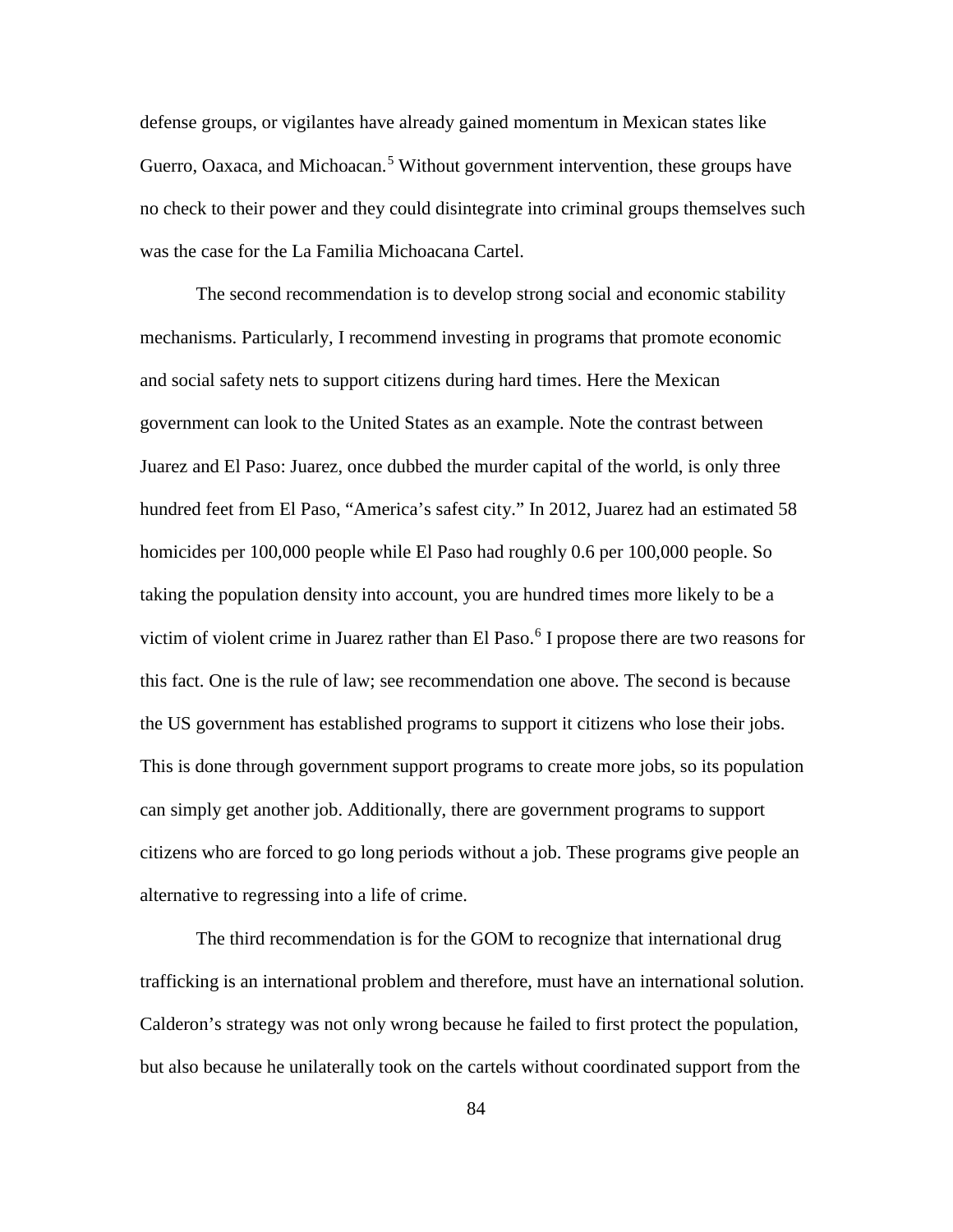countries that produce or consume the products feeding the overall problem. Moreover, the GOM cannot dismiss the problem as only belonging to the producers and consumers either. They should not focus only on reducing the violence by the cartels without the complementary attempts to reduce the cartels' trafficking capability simultaneously. All countries of the world must recognize that all components of the drug trade, producing, trafficking, and consuming, are equally dangerous to the security of all nations.

The fourth recommendation is for both the Mexican and US governments to focus on reducing the profits of the DTOs. Although the exact amount of cash profits that flow back the cartels from the market within the United States are unknown. Experts estimate the profits range from 19 billion to 29 billion dollars annually.<sup>[7](#page-102-13)</sup> This money gives the cartels their power; it is their center of gravity. These huge profits enable the cartels to bribe officials, purchase weapons, and recruit more personnel. Both US and Mexican law enforcement must find ways to reduce the profits gained by the smuggling of illegal drugs either by confiscating the product as it moves north or by recovering the cash returning back south.

The final recommendation is to continue national level efforts to reduce the consumption of drugs both within the United States and Mexico. While law enforcement should pursue efforts to reduce the supply, other government programs must be aimed at reducing the demand. "Studies show that a dollar spent on reducing demand in the United States is vastly more effective than a dollar spent of eradication and interdiction abroad and that money designated for the treatment of addicts is five times as effective as that spent on conventional law enforcement."[8](#page-102-14) The reduced demand lowers cartel profits and subsequently their power.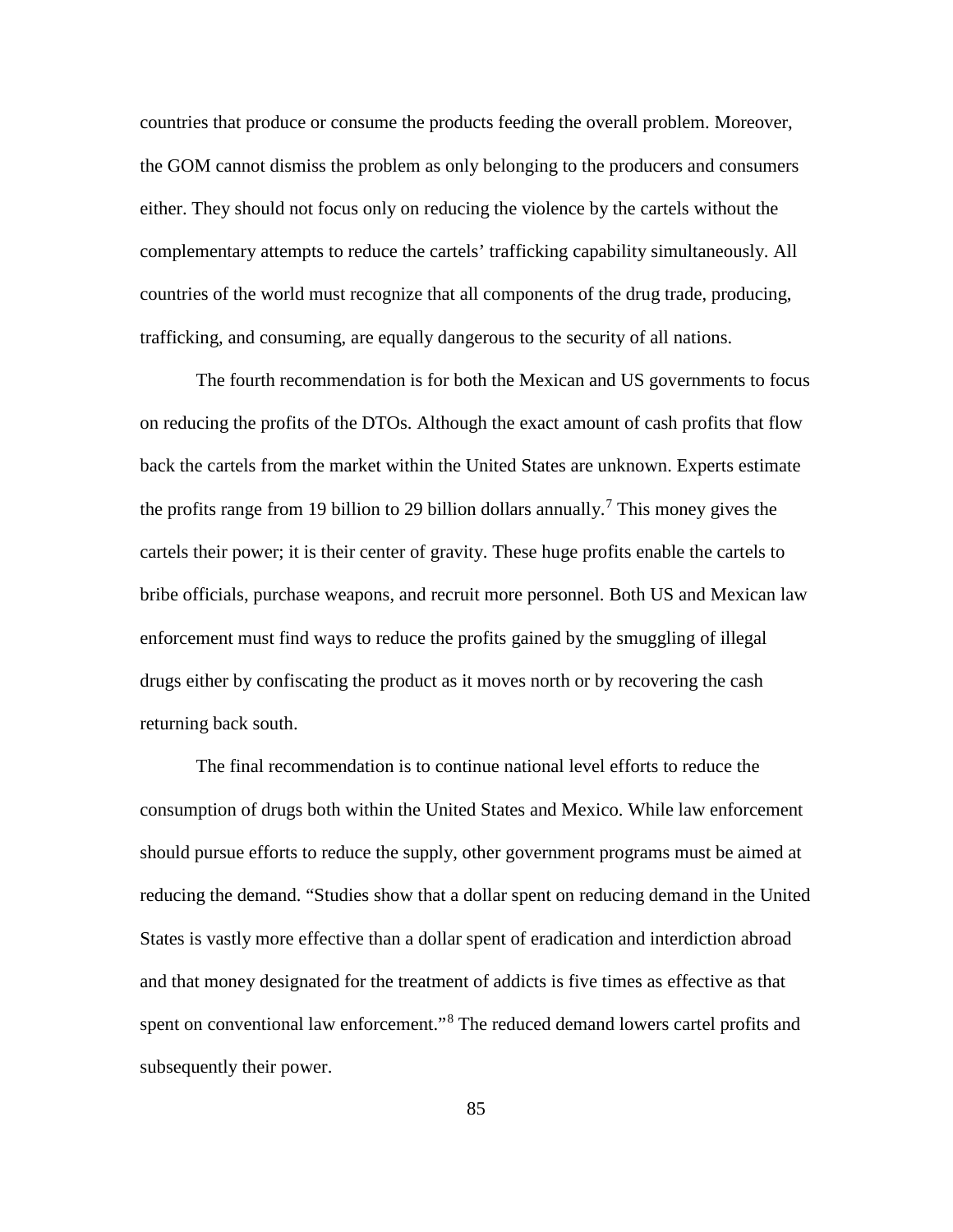# Issues for Future Study

During this research two issues were identified as potential future areas for further study, but fell outside of the scope of this thesis. The first is the *maquiladora* industry in Ciudad Juarez and other Mexican border cities. These *maquiladoras* offer good paying jobs for Mexicans, but lack in the ability for employees to have vertical mobility within the company. Additionally they fail to provide the community any support with little requirements or incentives to fund, schools, parks, health care centers, or other programs promoting social stability. Finally, the string of femicides linked to the Juarez *maquiladoras* has lost recognition in the press since the outbreak of cartel violence in the city. The vast majority of the nearly nine hundred murders of women in the last twenty years have gone unsolved.<sup>[9](#page-102-15)</sup> Further research is needed to answer questions about the true value of the *maquiladora* industry and to understand the cause of the murders of women in Juarez.

The second area for further research is the applicability of programs similar to the *Todos Somos Juarez* program to US cities hard hit by drugs and crime. President Calderon initiated the *Todos Somos Juarez* program in Ciudad Juarez after a violent attack on a birthday party left fifteen teens dead at the hands of the drug cartels.<sup>[10](#page-102-16)</sup> The program linked civic groups, local businesses and law enforcement to prevent crime and improve health, education, and the economy. Though only one of the series of workgroups and committees still persists today, the security workgroup, the plan unified efforts by many community groups and improved trust between the citizens and the local government. In many of today's US cities, there is a lack of open communication and trust between the citizens and law enforcement. Further study could answer if similar

86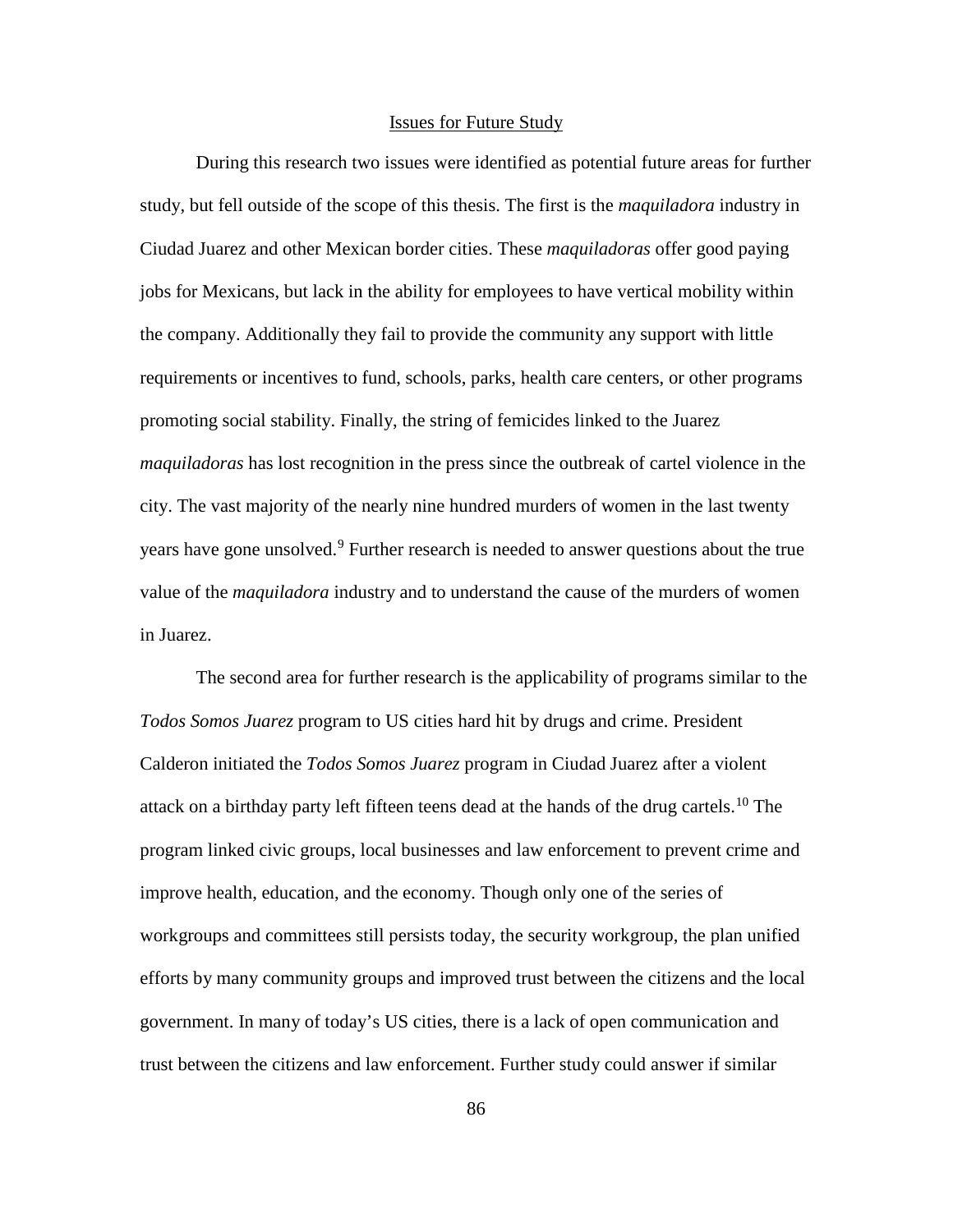programs, if implemented in US cities, could help prevent crime and poverty as well as

improve the perceptions of racism within local law enforcement.

<sup>1</sup> Heinle, Molzahn, and Shirk, "Drug Violence in Mexico," 8.

 $<sup>2</sup>$  Ibid., 3.</sup>

 $\overline{a}$ 

<sup>3</sup> Campbell, "No End in Sight," 21.

<sup>4</sup> O'Neil, "The Real War in Mexico," 65.

<sup>5</sup> Lee, "Mexico's Drug War."

<sup>6</sup> Ryan McMaken, "Borderland Homicides Show Mexico's Gun Control has Failed," Mises Institute, January 18, 2016, accessed January 25, 2016, https://mises.org/blog/borderland-homicides-show-mexicos-gun-control-has-failed.

<sup>7</sup> Beittel, *Mexico's Drug Trafficking Organizations*, 38.

<sup>8</sup> O'Neil, "The Real War in Mexico," 68.

<sup>9</sup> Girish Gupta, "Mexico's Macho Blood Sport," 35.

<sup>10</sup> International Crisis Group, "Back from the Brink," 8.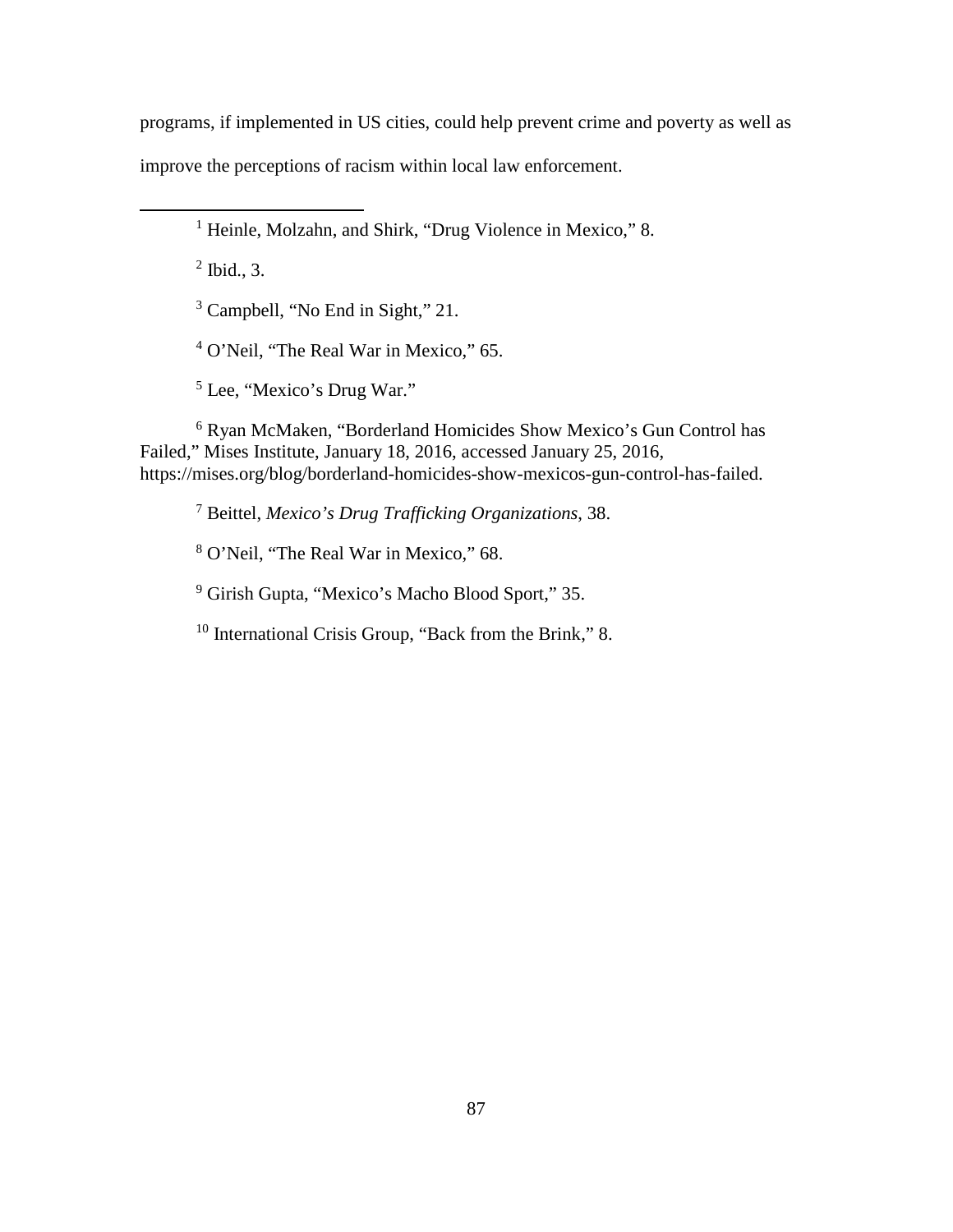# BIBLIOGRAPHY

#### Periodicals

- Bonner, Robert C. "The Cartel Crackdown: Winning the Drug War and Rebuilding Mexico in the Process." *Foreign Affairs* (May-June 2012): 12-16. Accessed January 10, 2016. History Reference Center, EBSCOhost.
- Campbell, Howard. "No End in Sight: Violence in Ciudad Juarez." *NACLA Report on the Americas* 44, no. 3 (May 2011): 19-22. Accessed January 4, 2016. Political Science Complete, EBSCOhost.
- Dudley, Steven. "Drug Deals." *Wilson Quarterly* (Autumn 2013): 39-49. Accessed September 15, 2015. MasterFILE Premier, EBSCOhost.
- Flannery, Nathaniel Parish. "Calderon's War." *Journal of International Affairs* (Spring-Summer 2013): 181-196. Accessed November 19, 2015. Business Source Complete, EBSCOhost.
- Gupta, Girish. "Mexico's Macho Blood Sport." *New Statesman* 140, no. 5040 (February 2011): 34-37. Accessed February 9, 2016. MasterFILE Premier, EBSCOhost.
- Heiskanen, Benita. "Living with the Narcos: The "Drug War." in the El Paso-Cuidad Juarez Border Region." *American Studies in Scandinavia* 45, no. 1/2 (January 2013): 14-167. Accessed January 4, 2016. America: History and Life with Full Text, EBSCOhost.
- Loyola, Mario. "Mexico's Cartel Wars." *National Review* 61, no. 11 (June 2009): 36-38. Accessed November 19, 2015. MasterFILE Premier, EBSCOhost.
- Miglierini, Julian. "Cracking Down." *World Today* 67, no. 3 (March 2011): 26-28. Accessed September 1, 2015. Academic Search Premier, EBSCOhost.
- O'Neil, Shannon. "The Real War in Mexico." *Foreign Affairs* 88, no. 4 (July 2009): 63- 77. Accessed December 8, 2015. Business Source Complete, EBSCOhost.
- Phillips, Brian J. "How Does Leadership Decapitation Affect Violence? The Case of Drug Trafficking Organizations in Mexico." *Journal of Politics* 77, no. 2 (April 2015): 324-336. Accessed April 4, 2016. Academic Search Complete, EBSCOhost.

#### Government Documents

Beittel, June S. *Mexico's Drug Trafficking Organizations: Source and Scope of the Violence.* Washington, DC: Congressional Research Service, April 2013. Accessed September 12, 2015. https://www.fas.org/sgp/crs/row/R41576.pdf.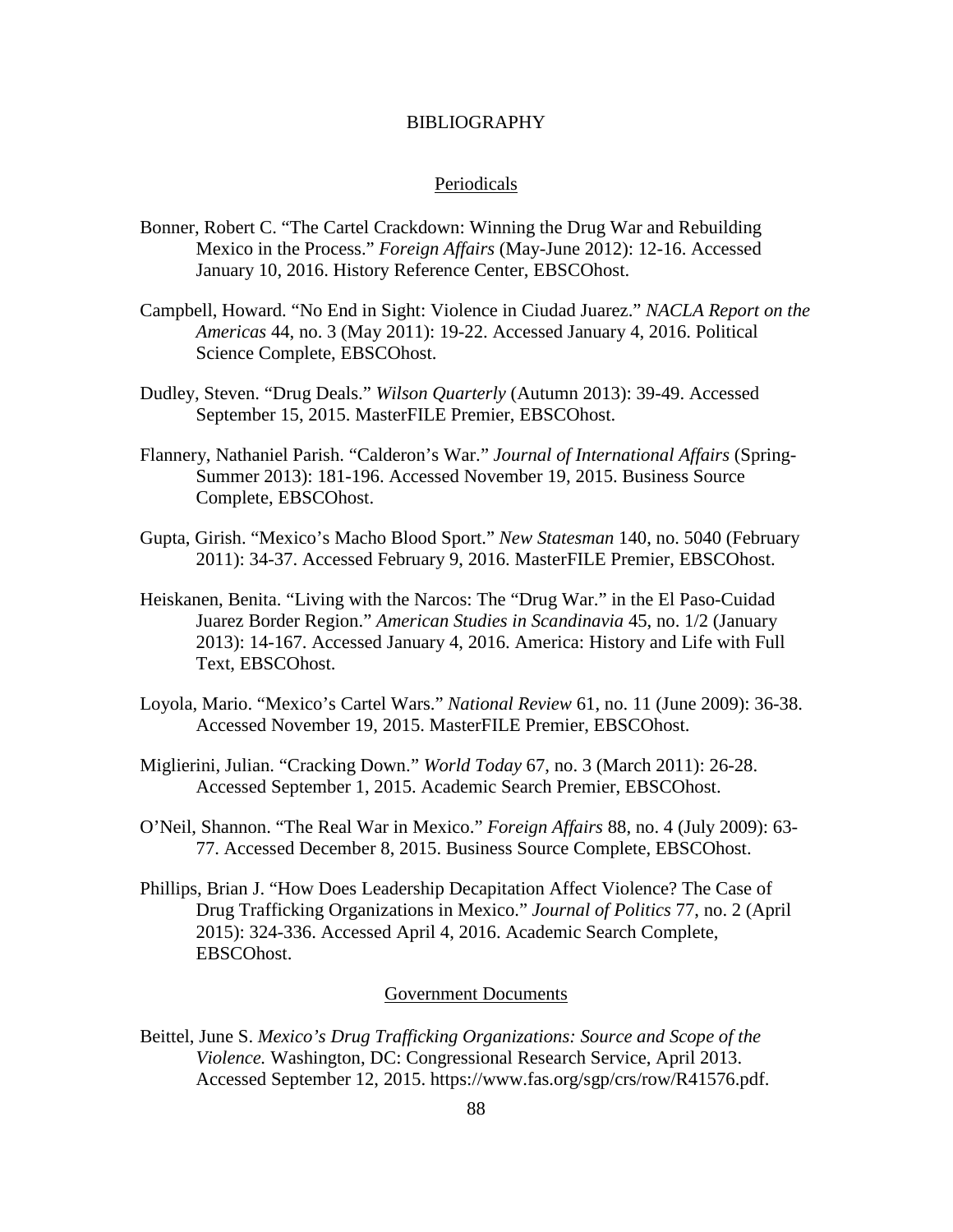- Cook, Colleen W. *Mexico's Drug Cartels.* Washington, DC: Congressional Research Service, October 2007. Accessed November 19, 2015. https://www.fas.org/sgp/ crs/row/RL34215.pdf.
- Cook, Colleen W., and Clare Ribando Seelke. *Merida Initiative: Proposed US Anticrime and Counterdrug Assistance for Mexico and Central America*. Washington, DC: Congressional Research Service, July 2008. Accessed November 19, 2015. http://fpc.state.gov/documents/organization/103694.pdf.
- Hackmaster Jr., Nelson F. "The Diversification of Mexican Transnational Criminal Organizations and its effects on Spillover Violence in the United States." Master's thesis, Command and General Staff College, 2013.
- Lee, Brianna. "Mexico's Drug War." Council on Foreign Relations, March 5, 2014. Accessed November 12, 2015. http://www.cfr.org/mexico/mexicos-drugwar/p13689/.
- O'Neil, Shannon K. "Refocusing US-Mexico Security Cooperation." Subcommittee on Western Hemisphere and Global Narcotics Affairs, June 18, 2013. Accessed January 10, 2016. http://www.foreign.senate.gov/imo/media/doc/ ONeil\_Testimony.pdf.

———. "Saving Ciudad Juarez." Council on Foreign Relations, May 12, 2015. Accessed November 12, 2015. http://blogs.cfr.org/oneil/2015/05/12/saving-cuidad-juarez/.

- Seelke, Clare Ribando. *Mexico: Background and US Relations*. Washington, DC: Congressional Research Service, December 2014. Accessed February 4, 2016. https://www.fas.org/sgp/crs/row/R42917.pdf.
- Seelke, Clare Ribando, and Kristin Finklea. *US-Mexican Security Cooperation: The Merida Initiative and Beyond*. Washington, DC: Congressional Research Service, May 2015. Accessed on November 19, 2015. https://www.fas.org/sgp/crs/ row/R41349.pdf.

## Other Sources

- Andrianopoulos, Gerry A. "National Security Redefined: Calderon's "War on Drugs." Conference Papers, International Studies Association, 2010 Annual Meeting 2010. Accessed November 19, 2015. Political Science Complete, EBSCOhost.
- Bacon, David. "Voices from the Juarez Workers Movement." North American Congress on Latin America. Accessed April 11, 2016. https://nacla.org/news/2016/04/06/ voices-ju%C3%A1rez-workers-movement.
- Beaubien, Jason. "Business Booms On Mexican Border Despite Violence." National Public Radio. Accessed February 5, 2016. http://www.npr.org/2011/08/04/ 138791132/business-booms-on-mexican-border-despite-violence/.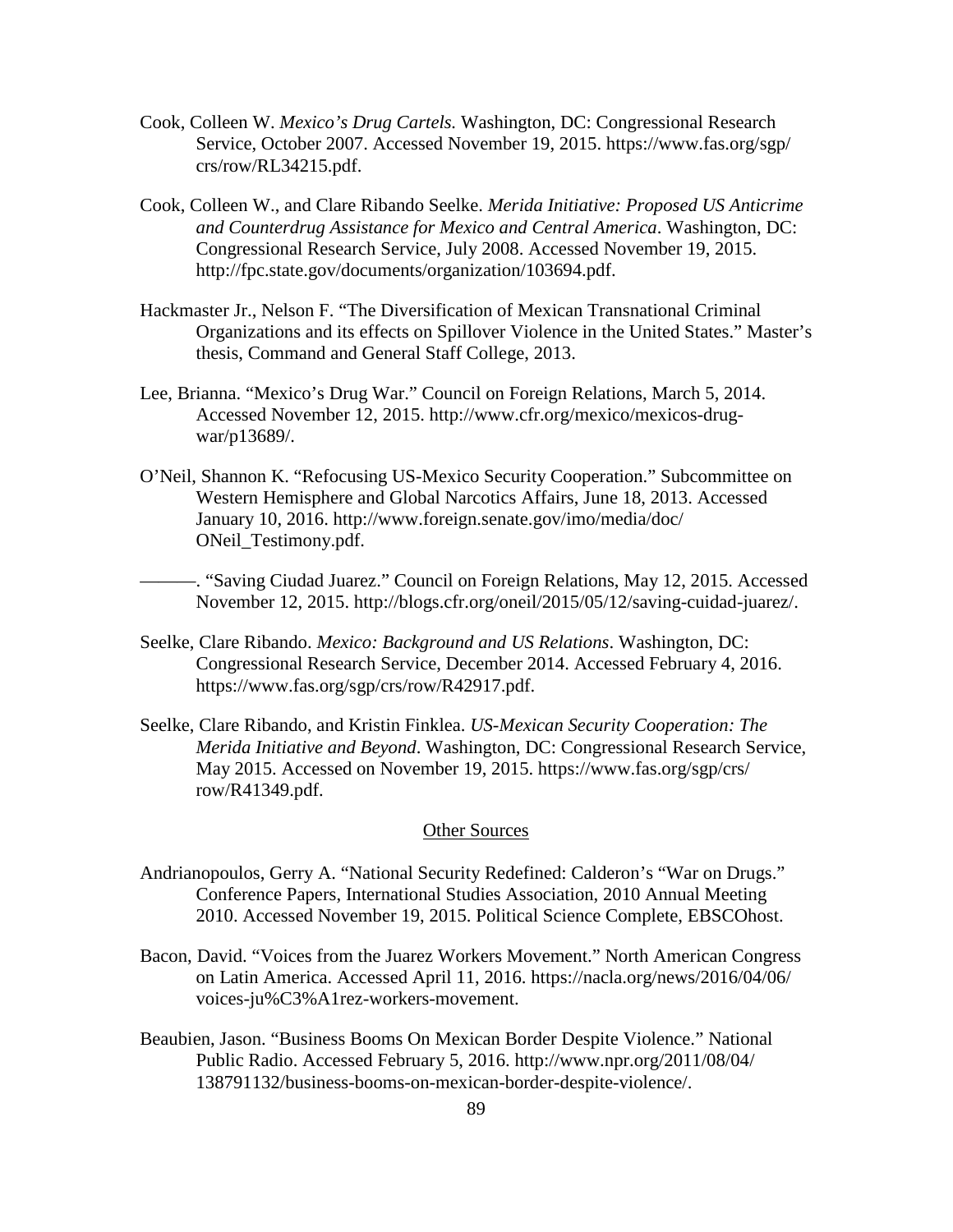———. "Juarez Police Chief: Drug Cartels Aren't Invincible." National Public Radio. Accessed February 5, 2016. http://www.npr.org/2011/06/12/137104614/juarezpolice-chief-drug-cartels-arent-invincible/.

- Booth, William, and Steve Fainaru. "Mexico Weighs Options as Lawlessness Continues to Grip Ciudad Juarez." *The Washington Post*, December 27, 2009. Accessed March 20, 2016. http://www.washingtonpost.com/wp-dyn/content/ article/2009/12/26/AR2009122601774.html.
- Borunda, Daniel. "Former Juarez Police Chief Julian Leyzaola Says Shooting was 'Message' from Current Police Chief." *El Paso Times*, May 15, 2015. Accessed February 5, 2016. http://www.elpasotimes.com/story/news/world/juarez/2015/ 05/15/former-juarez-police-chief-julia-leyzaola-says-shooting/31255129/.
- Bunker, Khirin A. "Old and New Governmental-Criminal Relationships in Mexico: A Historical Analysis of the Illicit Political Economy and Effects on State Sovereignty." *Small Wars Journal* (August 10, 2015). Accessed September 15, 2015. http://smallwarsjournal.com/print/26561.
- Chalk, Peter. "Profiles of Mexico's Seven Major Drug Trafficking Organizations." Combating Terrorism Center, January 18, 2012. Accessed September 15, 2015. https://www.ctc.usma.edu/posts/profiles-of-mexicos-seven-major-drugtrafficking-organizations.
- Chindea, Irina Alexandra. "Man, The State and War Against Drug Cartels: A Typology of Drug-Related Violence in Mexico." *Small Wars Journal* (March 18, 2014). Accessed December 8, 2015. http://www.smallwarsjournal.com/printpdf/15430.
- Conger, Lucy. "The Private Sector and Public Security: The Cases of Ciudad Juarez and Monterrey." Wilson Center, March 15, 2014. Accessed January 4, 2016. https://www.wilsoncenter.org/publication/the-private-sector-and-public-securitythe-cases-ciudad-juarez-and-monterrey.
- Corchado, Alfredo. "Mexico Troops to Join Michoacan Drug Fight: Calderon Government Cracking Down on Violence in Meth Area." *Dallas Morning News*, December 12, 2006. Accessed April 4, 2016. Newspaper Source Plus, EBSCOhost.
- Corcoran, Patrick. "How Mexico's Underworld Become Violent." InSight Crime. Accessed February 9, 2016. http://www.insightcrime.org/news-analysis/howmexicos-traffickers-became-violent.
- Dudley, Steven, and Sandra Rodriguez Nieto. "Civil Society, the Government, and the Development of Citizen Security." Wilson Center, August 7, 2013. Accessed February 9, 2016. https://www.wilsoncenter.org/publication/civil-society-thegovernment-and-the-development-citizen-security.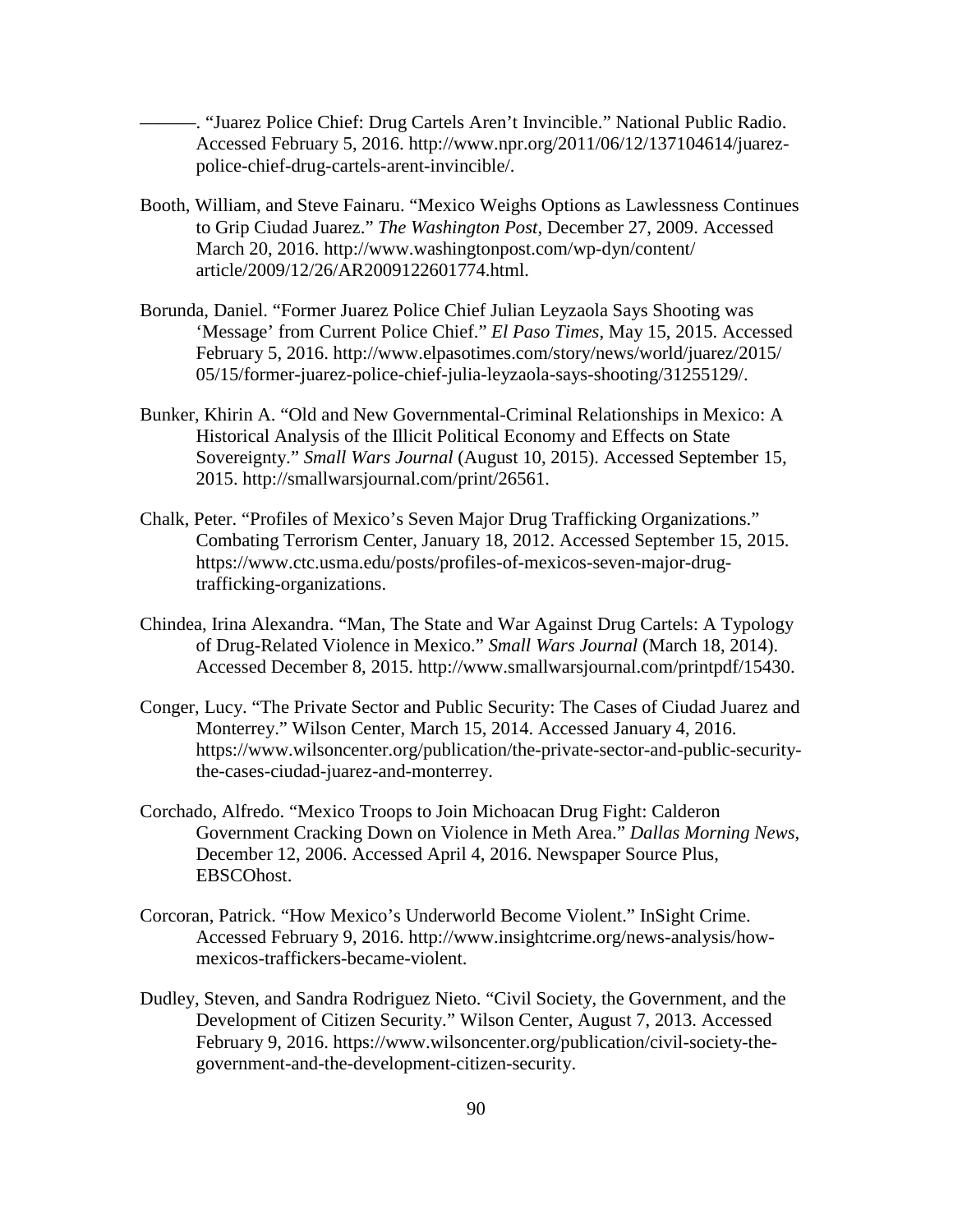- Estevez, Dolia. "Mexican Drug Kingpin El Chapo Out Of Billionaire Ranks." *Forbes*, March 5, 2013. Accessed April 5, 2016. http://www.forbes.com/sites/ doliaestevez/2013/03/05/mexican-drug-kingpin-el-chapo-out-of-billionaireranks/#1b801f757723.
- Freeman, Laurie. "State of Siege: Drug-Related Violence and Corruption in Mexico." Washington Office on Latin America. Accessed March 30, 2016. http://www.wola.org/sites/default/files/downloadable/Mexico/past/state\_of\_siege \_06.06.pdf.
- Grayson, George W. "Mexican Governors and Mayors Place Ex-Military in Public Safety Posts." *Center for Strategic and International Studies* 17, no. 2 (May 2009). Accessed March 26, 2016. http://csis.org/files/publication/hf\_v17\_02.pdf.
- Guerrero, Eduardo. "Security, Drugs, and Violence in Mexico: a Survey." 7th North American forum, Washington DC, 2011. Accessed November 19, 2015. http://www.globalinitiative.net/download/drugs/north-america/ North%20America%20Forum%20-%20SECURITY,%20DRUGS,%20%20 AND%20VIOLENCE%20%20IN%20MEXICO-%20A%20SURVEY.pdf.
- ———. "Towards a Transformation of Mexico's Security Strategy." *The RUSI Journal*, 158, no. 3 (June 2013). Accessed November 19, 2015. http://dx.doi.org/ 10.1080/03071847.2013.807579.
- Heinle, Kimberly, Cory Molzahn, and David A. Shirk. "Drug Violence in Mexico, Data and Analysis Through 2014." Report, University of San Diego, April 2015. Accessed November 19, 2015. https://justiceinmexico.org/wp-content/ uploads/2015/04/2015-Drug-Violence-in-Mexico-web-sm.pdf.
- InSight Crime. "El Chapo." InSight Crime Profile on Juaquin Guzman. Accessed April 5, 2016. http://www.insightcrime.org/mexico-organized-crime-news/el-chapo.
- ———. "Juarez Cartel." Insight Crime Profile of the Juarez Cartel. Accessed November 19, 2015. http://www.insightcrime.org/mexico-organized-crime-news/juarezcartel-profile.

———. "Zetas." InSight Crime Profile of Los Zetas. Accessed November 21, 2015. http://www.insightcrime.org/mexico-organized-crime-news/zetas-profile.

International Crisis Group. "Back from the Brink: Saving Ciudad Juarez." Latin America Report N054, February 25, 2015. Accessed January 10, 2016. http://www.crisisgroup.org/~/media/Files/latin-america/mexico/054-back-fromthe-brink-saving-ciudad-juarez.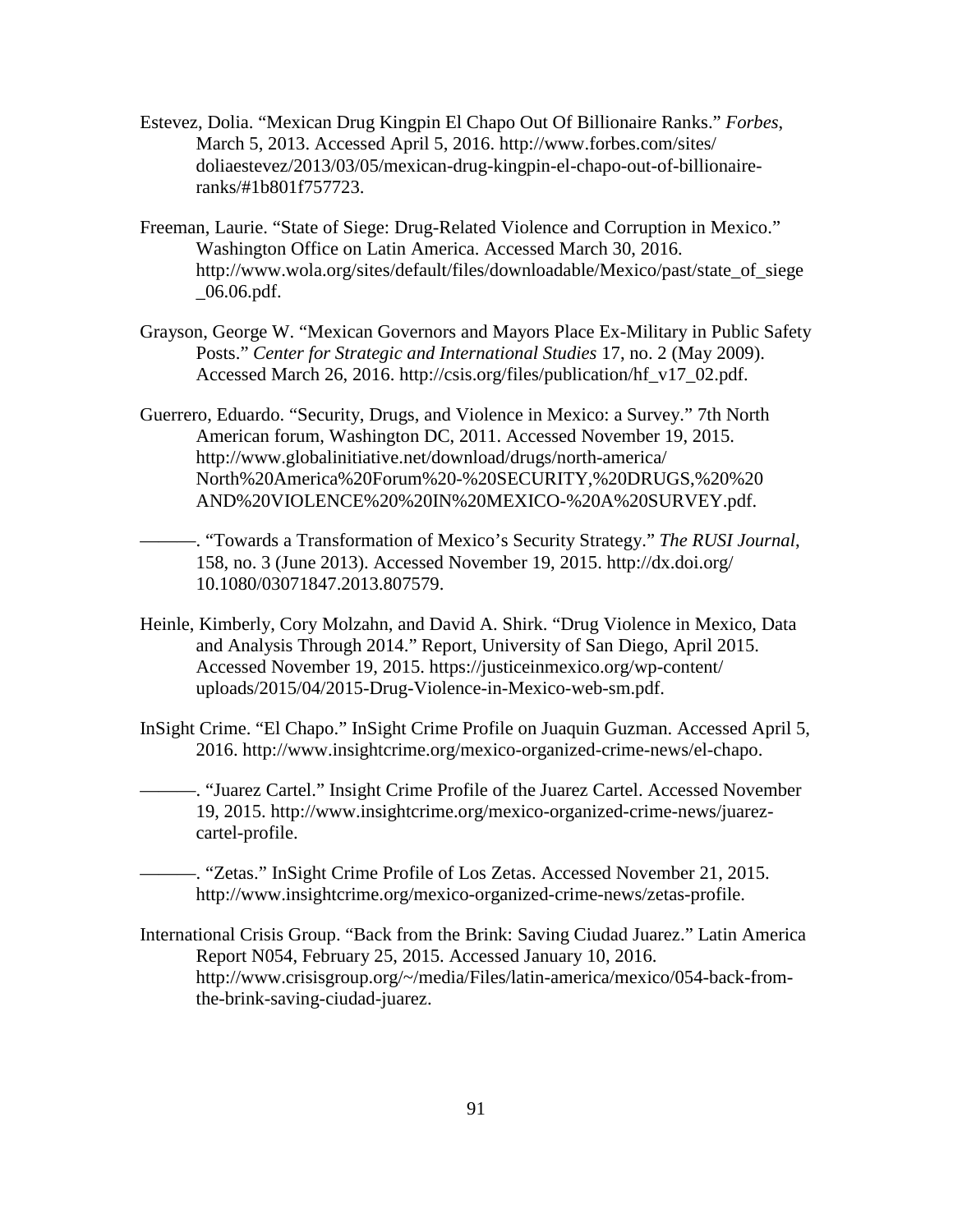———. "Pena Nieto's Challenge: Criminal Cartels and Rule of Law in Mexico." Latin America Report N048, March 19, 2013. Accessed January 10, 2016. http://www.crisisgroup.org/~/media/Files/latin-america/mexico/048-pena-nietoschallenge-criminal-cartels-and-rule-of-law-in-mexico.pdf.

- Jane's Sentinel Security. "Central America and the Caribbean–Mexico–Internal Affairs." Jane's Sentinel Security Assessment. Accessed September 15, 2015. https://janes.ihs.com/AirportHandlingCAC/Display/1302284.
- Kolb, Joseph J. "Dispatches from the Field: Ciudad Juarez." Americas Quarterly. Accessed March 26, 2016. http://www.americasquarterly.org/content/dispatchesfield-ciudad-ju%C3%A1rez#4751.
- Latin America Monitor. "Government Strategy May Increase Violence." *Latin America Monitor: Mexico Monitor* 26, no. 11 (November 2009). Accessed September 15, 2015. Business Source Complete, EBSCOhost.
- McIntyre, Douglas A., Michael B. Sauter, and Charles B. Stockdale. "Crime is Down, but These Cities are Still Dangerous." *ABC News*, May 30, 2011. Accessed April 4, 2016. http://www.nbcnews.com/id/43158398/ns/business-us\_business/t/crimedown-these-cities-are-still-dangerous/#.VwZ9WaTmrIU.
- McMaken, Ryan. "Borderland Homicides Show Mexico's Gun Control has Failed." Mises Institute, January 18, 2016. Accessed January 25, 2016. https://mises.org/ blog/borderland-homicides-show-mexicos-gun-control-has-failed.
- Molzahn, Cory, Octavio Rodriguez Ferreira, and David A. Shirk. "Drug Violence in Mexico: Data and Analysis Through 2012." Report, University of San Diego, February 2013. Accessed February 9, 2016. https://justiceinmexico.org/drugviolence-in-mexico-data-and-analysis-through-2012/.
- Moore, Gary. "The Legacy of Sinaloa Cartel Lieutenant 'El Flaco'." InSight Crime, October 17, 2011. Accessed April 6, 2016. http://www.insightcrime.org/ investigations/the-legacy-of-sinaloa-cartel-lieutenant-el-flaco.
- Pachico, Elyssa. "Juarez Murder Rate Reaches 5-Year Low." InSight Crime. Accessed January 4, 2013. http://www.insightcrime.org/news-analysis/juarez-murder-ratereaches-5-year-low.
- Shirk, David A. "Drug Violence in Mexico: Data and Analysis from 2001-2009." Report, University of San Diego, January 2010. Accessed February 9, 2016. https://www.wilsoncenter.org/sites/default/files/2010-Shirk-JMP-Drug\_Violence.pdf.
- Stevenson, Mark. "Mexico Creates Special Federal Force of 5,000 Gendarmes to Combat Widespread Economic Crime." *Canadian Press*, August 22, 2014. Accessed April 4, 2016. Newspaper Source Plus, EBSCOhost.